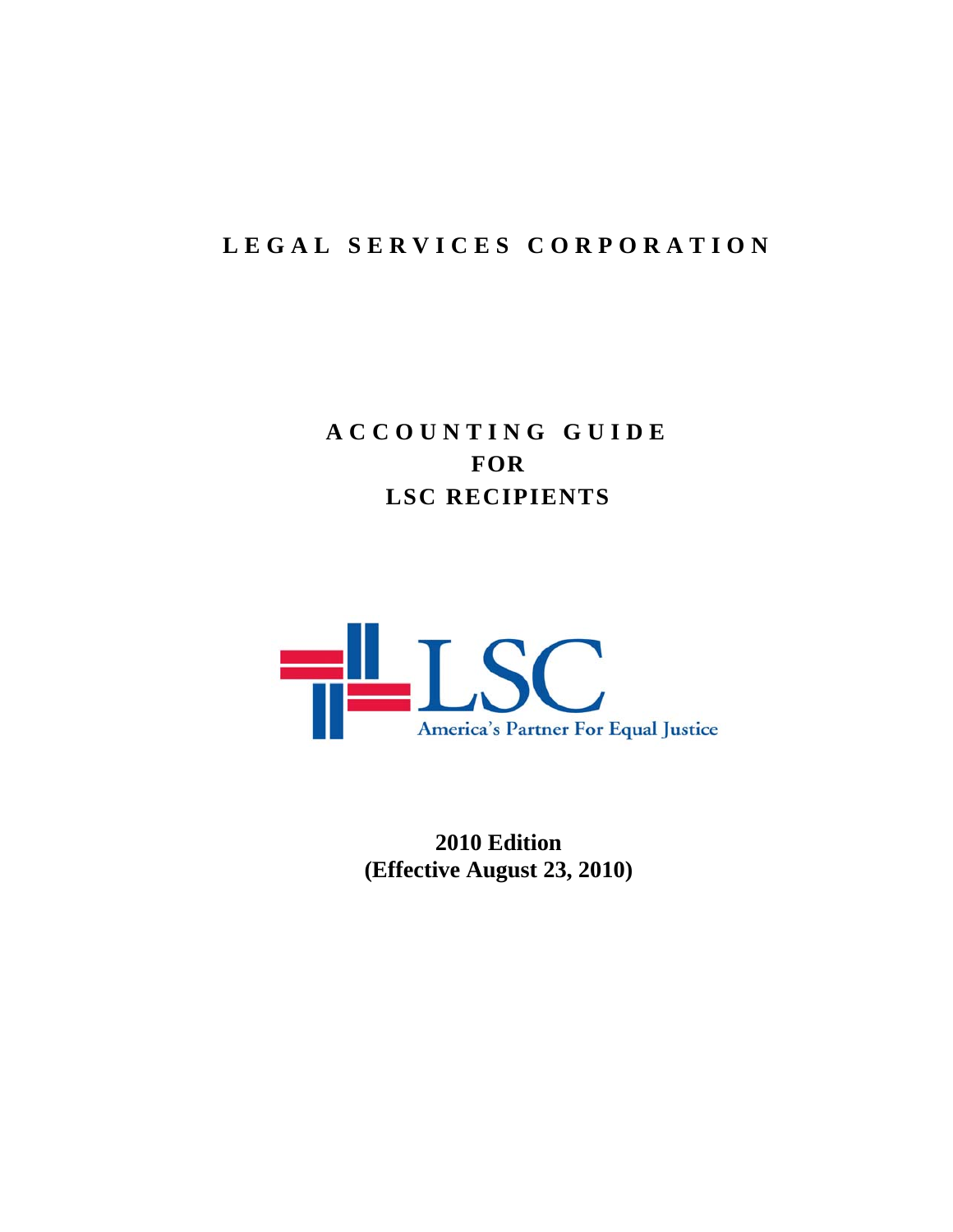## TABLE OF CONTENTS

| $1 - 1$             |                                                                        |  |
|---------------------|------------------------------------------------------------------------|--|
| $1-2$               |                                                                        |  |
| $1-3$               |                                                                        |  |
| $1 - 4$             |                                                                        |  |
| $1-5$               | Responsibilities of Recipients and the Submission                      |  |
|                     |                                                                        |  |
| $1-6$               |                                                                        |  |
| $1 - 7$             |                                                                        |  |
| $1 - 8$             |                                                                        |  |
| $1-9$               |                                                                        |  |
| $1 - 10$            |                                                                        |  |
| $1 - 11$            |                                                                        |  |
|                     | CHAPTER 2 ACCOUNTING, FINANCIAL MANAGEMENT AND REPORTING GUIDELINES  9 |  |
| $2-1$               |                                                                        |  |
| $2 - 2$             |                                                                        |  |
| $2 - 3$             |                                                                        |  |
| $2 - 4$             |                                                                        |  |
| 2.5                 |                                                                        |  |
|                     | CHAPTER 3 INTERNAL CONTROL/FUNDAMENTAL CRITERIA OF AN ACCOUNTING AND   |  |
| $3-1$               |                                                                        |  |
| $3-2$               |                                                                        |  |
| $3 - 3$             |                                                                        |  |
| $3-4$               |                                                                        |  |
| $3 - 5$             |                                                                        |  |
| $3-6$               |                                                                        |  |
| <b>APPENDIX IA</b>  | ILLUSTRATIVE FINANCIAL STATEMENTS AND NOTES TO THE                     |  |
| <b>APPENDIX IB</b>  |                                                                        |  |
| <b>APPENDIX II</b>  |                                                                        |  |
| <b>APPENDIX III</b> |                                                                        |  |
| <b>APPENDIX IV</b>  |                                                                        |  |
|                     |                                                                        |  |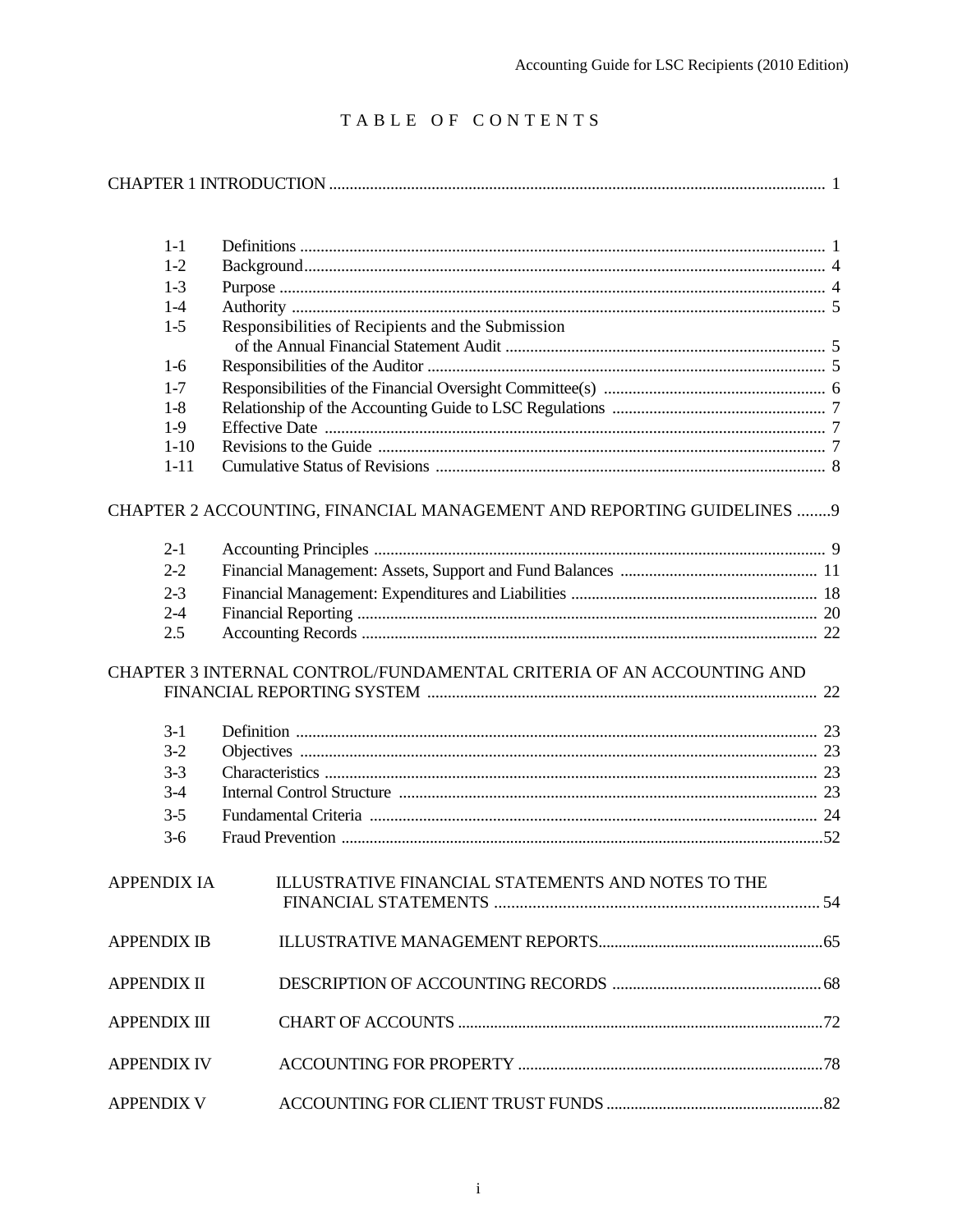| APPENDIX VII       | ACCOUNTING PROCEDURES & INTERNAL CONTROL                                                                                                                                                                                       |     |
|--------------------|--------------------------------------------------------------------------------------------------------------------------------------------------------------------------------------------------------------------------------|-----|
|                    |                                                                                                                                                                                                                                |     |
| <b>APPENDIX IX</b> | GLOSSARY OF TERMS ENTERTAINMENT CONTROLLER TO A SERVICE SERVICE SERVICE SERVICE SERVICE SERVICE SERVICE SERVICE SERVICE SERVICE SERVICE SERVICE SERVICE SERVICE SERVICE SERVICE SERVICE SERVICE SERVICE SERVICE SERVICE SERVIC | 102 |
|                    |                                                                                                                                                                                                                                | 105 |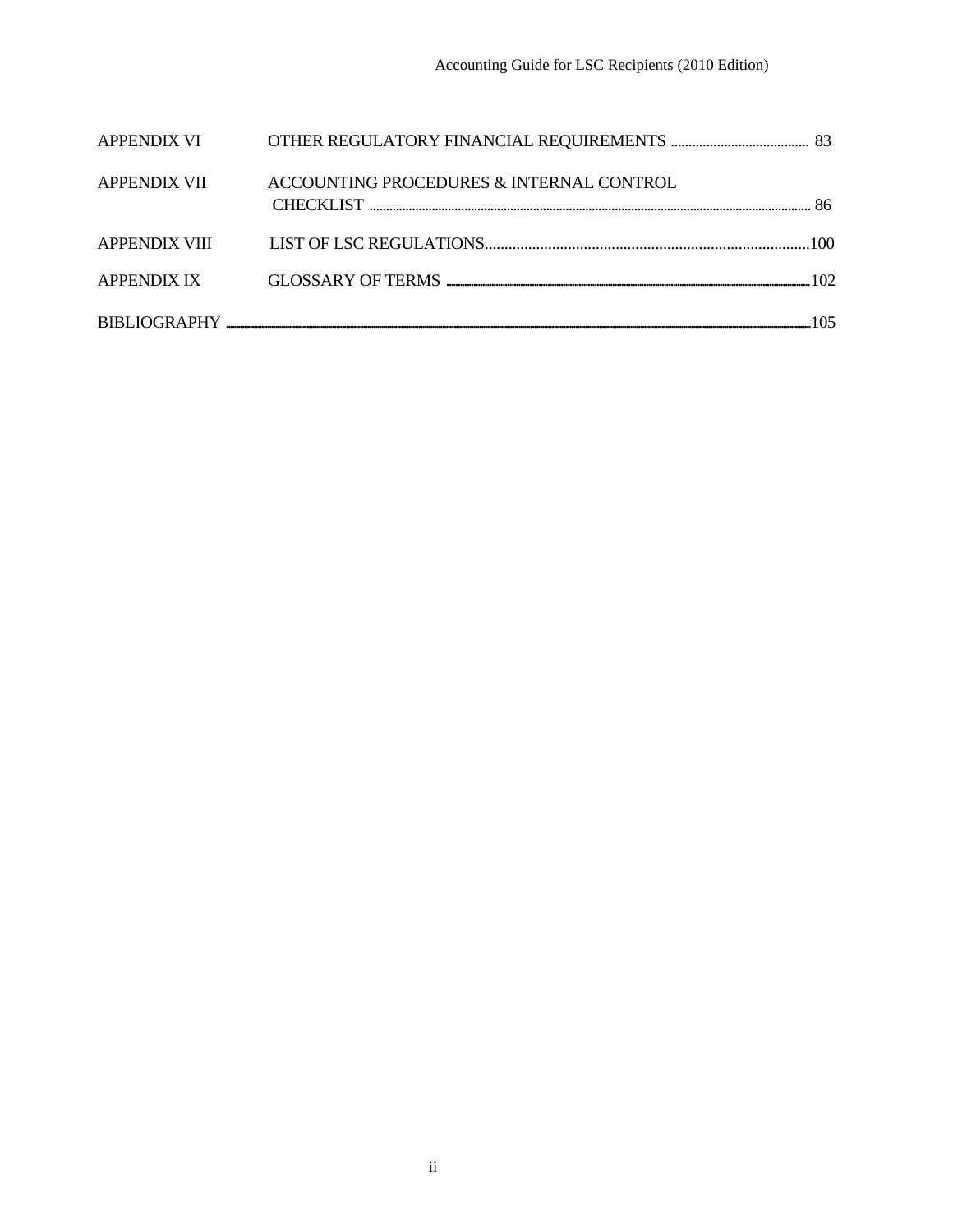## **CHAPTER 1 - INTRODUCTION**

## 1-1 **Definitions**

The following terms are used throughout this Guide and are defined as follows:

| <b>Accounting Guide</b>                                                     | This Accounting Guide (Guide) for Recipients, which is issued by<br>LSC.                                                                                                                                                                                                                                                                                                                                                                                                                                                                                                                                                                                                                                                                                                                                                                                                                                                                                                                                |
|-----------------------------------------------------------------------------|---------------------------------------------------------------------------------------------------------------------------------------------------------------------------------------------------------------------------------------------------------------------------------------------------------------------------------------------------------------------------------------------------------------------------------------------------------------------------------------------------------------------------------------------------------------------------------------------------------------------------------------------------------------------------------------------------------------------------------------------------------------------------------------------------------------------------------------------------------------------------------------------------------------------------------------------------------------------------------------------------------|
| <b>Accounting Standards</b><br><b>Codification (ASC)</b>                    | On July 1, 2009 the Financial Accounting Standards Board<br>(FASB) released the authoritative version of the FASB Accounting<br>Standards Codification (Codification) as the single source of<br>authoritative nongovernmental U.S. Generally Accepted<br>Accounting Principles (GAAP). FASB Statement No. 168, The<br>FASB Accounting Standards Codification and the Hierarchy of<br>Generally Accepted Accounting Principles, created Codification<br>Topic 105, Generally Accepted Accounting Principles, and<br>established that the Codification is effective for interim and annual<br>periods ending after September 15, 2009. All existing accounting<br>standard documents are superseded. All other accounting literature<br>not included in the Codification will be considered<br>nonauthoritative. Changes to the source of authoritative U.S.<br>GAAP, the FASB Accounting Standards Codification (FASB<br>Codification), are communicated through Accounting Standards<br>Updates (ASU). |
| Act                                                                         | Public Law 93-355/Public Law 95-22 ("The Legal Services<br>Corporation Act, as Amended") enacted by Congress July 25, 1974,<br>amended December 28, 1977. [42 U.S.C. § 2996 et seq.]                                                                                                                                                                                                                                                                                                                                                                                                                                                                                                                                                                                                                                                                                                                                                                                                                    |
| <b>American Institute of Certified</b><br><b>Public Accountants (AICPA)</b> | The national professional organization for all Certified Public<br>Accountants that develops auditing and accounting standards<br>issued in Statements of Position, Audit and Accounting Guides,<br>Practice Bulletins and Issue Papers. Its senior technical body, the<br>Accounting Standards Executive Committee (AcSEC) monitors the<br>financial reporting standard-setting process and the activities of the<br>AICPA accounting standards technical committees.                                                                                                                                                                                                                                                                                                                                                                                                                                                                                                                                  |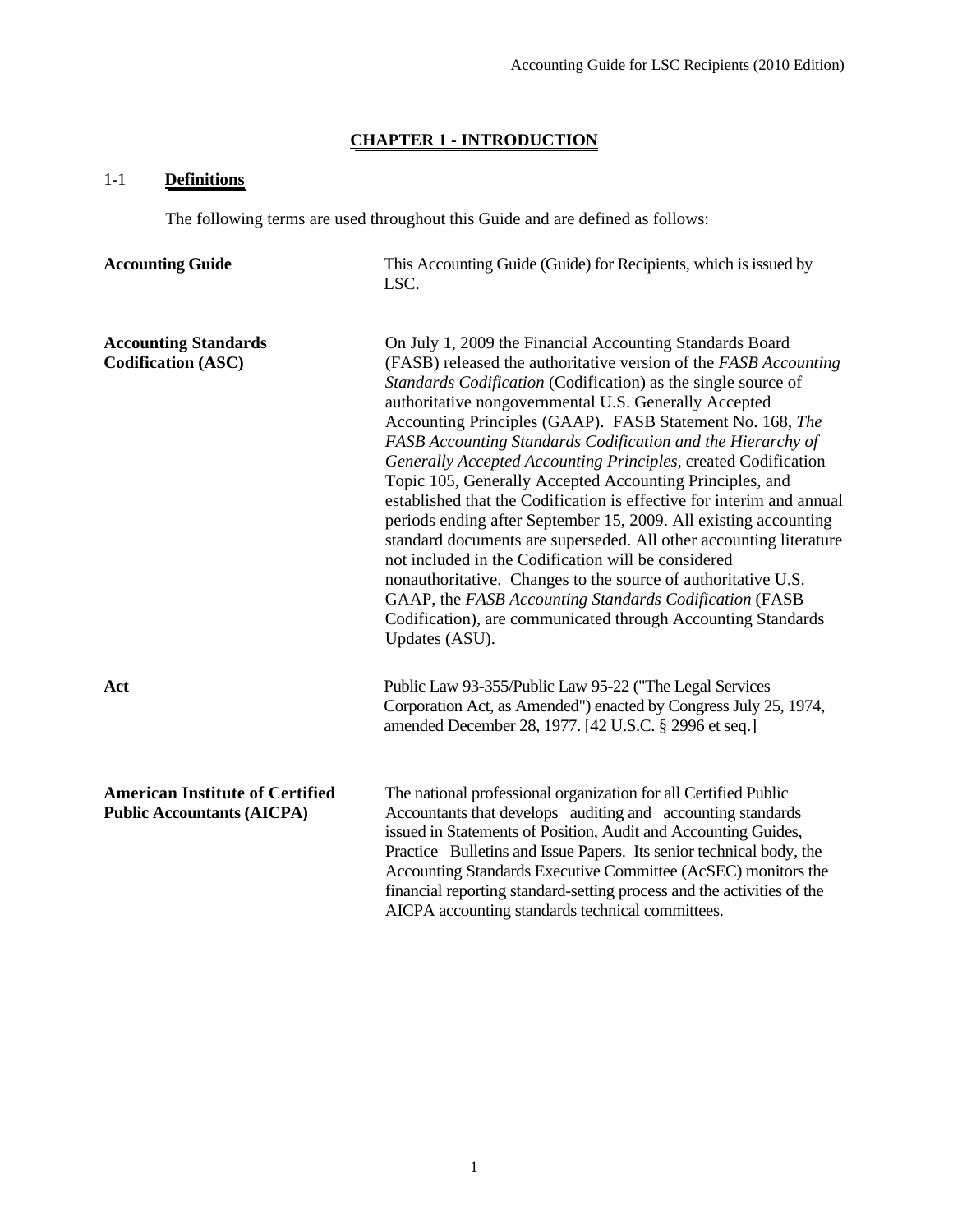| <b>Annual Financial Statements</b>                                                                        | Include a Statement of Financial Position (or Balance Sheet),<br>Statement of Activities, Statement of Revenue, Expenses and<br>Changes in fund balances for state and local governments,<br>Statement of Cash Flows, and notes to the financial statements.                                                                                                                                                                                                                                                                                                                                                                                                                                                                                                                                                                    |
|-----------------------------------------------------------------------------------------------------------|---------------------------------------------------------------------------------------------------------------------------------------------------------------------------------------------------------------------------------------------------------------------------------------------------------------------------------------------------------------------------------------------------------------------------------------------------------------------------------------------------------------------------------------------------------------------------------------------------------------------------------------------------------------------------------------------------------------------------------------------------------------------------------------------------------------------------------|
| <b>Audit Guide</b>                                                                                        | The current edition of the Legal Services Corporation Office of<br>Inspector General (OIG) Audit Guide for Recipients and Auditors.                                                                                                                                                                                                                                                                                                                                                                                                                                                                                                                                                                                                                                                                                             |
| <b>Committee of Sponsoring</b><br><b>Organizations of the Treadway</b><br><b>Commission (COSO Report)</b> | The National Commission on Fraudulent Reporting, more<br>commonly referred to as the Treadway Commission, was formed<br>in 1985 to inspect, analyze, and make recommendations in what<br>appeared at that time to be an alarming increase in fraudulent<br>corporate financial reporting. The Treadway Commission studied<br>the financial information reporting system over the period from<br>October 1985 to September 1987 and issued a report of findings<br>and recommendations in October 1987.<br>In September of 1992, the four volume report entitled <i>Internal</i><br>Control—An Integrated Framework was released by the<br>Committee of Sponsoring Organizations of the Treadway<br>Commission (COSO). A key objective of the study is to assist the<br>management of various business entities to control their |
|                                                                                                           | organization's activities.                                                                                                                                                                                                                                                                                                                                                                                                                                                                                                                                                                                                                                                                                                                                                                                                      |
| <b>Emerging Issues Task Force</b><br>(EITF)                                                               | Established in 1984 by FASB to provide guidance on new and<br>emerging issues affecting financial reporting, the EITF issues<br>Abstracts that report the accounting issues discussed, the results of<br>the discussions and the consensus reached.                                                                                                                                                                                                                                                                                                                                                                                                                                                                                                                                                                             |
| <b>External Reporting</b>                                                                                 | Financial Statement Reporting to outsiders, which must conform<br>with GAAP.                                                                                                                                                                                                                                                                                                                                                                                                                                                                                                                                                                                                                                                                                                                                                    |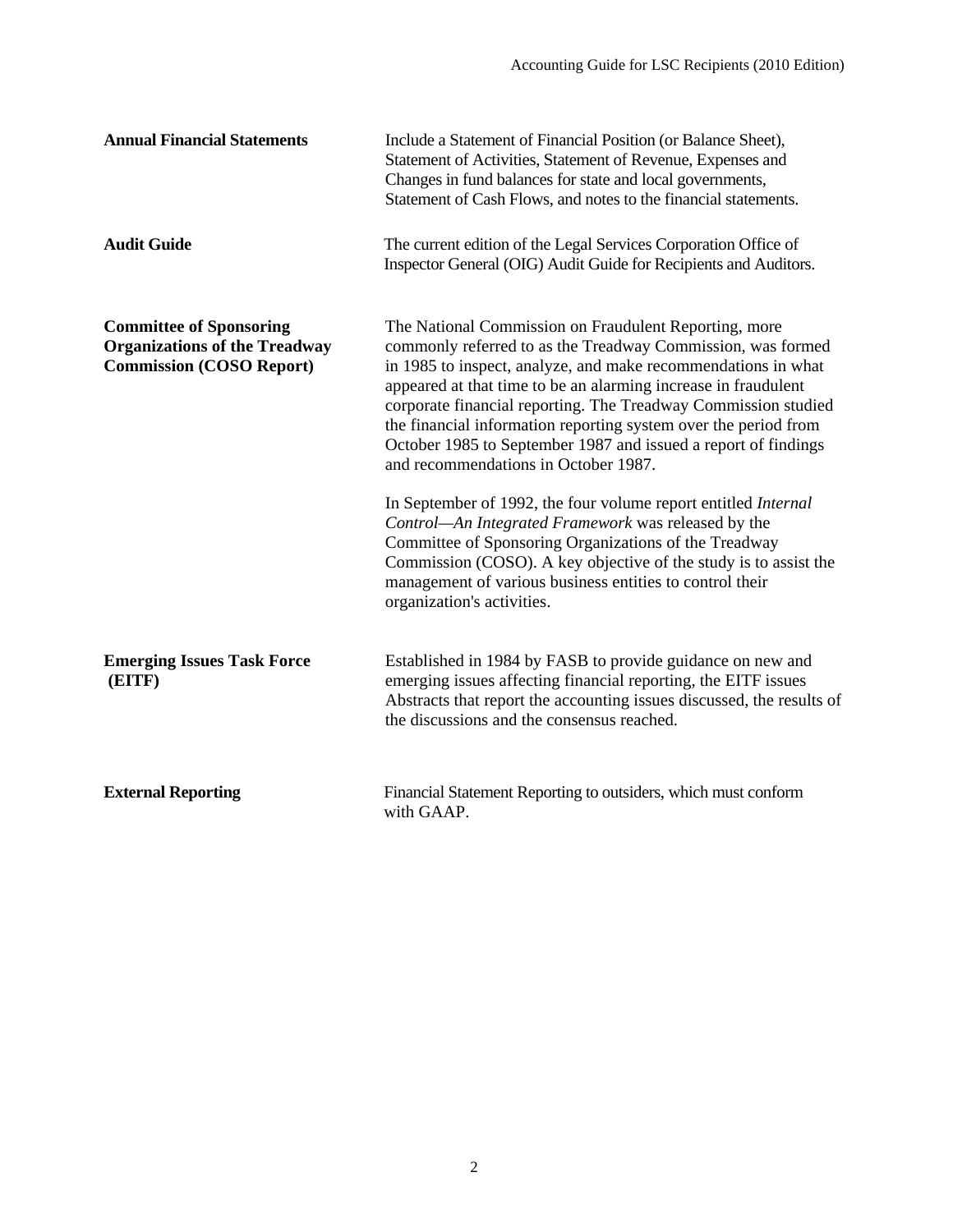| <b>Financial Accounting</b><br><b>Standards Board (FASB)</b>     | The designated organization since 1973 to establish and improve<br>standards of financial accounting and reporting for private and non-<br>profit entities recognized as authoritative by the Security and<br>Exchange Commission (SEC) and the AICPA under Rule 203 of<br>the AICPA Code of Professional Standards. FASB issues<br>Statements of Financial Accounting Standards, Interpretations,<br>Technical Bulletins and Statements of Financial Accounting<br>Concepts. |
|------------------------------------------------------------------|-------------------------------------------------------------------------------------------------------------------------------------------------------------------------------------------------------------------------------------------------------------------------------------------------------------------------------------------------------------------------------------------------------------------------------------------------------------------------------|
| <b>Generally Accepted Accounting</b><br><b>Principles (GAAP)</b> | Accounting principles, practices or methods used to prepare, present<br>and report financial status. The current authoritative sources of<br>GAAP are FASB, EITF, Governmental Accounting Standards<br>Board and AICPA.                                                                                                                                                                                                                                                       |
| <b>Government Accounting</b><br><b>Standards Board (GASB)</b>    | A body formed in 1984, GASB issues Statements, Interpretations,<br>Technical Bulletins, and Concepts Statements which have the same<br>level of authority for governmental entities as FASB pronouncements<br>have for private sector entities and not-for-profit organizations.                                                                                                                                                                                              |
| <b>Internal Control</b>                                          | A process effected by an entity's governing body, management and<br>other personnel, designed to provide reasonable assurances regarding<br>the achievement of objectives in the following categories:<br>(1) Effectiveness and efficiency of operations; (2) Reliability of<br>financial reporting; and (3) Compliance with applicable laws and<br>regulations.                                                                                                              |
| <b>Internal Reporting</b>                                        | Internal record keeping and reporting for management and the<br>governing body.                                                                                                                                                                                                                                                                                                                                                                                               |
| <b>Office of Management and Budget</b><br><b>Circulars</b>       | Directives issued by the Executive Office of the President to exercise<br>managerial and policy direction and guidance over federal agencies.<br>They provide policy guidance or processes over a broad range of<br>subjects from instructions on financial management and control<br>systems to auditing of and cost principles for state and local<br>governments and not-for-profit organizations receiving federal<br>awards.                                             |
| <b>Recipient</b>                                                 | Any entity as defined in Section $1002(6)$ of the Act and any<br>grantee or contractor receiving funds from the Corporation under<br>Section 1006 (a)(1) or (a)(3) of the Act.                                                                                                                                                                                                                                                                                                |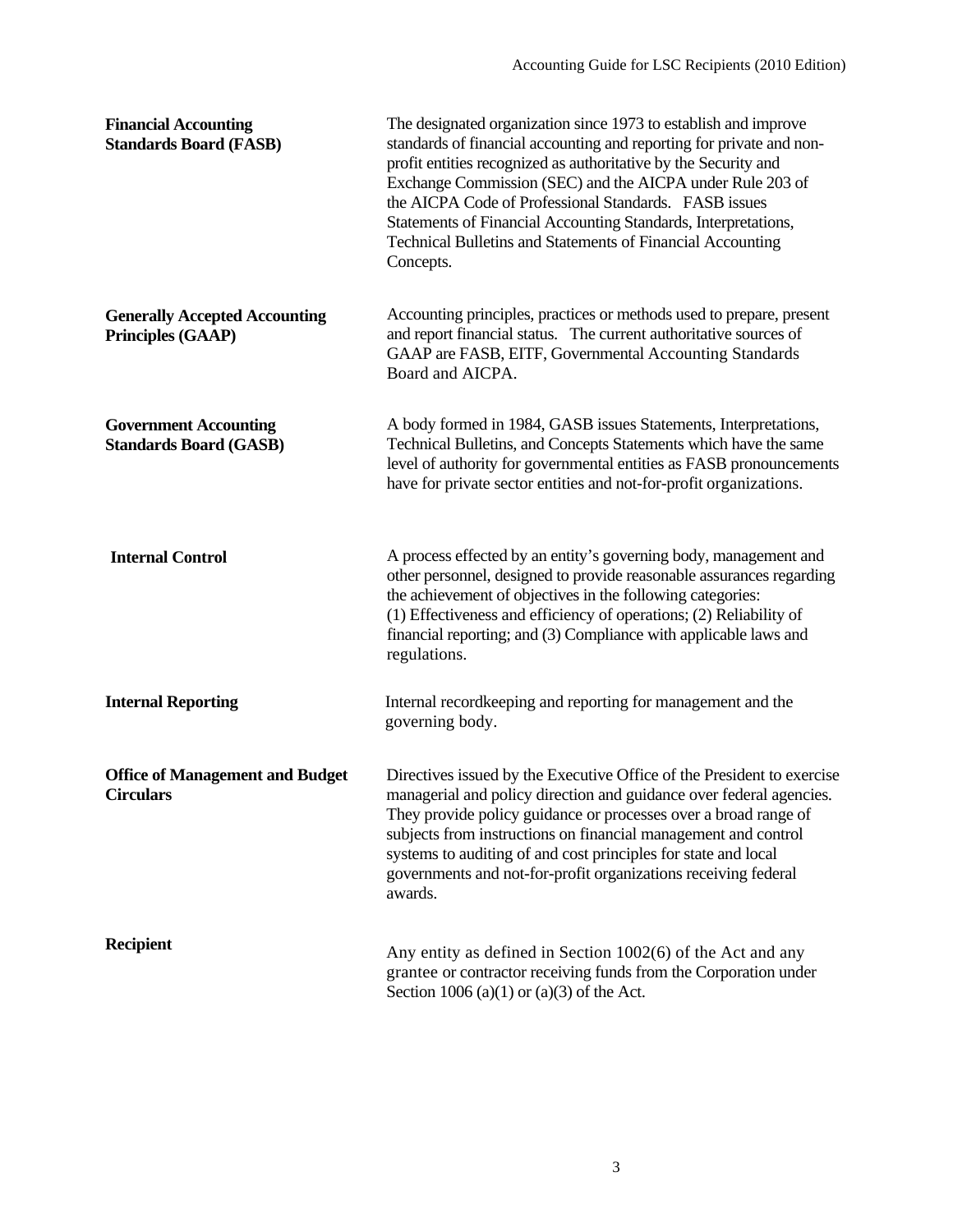| <b>Sarbanes-Oxley Act</b> | The Sarbanes-Oxley Act of 2002 was enacted in response to the<br>high-profile Enron and WorldCom financial scandals to protect<br>shareholders and the general public from accounting errors and<br>fraudulent practices in the enterprise. The act is administered by<br>the Securities and Exchange Commission (SEC), which sets<br>deadlines for compliance and publishes rules on requirements. |
|---------------------------|-----------------------------------------------------------------------------------------------------------------------------------------------------------------------------------------------------------------------------------------------------------------------------------------------------------------------------------------------------------------------------------------------------|
| <b>Subrecipient</b>       | Any entity that accepts Corporation funds from a recipient under a<br>grant, contract or agreement to conduct certain activities specified by<br>or supported by the recipient related to the recipient's programmatic<br>activities. (See 45 CFR $\S$ 1627.2(b)(1))                                                                                                                                |

#### 1-2 **Background**

In 1974, the United States Congress established the Legal Services Corporation ("LSC" or "Corporation") to provide legal assistance to eligible persons in civil proceedings. Legal Services Corporation Act, PL. 93-355, 42 U.S.C. § 2996 et seq. ("LSC Act"). The Corporation is a non-profit corporation located in the District of Columbia. Congress appropriates federal funds to LSC on an annual basis. LSC, in turn, makes grants, or enters into contracts, with private attorneys, qualified nonprofit organizations, state or local governments or sub state regional planning or coordination agencies to provide legal assistance to eligible individuals.

Recipients are required to serve their clients effectively and economically in compliance with the LSC Act, annual LSC appropriations, other federal statutes, and LSC regulations, rules, guidelines, and policies. As with many other federally supported programs, LSC is required to evaluate recipients of its funds to ensure compliance with applicable laws.

#### 1-3 **Purpose**

This Guide is designed for use by recipients of LSC funds. The Guide sets forth financial accounting and reporting standards for recipients of LSC funds, and describes the accounting policies, records, and internal control procedures to be maintained by recipients to ensure the integrity of accounting, reporting and financial systems. In addition, the Guide includes illustrative appendices which describe accounting practices and procedures (such as the illustrative financial statements and chart of accounts) acceptable to LSC. These illustrations are not mandatory and do not preclude the exercise of the recipient's professional judgment in developing additional or alternative accounting and reporting procedures that meet LSC requirements.

This Guide is to be used in conjunction with, and is consistent with, the LSC Audit Guide.

In accepting LSC funds, recipients agree to administer these funds in accordance with requirements of the Legal Services Corporation Act of 1974 as amended (Act), any applicable appropriations acts and any other applicable law, rules, regulations, policies, guidelines, instructions, and other directives of the Legal Services Corporation (LSC), including, but not limited to, LSC Audit Guide for Recipients and Auditors, this Accounting Guide, the CSR Handbook, the LSC Property Manual and the Property Acquisition and Management Manual, and any amendments to the foregoing.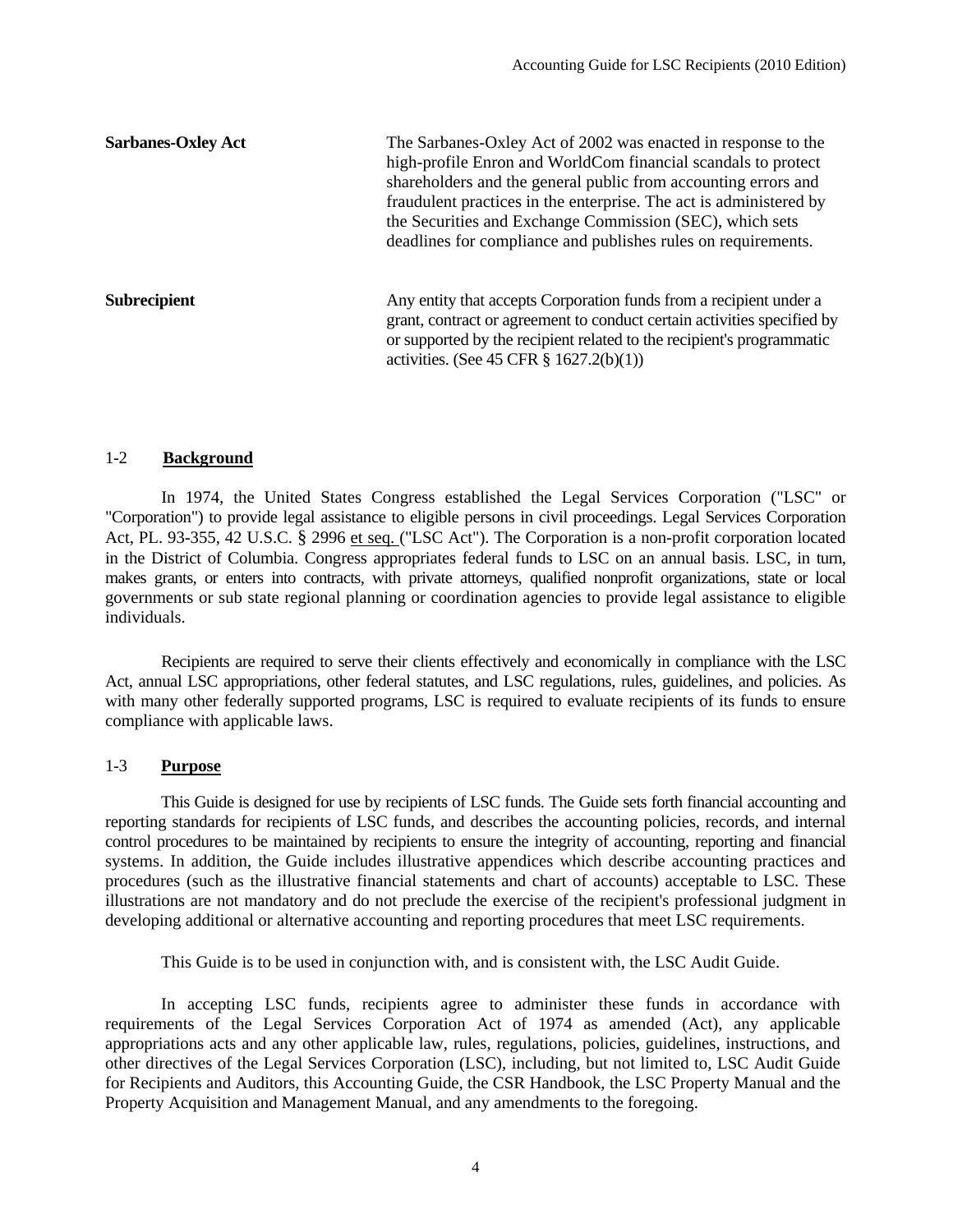#### 1- 4 **Authority**

LSC has prepared this Accounting Guide under the authority provided by the following sections of the LSC Act:

Records and Reports - LSC Act Section 1008:

- "(a) The Corporation is authorized to require such reports as it deems necessary from any recipient, contractor or person or entity receiving financial assistance under this title regarding activities carried out pursuant to this title."
- "(b) The Corporation is authorized to prescribe the keeping of records with respect to funds provided by grant or contract and shall have access to such records at all reasonable times for the purpose of insuring compliance with the grant or contract or terms and conditions upon which financial assistance was provided."

Audit - LSC Act Section 1009(c)(1):

"The Corporation shall conduct or require each recipient, contractor, person or entity receiving financial assistance under this title to provide for an annual financial audit."

Recipient's Non-LSC Funds - LSC Act Section 1010(c):

"Non-Federal funds received by the Corporation, and funds received by any recipient from a source other than the Corporation, shall be accounted for and reported as receipts and disbursements separate and distinct from Federal funds..."

#### 1-5 **Responsibilities of Recipients and the Submission of the Annual Financial Statement Audit**

Recipients are required to establish and maintain adequate accounting records and control procedures. Recipients are also required to provide for an annual financial statement audit pursuant to Section 1009(c)(1) of the LSC Act and in accordance with the Audit Guide, which incorporates applicable Office of Management and Budget (OMB) Circulars.

#### 1-6 **Responsibilities of the Auditor**

The responsibilities of a recipient's auditor are described in the LSC Audit Guide and OMB Circulars.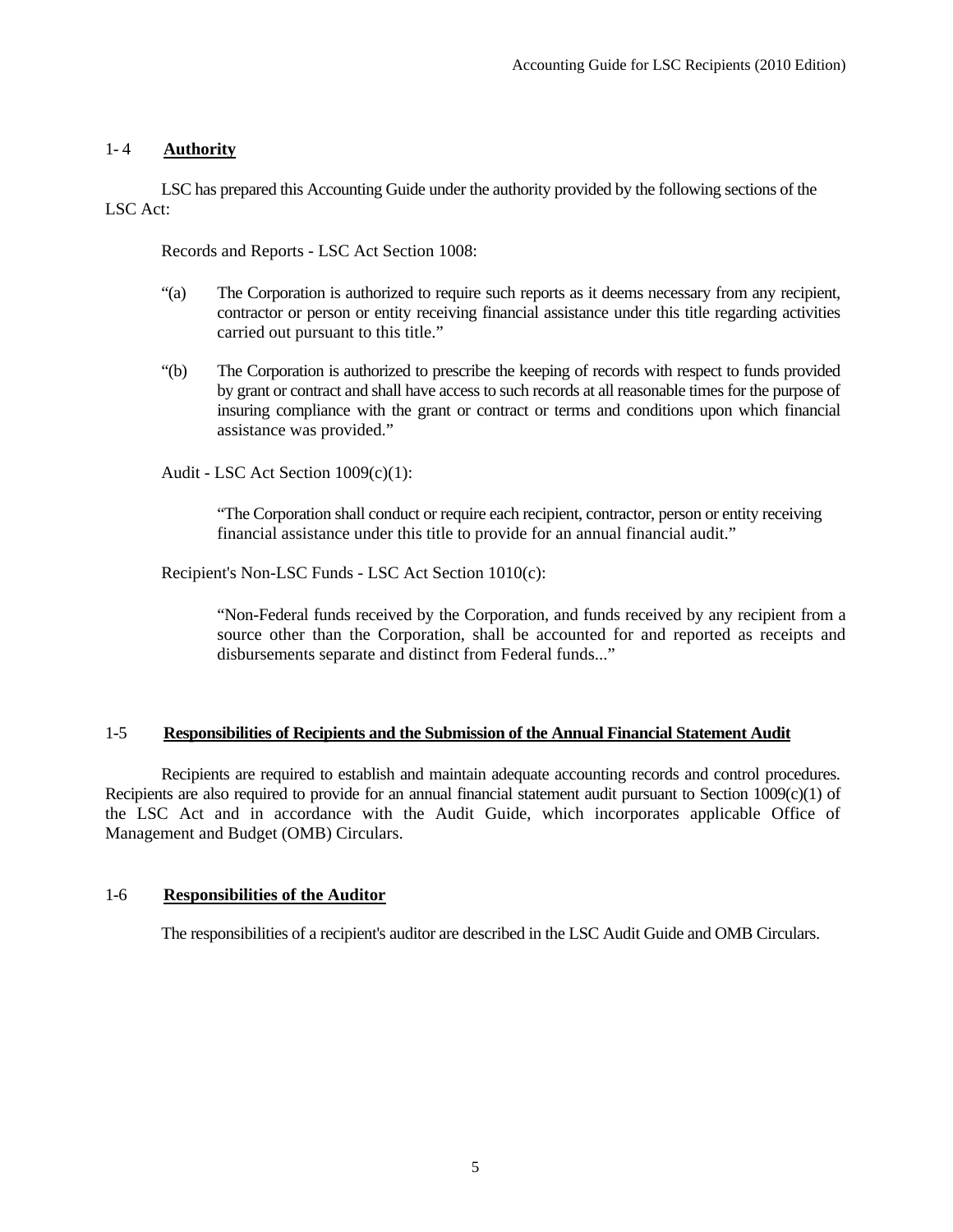#### 1-7 **Responsibilities of the Financial Oversight Committee or Committees**

Each recipient's governing body has a fiduciary responsibility to the program and must establish a financial oversight committee or committees.

The financial oversight committee(s) should, at a minimum engage in all of the responsibilities described below. In the event a governing body does not have a separate audit committee, the audit committee's functions should be performed by the finance committee or another committee of the board.

The finance committee's role, subject to any requirements of state law:

- 1. Revises budget and makes recommendations to the full board of directors;
- 2. Reviews monthly management reports (including budgeted and actual income and expenses, variances, and a statement of cash on hand; see section 3-5.9) with chief financial officer, controller, and/or CPA;
- 3. Reviews accounting and control policies and makes recommendations for changes and improvements;
- 4. Reviews the audited financial statements, management letter, and senior staff's response with staff and auditor;
- 5. Regularly reviews and makes recommendations about investment policies;
- 6. Coordinates board training on financial matters. Acts as liaison between full board and staff on fiscal matters.

The audit committee's role, subject to any requirements of state law:

- 1. Hiring the auditor;
- 2. Setting the compensation of the auditor;
- 3. Overseeing the auditor's activities;
- 4. Setting rules and processes for complaints concerning:
	- a. Accounting practices
	- b. Internal control practices
- 5. Reviewing the annual IRS Form 990 for completeness, accuracy, and on-time filing and providing assurances of compliance to the full board.
- 6. Ensuring the recipient's operations are conducted and managed in a manner that emphasizes ethical and honest behavior, compliance with applicable laws, regulations and policies, effective management of the recipient's resources and risks, and accountability of persons within the organization.

While it is recognized that some boards due to their small size and other considerations will decide not to have a separate audit committee, nevertheless it generally is considered a best practice for governing bodies to have both a finance committee and a separate audit committee. The critical point is that all of the finance and audit committee duties listed immediately above must be performed by a financial oversight committee(s). It is also critical, and considered a best practice, that the financial oversight committee(s) have at least one member who is a financial expert or for the board to have access to a financial expert. A financial expert has (1) an understanding of Generally Accepted Accounting Principles (GAAP) and financial statements, (2) the capacity to apply GAAP in connection with preparing and auditing financial statements, (3) familiarity with developing and implementing internal financial controls and procedures, and (4) the capacity to understand the implications of different interpretations of accounting rules.

The duties and responsibilities of the financial oversight committee(s) should be defined in the recipient's bylaws or a governing body resolution or operating policies and procedures. The financial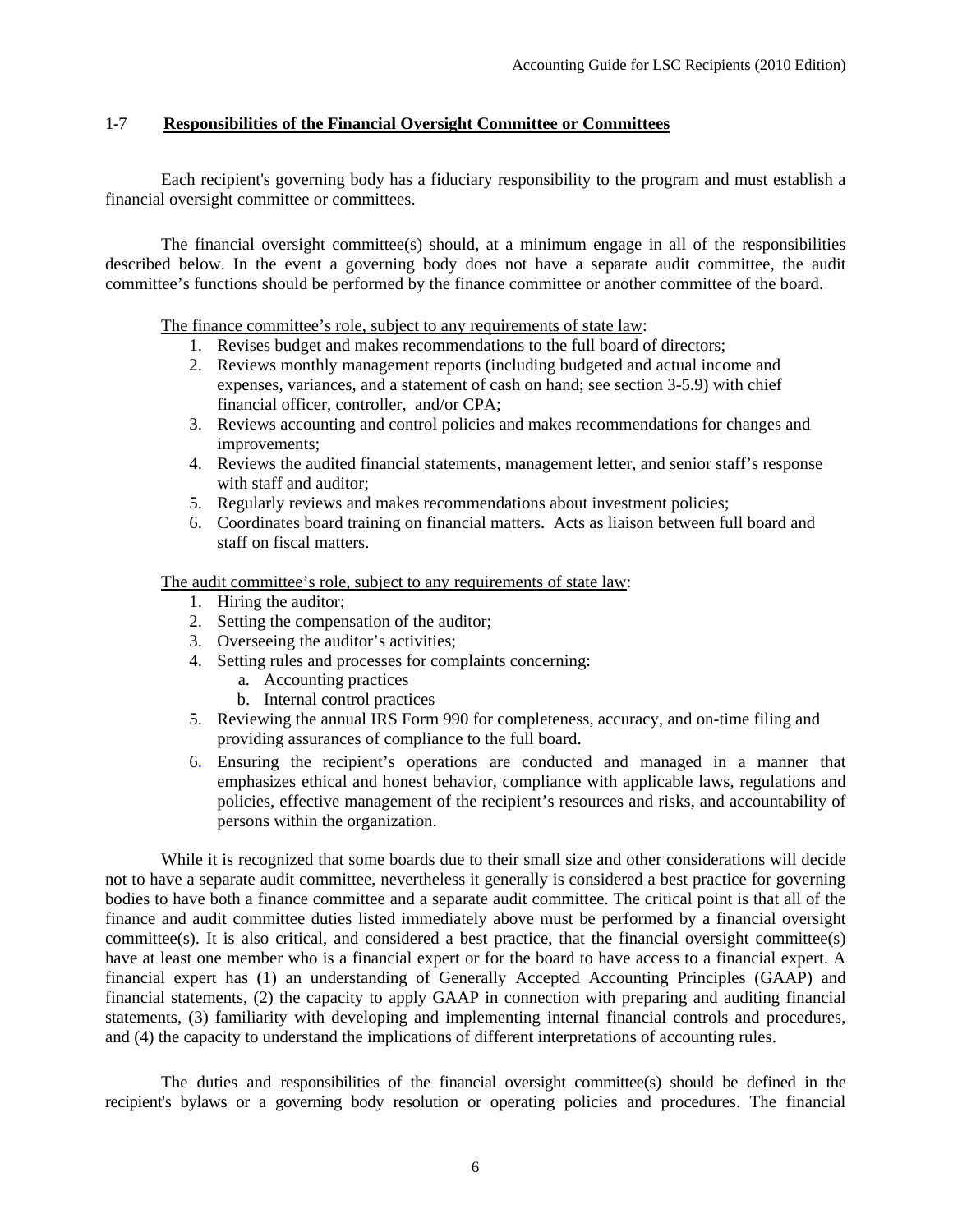oversight committee(s) should:

- (a) Provide assistance to the board in fulfilling its fiduciary responsibilities relating to accounting and reporting practices;
- (b) Maintain communication between the board and the auditor;
- (c) Institute any changes necessary to ensure proper oversight and control of funds;
- (d) Guide the process of selecting the recipient's auditor, including recommending to the governing body the appointment of a particular auditor;
- (e) Meet with the auditor to discuss, inquire about and review audit reports and financial statements, and the effectiveness of the recipient's management of financial and accounting functions;
- (f) Review and recommend the approval of the recipient's annual budget; and
- (g) Review the recipient's periodic management reports.

#### 1-8 **Relationship of the Accounting Guide to LSC Regulations**

LSC promulgates regulations that govern recipients' use of Corporation funds. These regulations appear in 45 CFR § 1600 et seq. and can be found at http://www.lsc.gov/laws/regulations.php. As a condition on their grants, recipients are required to adopt accounting policies and procedures that meet the requirements of these regulations, and to modify those policies and procedures as necessary when any of the regulations are amended or new regulations are issued. In this Guide, a number of these regulations are referred to because they establish accounting policies for the Corporation, but the content of these regulations is not repeated in the Guide. A list of LSC regulations is included in Appendix VIII. Whenever such a regulation is referred to in the Guide, recipients should refer to the current version of the regulation.

#### 1-9 **Effective Date**

The effective date of this Guide is August 23, 2010. It supersedes all previous editions of Accounting Guidance.

#### 1-10 **Revisions to the Guide**

 LSC may periodically make revisions to this Guide. A current version of the Guide will be posted on LSC's website, www.lsc.gov. The recipient and its auditor should keep their copies of the Guide current, incorporating all revisions into the Guide. It is the responsibility of the recipient to furnish copies of the current Guide, and revisions thereto, to its auditors.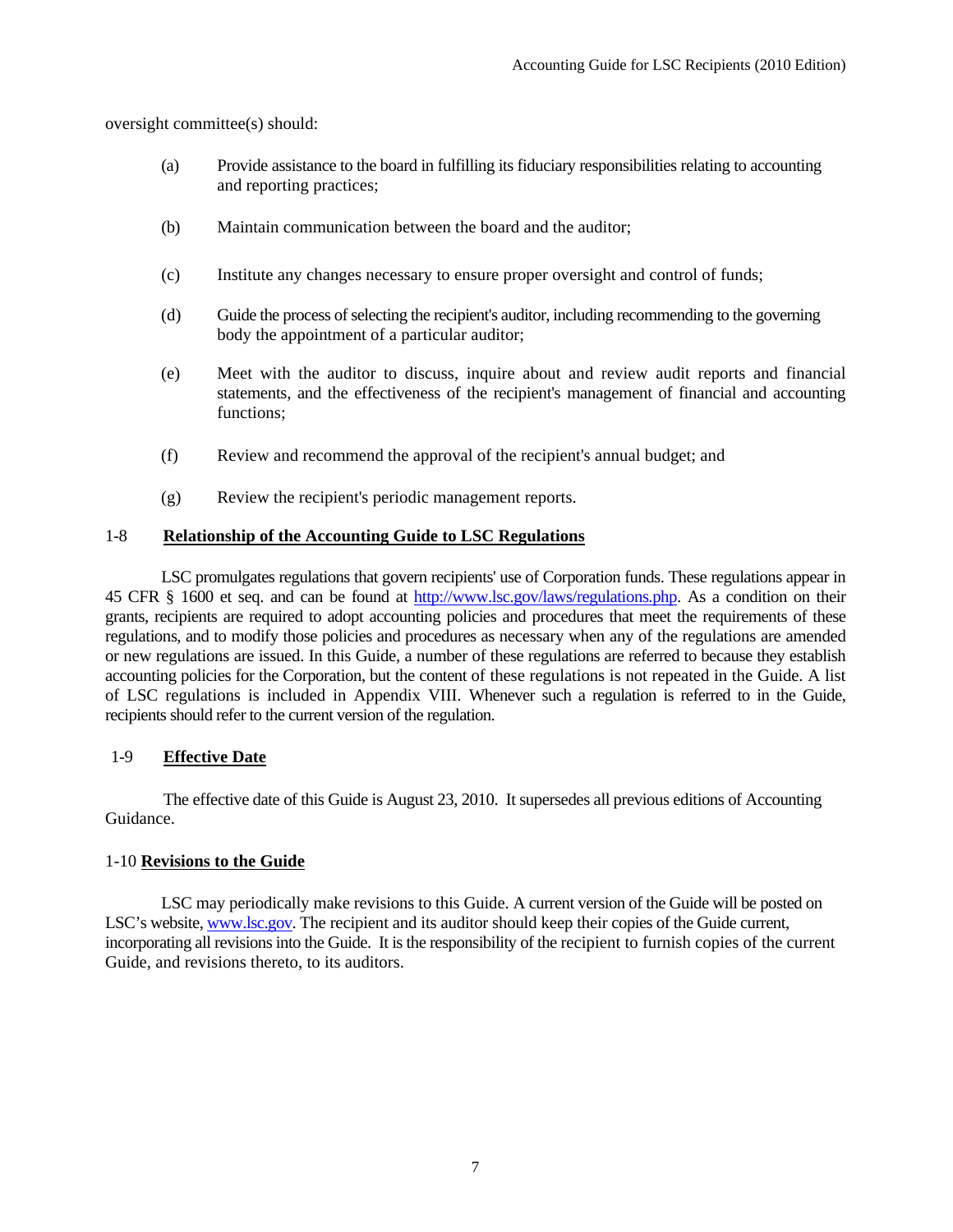## 1-11 **Cumulative Status of Revisions**

| <b>Effective Date</b> | Description                                                                                                     |
|-----------------------|-----------------------------------------------------------------------------------------------------------------|
| August 1976           | Original Edition of Audit and Accounting Guide for Recipients and Auditors<br>issued.                           |
| June 1977             | Revised Original Edition of Audit and Accounting Guide issued.                                                  |
| September 1979        | Revision to Pages 4-1 and 6-6.                                                                                  |
| September 1981        | Revision to Pages ii, 4-1, 6-6, VII-3, and addition of Page 4-2.                                                |
| January 1, 1986       | Revised Edition of Audit and Accounting Guide Issued.                                                           |
| May 1986              | LSC permits recipients to use either Original or 1986 version of Audit and<br>Accounting Guide.                 |
| August 13, 1986       | Regulation 1630 Replaces Chapter 4 of both the Original and 1986 Edition of<br>the Audit and Accounting Guide.  |
| December 31, 1995     | Chapter 6 of both Original and 1986 Audit and Accounting Guide replaced by<br>November 1995 Audit Guide.        |
| December 31, 1996     | November 1995 Audit Guide replaced by November 1996 Audit Guide.                                                |
| August 14, 1997       | 1997 Accounting Guide replaces all accounting portions of both Original and<br>1986 Audit and Accounting Guide. |
| August 23, 2010       | 2010 Accounting Guide replaces the 1997 Accounting Guide.                                                       |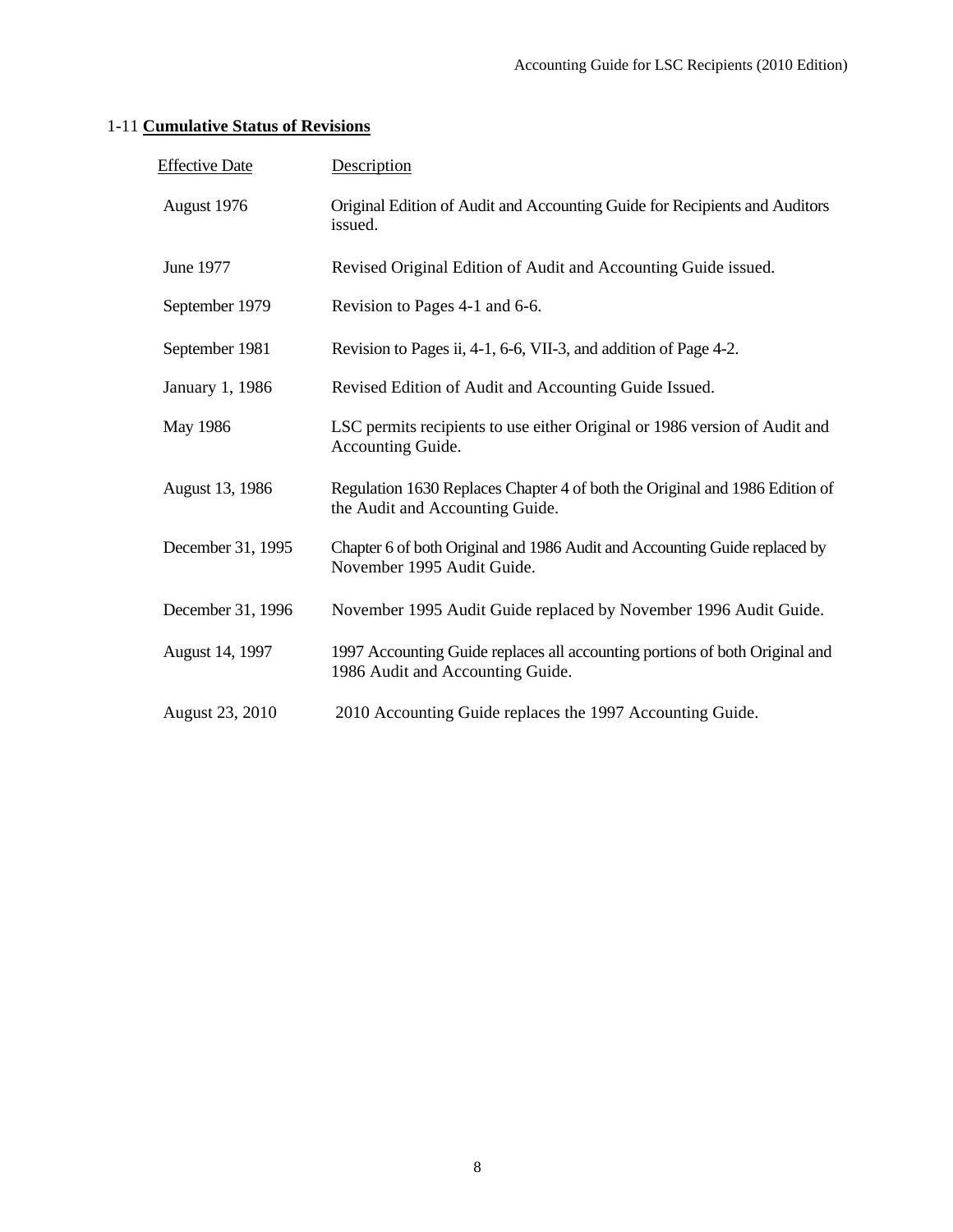### **CHAPTER 2 - ACCOUNTING, FINANCIAL MANAGEMENT AND REPORTING GUIDELINES**

#### **2-1 ACCOUNTING PRINCIPLES**

#### **2-1.1 OVERVIEW**

This chapter discusses LSC's accounting, financial management and reporting guidelines. In general, LSC requires recipients and subrecipients (hereinafter recipients) of its funding to: (1) manage LSC and non-LSC funds in a stewardship manner and pursuant to the cost standards and procedures of 45 CFR § 1630; and (2) record transactions in accounting records and prepare annual financial statements in accordance with  $GAAP<sup>1</sup>$ .

LSC recognizes that the applicability of these guidelines will vary among recipients; however, the guidelines contained in this Accounting Guide reflect GAAP methods that will result in the most meaningful financial information for LSC, and for most readers of an LSC recipient's financial statements. LSC prefers and recommends that its recipients report their LSC grant activity in a supplemental schedule to annual audited financial statements, if not separately reported in the basic financial statements.

#### **2-1.2 PRINCIPLES**

 $\overline{a}$ 

A purpose of the financial statements is to disclose the sources of the recipient's resources and how those resources were used, i.e., "Stewardship reporting." A recipient's accounting records should support the amounts disclosed in the financial statements.

Under GAAP, not-for-profit organizations and other entities that receive contributions are required to report in their financial statements contributions in various classes of net assets based upon the presence or kind of donor-imposed restrictions. In some instances, a recipient's total support will be provided by LSC; however, for most recipients there will be additional funding. There are three categories of support (i.e., grant revenue) that most recipients receive -- temporarily restricted, unrestricted and permanently restricted.

Temporarily Restricted Support are those resources which bear a legal restriction, imposed by the resource provider as to when and how they are used. Temporarily restricted support becomes unrestricted when it is expended in accordance with the restrictions or when the restrictions are removed by the resource provider. LSC grant revenue should be classified in the financial statements as temporarily restricted revenue and as increases to temporarily restricted net assets until expended on LSC eligible activity, at which time they can be

<sup>&</sup>lt;sup>1</sup> For a listing of GAAP for non-governmental entities see FASB Accounting Standards Codification of Generally Accepted Accounting Principles. Not-for-Profit entities should also follow the AICPA Audit and Accounting Guide, Not-for-Profit Entities. (See definitions of Generally Accepted Accounting Principles (GAPP) and the American Institute of Certified Public Accountants (AICPA) in section 1-1 of this Guide.)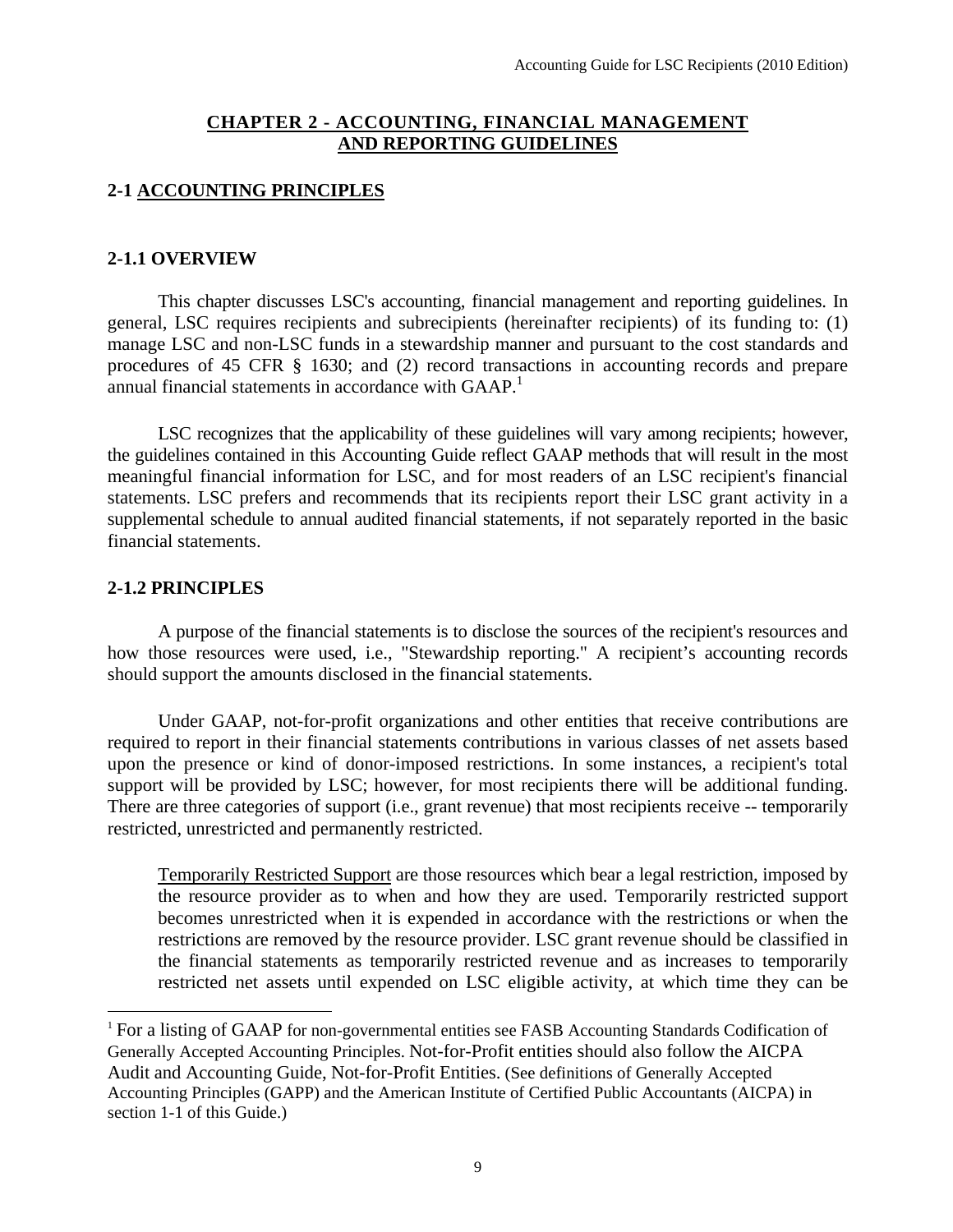reclassified as unrestricted.

Unrestricted Support are those resources over which the recipient's governing body has discretionary control, within the limitations of its charter and bylaws, regarding when and how to use the resources in carrying on the recipient's operations. A recipient's funds from sources other than LSC, which would otherwise be categorized as unrestricted funds, are not rendered temporarily restricted by the fact that they many not be used for certain purposes pursuant to the terms of an LSC grant (see 45 CFR § 1610).

Permanently Restricted are those resources which are in the form of endowments, with the principal of the gift or bequest remaining intact. Only the income from investing the principal may be used by the entity. Depending upon the terms of the endowment, income may either be spent at the discretion of the governing body or it may be restricted to a particular use. The provisions of the gift would determine the accounting treatment for the income and principal.

Each recipient should establish and maintain an accounting system to record separately grants, contracts and contributions. From its accounting records, a recipient should be able to prepare its financial statements in accordance with GAAP, including the requirement of separate records for net assets (fund balances), revenues, support, expenses, gains, losses and contributions based on the existence or absence of donor-imposed restrictions on funds.

Each recipient should evaluate the reporting requirements stipulated by each funding source to ensure that proper accounting and external reporting are followed in the financial statements and accounting records. GAAP requires that the financial statements:

- (a) provide basic information that focuses on the organization as a whole and meets the common need of the external users (LSC and others) of the statements;
- (b) provide a statement of financial position (balance sheet), a statement of activities (statement of revenue, support, expenses and changes in net assets), a statement of revenue, expenses and changes in fund balances for state and local governments (when applicable), a statement of cash flows, and notes to the financial statements; and
- (c) report and classify net assets, revenues, expenses, and gains and losses based on the existence or absence of donor-imposed restrictions.

Net assets (i.e., grant revenues and contributions) not expended during an accounting period or designated for future periods are to be classified as either permanently restricted, temporarily restricted, or unrestricted net assets. Advance payments from non-LSC sources based on contracts for services not yet performed or contributions made with a provision that the donation be returned if a specified future event occurs or fails to occur, contain conditions and may be accounted for as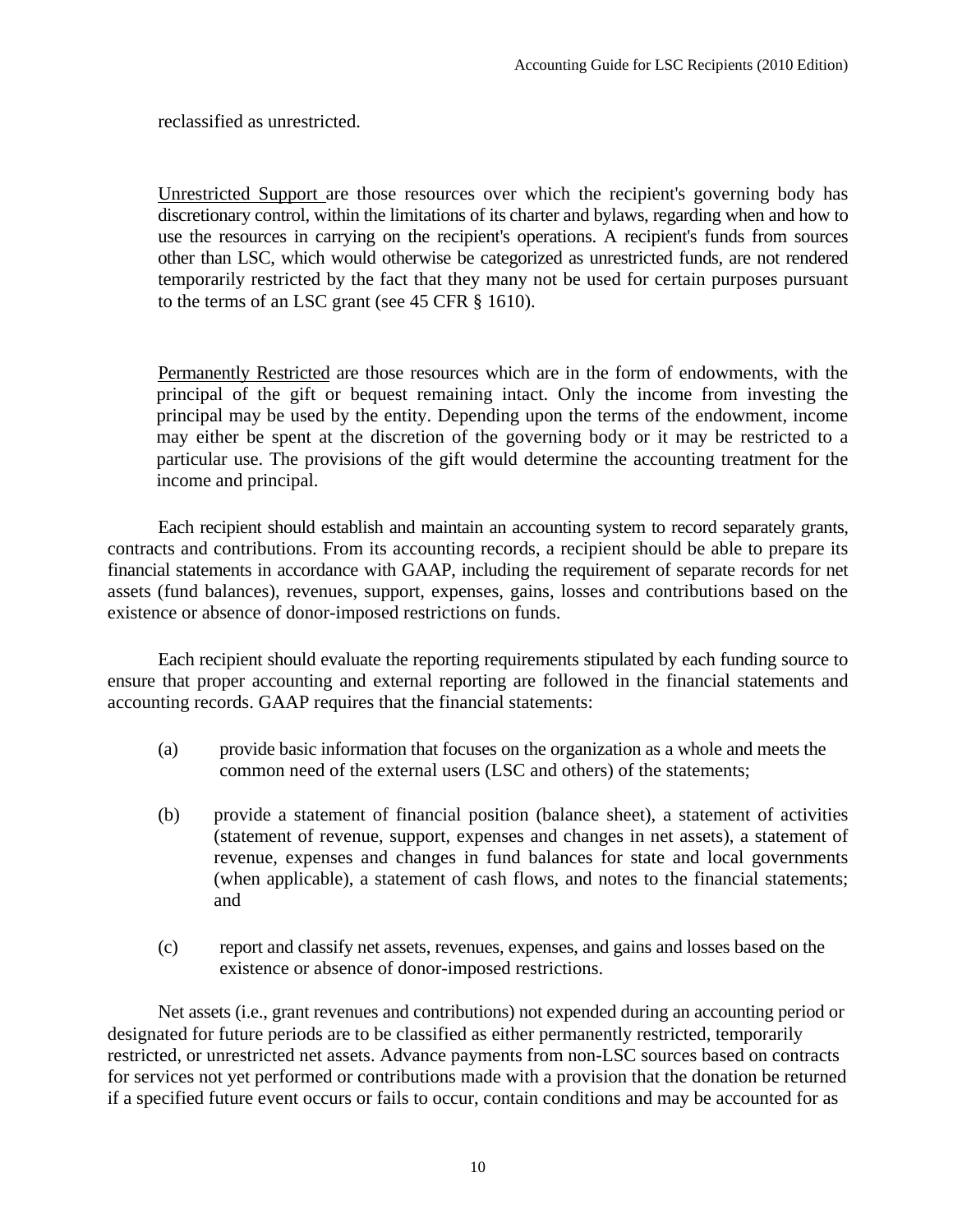a refundable advance, a liability. However, unexpended LSC grant contributions are considered to be funds with donor imposed restrictions rather than conditions and should be reported as temporarily restricted net assets.

LSC regulations allow recipients to carryover a fund balance of up to 10% of their LSC support from one year to the next. (See 45 CFR § 1628.3) In special circumstances, a recipient may request a waiver to retain a fund balance of up to 25% of their LSC support. In the absence of a waiver, a fund balance in excess of 10% must be repaid to LSC.

The balance in each class of net assets is to be displayed in the statement of financial position, and the amount of change in each of those classes is to be displayed in the statement of activities. (See section 2-4.2 Annual Financial Statements for further discussion of recipient's financial statements.)

Because LSC requires separate disclosure as part of the financial statements (either within the overall statement of activities or as a separate schedule), LSC recipients should maintain a fund-based accounting system at least for LSC funds. Other grantors may impose similar requirements. In addition, within this system, recipients of LSC funds must maintain:

- (a) a client trust fund and accounting system to account for funds held on the client's behalf; and
- (b) a property fund to: (1) accumulate the cost (or fair value if donated) of building, furniture, fixture, equipment, leasehold improvements, and law library; (2) reflect depreciation and amortization thereon; (3) record gains or losses from the disposition of such assets; and (4) record any other transactions specifically relating to fixed assets.

## **2-2 FINANCIAL MANAGEMENT: ASSETS, SUPPORT AND FUND BALANCES**

## **2-2.1 RECOGNITION OF LSC GRANT AND CONTRACT SUPPORT**

LSC recipients should follow FASB ASC 958.605 Revenue Recognition (Statement No. 116.) Specifically, LSC grant and contract support should be recognized and reported as a contribution with donor-imposed restrictions. LSC grant and contract funds along with derivative income should be recognized, classified and reported in the recipient's financial statements as temporarily restricted revenue and increases in temporarily restricted net assets. Temporarily restricted LSC net assets can be reclassified as unrestricted only when eligible expenses are incurred.

Also, LSC grant and contract revenue may be recognized as unrestricted revenue if the grant is fully expended during the grant period, i.e., the recipient's reporting period, and there are no carryover funds, i.e., net assets. If a recipient follows this treatment, the policy must be disclosed in the notes to the financial statements and consistently applied. (See Appendix IA.2)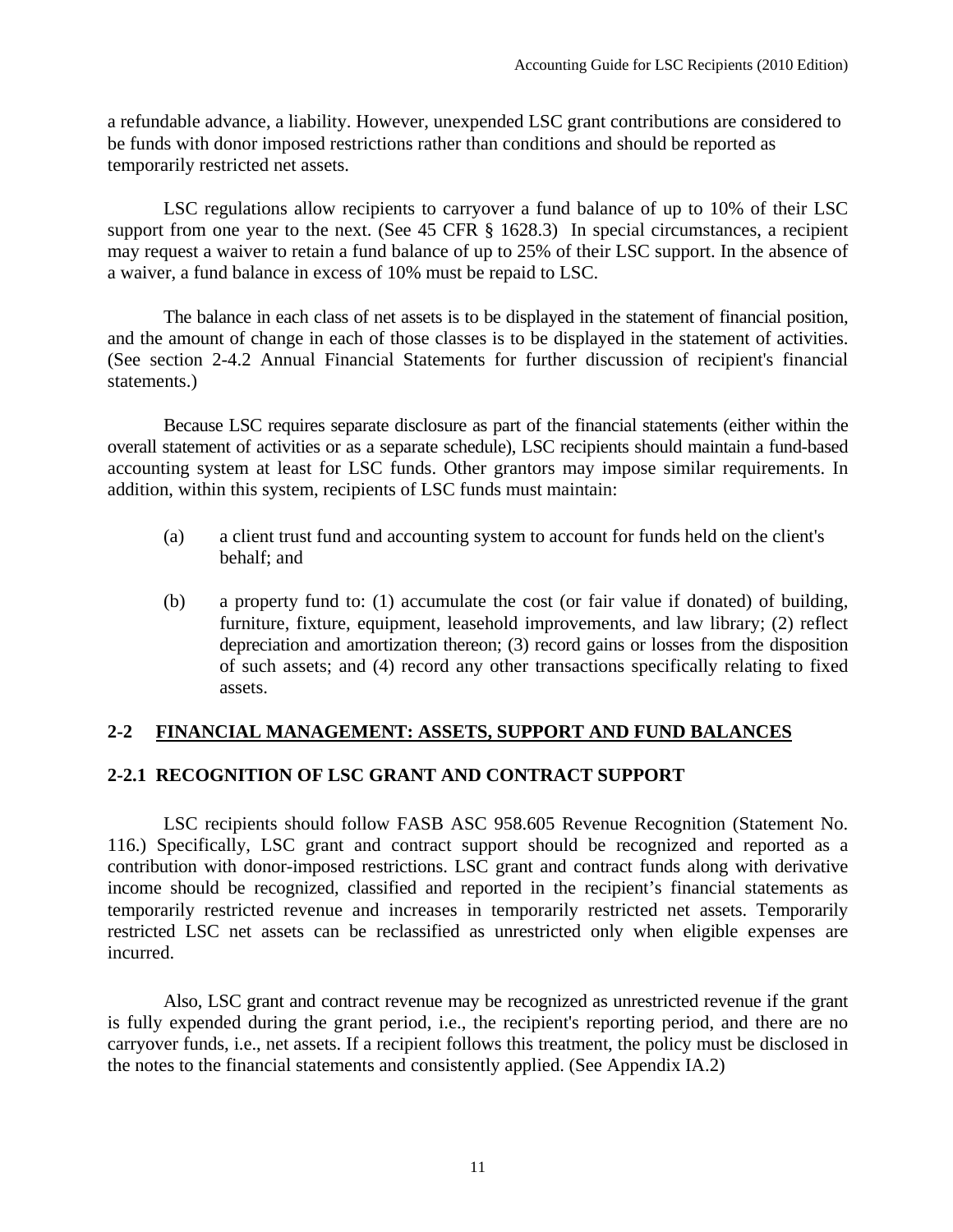The accounting policies associated with grants and contracts must be disclosed in the notes to the financial statements. (See Appendix IA.2.) The details of the components of LSC support and net assets balances (unexpended current year funds or funds designated for future periods) must also be disclosed in the notes and/or schedule of awards.

For purposes of accounting and financial statement reporting, awards from LSC can generally be categorized into two distinct types:

**Annualized Single or Multi-Year Grants/Contracts:** An annualized grant/contract is awarded to support a certain level of legal services activities over a specified period - most commonly the same one year period covered by a current federal appropriation and should be released from restrictions as eligible costs are incurred during the period specified in the grant/contract. Annualized multi-year LSC grants provide assurance of a grant for one or more service areas for each year of the grant award. The amount is determined each year based on congressional appropriation and LSC funding policy.

**One-time Grants/Contracts:** A one-time grant/contract can be awarded to support a specific event, project, or one-time purchase or activity, or it can be awarded as a one-time infusion of resources to support the recipient's annualized activities. One-time grants that are essentially one-time infusions to the annualized grant/contract should be recorded as support as eligible costs are incurred during the period specified in the grant/contract -- consistent with the accounting for the annualized grant/contract. Until expenses are incurred for the restricted activity, one-time grants in this category should be included and recorded in the recipient's financial statements as a liability (e.g., Unearned Grant Revenue) on the statement of financial position. Executed one-time grants must be reported separately in the financial statements in accordance with 45 CFR §1628.3(e). This may be done by providing a supplemental schedule of related revenue and expense or a separate column within the financial statement reporting on grant activities. When a one-time grant or contract expires or is terminated, the unexpended amount is to be returned to LSC.

## **2-2.2 CASH AND INVESTMENTS**

LSC Investment Guidelines: LSC funds held for immediate operating expenses must be maintained in federally-insured bank accounts. LSC funds in excess of the Federal Deposit Insurance Company limits and not needed for immediate operating expenses should be invested with another financial institution in federally-insured accounts or certificates, or invested in U.S. Treasury notes or bills or investment instruments, for example, money market accounts and repurchase agreements that invest in U.S. government securities.

If, after considering LSC's investment guidelines, above, a recipient adopts policies outside these guidelines, LSC will not override the judgment of the recipient's governing body. In such cases, the governing body must acknowledge, by resolution, the divergence from LSC's authorized policy and the acceptance of full responsibility for the security of any investments made outside of LSC's guidelines. In cases of losses of LSC funds related to investment decisions made outside of LSC guidelines, for purposes of personal liability, the governing body will be held to the standard of care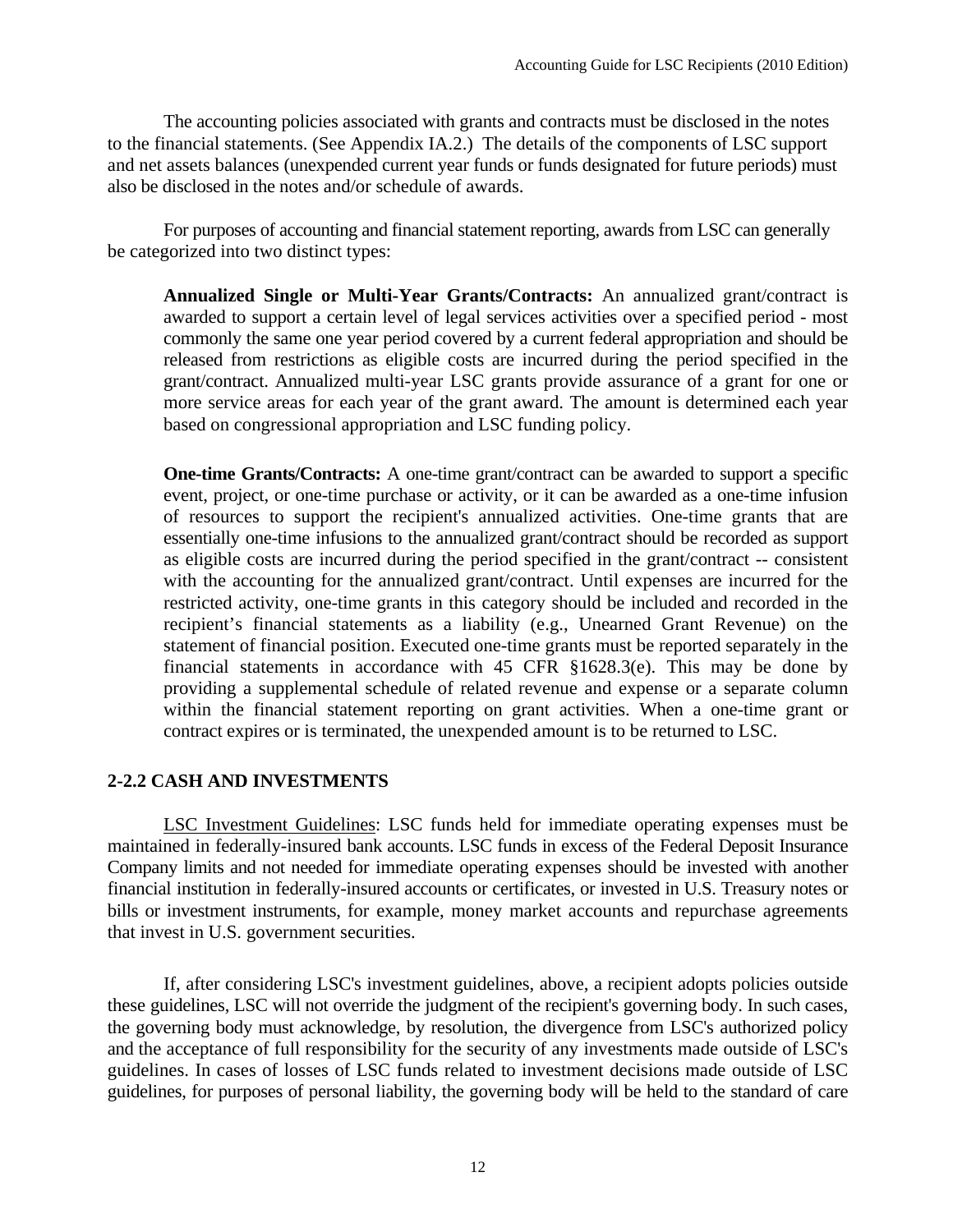imposed by applicable state or federal law.

GAAP requires that dividends, interest and other investment income be reported in the period earned as increases in unrestricted net assets unless the use of the assets (cash) received is limited by donor-imposed restrictions. LSC imposes such a restriction. LSC requires that any income such as interest and other investment income earned on its funds must be recorded and presented with LSC funds in the financial statements. Recipients may use such income for activities allowable with their current LSC grant.

LSC recipients are required to follow GAAP (See FASB ASC 958.320 Investments – Debt & Equity Securities (Statement No. 124) and FASB ASC 820 Fair Value Measurements & Disclosures (Statement 157) in the measurement of its investments. Information regarding the nature of and carrying amounts for each individual investment or group of investments must be disclosed in the notes to the financial statements.

## **2-2.3 CLIENT TRUST FUNDS**

Client trust funds are funds received from or on behalf of a client. A separate escrow bank account must be opened and designated solely for client trust funds. A separate client trust record must be maintained for each client to document the receipt and disbursement of client funds. The total of the individual client trust records must equal the cash in the escrow bank account's corresponding liability accounts.

Client trust funds are not the property of the recipient and should not be reflected in the statement of activity. However, the cash in the escrow bank account, and an offsetting liability balance, are reported on the statement of financial position, and changes in the amount of client trust funds are reported in the statement of cash flows.

Recipients should consult with their bar associations for the proper handling of client trust funds. State escheat laws govern the disposition of unclaimed client trust funds. See Appendix V -- Accounting for Client Trust Funds.

## **2-2.4 PROPERTY**

Recipients, for financial statement purposes, must capitalize and depreciate all nonexpendable items with a cost in excess of \$5,000 and a useful life of more than one year. Recipients have the discretion to capitalize items with a lower value. In addition, the recipient should be mindful of items that may contain sensitive information (for example, a computer with client confidential information) with values lower than \$5,000 and the need to inventory these items and dispose of them appropriately. Property should be presented in the financial statements in the class of net assets that were used to purchase the property. LSC recommends consultation with the recipient's auditor with respect to the proper reporting of property under GAAP.

LSC maintains an interest in all nonexpendable property (including real property) purchased in whole or in part with LSC funds by a recipient. For real property, specific terms for disposition will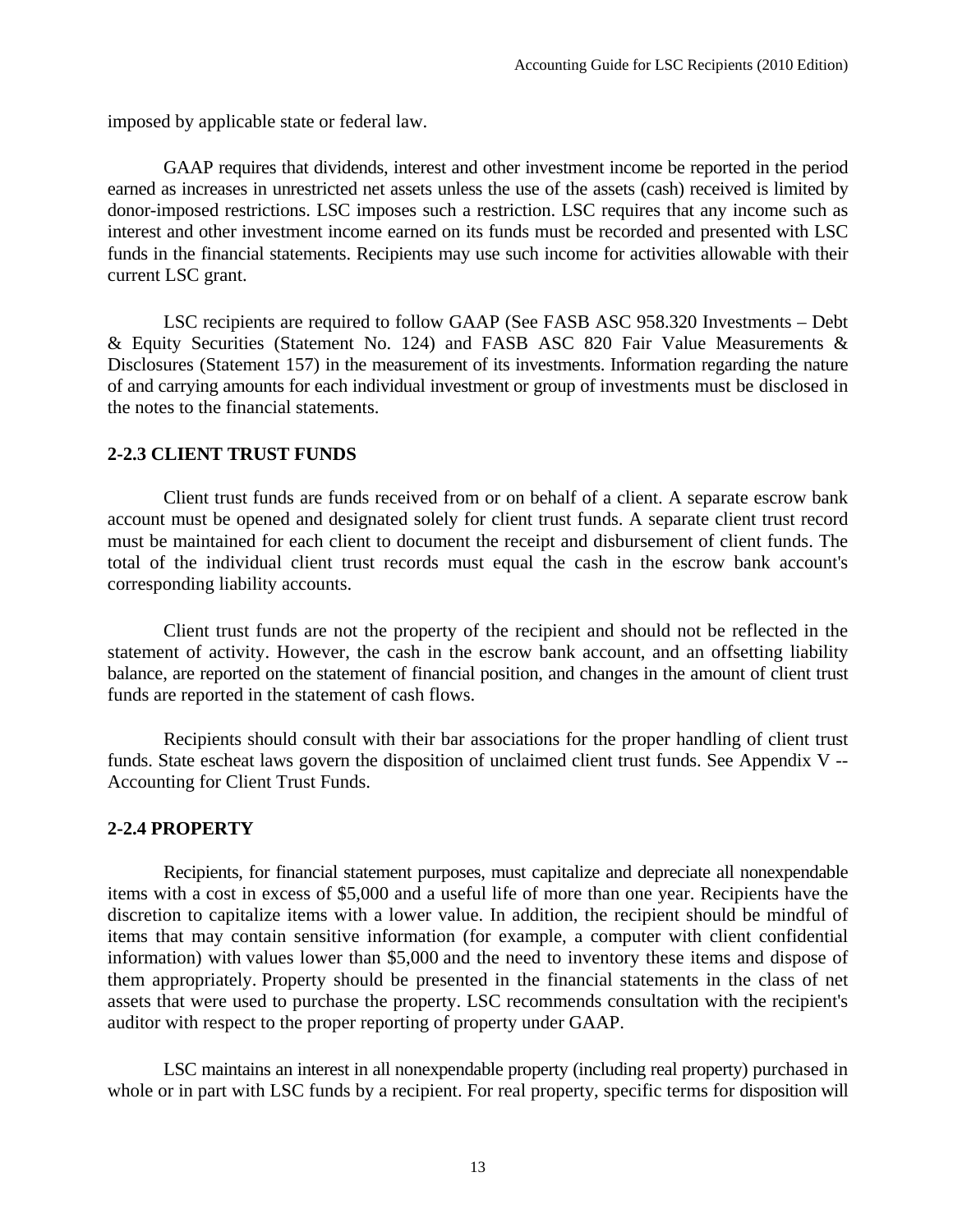be determined between LSC and the recipient in an LSC property interest agreement when approval is given for the purchase with LSC funds. For nonexpendable personal property, LSC requires that property purchased with LSC funds must be disposed of in accordance with LSC's Property Acquisition and Management Manual or its duly adopted successor.

In view of LSC's interest in real and personal property acquired with LSC funds, asset accountability is critical. Capitalization of property is an integral part of discharging an LSC recipient's stewardship responsibilities over these assets. In addition to allowing the fair presentation of investments in property on the statement of financial position, capitalization helps ensure more effective controls over property and also subjects this account to more stringent auditing procedures. Accordingly, LSC requires capitalization of the cost of property (or fair value at the time donated). For similar reasons, LSC requires the recording of depreciation over an asset's useful life as an expense of rendering current services.

Although nonexpendable and real property purchased during a year will not be recognized as an expense for that year, the funds used for the purchase of that property are considered a currentyear grant or contract charge.

The accounting policies for property should also be followed for a recipient's law library. The costs of maintaining a law library should be expended currently. Judgments as to what constitutes a maintenance item and what constitutes a capital addition must be made after evaluating the nature and significance of the items in question (see Appendix II, Property Records). The law library may be depreciated over the useful life of the library for the difference between the original cost and the salvage value; if the salvage value approximates original cost, depreciation would be immaterial and therefore would not be necessary. LSC recommends consultation with the recipient's auditor with respect to the policies to be adopted.

Under GAAP, depreciation expenses should be reported in the statement of activities as a decrease in unrestricted net assets. If the property and equipment being depreciated have been contributed to the organization with donor-imposed restrictions on the item's use, (e.g., property purchased with LSC funds) temporarily restricted net assets should be reclassified as unrestricted net assets in a statement of activities as those restrictions are satisfied. The amount to be reclassified under GAAP may or may not be equal to the amount of the related depreciation. The amount to be reclassified should be based on the length of time indicated by the donor-imposed restrictions while the amount of depreciation should be based on the useful economic life of the asset.

Reclassifications are also necessary if the entity has adopted an accounting policy that implies a time restriction on contributions of property and equipment that expires over the useful life of the contributed assets. Reclassifications should be included as "Net Assets Released from Restrictions" in a statement of activities.

LSC requires its recipients to depreciate property purchased with its funds based on the useful life of the asset. LSC property should be classified and reported in the financial statements as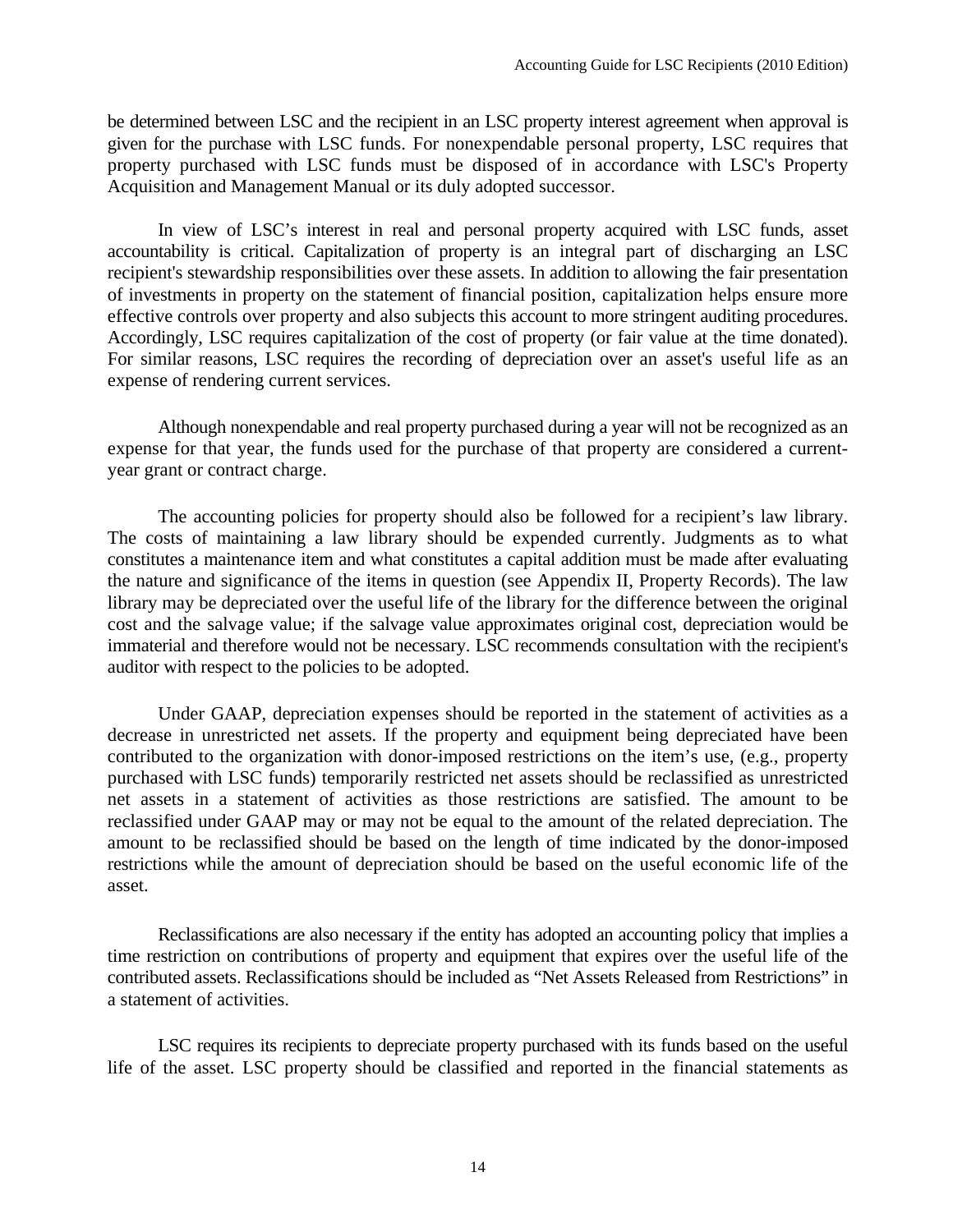temporarily restricted net assets and reclassified as unrestricted in amounts equal to related depreciation. See Appendix I -- Illustrative financial statements -- Supplemental schedule for LSC grants.

For property control purposes, a physical inventory should be taken and the results reconciled with the property records at least once every two  $(2)$  years. Any differences between quantities determined by the physical inspection and those shown in the accounting records shall be investigated to determine the causes of the difference, and the accounting records should be reconciled to the results of the physical inventory with an appropriate note included in the financial statements, if determined to be material by the recipient's auditor.

Property and depreciation accounting practices are discussed and illustrated in detail in Appendix IV -- Accounting for Property.

## **2-2.5 DONATIONS**

Donated items may include cash or cash equivalents, material, space, property and services contributed to recipients by individuals or organizations. In order to ascertain the total cost of providing legal assistance, such non-cash items, if their value can be clearly ascertained, should be recognized, recorded, and reported as "gifts-in-kind, contributions or donations" in the recipient's financial statements as both support and offsetting expenses. (See FASB ASC 958.605 Revenue Recognition (Statement 116) and FASB ASC 958.320 Investments – Debt & Equity Securities (Statement 157).)

Donated materials and property should be recorded at their fair value at the time donated and, in the case of nonexpendable assets, depreciated over their useful life. Fair value must be determined using the most objective and clearly measurable basis available. If the value assigned to donated items is material, the donation and valuation should also be approved by the recipient's governing body. Similarly, the free use of space and other assets should be recorded as a donation and recorded at the fair value of the use, with an offsetting charge to the applicable expense.

Donated items should be reported in the financial statements as revenue in the class of net assets appropriate to any donor-imposed restrictions on the contribution. If there are no restrictions, the revenue from the contribution is recorded as unrestricted. If the donation is initially reported as temporarily restricted, the restriction is deemed to expire ratably over the useful life of the asset, i.e., in proportion to depreciation for a comparable depreciable asset. The expiration is reported as a reclassification from the temporarily restricted to the unrestricted class of net assets.

Donated services recognition in the financial statements is critical to a reasonable evaluation of the total cost and scope of legal assistance provided by recipients. GAAP set forth fairly specific criteria which, if met, require the recording or, if not met, preclude the recording of donated services. (See FASB ASC 958.605.25 Revenue Recognition (Statement No. 116).) LSC recommends consultation with the recipient's auditor with respect to the proper reporting of donations under GAAP.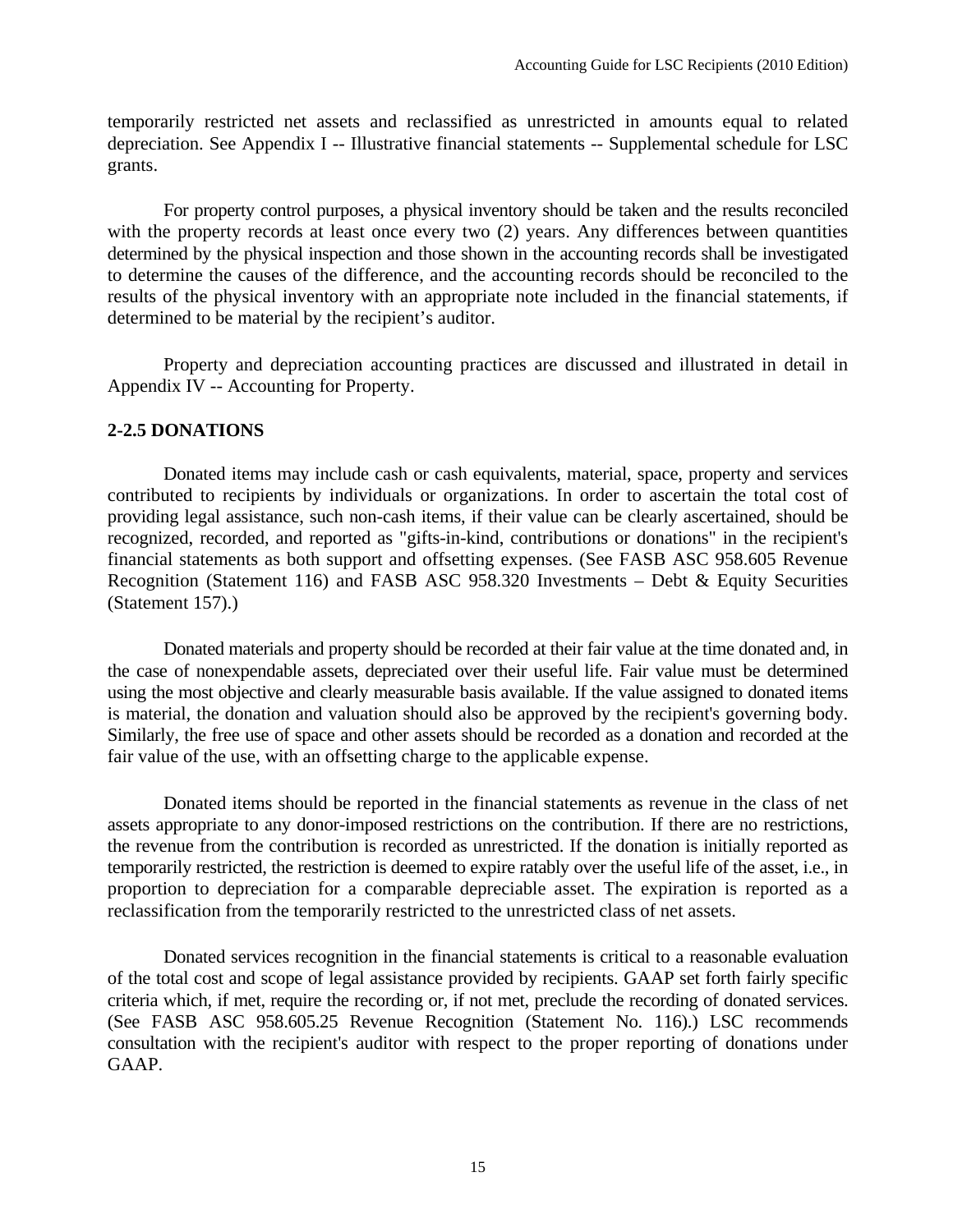Under GAAP, contributed (donated) services should be reported as contribution revenue and as assets or expenses only if the services create or enhance a nonfinancial (i.e., nonmonetary) asset (e.g. property and equipment) or require specialized skills that are provided by individuals possessing those skills (such as accounting, financial, construction, educational, electrical, legal, medical, and other services provided by accountants, investment advisers, contractors, teachers, electricians, lawyers, doctors, and other professionals and craftspeople), and would typically need to be purchased by the organization if not provided by donations.

If contributions are reported, they should be measured at fair value. The dollar value assigned to donated services should be reflected as unrestricted revenue in the financial statements. On the expense side, the value of such services should be allocated to program and supporting services categories based on the nature of the work performed. The recording of donated services will not affect net assets, since the income and expenses offset each other. The notes to the financial statements should disclose the nature of donated services and the valuation techniques followed. (See Appendix IA.2)

LSC recommends that each recipient establish a method to value and record donated services. Normally, the valuation should be at what the cost to the recipient would have been if the services had been purchased by the recipient. Adequate records must be maintained during the year to support the value of donated services recorded, but the actual recording of the services could be done quarterly or at year-end.

For professional legal services, two methods are suggested as providing sufficient documentary support -- a predetermined fee schedule or an hourly rate. A major advantage of the fee schedule is that it can be used without having to impose timekeeping requirements on those professionals donating their time to the program. The subject of the adequacy of support for donated services should be discussed with the recipient's auditors. It is usually not necessary to impose detailed record keeping requirements upon donors as long as internal records are adequate and provide an audit trail. Also, see 45 CFR § 1635 for LSC Timekeeping Requirements - Appendix VIII -- Corporation regulations setting accounting policies.

Whether or not professional legal services rendered to clients as part of a recipient's private attorney involvement effort (See 45 CFR § 1614) should be reported as donated services depend on whether GAAP requirements are satisfied. LSC recipients should also give close attention to the following example from FASB ASC 958.605.55.81 Revenue Recognition Implementation Guidance & Illustrations (Statement No. 116):

*This example illustrates the guidance in paragraph 958.605.25.23. Notfor-Profit Entity B (NFP B) develops and maintains a list of lawyers and law firms that are interested in providing services without charge to charitable organizations and certain individuals. NFP B encourages individuals in need of free legal services to contact NFP B for referral to lawyers in the individual's community that may be willing to serve them. The decision about whether and how to serve a specific individual rests with the lawyer. Under those circumstances, NFP B merely acts as*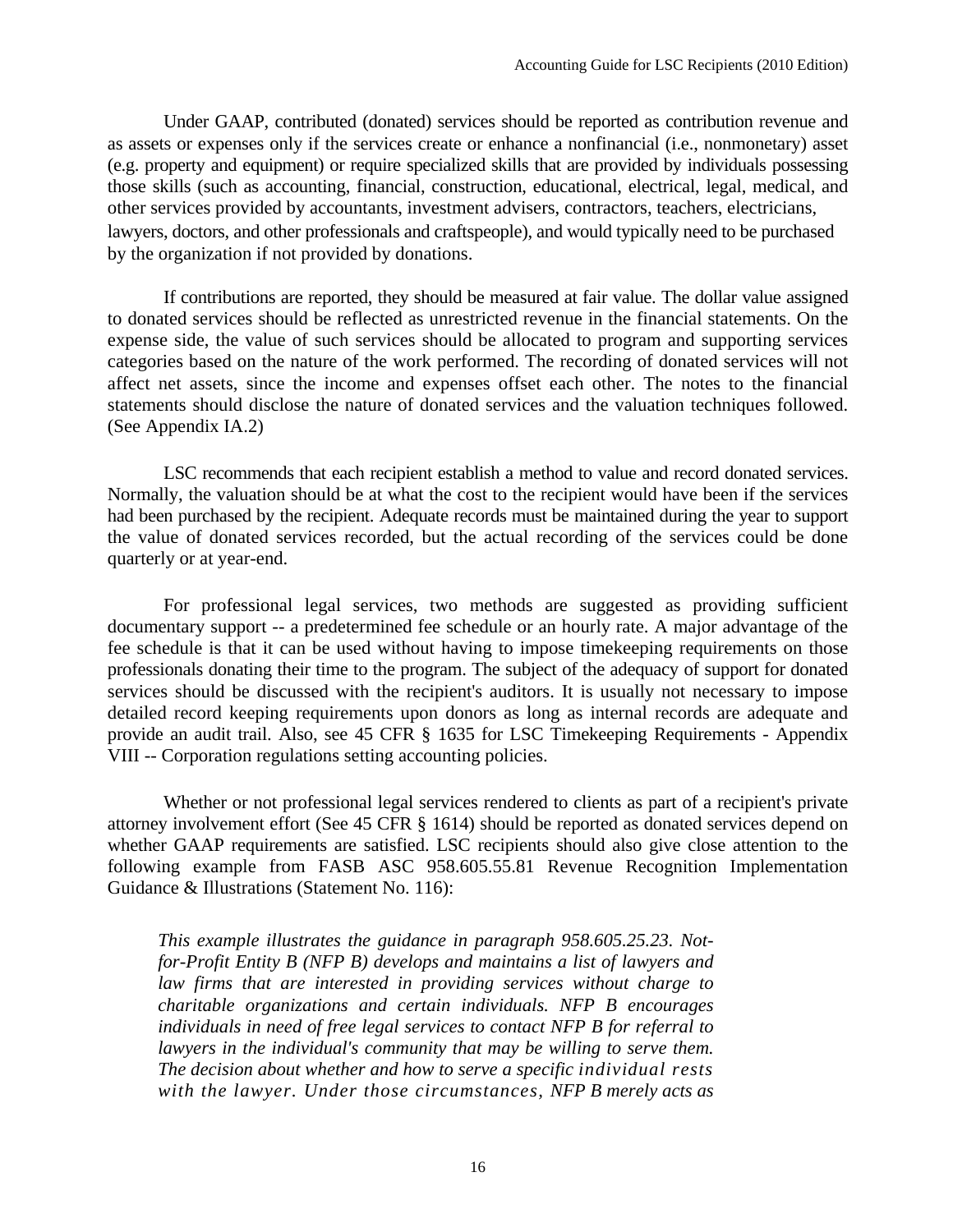*an intermediary in bringing together a willing donor and donee. The free legal services are not a contribution received by NFP B.* 

#### **2-2.6 COURT-AWARDED ATTORNEY FEES**

Effective March 15, 2010, LSC issued an interim final rule which eliminated the former regulatory restriction (45 CFR § 1642) on claiming, collection and retention of attorneys' fees. See 75 Fed. Reg. 6816 (February 11, 2010.) The rule has now become final, effective April 26, 2010. See 75 Fed. Reg. 21506 (April 26, 2010.) This followed the enactment on December 16, 2009 of the FY 2010 consolidated appropriations bill that lifted the statutory restriction on claiming, collecting and retaining attorneys' fees.

It should be noted the requirement for the accounting of attorneys' fees received remains. Attorneys' fees received by a recipient for representation supported in whole or in part with LSC funds shall be allocated to the fund in which the recipient's LSC grant is recorded in the same proportion that the LSC funds expended bears to the total amount expended to support the representation. Further, attorneys' fees received shall be recorded during the accounting period in which the money from the fee award is actually received by the recipient and may be expended for any purpose permitted by the LSC Act, regulations and other applicable law at the time the money is received. See 45 CFR § 1609.4.

#### **2-2.7 DERIVATIVE INCOME**

LSC considers derivative income as any additional income derived from an LSC grant, such as interest income, rent or the like, or that portion of any reimbursement or recovery of direct payments to attorneys, proceeds from the sale of assets, or other compensation or income attributable to any Corporation grant. Income derived from publications and from fundraising is not considered LSC derivative income.<sup>2</sup> LSC derivative income must be reported in the same class of net assets that includes the LSC grant.

#### **2-2.8 NET ASSETS**

LSC policy regarding the use of temporarily restricted net LSC assets (fund balances) carried over from one grant year to the next is governed by 45 CFR § 1628. Recipients are allowed to carryover a fund balance of up to 10% of their LSC support from one year to the next. (See 45 CFR § 1628.3) In special circumstances, a recipient may request a waiver to retain a fund balance of up to 25% of their LSC support. A waiver to retain a fund balance in excess of 25% is available only in the extraordinary circumstances of when the recipient receives an insurance reimbursement, the proceeds from the sale of real property, or a payment from a lawsuit where the recipient was a party. In the absence of a waiver, a fund balance in excess of 10% must be repaid to LSC. Carryover LSC funds are required to be expended prior to the expenditure of current grant funds awarded for the same purposes on a first in, first out basis.

<sup>&</sup>lt;sup>2</sup> See Supplementary Information to the publication of 45 CFR § 1630 as a final rule, 62 Federal Register 68220, (December 31, 1997.)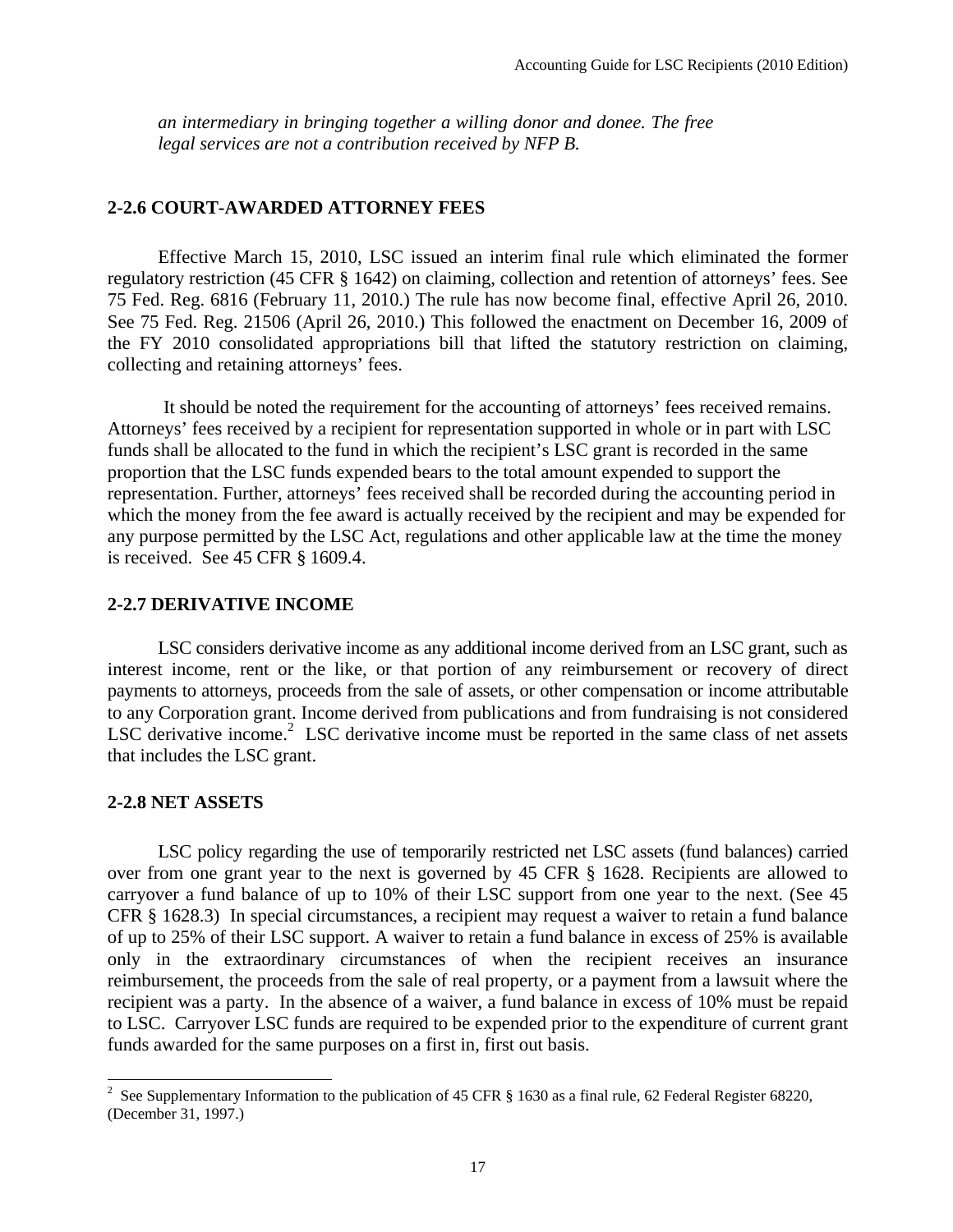Should expenses during a period exceed support, LSC is not obligated to fund the deficit. The deficit should be charged to other funds that are available to the program. However, LSC retains the discretion to allow deficits to be carried over in a statement of net LSC assets and be absorbed during future periods. See 45 CFR § 1628.5.

## **2-2.9 SUBGRANTS**

Recipients may, with LSC prior approval, delegate LSC funds by grant or contract to a subrecipient such as a bar association or another legal services program to carry out specified program activities. The subgranting of LSC funds, the recipient's responsibility for subgranted LSC funds and the proper financial statement reporting of a subgrant are governed by 45 CFR § 1627. The subgrant or contract with the subrecipient should specify financial reporting responsibility. Where a relationship with a subrecipient exists, the notes to the financial statements of the recipient and subrecipient should fully disclose the nature of that relationship. (See Appendix IA.2)

## **2-3 FINANCIAL MANAGEMENT: EXPENDITURES AND LIABILITIES**

## **2-3.1 GRANT AND CONTRACT COSTS**

LSC regulation 45 CFR § 1630 provides uniform standards governing the allowability and allocability of costs charged to LSC grants and contracts, and also provides a comprehensive, fair, timely, and flexible process for the resolution of questioned costs incurred by LSC recipients. Recipients should review this regulation when considering whether a cost can be charged to an LSC grant or contract.

 Many sections of Part 1630, and many of its terms, are patterned after or specifically incorporate the provisions of OMB circulars. For example, Attachment B to OMB Circular A-122 Cost Principles for Non-Profit Organizations (see: http://www.whitehouse.gov/omb/circulars a122 2004/) provides principles to be applied in establishing the allowability of certain items of cost. It is in Attachment B to A-122 that it is made clear that the costs of alcohol are not allowable as a charge to federal funds, a rule which LSC has adopted for LSC funds.

Additional cost allocation and financial management information is provided in LSC Program Letters. (See LSC Program Letter 08-02 on Fiscal Management and the Use of LSC Funds dated March 20, 2008 (http://www.lsc.gov/lscgov4/programletter 08 2.pdf,) Program Letter 08-03 on<br>Compliance Guidance dated December 18. 2008 Compliance Guidance dated December 18, 2008 (http://www.lsc.gov/lscgov4/programletter\_08\_3.pdf,) and Program Letter 09-03 on Compliance Guidance and Interim Guidance on Attorneys' Fees dated December 17, 2009 (http://www.lsc.gov/lscgov4/lsc\_program\_letter\_093.pdf.)

 LSC's statutory provisions, rules, regulations, guidelines, program letters and instructions, including this Accounting Guide, are the primary sources of LSC cost principles, and OMB circulars provide guidance as to LSC's cost principles only to the degree that they are not inconsistent with relevant LSC policies or criteria. See 45 CFR § 1630.3(i)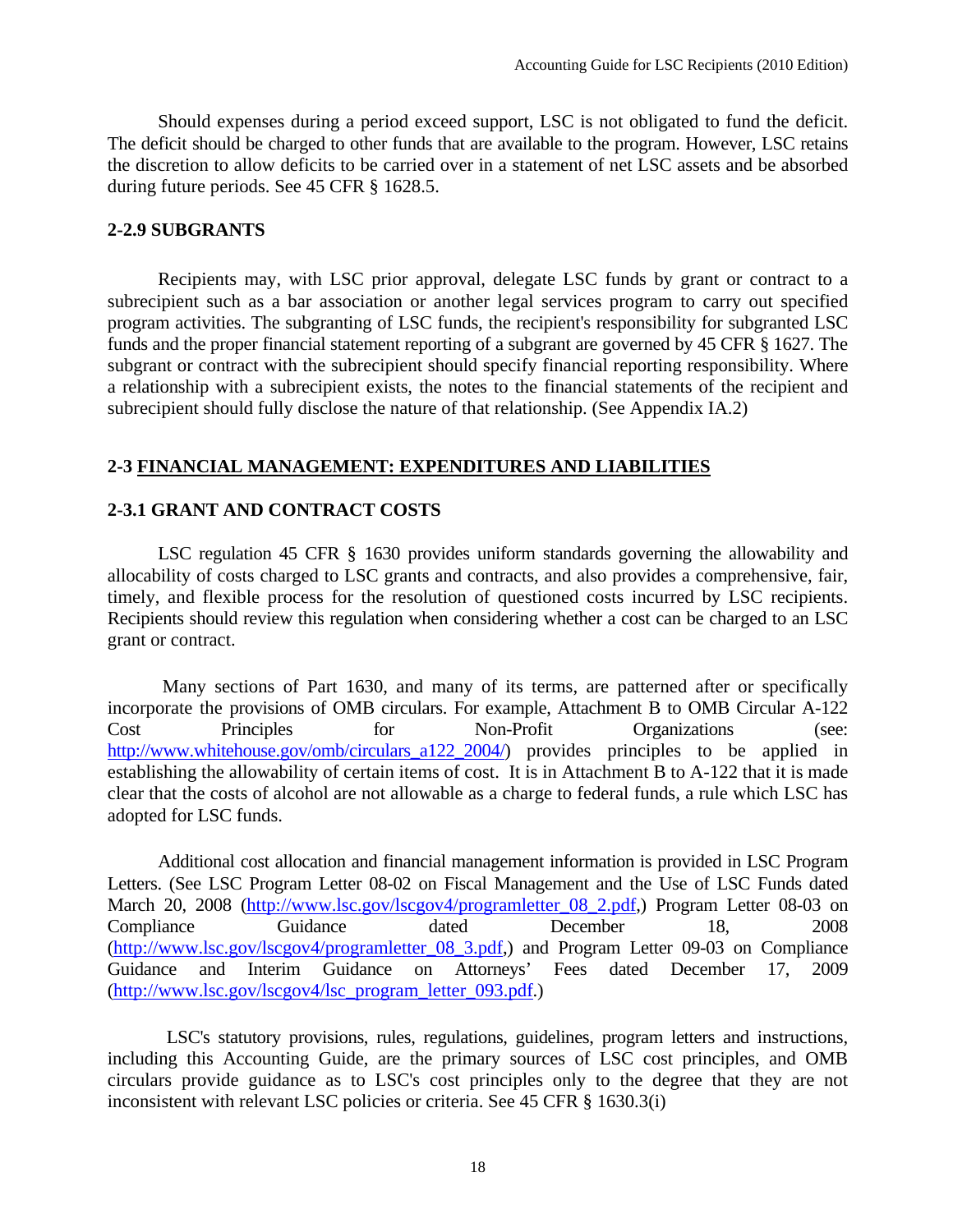#### **2-3.2 COST ALLOCATION**

LSC anticipates that recipients receiving funds from multiple sources will incur expenses (e.g., salaries, space, travel) which support work performed under more than one grant, contract, or other funding agreement. Such common costs should be allocated among the funds on the basis agreed to by the applicable organization. LSC's rules regarding allocations among funds are set forth in 45 CFR § 1630.

### **2-3.3 EMPLOYEE BENEFITS**

The accounting for employee benefits should follow the accrual method of accounting, which requires that the expense and liability associated with the benefits that have vested with the employee be recorded currently. This procedure is required for financial statements prepared in accordance with GAAP. An example of a benefit with year-end accrual would be vacation leave earned by employees and vested, but not taken (FASB ASC 710 Compensation – General (Statement No. 43). In addition, there should be a note to the financial statements that discloses the amount of the liability for vested employee benefits at the financial statement date. LSC also recommends consultation with the recipient's auditor in this area.

## **2-3.4 PRIVATE ATTORNEY EXPENDITURES**

LSC policy regarding expenditures for private attorney involvement (PAI) is set forth in 45 CFR § 1614.

For financial reporting of PAI activity, support and expenses related to the effort must be reported separately in the recipient's annual financial statements. This may be done by providing a separate schedule or column in the financial statement reporting on grant activity or a note to the financial statements that accounts for the entire PAI allocation.

Accounting for judicare payments should follow the accrual method of accounting, which requires that the expenses and liabilities associated with judicare cases be recognized during the period in which the services are rendered by the participating attorney, rather than when the case is assigned to the attorney. Although programs are encouraged to develop encumbrance systems to control and account for adequately judicare cases, the actual expense for judicare payments must be determined under the accrual method.

Encumbrances or reserves should be disclosed in the notes to the financial statements as commitments of the program. LSC recommends consultation with recipient's auditor for the proper reporting of contingencies under GAAP. (See Appendix IA.2)

## **2-3.5 RESTRICTIONS ON EXPENDITURES OF PUBLIC, PRIVATE AND TRIBAL FUNDS**

The applicability of restrictions on the use of LSC funds to a recipient's use of funds from public, private and tribal sources is set forth in 45 CFR § 1610.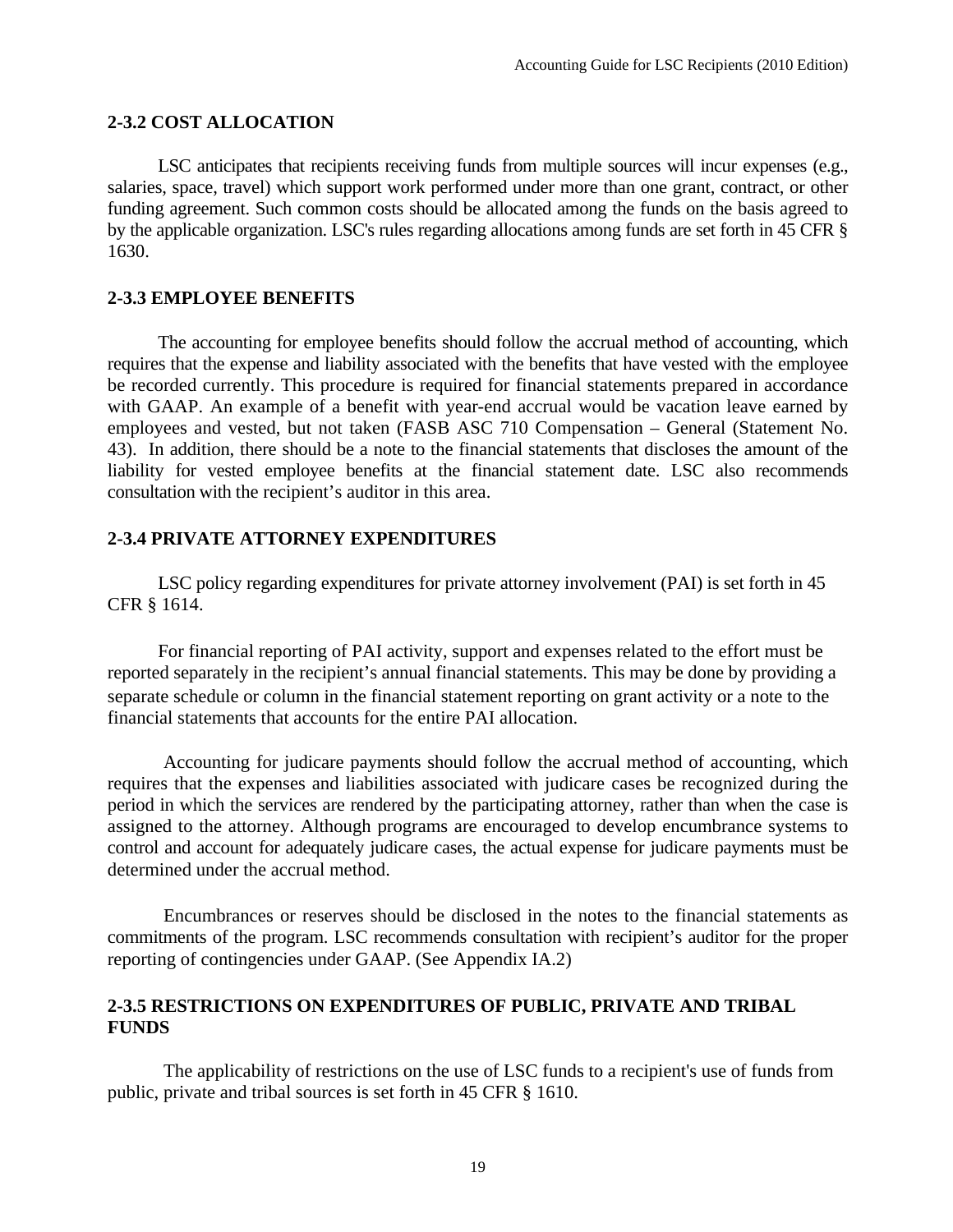## **2-4 FINANCIAL REPORTING**

### **2-4.1 OVERVIEW**

This section discusses the recipient's external financial reporting requirements in accordance with GAAP, specifically, FASB ASC 958.205, 210, 225, 230 Presentation of Financial Statements, Balance Sheet, Income Statement & Statement of Cash Flows (Statement No. 117.)

Most LSC recipients are funded by a variety of funding sources, some of which require a separate reporting of how their funds were utilized in the recipient's operations. LSC requires separate reporting of its grants or contracts in a recipient's financial statements. LSC requires that a supplemental schedule of LSC grant activity be provided, which reports grant activity by expense category, net asset balance(s) and is reconcilable to grant award information disclosed in the financial statements and LSC records.

Most federally-funded grants or contracts and some privately funded awards include this requirement. If unclear, the recipient should resolve this issue with the appropriate officials from the funding sources. The recipient should attempt to include all funds from funding sources that do not have a separate reporting in a single temporarily restricted class of net assets or unrestricted class of net assets depending on the circumstances.

LSC requires that a recipient's financial statements be prepared in accordance with this Accounting Guide and GAAP and include the entire financial resources of the recipient, including all non-LSC funds. This provision is consistent with the Federal Government's emphasis on conducting organization-wide audits. The provision for full disclosure allows LSC and others to assess and evaluate the total legal assistance effort being provided by recipients.

This requirement means that the recipient's accounting records must accommodate the accumulating and supporting of costs by grant and contract. An LSC recipient's accounting records maintained on a fund accounting basis should provide an adequate basis upon which to prepare its annual financial statements.

### **2-4.2 ANNUAL FINANCIAL STATEMENTS**

GAAP, in FASB ASC 958.205 Presentation of Financial Statements (Statement No. 117), requires not-for-profit organizations to present, at a minimum, aggregated financial data for total assets, total liabilities, total net assets (excess of assets over liabilities - similar to fund balances), and total change in net assets. Within the classes of net assets, only donor-restricted revenue, net assets by class, and change in net assets by class must be shown, but recipients are free to present additional disaggregated data.

Financial statements submitted to LSC must comply with GAAP. LSC requires that its recipients report their LSC grant activity in a supplemental schedule to annual audited financial statements, if not separately reported in the basic financial statements.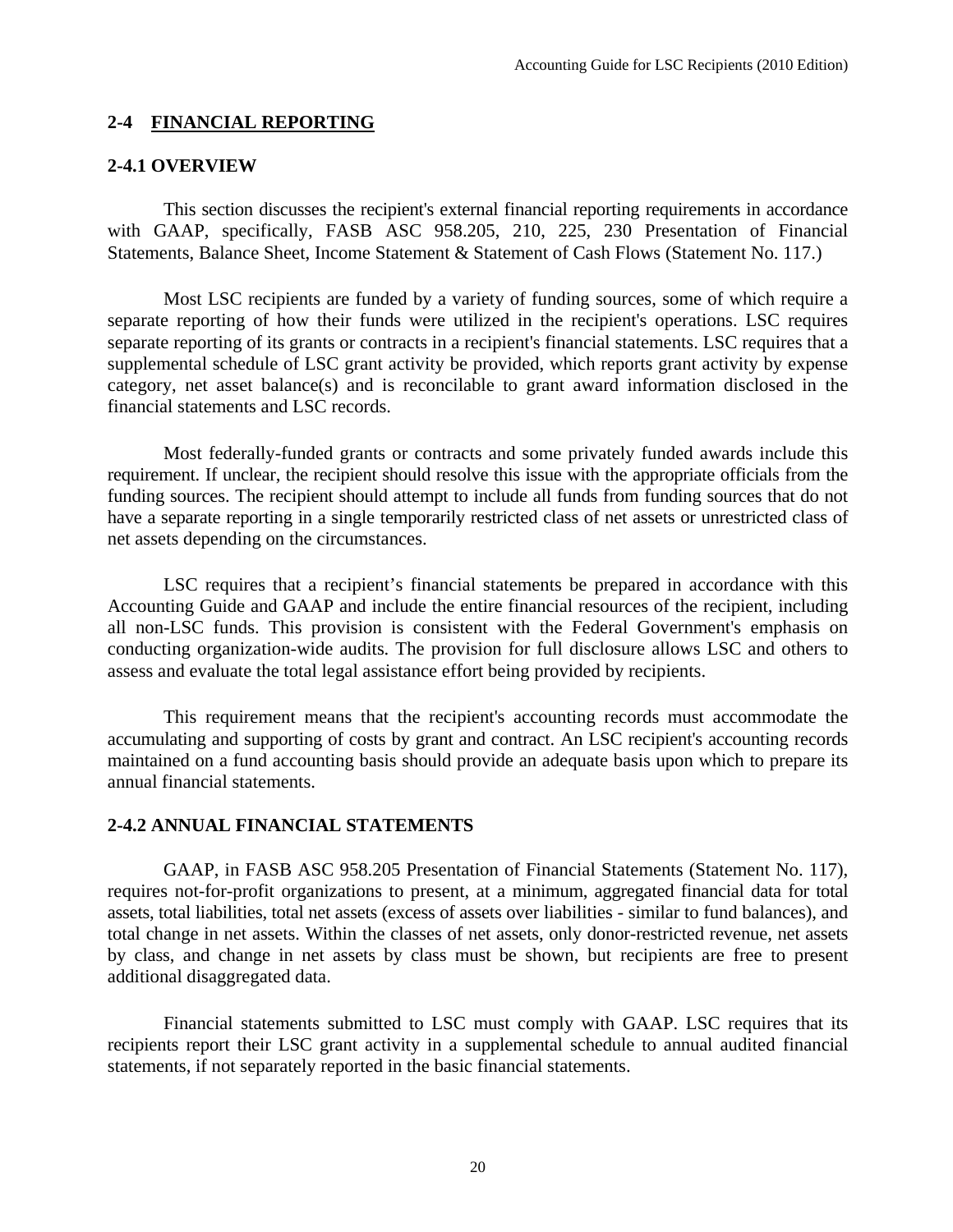**Functional expense reporting:** FASB ASC 958.205 (Statement No. 117) requires the Statement of Activity for all not-for-profit organizations to report expenses by functional classification, such as program services and supporting activities, or by natural classification provided that functional classification of expenses is provided in a separate schedule or note to the financial statements.

 For LSC recipients, "program services" are activities that result in delivering legal assistance to eligible clients which is the purpose(s) or mission for which the program exists, and include both cases and matters. "Supporting activities" are all activities of a not-for-profit organization other than program services. See 45 CFR § 1635. Supporting activities include both management and general, and fundraising expenses. These terms are defined in 45 CFR § 1635 -- Timekeeping Requirements.

LSC requires that its recipients report expenses of LSC funds in natural categories of expense in a supplemental schedule to the financial statements, if not separately reported on the statement of activities.

Recipients may exercise their judgment in determining whether all program services should be reported together or whether their activities can better be presented, pursuant to FASB ASC 958.205 (Statement No. 117), through reports of two or more types of program services.

**Classes of Net Assets Subdivided:** The requirement to disclose the aggregate of the net assets of each of the three classes does not preclude subdividing any or all of the net assets amounts into two or more subcategories. However, where this is done, these subcategories must be aggregated to show the total net assets of that class. LSC's net asset balance may be disclosed separately on the Statement of Financial Position and in agreement with the amount(s) shown on the Statement of Activity or in a supplemental schedule which shows LSC grant activity, i.e., grant support and revenue, expenses and the resulting net asset balance, if any.

Some not-for-profit organizations choose to segregate their fixed assets in a separate fixed asset category. The resources that are used to purchase such fixed assets can be both restricted and unrestricted. FASB ASC 958.205 (Statement No. 117) does require that all net assets amounts be categorized into one of the three classes. LSC recommends consultation with the recipient's auditor with respect to the proper financial statement reporting of property under GAAP. The notes to the financial statements should disclose property purchased with LSC and non-LSC funds. (See Appendix IA.2)

**Total of All Classes:** LSC requires recipients to display a "Total of all classes" column in the financial statements where a multi-column presentation is shown. Care must be taken to assure that all appropriate disclosures are made either in the net assets section or in the notes to the financial statements, to make certain the captions are not misleading.

Sample financial statements, illustrating formats that contain the disclosures required by FASB ASC 958.25 (Statement No. 117), and in a supplemental schedule reporting LSC grant activity are shown in Appendix I.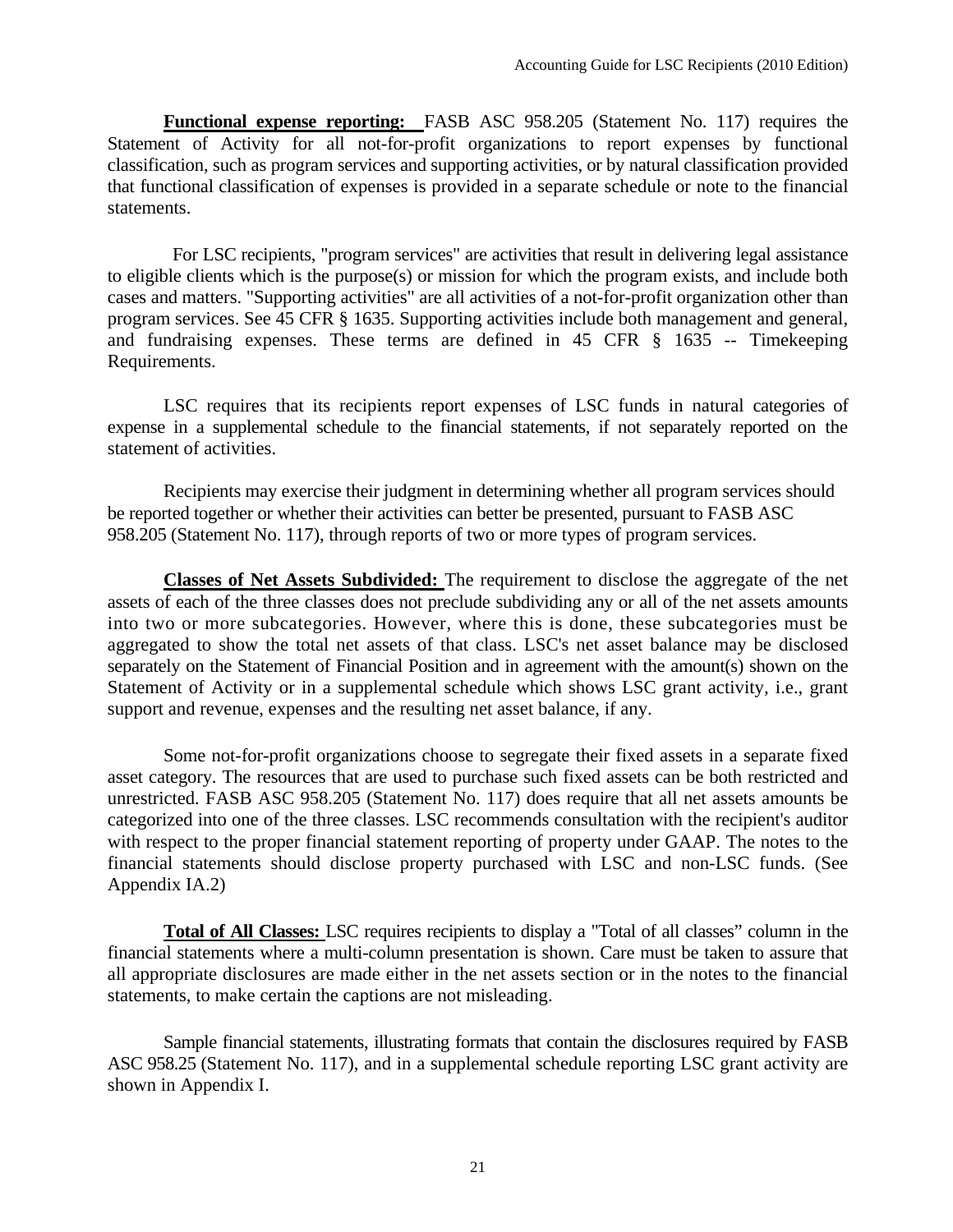### **2-4.3 FISCAL YEAR-END**

LSC will normally fund each recipient on a calendar-year basis, but a recipient's fiscal year-end need not be the same as LSC's grant year. Changes in a recipient's fiscal year-end require prior written notification to both the LSC Office of Compliance and Enforcement and the LSC Office of Inspector General.

## **2-5 ACCOUNTING RECORDS**

This section describes the accounting records that shall be maintained by each recipient. In general, accounting records shall be maintained on a double-entry basis using fund accounting and must be adequate to enable a recipient to prepare its annual financial statements, internal reports, and other management reports.

A recipient's accounting records should be maintained on an automated system. Each recipient should establish the system most appropriate to its needs and provide an adequate audit trail for all transactions.

At a minimum, a recipient's accounting records should consist of a General Ledger, Cash Receipts Journal, Cash Disbursements Journal, General Journal/Journal Voucher, Client Trust Records, Payroll Records, and Property Records. See Appendix II for the types and descriptions of accounting records a recipient should maintain and retention times for records of not-for-profit organizations.

### **CHAPTER 3 - INTERNAL CONTROL/FUNDAMENTAL CRITERIA OF AN ACCOUNTING AND FINANCIAL REPORTING SYSTEM**

An LSC recipient, under the direction of its board of directors, is required to establish and maintain adequate accounting records and internal control procedures. Internal control is defined as the process put in place, managed and maintained by the recipient's board of directors and management, which is designed to provide reasonable assurance of achieving the following objectives:

- 1. safeguarding of assets against unauthorized use or disposition;
- 2. reliability of financial information and reporting; and

3. compliance with regulations and laws that have a direct and material effect on the program.

A financial statement audit will not prevent defalcations, nor will it provide for all the financial information needs of management. It is not intended for those specific purposes. Each program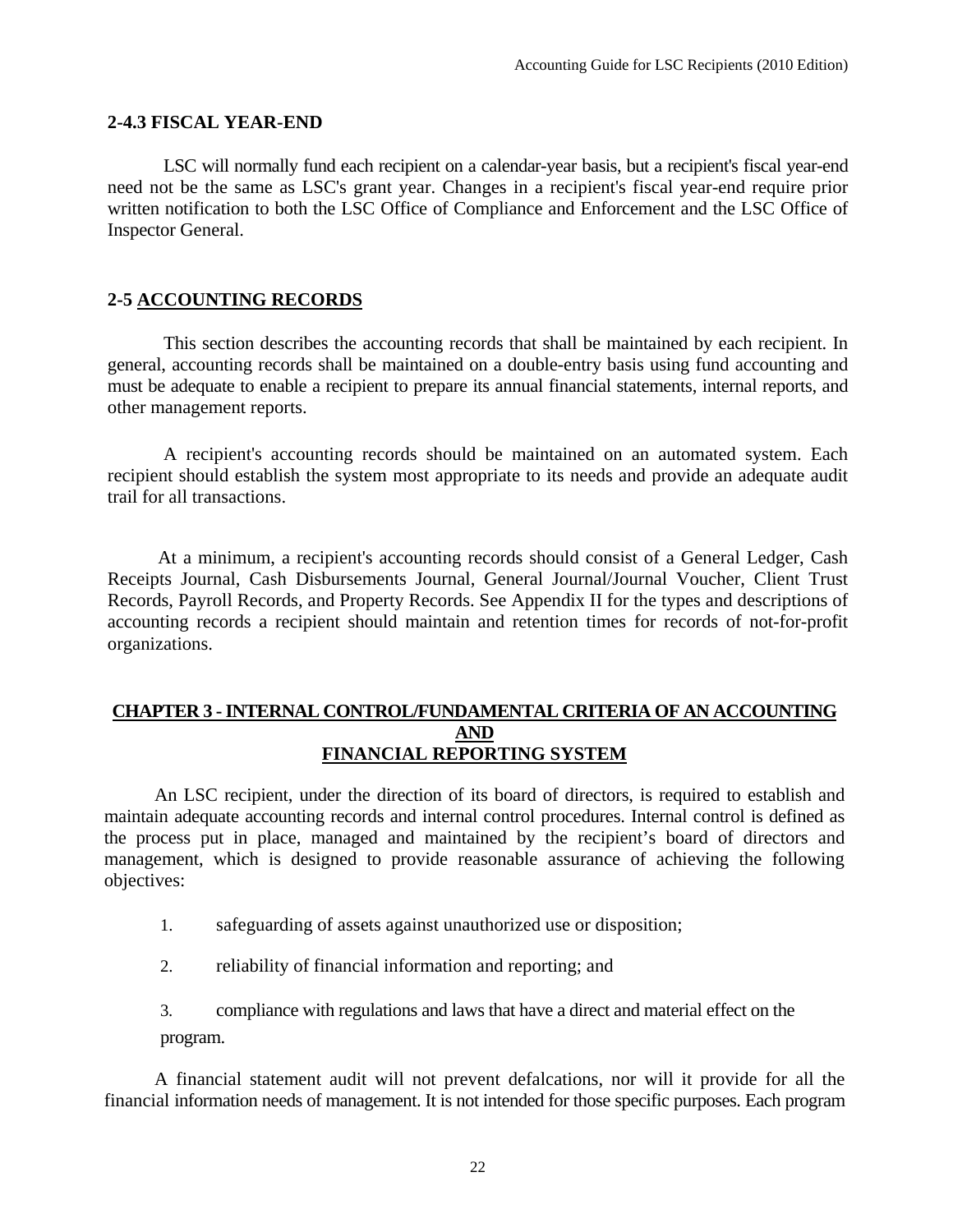must rely instead upon its own system of internal accounting controls and procedures to address these concerns. This chapter discusses the Fundamental Criteria of an Accounting and Financial Reporting system with which recipients must comply to demonstrate effective discharge of stewardship responsibilities.

### **3-1 DEFINITION**

The Fundamental Criteria encompass the coordinated methods and measures that should be adopted by recipients of any size to safeguard assets, check the accuracy and reliability of accounting data, promote operating efficiency, and encourage adherence to prescribed management policies. Variations from this model should only be made when justified by particular program characteristics. The Fundamental Criteria emphasize the results to be achieved. However, there can be substantial flexibility in the methods implemented to achieve the required results.

## **3-2 OBJECTIVES**

- 1. The Fundamental Criteria are intended to provide criteria which allow a nonfinancial manager to assess whether the system for which he or she is responsible reduces inherent financial management risks sufficiently to demonstrate the proper discharge of his/her stewardship responsibilities.
- 2. In addition, the Fundamental Criteria are intended to provide standards which allow program personnel to evaluate performance in the financial area in accordance with consistent criteria, and to make improvements, as needed.

### **3-3 CHARACTERISTICS**

In establishing an adequate system of internal control, certain basic concepts must be considered recognizing that each recipient is unique, and, therefore, any control procedures must likewise be unique and "custom made."

## **3-4 INTERNAL CONTROL STRUCTURE**

In establishing an adequate internal control structure, the following items must be considered:

- 1. Competent Personnel: Each recipient must have adequately trained, competent accounting personnel to properly document, record, account for, and report financial transactions.
- 2. Definition of Duties and Responsibilities: The duties and responsibilities of all recipient personnel must be detailed in written job descriptions. Job descriptions for accounting personnel must specify, at a minimum, those individuals who, for example, approve invoices for payment, prepare grant and contract reports, maintain accounting records, prepare management reports.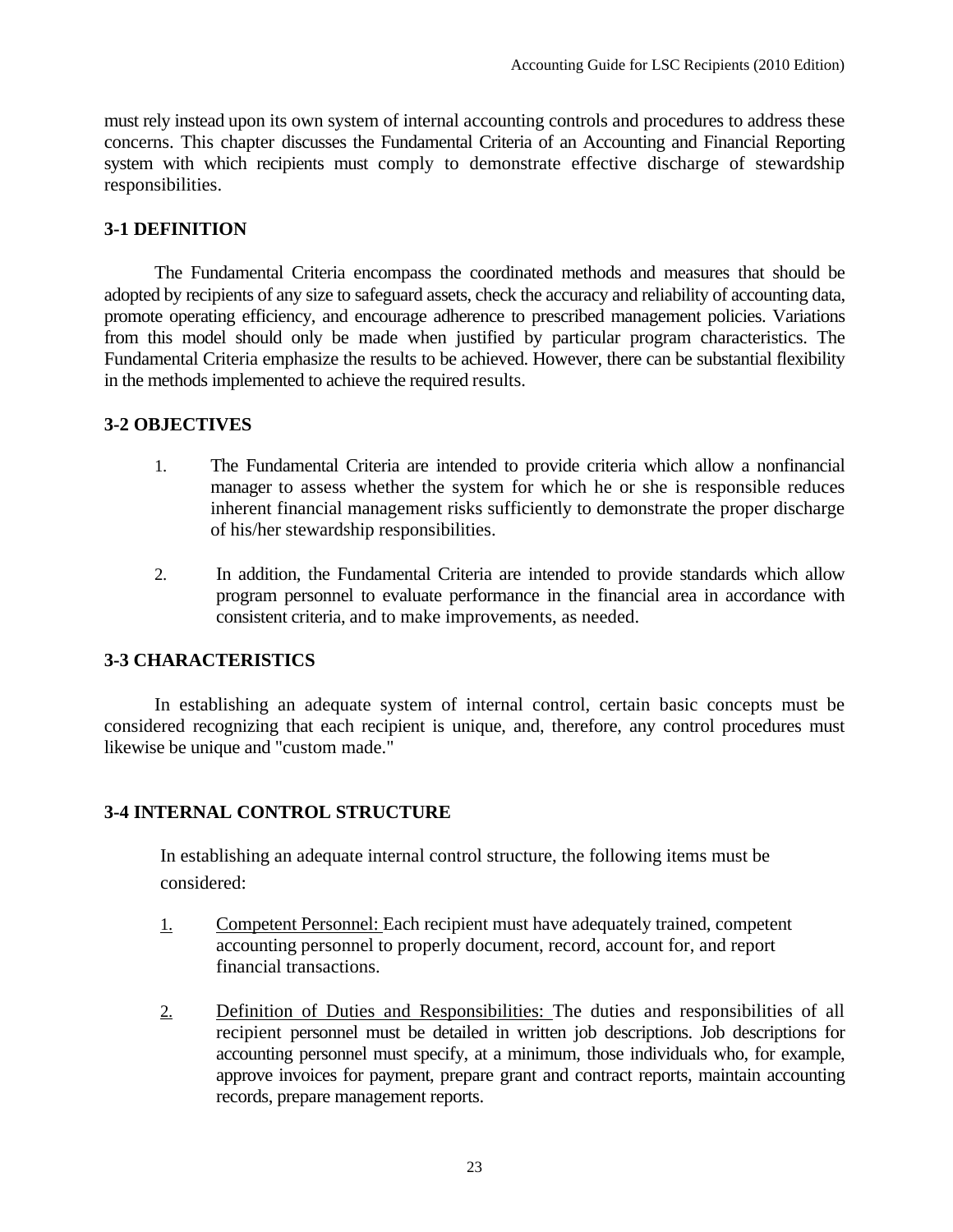- 3. Segregation of Duties: Accounting duties should be segregated to ensure that no individual simultaneously has both the physical control and the record keeping responsibility for any asset, including, but not limited to, cash, client deposits, supplies and property. Duties must be segregated so that no individual can initiate, execute, and record a transaction without a second independent individual being involved in the process.
- 4. Establishment of Independent Checks and Proofs: Recipients must establish independent checks and proofs consisting of regular internal verification of the recording of transactions and on the preparation of financial reports.
- 5. Establishment of an Accounting Manual: Each recipient must develop a written accounting manual that describes the specific procedures to be followed by the recipient in complying with the Fundamental Criteria.
- 6. COSO Considerations: Risk assessment, information and communication, and monitoring. (see 3-5, below.)

LSC recommends consultation with recipient's auditor in determining and establishing appropriate levels of internal controls within the recipient's organizational size and structure.

## **3-5 FUNDAMENTAL CRITERIA**

The LSC Fundamental Criteria is a listing of the elements of an adequate accounting and financial reporting system. Compliance with the Fundamental Criteria can assist recipient boards with their fiduciary and stewardship obligations and may reduce the possibility of serious ethical, financial and compliance breaches. Good internal controls can improve the effectiveness of the recipient's operations, the reliability of grantee financial information, compliance with laws and regulations and the safeguarding of assets. .

## Background

A 1992 report entitled *Internal Control – An Integrated Framework* by the Committee of Sponsoring Organizations (COSO) and the 2002 Sarbanes Oxley Legislation have highlighted the importance of corporate responsibility, governance and effective internal controls. The COSO report identifies five critical and interrelated internal control components and it further states that "although these basic components apply to all entities, small and mid-size companies may implement them differently than larger ones". While the COSO report acknowledged that the formality and structure of internal control systems may vary based on an organization's size or other factors, it concludes that the following five components are universal and necessary.

1. Control Environment (integrity, competence and ethical values)

2. Risk Assessment (identification, evaluation and analysis of risks)

 3. Control Activities (documented policies, procedures, authorizations and segregation of duties)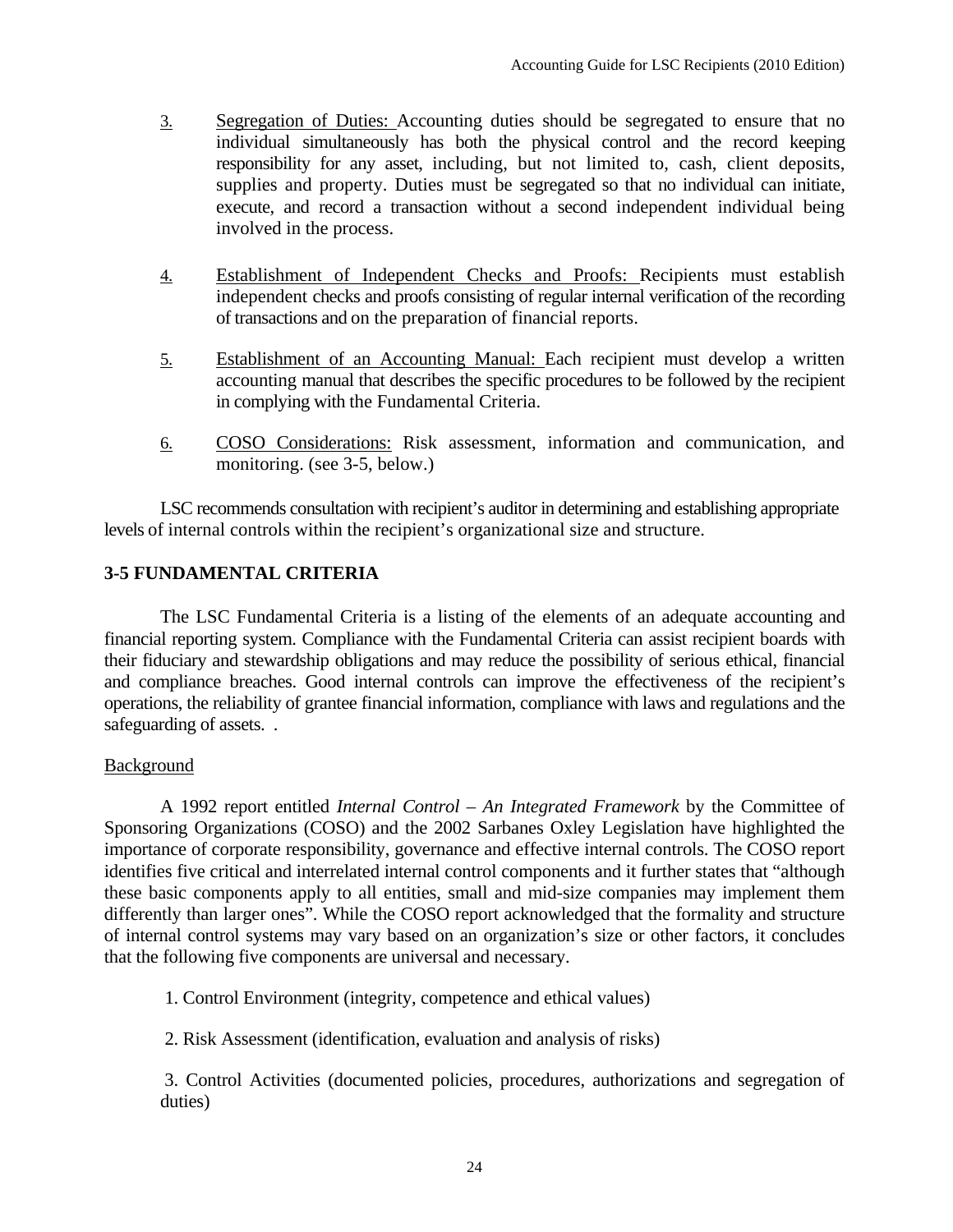4. Information and Communication (information must be identified, captured, and timely communicated)

 5. Monitoring (internal controls must be monitored and evaluated for quality and effectiveness

 In 2004, an additional report was issued by COSO entitled *Enterprise Risk Management - Integrated Framework,* that expands on COSO's earlier internal control work and focuses on risk assessment and risk management in organizations. Enterprise risk management is defined by COSO as "a process, effected by an entity's board of directors, management and other personnel, applied in strategy setting and across the enterprise, designed to identify potential events that may affect the entity, and mange risk to be within its risk appetite, to provide reasonable assurance regarding the achievement of entity objectives." Components of enterprise risk management include:

- *Internal Environment*  The internal environment encompasses the tone of an organization, and sets the basis for how risk is viewed and addressed by an entity's people, including risk management philosophy and risk appetite, integrity and ethical values, and the environment in which they operate.
- Objective Setting Objectives must exist before management can identify potential events affecting their achievement. Enterprise risk management ensures that management has in place a process to set objectives and that the chosen objectives support and align with the entity's mission and are consistent with its risk appetite.
- *Event Identification*  Internal and external events affecting achievement of an entity's objectives must be identified, distinguishing between risks and opportunities. Opportunities are channeled back to management's strategy or objective-setting processes.
- *Risk Assessment*  Risks are analyzed, considering likelihood and impact, as a basis for determining how they should be managed. Risks are assessed on an inherent and a residual basis.
- *Risk Response*  Management selects risk responses avoiding, accepting, reducing, or sharing risk – developing a set of actions to align risks with the entity's risk tolerances and risk appetite.
- *Control Activities*  Policies and procedures are established and implemented to help ensure the risk responses are effectively carried out.
- *Information and Communication*  Relevant information is identified, captured, and communicated in a form and timeframe that enable people to carry out their responsibilities. Effective communication also occurs in a broader sense, flowing down, across, and up the entity.
- *Monitoring* The entirety of enterprise risk management is monitored and modifications made as necessary. Monitoring is accomplished through ongoing management activities, separate evaluations, or both.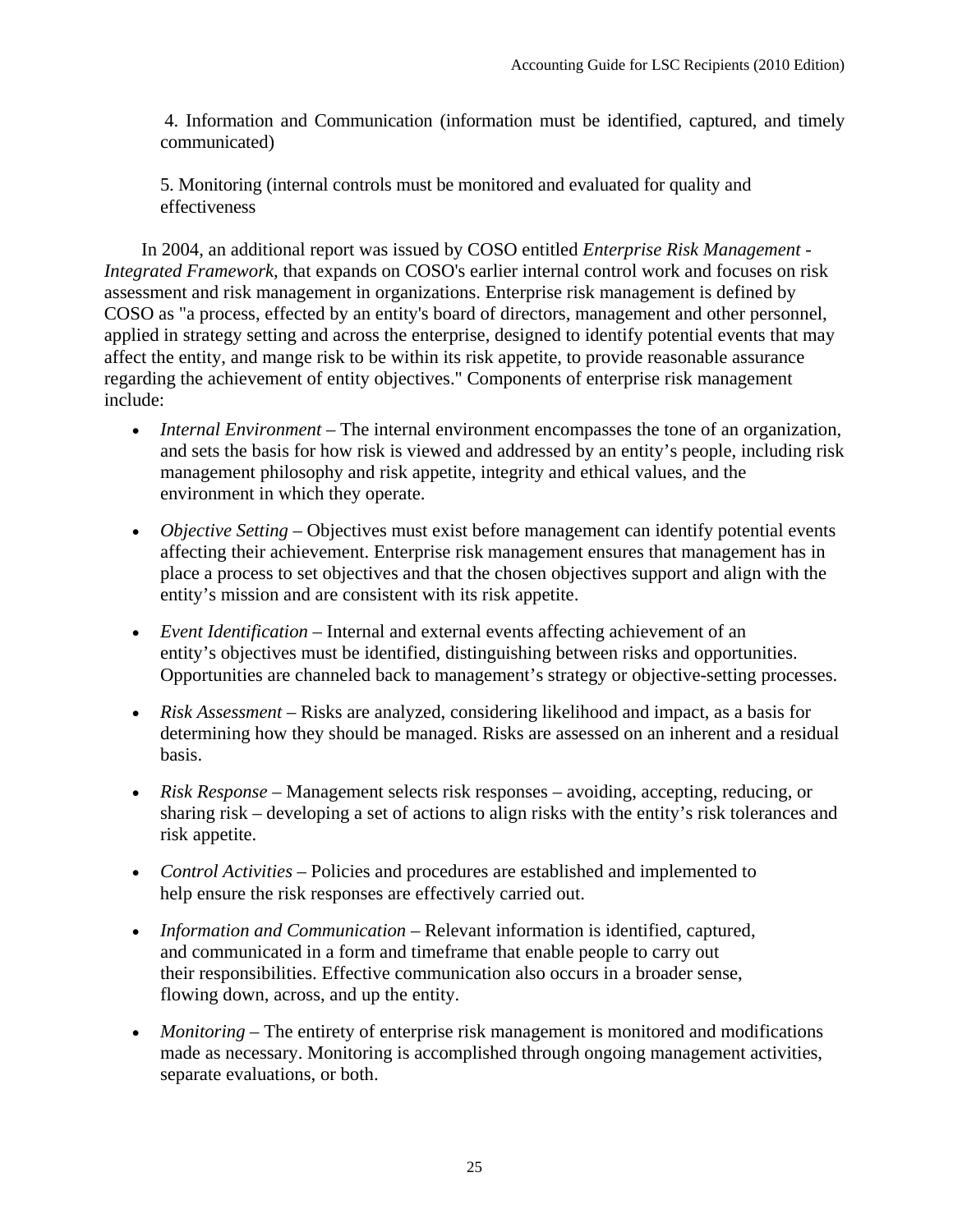### Fundamental Criteria

The Fundamental Criteria incorporate the five critical components from the COSO *Internal Control – An Integrated Framework* report and help an organization evaluate risk as discussed in the COSO *Enterprise Risk Management - Integrated Framework* report. The Fundamental Criteria are not intended to include all possible control methods, or to identify all potential risks resulting from internal control weaknesses. Appendix VII contains an accounting procedures and internal control checklist to be used as a guideline by recipient's management in developing or improving accounting systems and internal control procedures.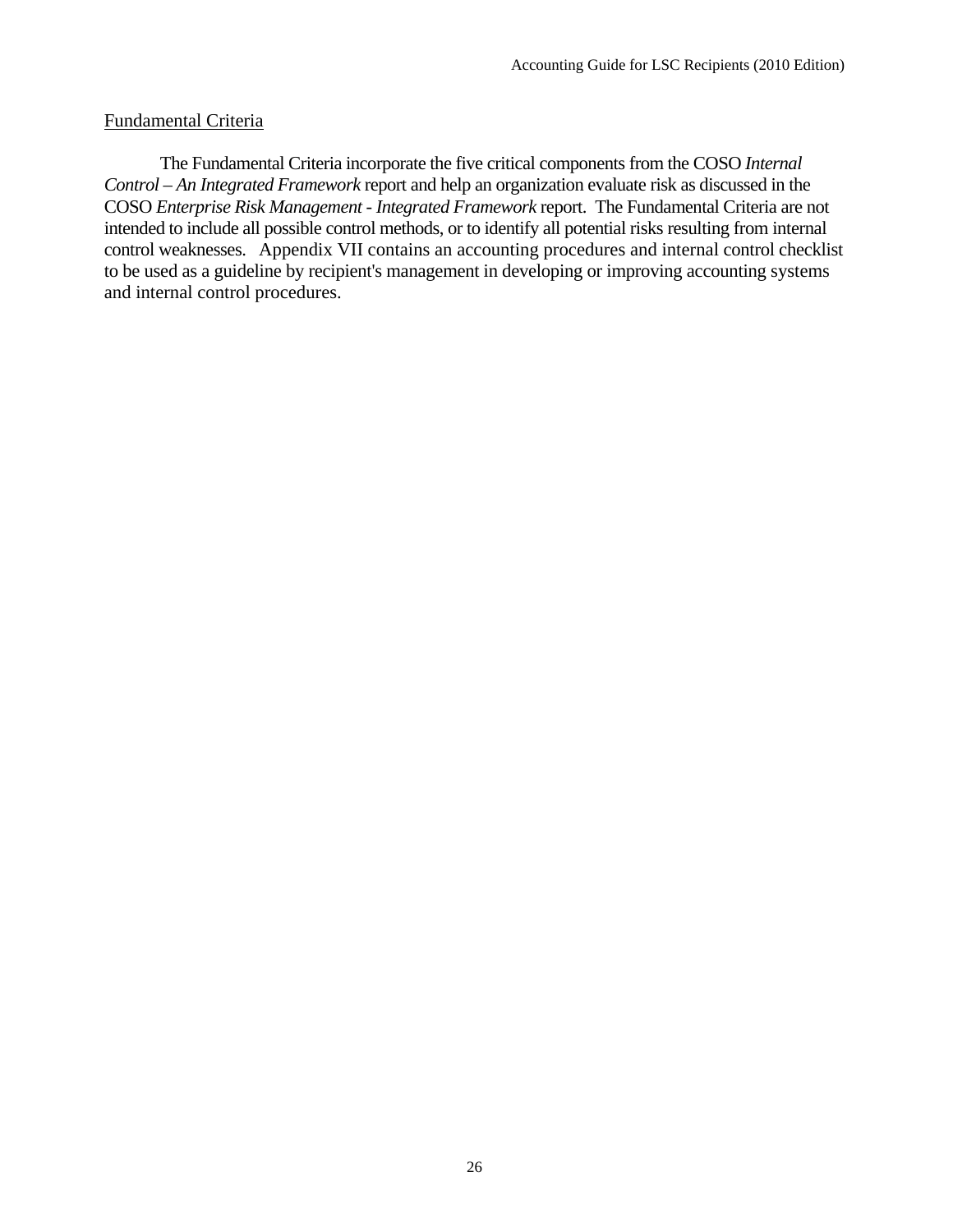| <b>Key Elements</b>                                  | <b>Criteria</b>                                                                                                                                                                                                                                                                                                                | <b>Aids in Evaluating Criteria</b>                                                                                                                                                                                                                                                                                                                                                                                                                                                                                                                                                                                                                                                                                                                                                                                                                                                                                                                                           | <b>Risks</b>                                                                                                                                                                                                                                                                                                                                                                                                                                                                                                                                   |
|------------------------------------------------------|--------------------------------------------------------------------------------------------------------------------------------------------------------------------------------------------------------------------------------------------------------------------------------------------------------------------------------|------------------------------------------------------------------------------------------------------------------------------------------------------------------------------------------------------------------------------------------------------------------------------------------------------------------------------------------------------------------------------------------------------------------------------------------------------------------------------------------------------------------------------------------------------------------------------------------------------------------------------------------------------------------------------------------------------------------------------------------------------------------------------------------------------------------------------------------------------------------------------------------------------------------------------------------------------------------------------|------------------------------------------------------------------------------------------------------------------------------------------------------------------------------------------------------------------------------------------------------------------------------------------------------------------------------------------------------------------------------------------------------------------------------------------------------------------------------------------------------------------------------------------------|
| 3-5.1 CONTROL, ROLES AND<br><b>RESPONSIBILITIES</b>  |                                                                                                                                                                                                                                                                                                                                |                                                                                                                                                                                                                                                                                                                                                                                                                                                                                                                                                                                                                                                                                                                                                                                                                                                                                                                                                                              |                                                                                                                                                                                                                                                                                                                                                                                                                                                                                                                                                |
| Financial Planning and Control                       | Each recipient must formally enunciate a<br>financial philosophy in its accounting<br>manual. This manual shall govern the<br>overall financial planning and control<br>function of management.                                                                                                                                |                                                                                                                                                                                                                                                                                                                                                                                                                                                                                                                                                                                                                                                                                                                                                                                                                                                                                                                                                                              |                                                                                                                                                                                                                                                                                                                                                                                                                                                                                                                                                |
| Define and Communicate Roles and<br>Responsibilities | The appropriate roles of the governing<br>body and management must be defined in<br>the accounting manual. The flow of<br>authority and responsibility from the<br>governing body to top management and to<br>successively lower levels of management<br>must be identified clearly and<br>communicated to relevant personnel. | A recipient's governing body should use<br>bylaws and resolutions to define and<br>communicate its own authority and<br>responsibility and what is delegated to top<br>management. Similarly, top management<br>should use organization charts, job<br>descriptions, policy statements, and other<br>techniques to define and communicate the<br>authority and responsibilities of lower<br>personnel. Plans (goals and priorities and<br>budgets), should also be used to define and<br>communicate the objectives of and<br>limitations on individual activities.<br>Merely defining authority and<br>responsibility does not, in and of itself,<br>discharge the responsibility of the<br>financial planning and control function.<br>In addition:<br>Job responsibilities must be<br>communicated to personnel who<br>need to know; and<br>-Techniques must be devised to<br>provide reasonable assurance that<br>the criteria are observed in day-to-<br>day operators. | Unless authority and responsibilities are<br>clearly defined, an organization may be<br>misdirected. A misdirected organization is<br>unlikely to achieve success in controlling<br>fiscal duties and responsibilities or<br>achieving its objectives.<br>A failure to identify proper roles and<br>responsibilities will result in transactions,<br>adjustments and journal entries that (1) are<br>not in accordance with management criteria,<br>(2) are not processed or are processed late,<br>or (3) are processed in a careless manner. |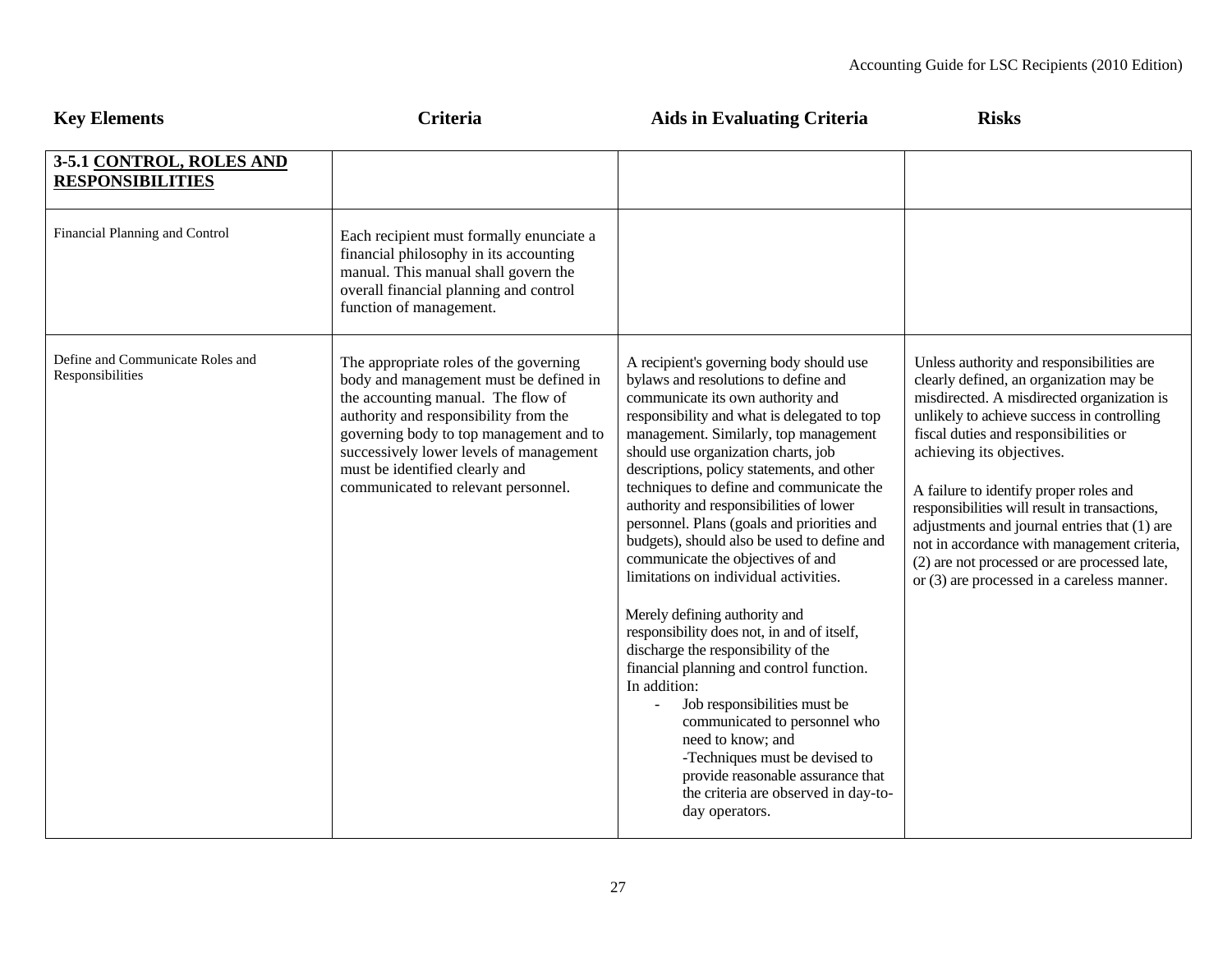| <b>Key Elements</b>                                            | Criteria                                                                                               | <b>Aids in Evaluating Criteria</b>                                                                                                                                                                                                                                                                                                                                                                                               | <b>Risks</b>                                                                                                                                                                                                                                                                                                                                                                                        |
|----------------------------------------------------------------|--------------------------------------------------------------------------------------------------------|----------------------------------------------------------------------------------------------------------------------------------------------------------------------------------------------------------------------------------------------------------------------------------------------------------------------------------------------------------------------------------------------------------------------------------|-----------------------------------------------------------------------------------------------------------------------------------------------------------------------------------------------------------------------------------------------------------------------------------------------------------------------------------------------------------------------------------------------------|
| Be Explicit                                                    | Communications of authority should be explicit<br>and, to the extent possible, should be in writing.   | Explicit communications of authority are most<br>often found in bylaws, resolutions, policy and<br>procedures statements.                                                                                                                                                                                                                                                                                                        | Implicit, unwritten delegations of authority and<br>"understood" criteria often lead to<br>misunderstandings and less than efficient<br>operations.                                                                                                                                                                                                                                                 |
| <b>Financial Controls</b>                                      | Financial controls shall be established to<br>safeguard program resources.                             | The financial authority of supervisory<br>personnel should be clearly defined and<br>evidenced by:<br>-Established policies for processing, recording<br>and reporting financial transactions;<br>-Documentation identifying the authority<br>delegated to supervisory and other personnel to<br>initiate and approve financial transactions; and<br>-Criteria to be used when modifying or<br>eliminating the above procedures. | Without adequate controls and definitions of<br>responsibilities:<br>- Projects or other transactions may be<br>initiated that violate management intentions, or<br>legal or grant restrictions;<br>- Resources may be wasted on duplicative<br>efforts or used for unauthorized purposes; and<br>- A negative attitude toward internal<br>accounting controls may develop within the<br>recipient. |
| <b>Translate Goals into Financial Terms</b>                    | Goals and priorities translated into financial<br>terms should be established.                         | At a minimum, the translation of goals and<br>priorities into financial terms is represented by a<br>budget. The annual budget of the program<br>should be approved by the program's governing<br>body or its finance/audit committee, reviewed<br>in detail by the finance/audit committee of the<br>governing body, and reviewed and approved by<br>the governing body as a whole.                                             | Without careful planning that relates goals and<br>priorities to the financial resources available, the<br>fiscal integrity of the recipient and essential<br>program goals may be jeopardized.                                                                                                                                                                                                     |
| Analyze effect of management decisions on<br>fiscal operations | Analyze and assess the financial effect of<br>management decisions before and after<br>implementation. | Timely and accurate financial management<br>reporting is essential in analyzing management<br>decisions such as hiring additional staff,<br>opening or closing offices, expanding or<br>retrenching service areas, etc.                                                                                                                                                                                                          | Without adequate financial management reports,<br>management may commit resources to activities<br>or services which it cannot afford. The resulting<br>deficit in operations could adversely effect the<br>provision of services.                                                                                                                                                                  |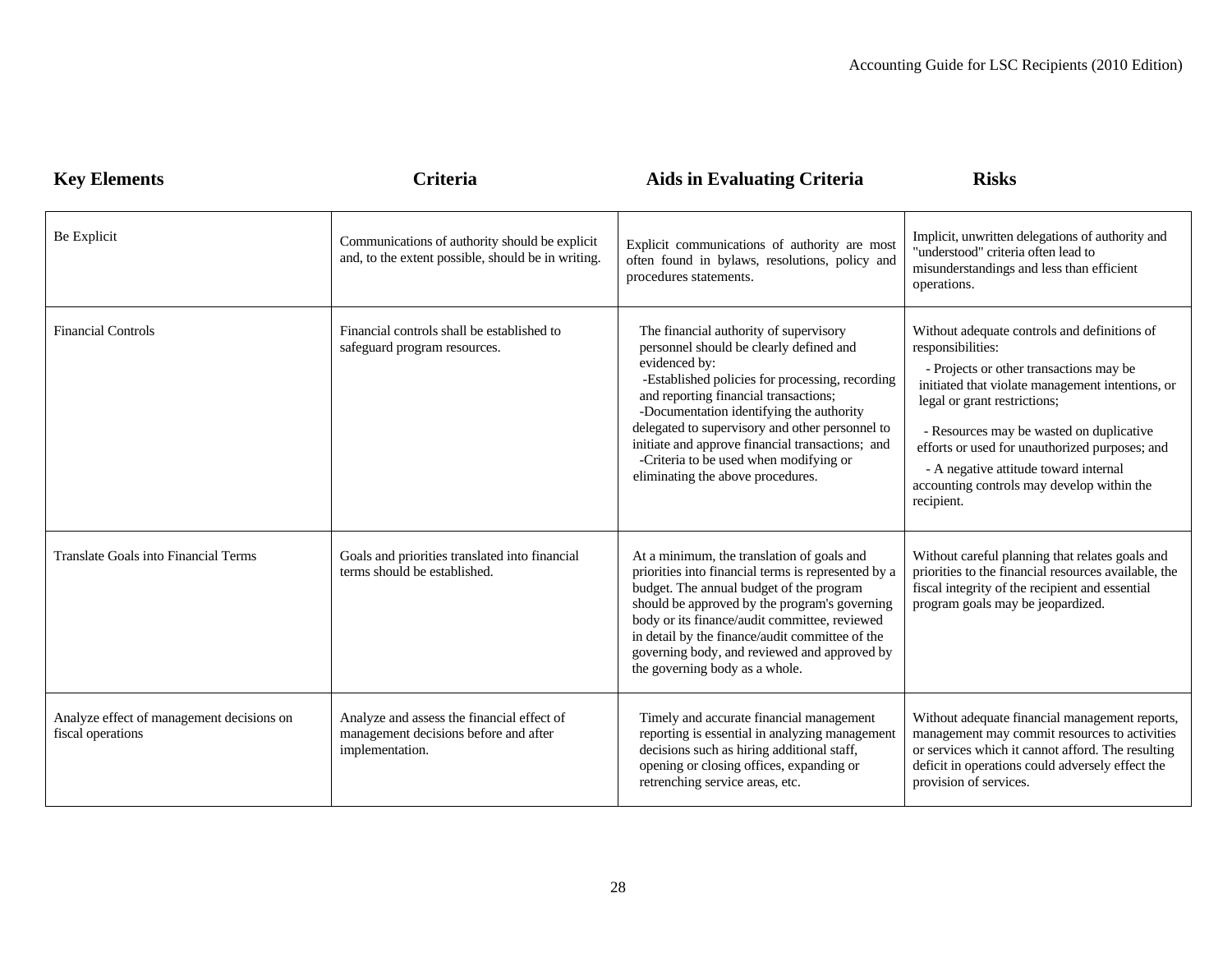|  |  | <b>Key Elements</b> |
|--|--|---------------------|
|--|--|---------------------|

**Key Elements Criteria Aids in Evaluating Criteria Risks** 

| 3-5.2 ANNUAL FINANCIAL<br>STATEMENTS AND AUDIT<br><b>REPORTS</b> |                                                                                                                                                                                 |                                                                                                                                                                    |                                                                                                                                                                                                                                                                                                                                                                                 |
|------------------------------------------------------------------|---------------------------------------------------------------------------------------------------------------------------------------------------------------------------------|--------------------------------------------------------------------------------------------------------------------------------------------------------------------|---------------------------------------------------------------------------------------------------------------------------------------------------------------------------------------------------------------------------------------------------------------------------------------------------------------------------------------------------------------------------------|
| (a) ANNUAL AUDIT:<br>LSC's Audit Guide                           | The annual audit of the financial statements<br>should be performed in accordance with LSC's<br>Audit Guide for Recipients and Auditors and<br><b>OMB</b> Circular A-133.       | Review the annual audit report and any audit<br>related correspondence from LSC.                                                                                   | Without an annual audit in conformity with the<br>LSC Audit Guide, significant audit problems<br>may remain undisclosed and adversely effect<br>proper discharge of the fiduciary responsibilities<br>of the governing body.                                                                                                                                                    |
| Time of Reporting                                                | The audit report should be submitted to LSC in<br>accordance with the LSC Audit Guide. Under<br>extraordinary circumstances, written extensions<br>may be granted by LSC's OIG. | Review the recipient's history of timely<br>submission of audit reports, and the reason(s) for<br>any untimely submissions.                                        | Consistently delinquent audit reports may<br>indicate a serious problem with management<br>effectiveness or accounting procedures.                                                                                                                                                                                                                                              |
| Management Letter                                                | The audit report should be accompanied by the<br>auditor's management letter.                                                                                                   | Review the management letter and the corrective<br>action recommended.                                                                                             | While a recipient may receive a "clean opinion"<br>from the auditor, there are often many areas in<br>which the auditor can make suggestions for<br>improved financial control. The management<br>letter provides the forum for such comments.<br>System deficiencies may not be materially<br>significant now; but if not corrected could<br>become significant in the future. |
| (b) GOVERNING BODY:<br>Financial Oversight Committee(s)          | Each recipient's governing body shall<br>appoint/elect a financial oversight committee(s)<br>and identify the duties of the committee(s) in<br>writing.                         | Insure that the duties of the finance and audit<br>committee(s) are documented in writing. Insure<br>that the financial oversight committee(s) meets<br>regularly. | The absence of a financial oversight<br>committee(s) deprives the governing body of<br>the use of one of the most effective tools<br>available to assist in the proper discharge of its<br>fiduciary responsibilities.                                                                                                                                                          |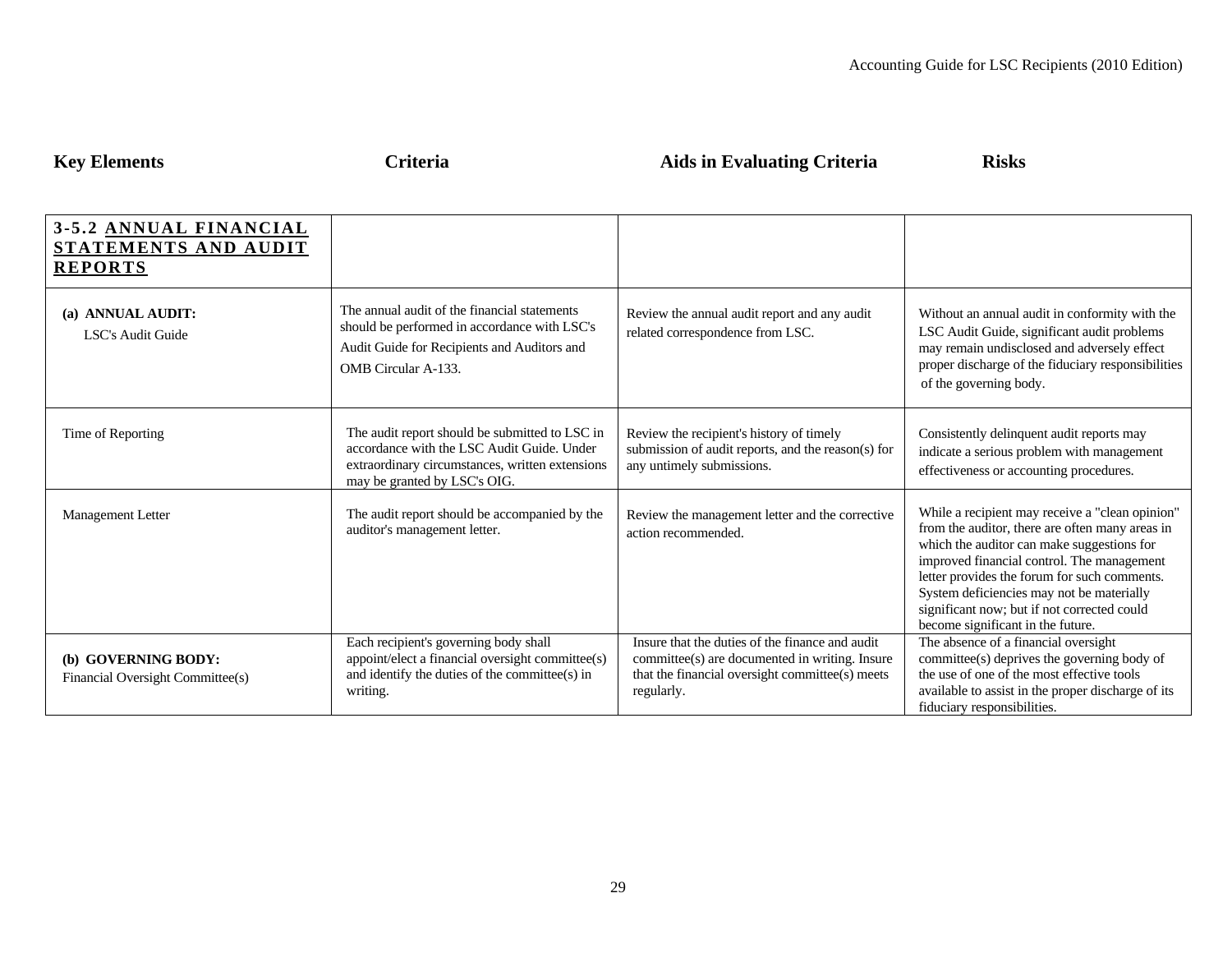# Key Elements **Criteria** Criteria **Aids in Evaluating Criteria** Risks

| Approval of Auditors                                                       | The governing body should approve the<br>appointment of the auditors.                                                                                                                                                                                                                                                                                                                                         | Review the manner in which an auditor is<br>selected.                                                                                                                                                     | Auditors report to the individual or body that<br>hires them. Management should not be the<br>sole source in the control of reporting on the<br>financial performance of its programs since<br>LSC and interested third parties customarily<br>rely on the auditors. |
|----------------------------------------------------------------------------|---------------------------------------------------------------------------------------------------------------------------------------------------------------------------------------------------------------------------------------------------------------------------------------------------------------------------------------------------------------------------------------------------------------|-----------------------------------------------------------------------------------------------------------------------------------------------------------------------------------------------------------|----------------------------------------------------------------------------------------------------------------------------------------------------------------------------------------------------------------------------------------------------------------------|
| <b>Exit Conference</b>                                                     | The governing body minutes should reflect that<br>the annual audit report and auditor's management<br>letter were discussed with governing body<br>members, management and the auditors, and<br>deficiencies, if any, were satisfactorily<br>addressed.                                                                                                                                                       | A review of the documentation on the exit<br>conference should include a discussion of<br>significant weaknesses, if any, and corrective<br>action prescribed by the governing body.                      | The failure to have an exit conference with<br>management and the governing body or its audit<br>committee deprives the auditor and program<br>personnel of the opportunities to obtain additional<br>information to improve operations.                             |
| <b>Minutes</b>                                                             | The governing body shall have policies defining<br>appropriate parameters for fundamental financial<br>decisions. All financial decisions within these<br>parameters should be recorded in the minutes.<br>Appropriate parameters should be sufficient to<br>ensure that the financial operations are<br>discharged adequately.                                                                               | Minutes should record financial decisions made<br>and/or approved by the governing body.                                                                                                                  | Lack of documentation in the minutes may result<br>in inadequate communication to management. In<br>addition, it will be difficult to later demonstrate<br>that the governing body had adequately<br>discharged its fiduciary responsibilities.                      |
| (c) AUTHORIZATION BY THE<br><b>GOVERNING BODY:</b><br><b>Bank Accounts</b> | Each bank account shall be authorized by the<br>recipient's governing body. There should be<br>sufficient justification for using more than one<br>operating bank account. Any account not used<br>should be closed promptly, and the bank should<br>be notified in writing not to process any<br>subsequent transactions. Any remaining blank<br>checks for closed accounts should be destroyed<br>promptly. | Governing body minutes should reflect<br>governing body approval of new bank<br>accounts, and ratification of bank accounts which<br>have been closed. Relevant state escheat laws<br>should be reviewed. | Dormant bank accounts provide greater<br>opportunities for individuals to fraudulently<br>disburse cash and cover the disbursements in the<br>records.                                                                                                               |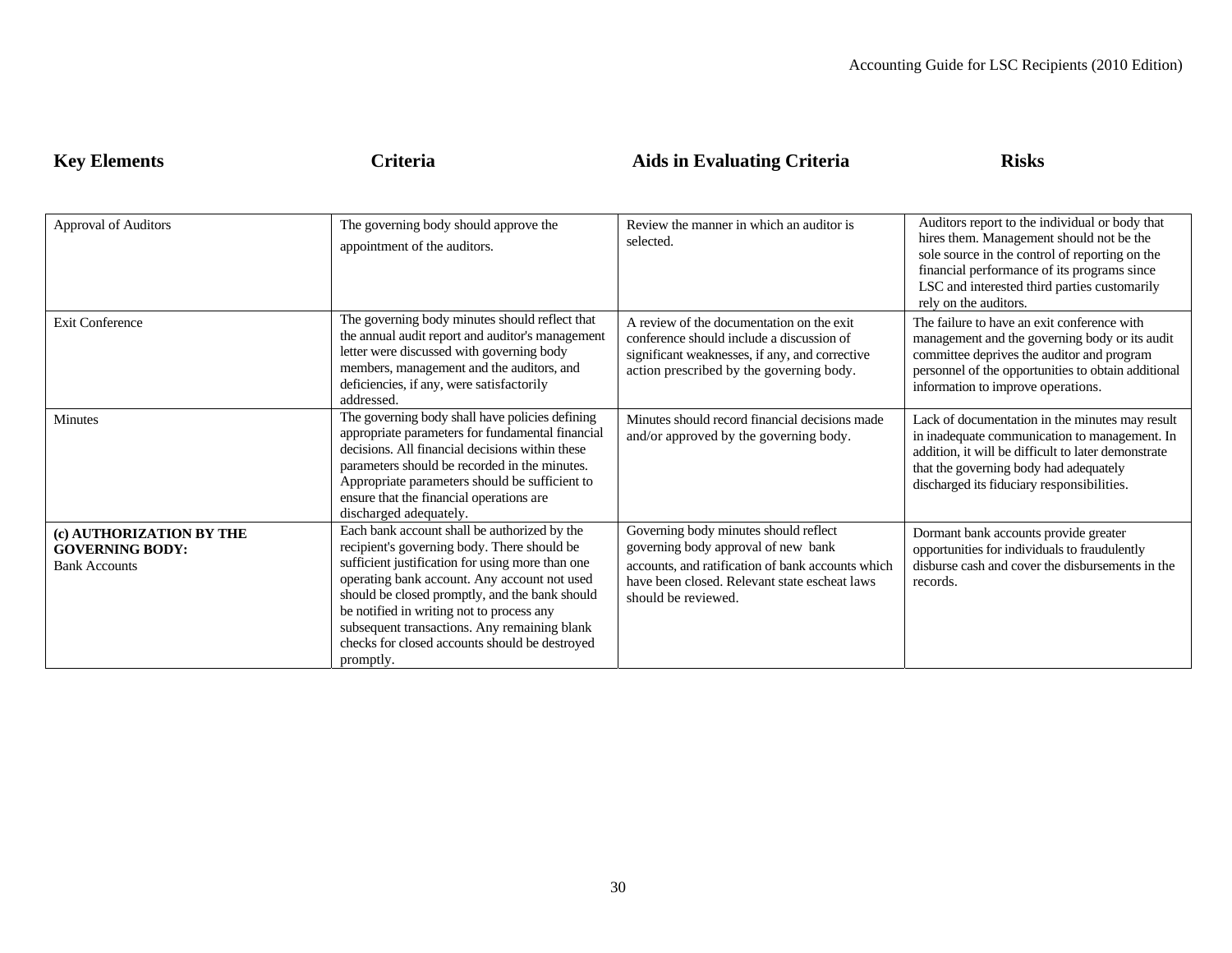| <b>Key Elements</b>             | Criteria                                                                                                                                                                                                                       | <b>Aids in Evaluating Criteria</b>                                                                                                                                                                                                                                                                                                                                                                                                                                                          | <b>Risks</b>                                                                                                                                                                                                                                                                                                                                                                                   |
|---------------------------------|--------------------------------------------------------------------------------------------------------------------------------------------------------------------------------------------------------------------------------|---------------------------------------------------------------------------------------------------------------------------------------------------------------------------------------------------------------------------------------------------------------------------------------------------------------------------------------------------------------------------------------------------------------------------------------------------------------------------------------------|------------------------------------------------------------------------------------------------------------------------------------------------------------------------------------------------------------------------------------------------------------------------------------------------------------------------------------------------------------------------------------------------|
| Check Signing                   | All check signers should be designated by the<br>governing body. Authorized check signers who<br>are no longer with the program should have their<br>authorization to sign checks canceled promptly<br>on the bank(s) records. | Governing body minutes should reflect the<br>designation of authorized check signers. A log<br>should be kept of all persons authorized to sign<br>checks. This should be updated as people are<br>added or deleted and the date the bank was<br>notified indicated beside the name.                                                                                                                                                                                                        | Checks may be fraudulently issued with<br>signatures that are no longer or never were<br>authorized.                                                                                                                                                                                                                                                                                           |
| (d) RECONCILIATIONS:<br>Monthly | Bank statements shall be reconciled monthly to<br>the general ledger by a person who has no<br>access to cash, who is not a regular check<br>signer, and has no cash bookkeeping duties.                                       | Reconciliation procedures shall be documented<br>to ensure timeliness and accuracy.                                                                                                                                                                                                                                                                                                                                                                                                         | Proper reconciliation procedures will<br>substantially increase the likelihood of irregular<br>disbursements and recording errors being<br>discovered on a timely basis. The reconciliation<br>procedure is a fundamental control technique<br>and failure to use it may be interpreted as<br>negligence, especially in an environment where<br>full segregation of duties is not practicable. |
| Documentation                   | The reconciliation shall be reviewed and<br>approved by a responsible individual. Such<br>review shall be appropriately documented by<br>signature and date.                                                                   | Review the monthly bank reconciliation(s) with<br>regard to the following:<br>-Has a reconciliation been prepared for each<br>bank account?<br>-Is the reconciliation assigned to someone with<br>no bookkeeping duties?<br>-Is the person reviewing and approving the<br>reconciliation doing so effectively?<br>-Is the review and approval documented on the<br>reconciliation sheet?<br>-Is the nature and amount of reconciled items<br>clearly indicated on the reconciliation sheet? |                                                                                                                                                                                                                                                                                                                                                                                                |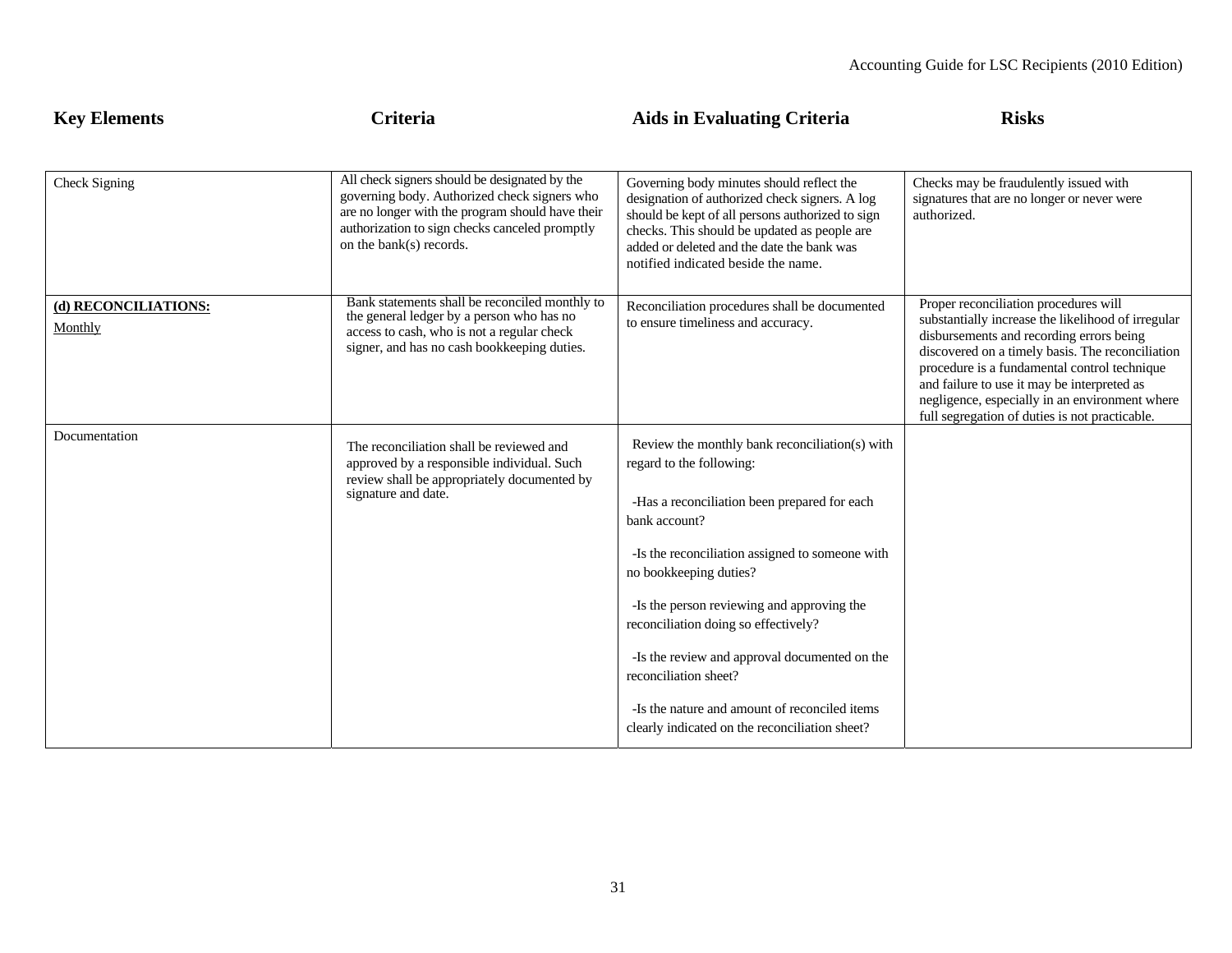| <b>Key Elements</b>                      | <b>Criteria</b>                                                                                                                                                                                              | <b>Aids in Evaluating Criteria</b>                                                                                                                                             | <b>Risks</b>                                                                                                                                                                                                                                                                                  |
|------------------------------------------|--------------------------------------------------------------------------------------------------------------------------------------------------------------------------------------------------------------|--------------------------------------------------------------------------------------------------------------------------------------------------------------------------------|-----------------------------------------------------------------------------------------------------------------------------------------------------------------------------------------------------------------------------------------------------------------------------------------------|
| Adjustments                              | All required adjustments to the general ledger<br>cash account identified through the<br>reconciliation procedure should be recorded in<br>the general journal and promptly posted to the<br>general ledger. | Determine that adjustments to the cash account<br>which have been identified on the<br>reconciliations have been properly posted to the<br>general journal and general ledger. |                                                                                                                                                                                                                                                                                               |
| <b>3-5.4 CASH RECEIPTS</b>               |                                                                                                                                                                                                              |                                                                                                                                                                                |                                                                                                                                                                                                                                                                                               |
| <b>INITIAL CONTROL</b><br>Accountability | Initial accountability for cash should be<br>established as soon as a cash item is received.<br>This responsibility should be assigned to a<br>person with no other bookkeeping duties.                      | Non-accounting individuals should be assigned<br>to receive and record cash receipts. This is the<br>most fundamental safeguard in protecting against<br>irregularities.       | The major risk in this area occurs when an<br>individual with record-keeping responsibilities<br>is also responsible for establishing the initial<br>accountability for cash. Such an individual<br>could cash a check or money order and then<br>adjust the records to cover irregularities. |
| Mail                                     | Accountability should begin with the individual<br>opening the mail.                                                                                                                                         | The mail should be opened by a person with no<br>other bookkeeping duties, when possible.                                                                                      | If cash is received at more than one location,<br>risk is increased.                                                                                                                                                                                                                          |
| Endorsement                              | The checks should be restrictively endorsed by<br>the individual opening the mail.                                                                                                                           | The endorsement should be stamped on the<br>check.                                                                                                                             | Checks not endorsed or endorsed with no<br>restriction can be cashed by unauthorized<br>individuals.                                                                                                                                                                                          |
| Cash Receipts Log                        | Each receipt should be recorded in a log by the<br>person opening the mail.                                                                                                                                  | The cash receipts log should list the amount<br>and payor for each check or other cash item<br>received.                                                                       | Absence of a listing precludes a double check<br>that all cash receipts were recorded and<br>deposited on a timely basis.                                                                                                                                                                     |
| Deposit                                  | All receipts should be deposited at least once a<br>week (daily when possible).                                                                                                                              | Review deposit slips to monitor the frequency<br>and timeliness of deposits.                                                                                                   | Undeposited items risk being lost or<br>misappropriated.                                                                                                                                                                                                                                      |
| Accounting Record:<br>Source and Purpose | The accounting records should adequately<br>identify all cash receipts as to source and<br>purpose.                                                                                                          | Review the receipts journal to determine that<br>both the source and purpose of cash receipts are<br>clearly identified.                                                       | Lack of control over cash means it may go<br>unrecorded and undeposited.                                                                                                                                                                                                                      |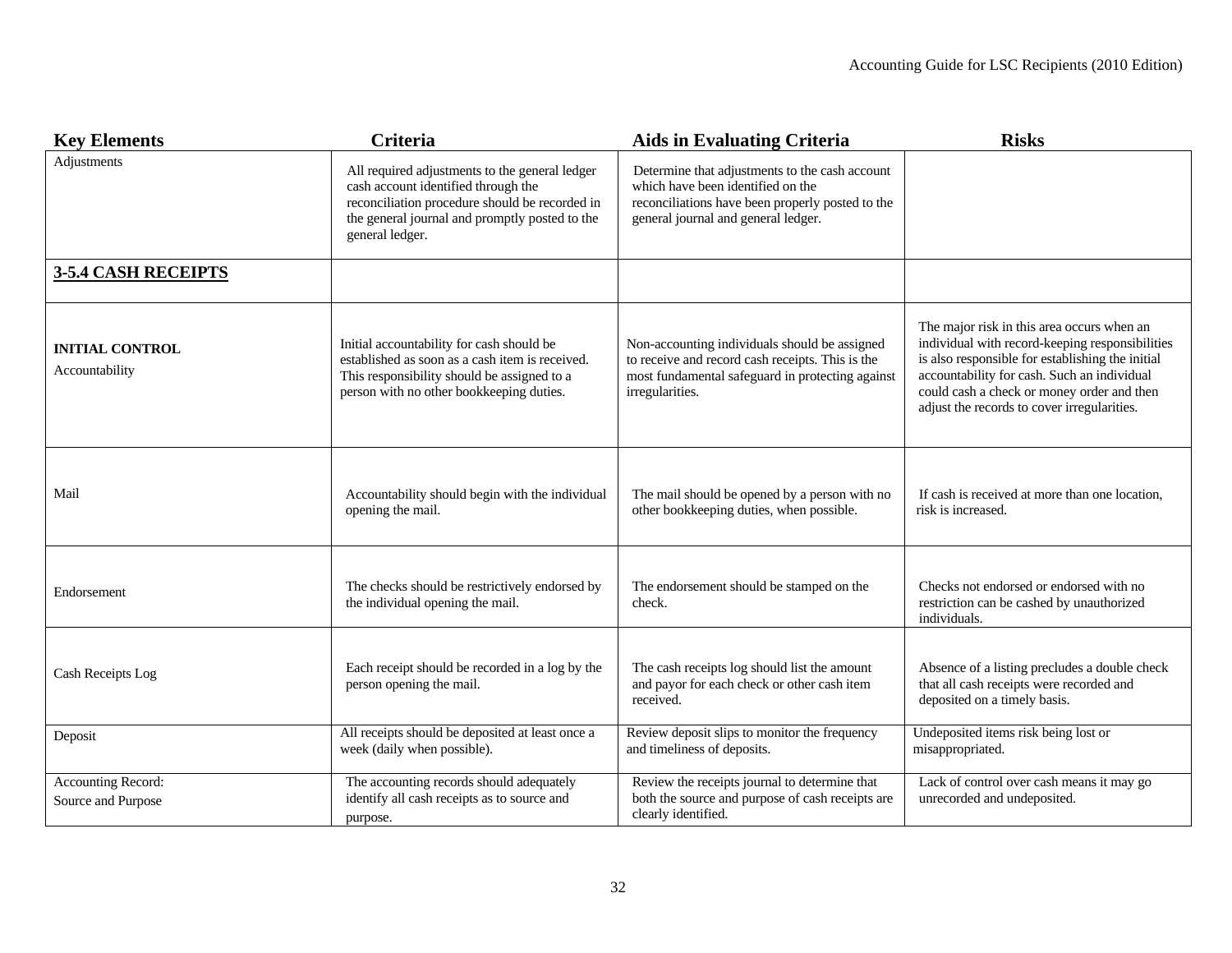| <b>Key Elements</b>                           | <b>Criteria</b>                                                                                                                                                                                    | <b>Aids in Evaluating Criteria</b>                                                                                                                                                                                                                                                                               | <b>Risks</b>                                                                                                                                                                 |
|-----------------------------------------------|----------------------------------------------------------------------------------------------------------------------------------------------------------------------------------------------------|------------------------------------------------------------------------------------------------------------------------------------------------------------------------------------------------------------------------------------------------------------------------------------------------------------------|------------------------------------------------------------------------------------------------------------------------------------------------------------------------------|
| Receipt to Deposit                            | Fiscal records should allow an individual to<br>trace the receipt from initial listing to the<br>deposit in the bank account to the general<br>ledger posting.                                     | Trace cash receipts from the initial listings<br>through the cash receipts record to the general<br>ledger. If a reviewer is unable to do this, the<br>system is inadequate.                                                                                                                                     | Inadequate recordkeeping may allow deposits<br>to go unrecorded in the appropriate ledgers.<br>This may result in inaccurate financial<br>statements and management reports. |
| 3-5.4 CASH<br><b>DISBURSEMENTS</b>            |                                                                                                                                                                                                    |                                                                                                                                                                                                                                                                                                                  |                                                                                                                                                                              |
| (a) MANAGING PURCHASES:<br>Purchase Approvals | Approval should be required at an appropriate<br>level of management before a commitment of<br>resources is made.                                                                                  | Criteria for purchases should be documented<br>along with appropriate procedures.                                                                                                                                                                                                                                | Failure to follow the purchase approval process<br>may result in purchases made without the<br>knowledge of appropriate management or at<br>unacceptable prices or terms.    |
| Invoice and Receipt Verification              | The receipt of goods and the accuracy of<br>invoices should be verified and documented.                                                                                                            | Prenumbered and controlled receiving<br>documents, a receiving log, or a receipt<br>verification on the invoice should document<br>that goods and services were actually received.<br>Verification procedures to validate, among<br>other things, vendor numbers, quantities, and<br>amounts should be reviewed. | Without adequate internal verification, cash<br>may be disbursed for goods and services not<br>received, in advance of receipt, or in the wrong<br>amount.                   |
| Control over Duplicate Payments               | Documents should be marked paid or otherwise<br>canceled to avoid duplicate payment. The<br>check number and pay date should also be<br>noted on the invoice or other supporting<br>documentation. | Procedures for preparing, voiding,<br>safeguarding, or otherwise canceling source<br>documentation to prevent reuse (e.g., vouchers,<br>invoices, and adjustment forms) should be<br>established.                                                                                                                | Inadequate document control may result in<br>duplicate payments.                                                                                                             |
| (b) CHECK PREPARATION:<br>Prenumbered         | All disbursements (other than petty cash)<br>should be made by pre-numbered checks.                                                                                                                | A review of the existence and consecutive use<br>of pre-numbered checks should be conducted.                                                                                                                                                                                                                     | Without prenumbered checks, cash may be<br>improperly disbursed or recorded.                                                                                                 |
| Authorized Signature                          | All checks should be signed by an individual(s)<br>authorized by the governing body.                                                                                                               |                                                                                                                                                                                                                                                                                                                  | Failure to adhere to the check signing<br>authorizations may result in unauthorized<br>disbursements.                                                                        |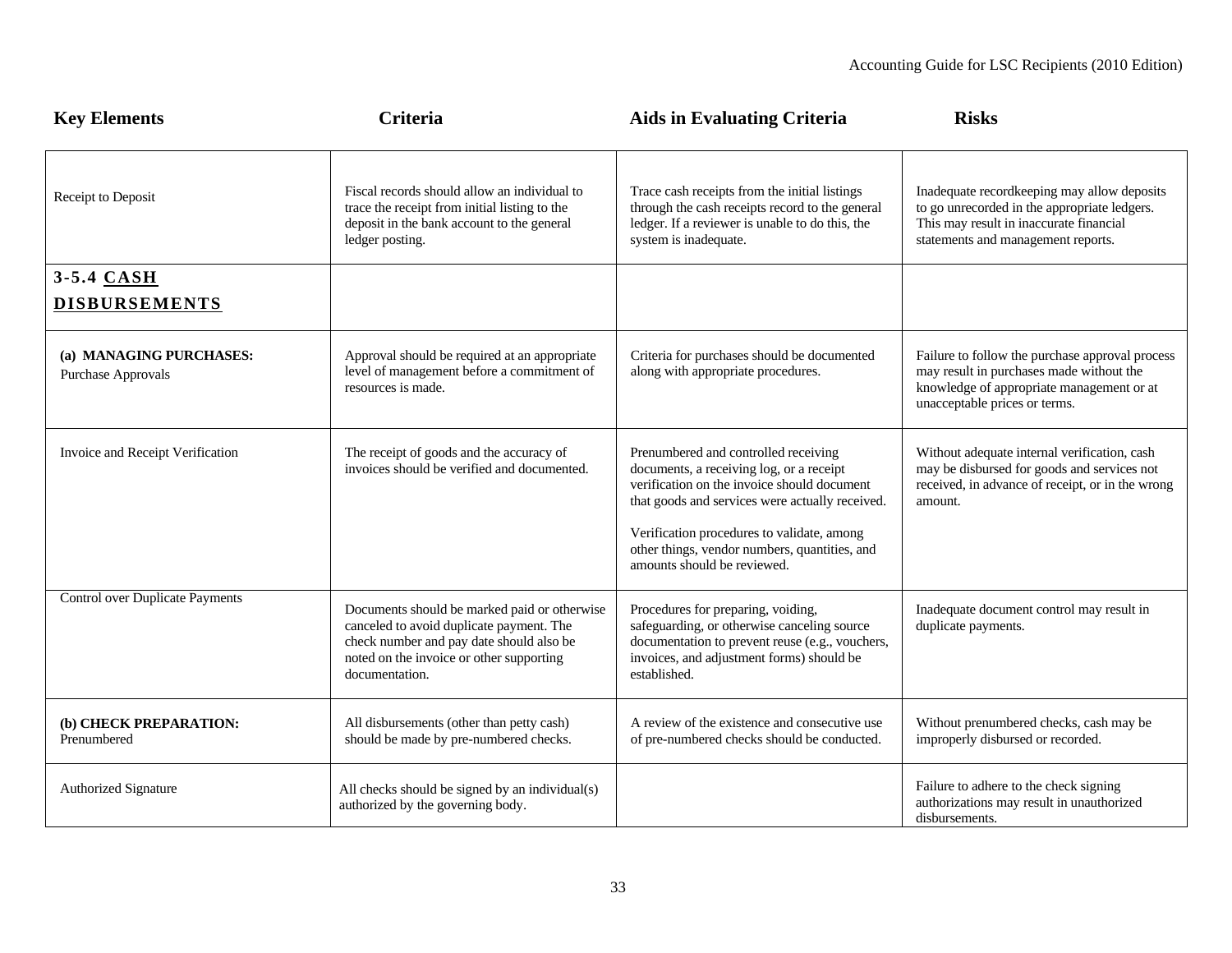| <b>Key Elements</b>                                          | <b>Criteria</b>                                                                                                                                                                                                                    | <b>Aids in Evaluating Criteria</b>                                                                                                                                                                                                                                                                                                                                                                                                                                      | <b>Risks</b>                                                                                                                                                                                                                       |
|--------------------------------------------------------------|------------------------------------------------------------------------------------------------------------------------------------------------------------------------------------------------------------------------------------|-------------------------------------------------------------------------------------------------------------------------------------------------------------------------------------------------------------------------------------------------------------------------------------------------------------------------------------------------------------------------------------------------------------------------------------------------------------------------|------------------------------------------------------------------------------------------------------------------------------------------------------------------------------------------------------------------------------------|
| Payees                                                       | No checks may be made payable to cash.<br>Generally, checks should not be made payable<br>to employees except expense reimbursements<br>and payroll checks. There should be a written<br>prohibition against signing blank checks. | Samples of actual canceled checks should be<br>reviewed to determine that the payee has not<br>been altered and that endorsements are<br>consistent with the approved use.                                                                                                                                                                                                                                                                                              | Checks made payable to cash are not<br>adequately identified with the person cashing<br>the check. A check to "cash" is negotiable and<br>therefore does not protect against the improper<br>cashing of a lost or misplaced check. |
| (c) RECORDKEEPING:<br>Disbursements Journal/Voucher Register | An effective method shall be established to<br>initially record and categorize disbursements<br>and then summarize them for recording in the<br>general ledger.                                                                    | Review the cash disbursements journal or other<br>methods used to initially record checks or<br>purchases with regard to the following:<br>-Are disbursements organized to allow for a<br>summary expense category?<br>-Are disbursements posted to the general ledger<br>on a current basis, i.e., monthly?<br>-Are all checks listed in numerical sequence<br>including voided checks?<br>-Do the subsidiary records agree with the<br>posting to the general ledger? | An ineffective method for initially recording<br>disbursements may adversely affect the ability<br>to accurately report to management on actual<br>expenses.                                                                       |
| Disbursement Filing System                                   | An organized method shall be established to<br>accumulate and file all documents relating to a<br>particular disbursement for future reference.                                                                                    | Select a sample of disbursement checks and<br>trace them to their source documents. Are the<br>supporting documents contained in the files?                                                                                                                                                                                                                                                                                                                             | Improper filing of source documents could<br>result in unauthorized disbursements.                                                                                                                                                 |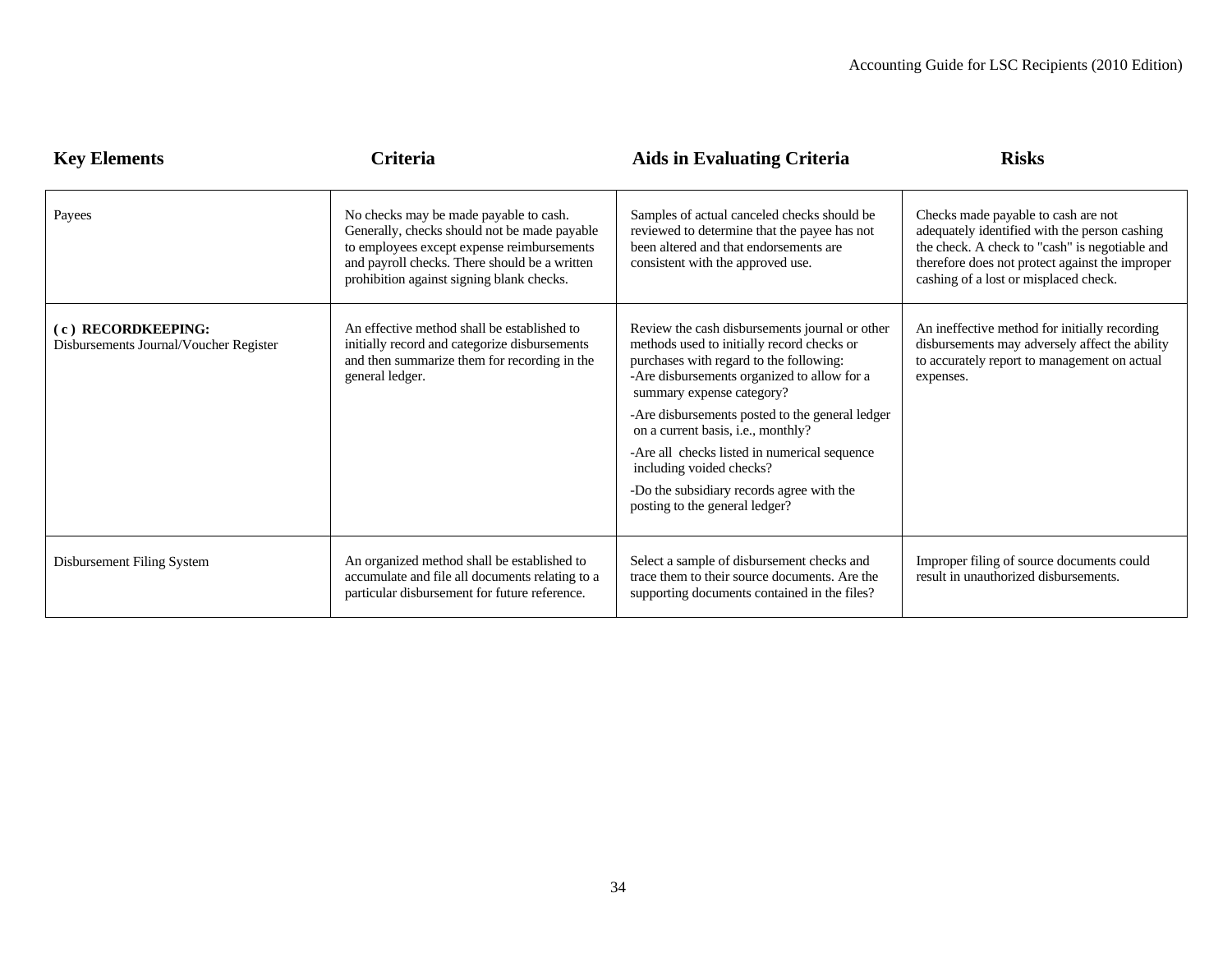| <b>Key Elements</b> | Criteria                                                                                                                                                                                                                                                                                                                                                                                                                                                                                                                                                                                                                                 | <b>Aids in Evaluating Criteria</b>                                                                                                                                                                | <b>Risks</b>                                                                                                                                                                                       |
|---------------------|------------------------------------------------------------------------------------------------------------------------------------------------------------------------------------------------------------------------------------------------------------------------------------------------------------------------------------------------------------------------------------------------------------------------------------------------------------------------------------------------------------------------------------------------------------------------------------------------------------------------------------------|---------------------------------------------------------------------------------------------------------------------------------------------------------------------------------------------------|----------------------------------------------------------------------------------------------------------------------------------------------------------------------------------------------------|
| Property Record     | Property purchases should be recorded in a<br>property subsidiary record. The property record<br>should include:<br>description of the property<br>$\overline{\phantom{a}}$<br>date acquired<br>check number<br>original cost<br>fair value (if donated)<br>$\overline{\phantom{a}}$<br>method of valuation (if donated)<br>$\overline{\phantom{0}}$<br>salvage value, if any<br>$\overline{a}$<br>funding source<br>estimated life<br>$\overline{\phantom{0}}$<br>depreciation method<br>$\overline{a}$<br>identification number<br>location<br>The property subsidiary record must agree with<br>the general ledger property accounts. | Have the detailed property records been added<br>and reconciled to the general ledger control<br>accounts? Did the totals agree? Were any<br>differences reconciled and adjusted?                 | Failure to maintain adequate property records<br>may result in the inability to fully account for<br>fixed asset purchases, and to support<br>depreciation amounts and property asset<br>balances. |
| Petty Cash          | Petty cash funds should be maintained on an<br>imprest basis and recorded in the general<br>ledger.                                                                                                                                                                                                                                                                                                                                                                                                                                                                                                                                      | Review petty cash reimbursements periodically<br>to ensure required procedures are being<br>followed. Occasional surprise counts greatly<br>reduce the opportunities for misuse of petty<br>cash. | Without management review and control the<br>petty cash account is readily subject to misuse.                                                                                                      |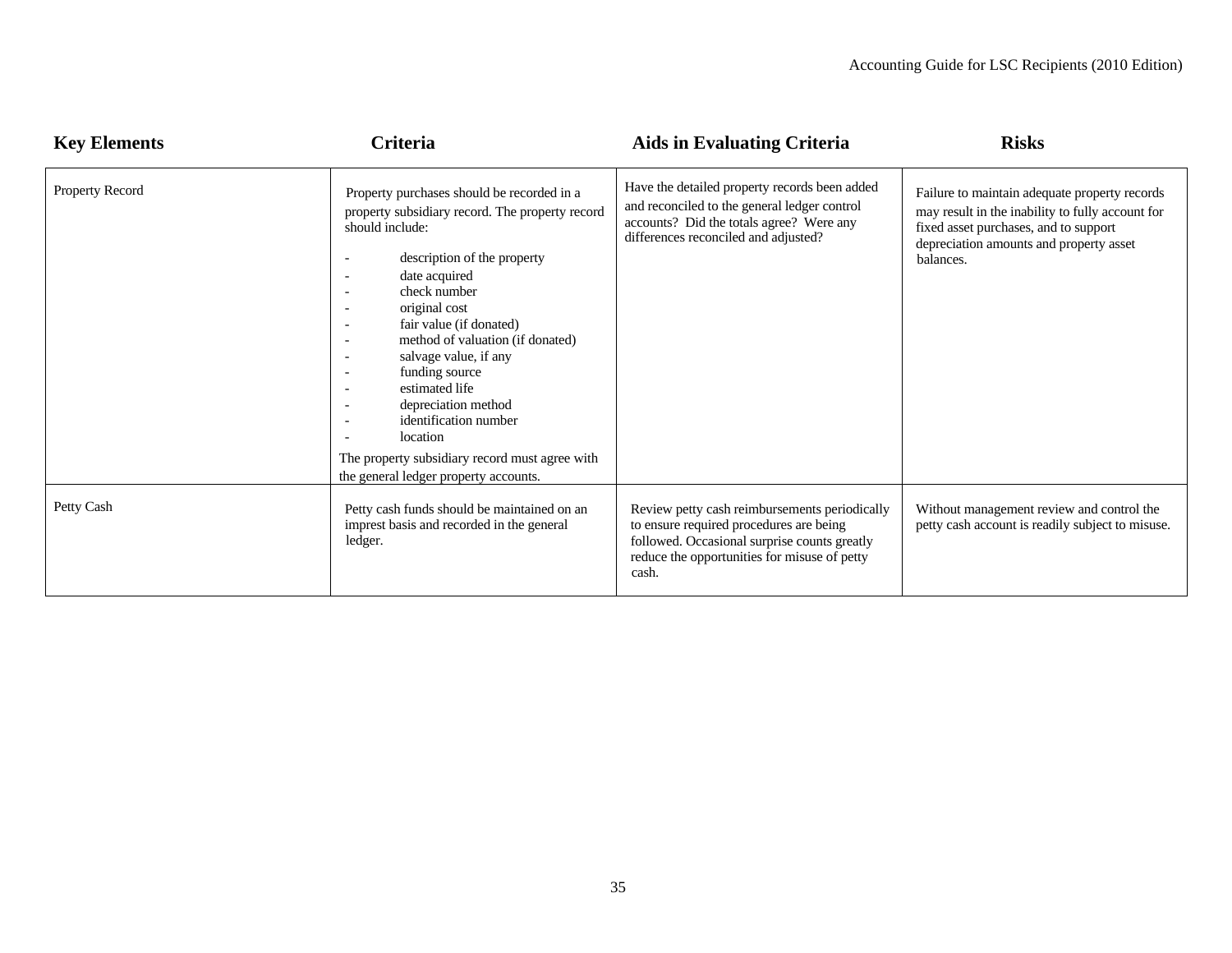| <b>Key Elements</b>                             | Criteria | <b>Aids in Evaluating Criteria</b>                                                                                                                                                              | <b>Risks</b> |
|-------------------------------------------------|----------|-------------------------------------------------------------------------------------------------------------------------------------------------------------------------------------------------|--------------|
| (d) REVIEW OF DISBURSEMENT<br><b>PROCEDURES</b> |          | Review a sample of cash disbursement checks,<br>including, among others, those with large<br>amounts, round dollar amounts, unfamiliar<br>vendors, payments to employees, and board<br>members. |              |
|                                                 |          | -Are the checks supported by adequate<br>documentation?                                                                                                                                         |              |
|                                                 |          | -Is there documentation on the invoice<br>indicating that it was checked?                                                                                                                       |              |
|                                                 |          | -Was the item purchased in accordance with<br>procedures? Namely, is there documentation of<br>who initiated and who approved the purchase?                                                     |              |
|                                                 |          | -Was evidence of the receipt of goods or<br>services noted?                                                                                                                                     |              |
|                                                 |          | -Was the invoice canceled?                                                                                                                                                                      |              |
|                                                 |          | -Was it posted to the appropriate general ledger<br>account to which it was coded?                                                                                                              |              |
|                                                 |          | -Was the supporting documentation contained<br>in the files?                                                                                                                                    |              |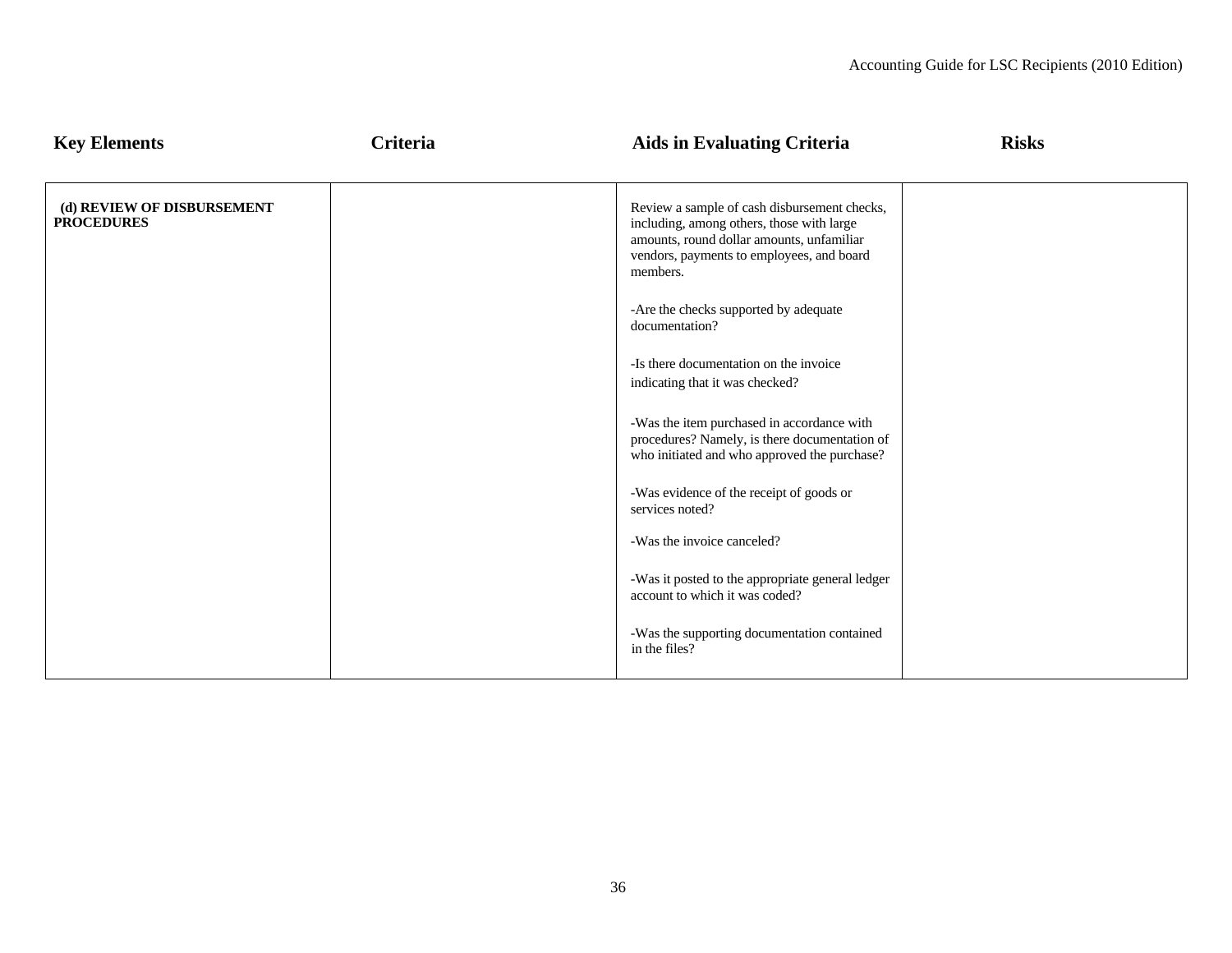| <b>Key Elements</b>                                       | Criteria                                                                                                                                                                                                                            | <b>Aids in Evaluating Criteria</b>                                                                                                                                                                                                             | <b>Risks</b>                                                                                                                                                                                                                                   |
|-----------------------------------------------------------|-------------------------------------------------------------------------------------------------------------------------------------------------------------------------------------------------------------------------------------|------------------------------------------------------------------------------------------------------------------------------------------------------------------------------------------------------------------------------------------------|------------------------------------------------------------------------------------------------------------------------------------------------------------------------------------------------------------------------------------------------|
| 3.5.5 PAYROLL                                             |                                                                                                                                                                                                                                     |                                                                                                                                                                                                                                                |                                                                                                                                                                                                                                                |
| (a) RECORDS:<br>Payroll Register                          | The payroll register should list all payments to<br>employees by name, check number, gross pay,<br>withholdings, and net pay.                                                                                                       | Review the payroll register for content and<br>accuracy. Also obtain the latest quarterly<br>withholding reports from the federal and state<br>authorities to determine that they were filed on<br>time and that taxes were withheld properly. | The lack of an adequate payroll register may<br>result in:<br>-Unauthorized amounts withheld from<br>employees;<br>-Employees being paid unauthorized amounts;<br>-Improper tax withholding; and<br>-Employees being paid for days not worked. |
| Attendance Record or Time Record                          | An attendance record or time record shall be<br>maintained for each employee and shall be<br>approved by the employees supervisor.                                                                                                  | Review time and attendance records to<br>determine if they have been properly approved<br>by supervisory personnel and that salary<br>payments cor <sup>r</sup> espond to hours reported.                                                      | Employee may be paid for days or hours not<br>worked.                                                                                                                                                                                          |
| Vacation and Sick Leave and Overtime<br>Compensatory Time | A record of vacation and sick leave time and<br>overtime/compensatory time shall be<br>maintained for each employee. It should<br>include the time accrued and taken and the<br>available balance.                                  | A review of several employees' personnel files<br>will indicate the adequacy of records<br>maintained.                                                                                                                                         | Inadequate records may result in an employee<br>receiving unauthorized leave and/or payments.                                                                                                                                                  |
| <b>Individual Earnings</b>                                | A record of cumulative individual earnings and<br>withholding amounts shall be maintained for<br>each person.                                                                                                                       |                                                                                                                                                                                                                                                | Recording every payroll transaction on an<br>individual earnings record will assist in<br>preventing duplicate payments.                                                                                                                       |
| Payroll Records                                           | Each employee shall have a payroll/personnel<br>file which includes, among other things,<br>documentation concerning appointments,<br>position reclassifications, salary information,<br>evaluations, promotions, and terminations. | To determine if salary changes are properly<br>authorized and justified, examine an employee's<br>payroll/personnel file to determine if proper<br>authorizations exist for the pay rate indicated on<br>the payroll register.                 | Unauthorized adjustments may be processed to<br>increase or decrease amounts paid to one or<br>more employees.                                                                                                                                 |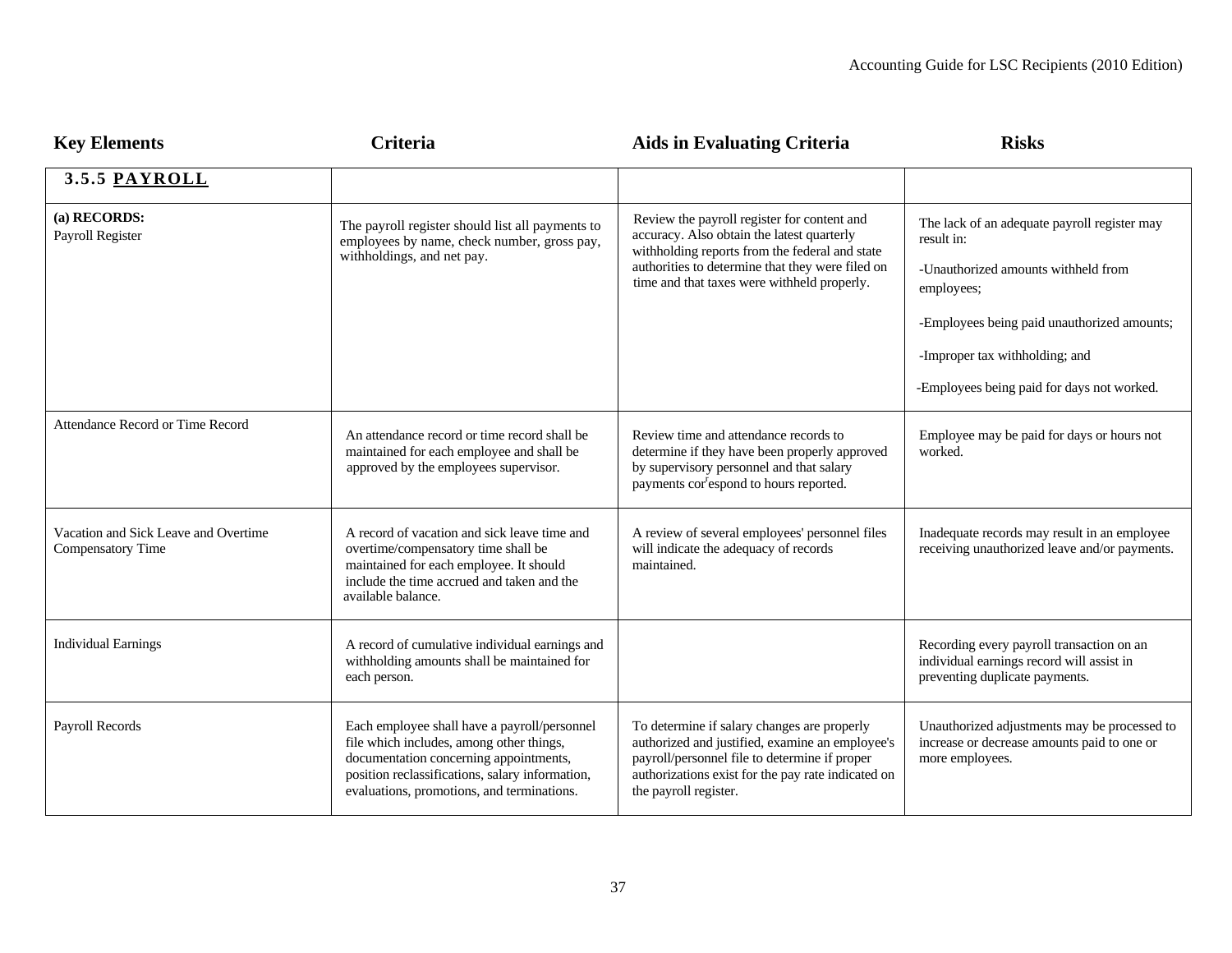| <b>Key Elements</b>                    | <b>Criteria</b>                                                                                                                                                                                                | <b>Aids in Evaluating Criteria</b>                                                                                                                                                                                                                                                                                                                                                           | <b>Risks</b>                                                                                                                                                                                                                                                      |
|----------------------------------------|----------------------------------------------------------------------------------------------------------------------------------------------------------------------------------------------------------------|----------------------------------------------------------------------------------------------------------------------------------------------------------------------------------------------------------------------------------------------------------------------------------------------------------------------------------------------------------------------------------------------|-------------------------------------------------------------------------------------------------------------------------------------------------------------------------------------------------------------------------------------------------------------------|
| Labor Distribution                     | A record documenting charges of gross payroll<br>expenses to accounts/funds/cost centers shall be<br>maintained.                                                                                               | A payroll register should be maintained. The<br>distribution of the gross pay for one pay period<br>should be reviewed. Specifically, the following<br>should be ensured.                                                                                                                                                                                                                    | Inadequate labor distribution records may result<br>in the improper allocation of payroll costs to<br>funding sources.                                                                                                                                            |
|                                        |                                                                                                                                                                                                                | -There should be an efficient method for<br>summarizing the charges to the appropriate<br>expense accounts. The distribution should be<br>on a standard journal entry form.                                                                                                                                                                                                                  |                                                                                                                                                                                                                                                                   |
|                                        |                                                                                                                                                                                                                | -The distribution record should tie directly to<br>the general ledger accounts.                                                                                                                                                                                                                                                                                                              |                                                                                                                                                                                                                                                                   |
|                                        |                                                                                                                                                                                                                | -The format should accommodate both fund<br>and cost center accounting.                                                                                                                                                                                                                                                                                                                      |                                                                                                                                                                                                                                                                   |
| (b) CONTROLLING PAYMENTS:<br>Approvals | Salary and wage rates should be approved in<br>writing by an authorized individual. Procedures<br>must be adequate to provide that employees are<br>paid in accordance with approved wage and<br>salary plans. | Review the wage and salary plan. It should<br>document the following:<br>-Authorized rates or salary ranges by employee<br>group, experience, etc.;<br>-Frequency of payment;<br>-Overtime policies, rates to be paid, etc.;<br>-Eligibility for benefits and limits;<br>-Benefit costs to be paid by employee; and<br>-Policies related to employee advances and<br>expense reimbursements. | Failure to approve or the absence of an<br>appropriate wage and salary plan may result in:<br>-Unauthorized payroll adjustments;<br>-Excessive payroll adjustments;<br>-Violation of minimum wage laws, union<br>contracts, etc.; and<br>-Uncollectible advances. |
| Adjustments                            | Any adjustments to payroll disbursements<br>should be approved by an authorized individual<br>independent of payroll preparation.                                                                              | The wage and salary plan should contain a clear<br>statement of criteria or policy related to payroll<br>adjustments.                                                                                                                                                                                                                                                                        | Failure to approve adjustments may result in<br>unauthorized disbursements.                                                                                                                                                                                       |
| Check Signing                          | Payroll checks should be signed by persons<br>independent of payroll preparation.                                                                                                                              | Review the canceled payroll checks for the<br>prior month and verify that the person signing<br>the checks had no part in preparing the payroll.                                                                                                                                                                                                                                             | Lack of segregation of payroll duties provides<br>opportunities for major and ongoing<br>defalcations                                                                                                                                                             |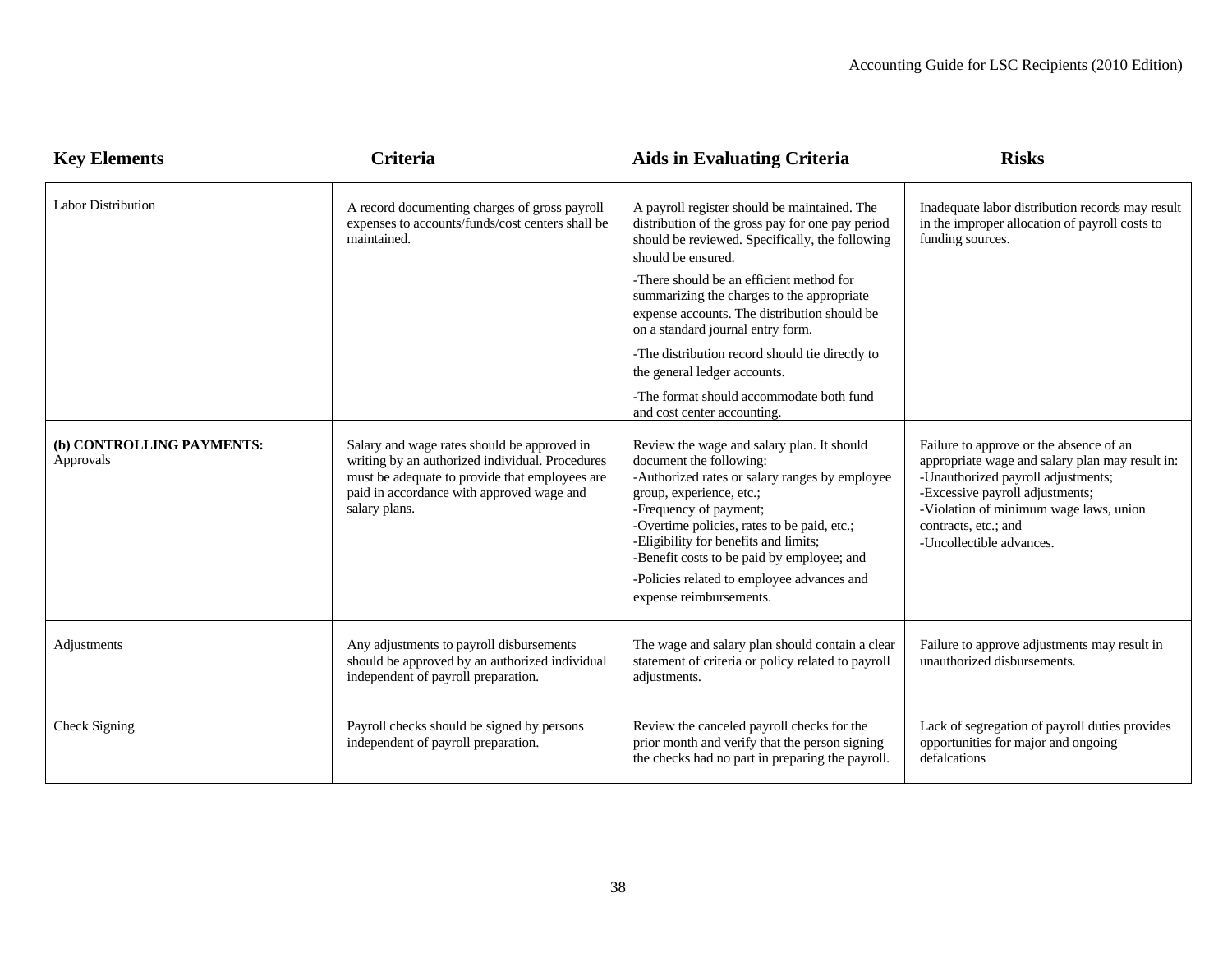| <b>Key Elements</b>                                         | Criteria                                                                                                                                                                                                                                                                                                                                                                | <b>Aids in Evaluating Criteria</b>                                                                                                                                                                                                                                                   | <b>Risks</b>                                                                                                                                                                                                                                                                                                                                           |
|-------------------------------------------------------------|-------------------------------------------------------------------------------------------------------------------------------------------------------------------------------------------------------------------------------------------------------------------------------------------------------------------------------------------------------------------------|--------------------------------------------------------------------------------------------------------------------------------------------------------------------------------------------------------------------------------------------------------------------------------------|--------------------------------------------------------------------------------------------------------------------------------------------------------------------------------------------------------------------------------------------------------------------------------------------------------------------------------------------------------|
| <b>Imprest Bank Account</b>                                 | Payrolls should be disbursed from an imprest<br>bank account restricted for that purpose.<br>Deposits to the payroll account should be<br>controlled by an authorizing procedure which<br>prevents duplicate deposits and over deposits.                                                                                                                                | Verify that there is a separate payroll bank<br>account. Review the policies for cash deposits,<br>withdrawals, and check preparation and ensure<br>that they are understood and followed by<br>responsible employees.                                                               | The lack of an imprest payroll account can<br>facilitate unauthorized payroll transactions.<br>Failure to control deposits as well as<br>disbursements provides opportunities for<br>defalcation.                                                                                                                                                      |
| Gross to Net to Employee                                    | Employees should be furnished information on<br>their gross earnings with their payroll checks.                                                                                                                                                                                                                                                                         | The format for furnishing employees their<br>payroll information should include an<br>identification of each deduction.                                                                                                                                                              | Review of an employee's pay stub decreases the<br>possibility for unauthorized deductions.                                                                                                                                                                                                                                                             |
| (c) TAX LAW<br>Quarterly Withholding Report                 | Proper withholding and prompt payment of<br>applicable federal, state and local income and<br>payroll taxes should be evidenced by the<br>quarterly withholding reports (Form 941).                                                                                                                                                                                     | Obtain the latest quarterly withholding reports<br>for federal and state taxes to determine that they<br>were filed on time and paid correctly.                                                                                                                                      | A failure to collect and report tax withholdings<br>in a timely manner may result in violation of<br>law, fines and penalties.                                                                                                                                                                                                                         |
| 3.5-6 GENERAL JOURNAL                                       | There should be no direct entries to the general<br>ledger. Every entry to the general ledger not<br>originating from the cash receipts journal,<br>payroll register/labor distributions, cash<br>disbursements journal or client trust subsidiary<br>records or any other subsidiary record of<br>original entry should initially be posted to the<br>general journal. | Review the general journal for the criteria<br>listed.                                                                                                                                                                                                                               | Posting of entries directly to the general ledger<br>increases the possibility of inappropriate,<br>unauthorized or unsupported entries.                                                                                                                                                                                                               |
| Documentation                                               | Each entry to the general journal should be:<br>fully described;<br>÷,<br>adequately documented;<br>$\sim$<br>sequentially numbered; and<br>$\sim$<br>approved by an authorized<br>$\sim$<br>individual.                                                                                                                                                                | Examine the general ledger to ensure that all<br>entries are referenced to where they originated.<br>Examine the supporting documentation for<br>several general journal entries for several<br>different months. Verify that all entries were<br>made consistent with the criteria. | Unsupported or poorly referenced entries are<br>difficult to trace and make it difficult to detect<br>irregularities, and may increase audit costs.<br>Incomplete, inaccurate, or unsupported entries<br>to the general ledger increase the possibility<br>that the financial data may misrepresent the<br>actual financial position of the recipient. |
| <b>3-5.7 CLIENT TRUST RECORDS</b><br>(a) INDIVIDUAL BALANCE | Each program shall establish a method to<br>determine the balance for each client's account.                                                                                                                                                                                                                                                                            | Review the client trust ledger cards or records<br>to determine that individual client balances are<br>maintained.                                                                                                                                                                   | Accurate individual client trust balances as<br>required by standards of professional legal<br>practice are also essential in maintaining client<br>and community relations.                                                                                                                                                                           |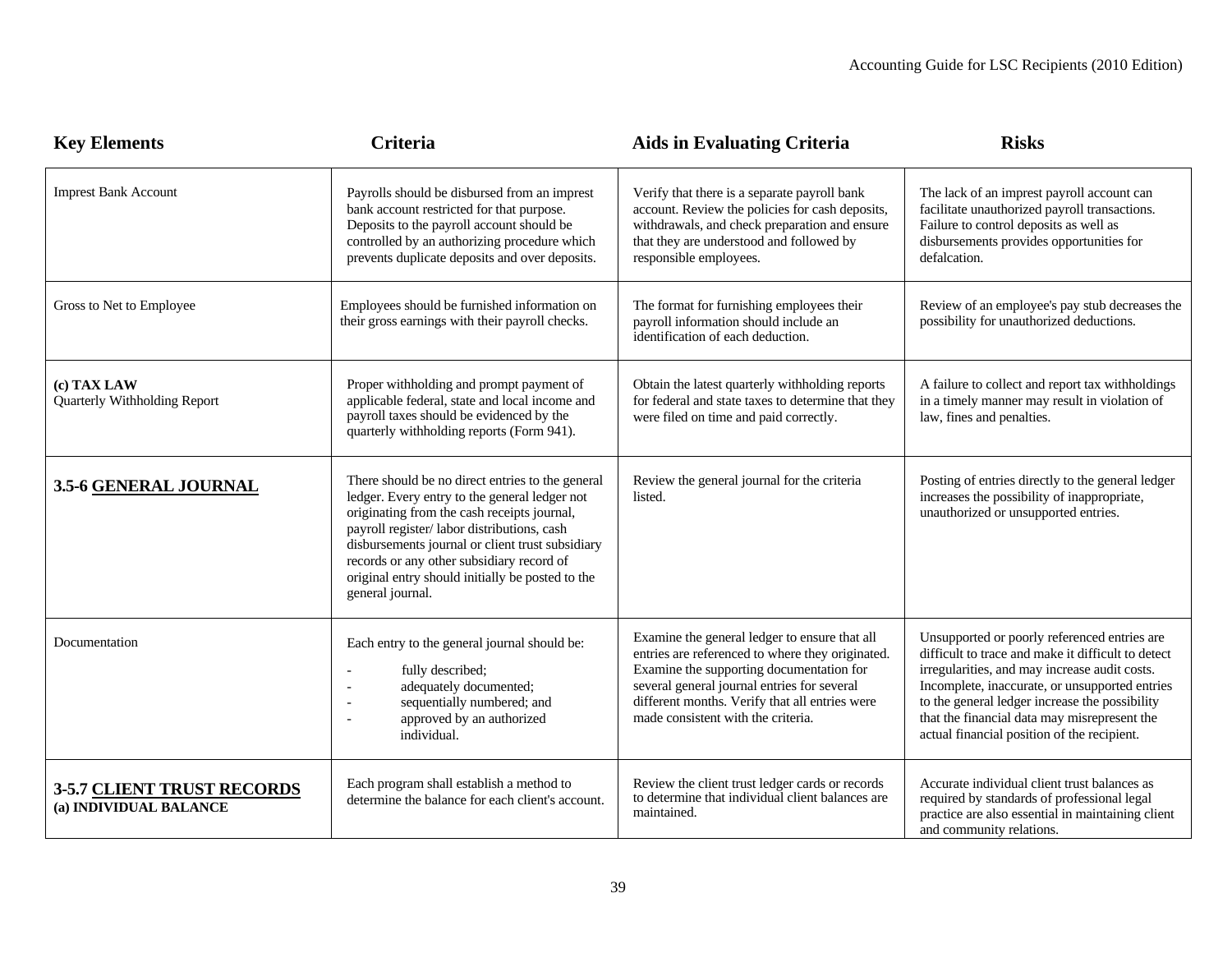| <b>Key Elements</b>                         | Criteria                                                                                                                                                                                                  | <b>Aids in Evaluating Criteria</b>                                                                                                                                                                                                                                                                                                                                                                                                                                                           | <b>Risks</b>                                                                                                                                                                                                                                                                                                                         |
|---------------------------------------------|-----------------------------------------------------------------------------------------------------------------------------------------------------------------------------------------------------------|----------------------------------------------------------------------------------------------------------------------------------------------------------------------------------------------------------------------------------------------------------------------------------------------------------------------------------------------------------------------------------------------------------------------------------------------------------------------------------------------|--------------------------------------------------------------------------------------------------------------------------------------------------------------------------------------------------------------------------------------------------------------------------------------------------------------------------------------|
| (b) GENERAL LEDGER CONTROL                  | The transactions of the client trust accounting<br>system should be under general ledger control.                                                                                                         | A recurring weakness, not always immediately<br>obvious, is that although client funds are<br>included in the general ledger, they may not be<br>under general ledger control. Verify that the<br>balance in the general ledger results from<br>recording total receipts from clients and total<br>disbursements for clients made during the<br>month.                                                                                                                                       | The legal profession is held to a high ethical<br>standard of accountability when client funds are<br>involved. Defaults, even if amounts involved<br>are not material, with respect to the standard of<br>accountability may subject the responsible<br>attorney and the executive director to review by<br>the local or state bar. |
| (c) RECONCILIATION                          | The total of the individual client funds held<br>should be reconciled to the general ledger bank<br>account balance and general ledger liability<br>balance on a monthly basis.                           | Examine a monthly bank reconciliation in order<br>to:<br>-Determine that the individual client ledger<br>cards have been added and agree with the bank<br>reconciliation:<br>-Trace the bank balance to the bank statement<br>and book balance to the general ledger for one<br>month:<br>-Determine that any adjusting journal entries<br>are properly supported; and<br>-Determine how items that have been<br>outstanding for over two months will be<br>recorded and ultimately treated. | Delinquent or inaccurate reconciliation<br>represents a lack of adequate control over<br>financial transactions and increases the<br>possibility that irregular transactions will be<br>undetected, or accountability for client funds<br>will be lost.                                                                              |
| (d) DISBURSEMENTS:<br>Separate Bank Account | A bank account shall be separately maintained<br>for client funds. The controls over this account<br>should be specific and clearly stated. Client<br>funds may not be commingled with any other<br>funds | Verify that a separate bank account is used and<br>that the criteria and policies concerning its use<br>are documented.                                                                                                                                                                                                                                                                                                                                                                      | The high volume of client trust cash<br>transactions increase the risk that client funds<br>may be diverted.                                                                                                                                                                                                                         |
| <b>Prenumbered Checks</b>                   | Prenumbered checks should be used for<br>disbursements.                                                                                                                                                   | Review the disbursement register for proper<br>recording of all check numbers.                                                                                                                                                                                                                                                                                                                                                                                                               | The absence of prenumbered checks can result<br>in the loss of control over the checking account.                                                                                                                                                                                                                                    |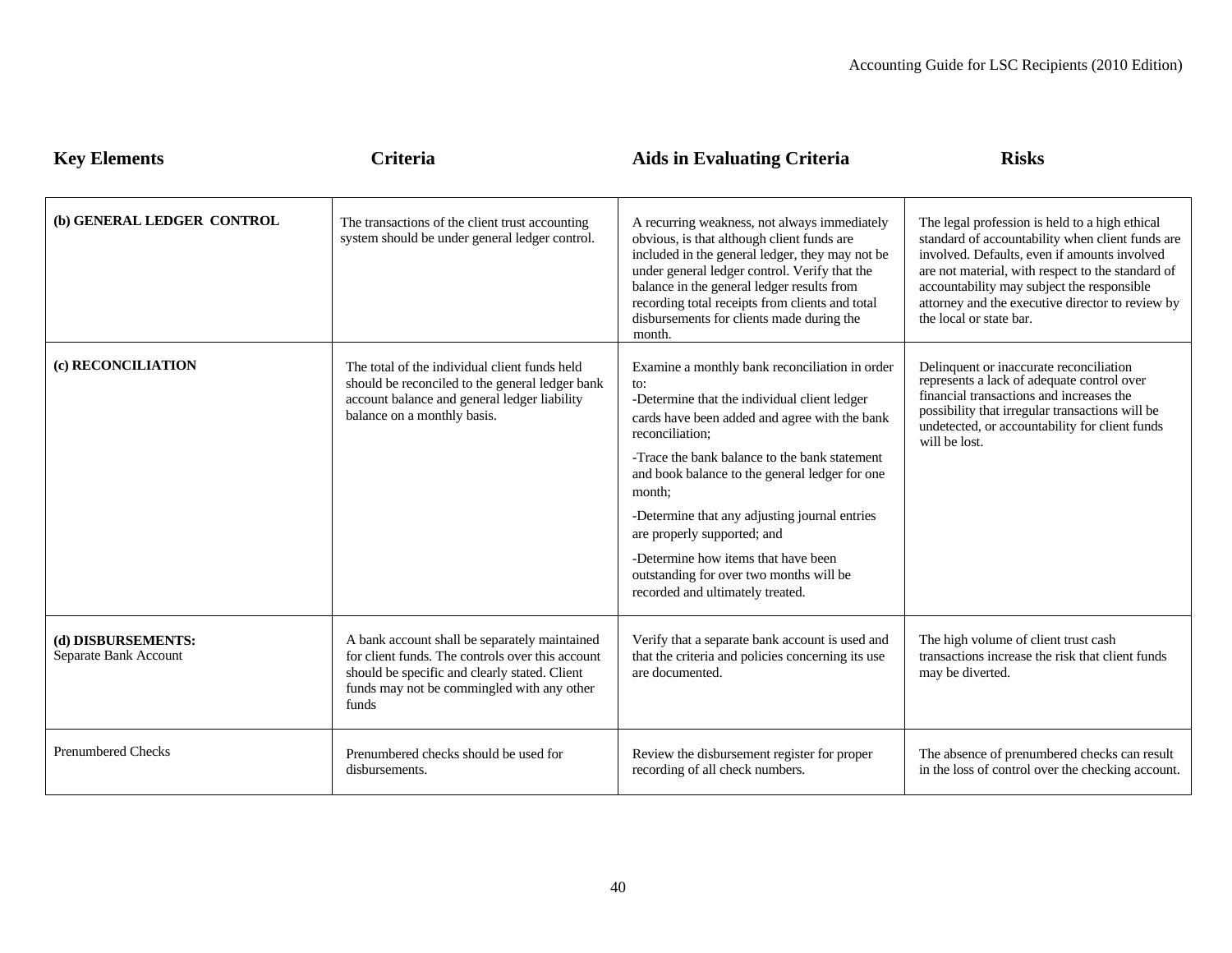| <b>Key Elements</b>                                                                     | Criteria                                                                                                                                                                                                                                                                                                                                                                                                                           | <b>Aids in Evaluating Criteria</b>                                                                                                                                                                                                                                                                              | <b>Risks</b>                                                                                                                                                                                                                                                                                                                                                                      |
|-----------------------------------------------------------------------------------------|------------------------------------------------------------------------------------------------------------------------------------------------------------------------------------------------------------------------------------------------------------------------------------------------------------------------------------------------------------------------------------------------------------------------------------|-----------------------------------------------------------------------------------------------------------------------------------------------------------------------------------------------------------------------------------------------------------------------------------------------------------------|-----------------------------------------------------------------------------------------------------------------------------------------------------------------------------------------------------------------------------------------------------------------------------------------------------------------------------------------------------------------------------------|
| <b>Adequate Documentation</b>                                                           | Documentation supporting the reason for each<br>disbursement shall be contained in the files.                                                                                                                                                                                                                                                                                                                                      | The source documents for cash disbursements<br>shall be the voucher copies of the check or the<br>client trust cash disbursement book. Each<br>client disbursement shall be supported by a<br>request from the case attorney or other<br>documentation that substantiates the propriety<br>of the disbursement. | Inadequate documentation and approval can<br>result in unauthorized disbursements.                                                                                                                                                                                                                                                                                                |
| (e) RECEIPTS<br>Duplicate, Prenumbered                                                  | Prenumbered receipts shall be issued for all<br>money received from clients. Accountability in<br>the form of duplicate copies of the receipts<br>issued should be maintained.                                                                                                                                                                                                                                                     | The source documents for receipts shall be the<br>prenumbered client receipts. Specific persons<br>shall be designated to issue receipts. Clients<br>shall be advised of the individual who can<br>receive cash.<br>There shall also be documented procedures for<br>receiving cash in and out of the office.   | Failure to have prenumbered receipts can result<br>in the misappropriation of client funds.                                                                                                                                                                                                                                                                                       |
| 3-5.8 GENERAL LEDGER                                                                    |                                                                                                                                                                                                                                                                                                                                                                                                                                    |                                                                                                                                                                                                                                                                                                                 |                                                                                                                                                                                                                                                                                                                                                                                   |
| (a) PROCEDURES:<br>Monthly                                                              | The general ledger shall be posted monthly.                                                                                                                                                                                                                                                                                                                                                                                        | Verify that there is a detailed closing schedule<br>identifying due dates and the individuals<br>responsible for various categories of journal<br>entries.                                                                                                                                                      | Timely management reports are dependent<br>upon a timely closing and reconciliation of<br>errors.                                                                                                                                                                                                                                                                                 |
| Double-Entry Method                                                                     | The general ledger should be maintained on a<br>double-entry basis.                                                                                                                                                                                                                                                                                                                                                                | During the general ledger review determine that<br>a double entry method is being used, and<br>manual systems that all entries are made in ink.                                                                                                                                                                 | Inadequate maintenance of the general ledger<br>may weaken control over overall operations.<br>Audit costs may also increase significantly.                                                                                                                                                                                                                                       |
| (b) DESIGN:<br>Fund Accounting/ Cost Center Accounting/<br><b>Functional Accounting</b> | The general ledger design should<br>accommodate fund accounting, and/or cost<br>center accounting/functional accounting and<br>other financial requirements in accordance with<br>the most expedient procedures in the<br>circumstances.<br>Fund accounting or cost center/functional<br>accounting requirements (whichever are not<br>incorporated into the general ledger) may be<br>provided for outside of the general ledger. | Determine whether the general ledger and any<br>subsystems are efficiently designed to<br>accommodate fund accounting, and cost<br>center/functional accounting.                                                                                                                                                | The failure to fully incorporate fund accounting<br>into the program's accounting system may<br>result in an inability to document compliance<br>with federal requirements. The reliability of<br>management reports generated from sources<br>other than the general ledger can be<br>significantly impaired and the actual report<br>preparation significantly more cumbersome. |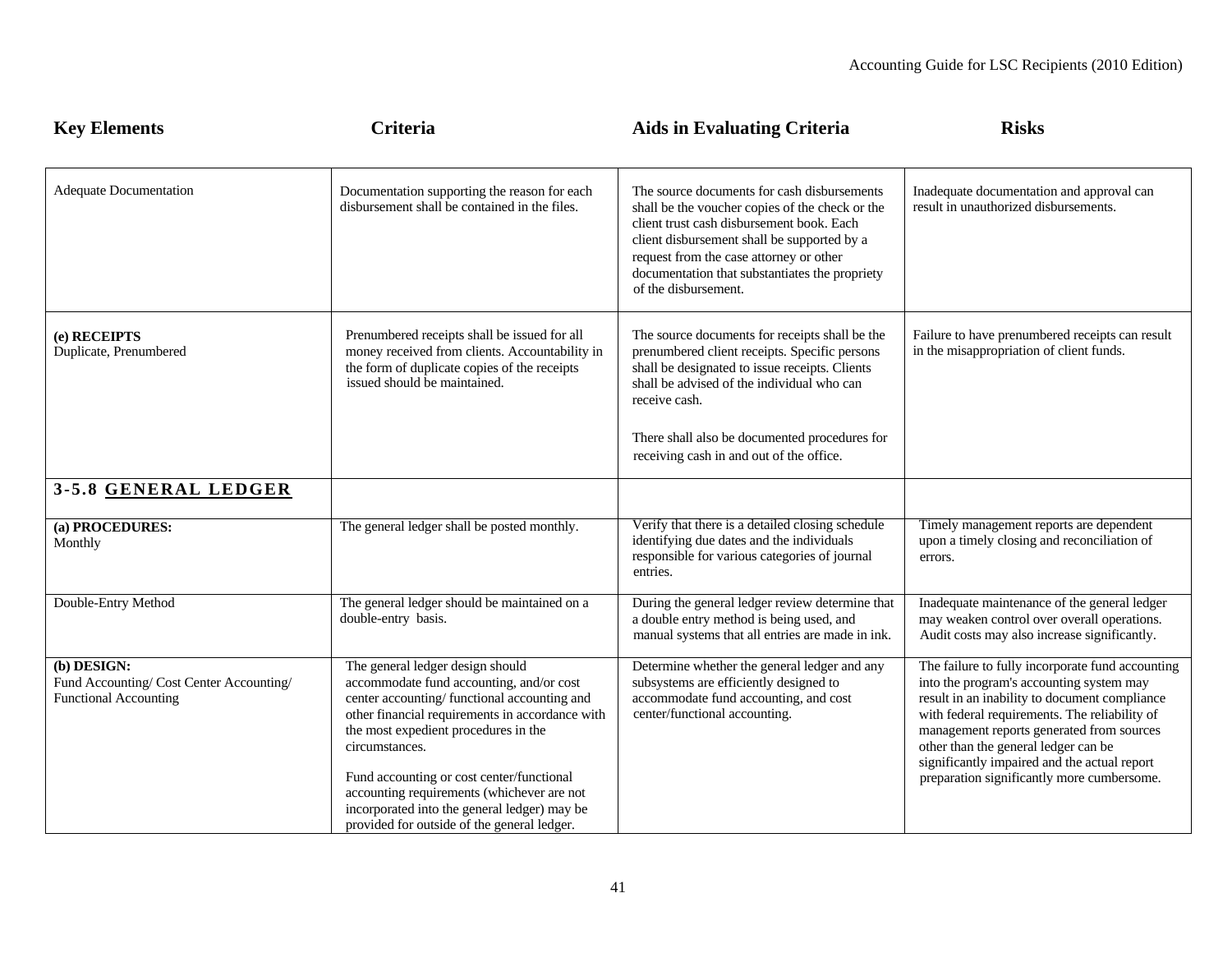| <b>Key Elements</b>              | <b>Criteria</b>                                                                                                                     | <b>Aids in Evaluating Criteria</b>                                                                                                                                                                                                                                                | <b>Risks</b>                                                                                                                                                                                                                                                                                                                                                                                    |
|----------------------------------|-------------------------------------------------------------------------------------------------------------------------------------|-----------------------------------------------------------------------------------------------------------------------------------------------------------------------------------------------------------------------------------------------------------------------------------|-------------------------------------------------------------------------------------------------------------------------------------------------------------------------------------------------------------------------------------------------------------------------------------------------------------------------------------------------------------------------------------------------|
| (c) CHART OF ACCOUNTS            | The chart of accounts shall provide general<br>ledger detail sufficient to easily generate needed<br>management information.        | Review the chart of accounts. It should be:<br>-Documented with all valid accounts listed; and<br>-Adequately detailed to provide needed<br>management information.<br>Procedures should also be established for<br>requesting and approving changes in the chart<br>of accounts. | A chart of accounts which lacks adequate detail<br>can significantly increase the time necessary to<br>review a particular situation, or compile needed<br>information.                                                                                                                                                                                                                         |
| (d) CONTROL ELEMENTS:<br>Monthly | A trial balance of the general ledger shall be<br>prepared monthly, for both manual and<br>computerized accounting systems.         | Verify that a trial balance was prepared for each<br>Month.                                                                                                                                                                                                                       | Without a monthly trial balance there is no<br>assurance that the double-entry system is<br>working effectively.                                                                                                                                                                                                                                                                                |
| In Balance                       | Any out of balance condition should be<br>identified and corrected.                                                                 | Perform a detailed review of one trial balance<br>and determine whether it balances and agrees<br>with ledger accounts. Determine whether the<br>balance is documented by an adding machine<br>tape or other addition check.                                                      | Computerized accounting software designed to<br>preclude out-of-balance entries may not be fully<br>effective, and may be susceptible to<br>circumvention by sufficiently knowledgeable<br>personnel.<br>If the books are not balanced:<br>- Errors or omissions may go undetected;<br>- The financial position may be erroneously<br>presented; and<br>- Management reports may be inaccurate. |
| Format                           | The trial balance should facilitate the<br>preparation of management reports.                                                       | Assess whether the trial balance (or the general<br>ledger) is designed so that all required reports<br>could be drawn from it without need to refer to<br>other records or perform other analyses to<br>determine actual amounts.                                                |                                                                                                                                                                                                                                                                                                                                                                                                 |
| Kept on File                     | All trial balances shall be kept on file until the<br>audit for that fiscal year has been completed<br>and the audit report issued. | Review and verify that such a file is maintained.                                                                                                                                                                                                                                 | Audit costs may increase.                                                                                                                                                                                                                                                                                                                                                                       |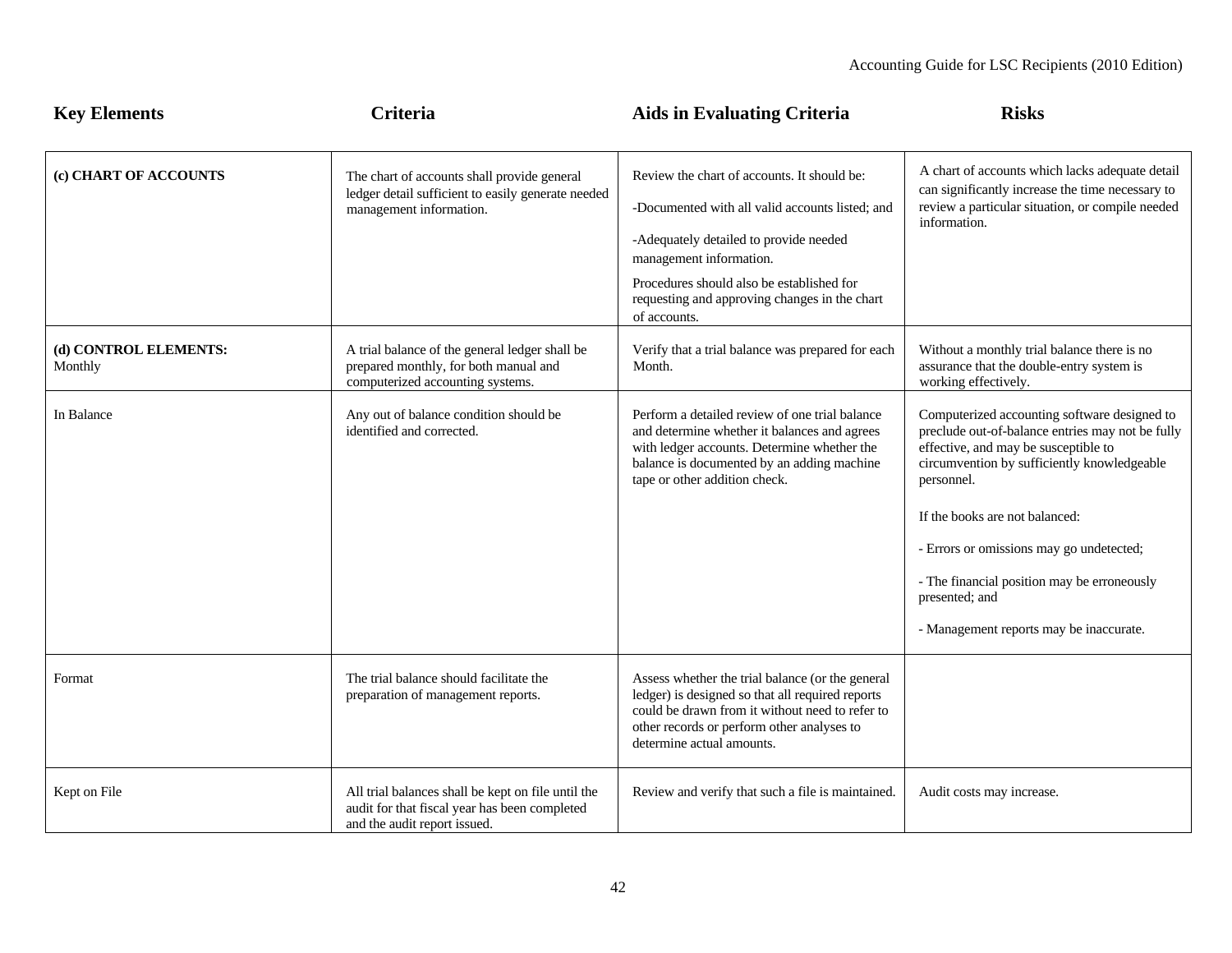| <b>Key Elements</b>                                      | <b>Criteria</b>                                                                                                                                                                                                                                                        | <b>Aids in Evaluating Criteria</b>                                                                                                                                                                                                                                                                                | <b>Risks</b>                                                                                                                                                                                                                                   |
|----------------------------------------------------------|------------------------------------------------------------------------------------------------------------------------------------------------------------------------------------------------------------------------------------------------------------------------|-------------------------------------------------------------------------------------------------------------------------------------------------------------------------------------------------------------------------------------------------------------------------------------------------------------------|------------------------------------------------------------------------------------------------------------------------------------------------------------------------------------------------------------------------------------------------|
| 3-5.9 MANAGEMENT REPORTS                                 |                                                                                                                                                                                                                                                                        |                                                                                                                                                                                                                                                                                                                   |                                                                                                                                                                                                                                                |
| (a) USE OF REPORTS<br><b>Timeliness</b>                  | The director should receive a monthly<br>management report within a prescribed number<br>of days after month-end.                                                                                                                                                      | Policies, procedures, and responsibilities for all<br>report preparation should be determined and<br>documented in an accounting manual. A<br>reasonable time estimate should also be<br>identified. Verify that the reports were<br>completed each month and on a timely basis.                                  | Untimely management reports may result in<br>erroneous decision-making on the part of<br>management and the Governing Body.                                                                                                                    |
| Program Director Review and Approval                     | The director should use the monthly<br>management reports to ensure that all program<br>resources are used efficiently and effectively.                                                                                                                                | Discuss with the program director his or her<br>use of the reports.                                                                                                                                                                                                                                               | Irregularities that may be revealed through the<br>review of monthly management reports may<br>disclose improper transactions or unanticipated<br>costs which might otherwise go unnoticed.                                                    |
| (b) TYPE OF REPORTS:<br>Total Program Budget vs. Actual  | A cumulative comparison of total actual<br>income and expenses against total budgeted<br>income and expenses should be prepared.<br>Variances both over and under should be<br>identified on the face of the report.                                                   | Review this monthly management report to<br>evaluate whether the report contains the<br>information as described for comparison of<br>totals against budget.                                                                                                                                                      | The lack of such reports may allow budgetary<br>problems to continue unnoticed.                                                                                                                                                                |
| Funding Source Budget vs. Actual                         | Special reports by funding source designed to<br>meet grantor and internal reporting<br>requirements should be prepared as required.                                                                                                                                   | The review should verify that all grantor<br>reporting requirements are met.                                                                                                                                                                                                                                      | The failure to comply with funding source<br>requirements can result in a reduction or loss of<br>funding.                                                                                                                                     |
| Statement of Cash on Hand                                | A statement of cash on hand at the end of the<br>period should be prepared.                                                                                                                                                                                            | Review the cash levels at the end of each period<br>to evaluate the adequacy of available cash in<br>light of current and future needs.                                                                                                                                                                           | The lack of such report may allow budget<br>problems to continue unnoticed.                                                                                                                                                                    |
| Cost Center Budget vs. Actual (Optional)                 | The monthly reporting package may be<br>designed to facilitate cost center reporting.<br>Both budgeted expenses and actual expenses<br>should be identified on each report. The ability<br>to account for costs by functions can evolve<br>from cost center reporting. | Determine if cost center reporting is being used<br>and that all cost center requirements for<br>management and grant reporting purposes are<br>being met. If cost center reporting is not being<br>used, document management's reasons and<br>alternate procedures to maintain cost center<br>budgetary control. | A consolidated report lacks the detail necessary<br>for proper analysis and control of cost center or<br>program spending.                                                                                                                     |
| (c) REPORT PREPARATION<br><b>Financial System Design</b> | The accounting and financial reporting system<br>shall be designed to facilitate management<br>report preparation.                                                                                                                                                     | Determine if the system is designed to be<br>flexible enough to meet funding source<br>reporting requirements.                                                                                                                                                                                                    | The preparation of management and funding<br>source reporting may be more costly when the<br>financial system is poorly designed. However,<br>regardless of the system design, the preparation<br>of a report should be reviewed periodically. |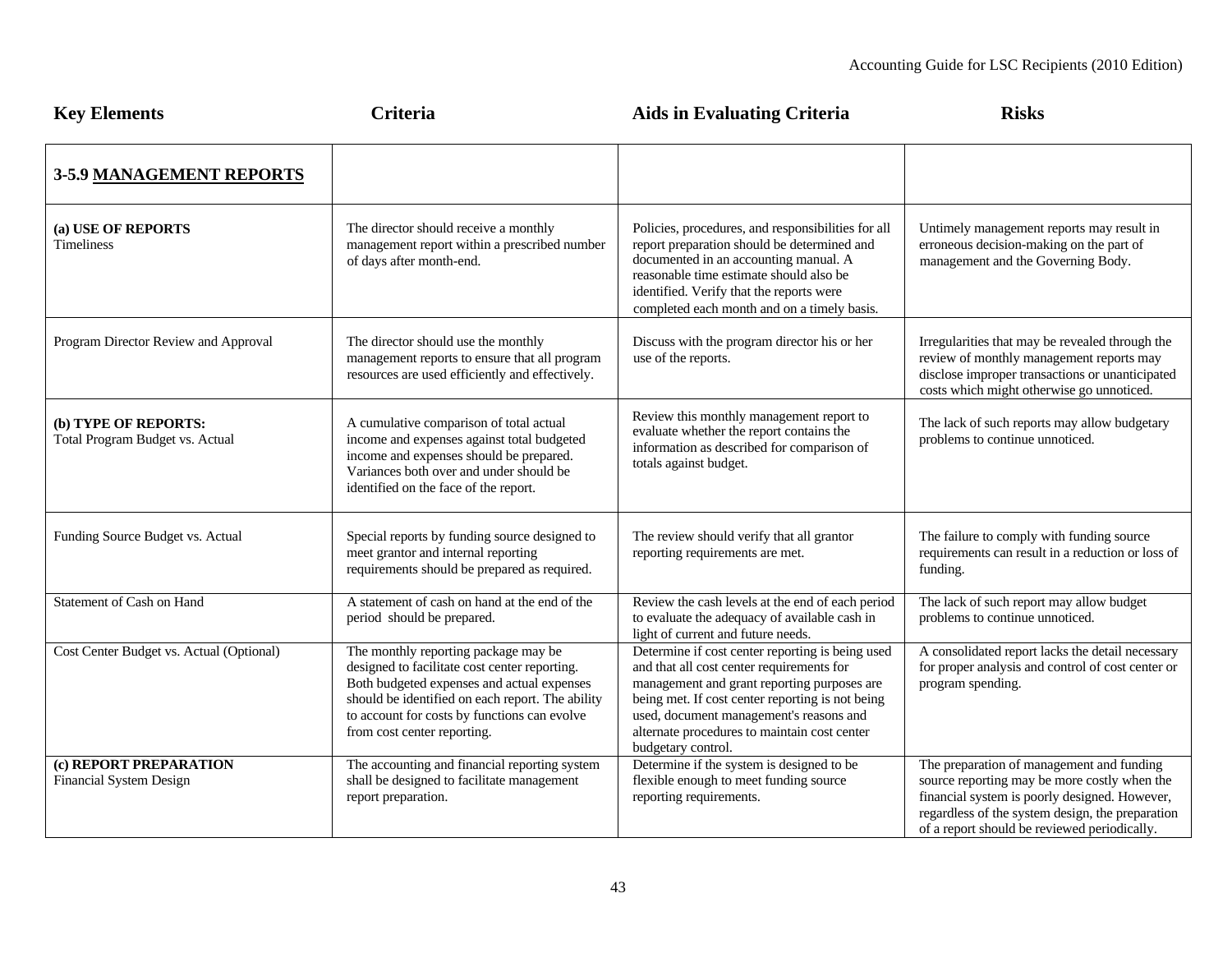| <b>Key Elements</b> | Criteria                                                                                                                                                                                                                                                                                                                                                                                                                                                                                                  | <b>Aids in Evaluating Criteria</b>                                                                                                                                                               | <b>Risks</b>                                                                                                                      |
|---------------------|-----------------------------------------------------------------------------------------------------------------------------------------------------------------------------------------------------------------------------------------------------------------------------------------------------------------------------------------------------------------------------------------------------------------------------------------------------------------------------------------------------------|--------------------------------------------------------------------------------------------------------------------------------------------------------------------------------------------------|-----------------------------------------------------------------------------------------------------------------------------------|
| Detail Available    | The monthly management report should be<br>sufficiently detailed.                                                                                                                                                                                                                                                                                                                                                                                                                                         | If a detailed analysis of expense accounts is<br>required to determine the reason for a<br>significant over-expenditure of a budget<br>category, the report may not be sufficiently<br>detailed. | The lack of a detailed budget may result in<br>unanticipated fund balances and deficits.                                          |
| Commitments         | A monthly management report should identify<br>known commitments that would have a<br>material effect on the amounts reflected in the<br>reports.                                                                                                                                                                                                                                                                                                                                                         | The program should be cognizant of its future<br>commitments.                                                                                                                                    | The failure to identify known commitments on<br>behalf of a program may result in the<br>appearance of being under budget.        |
| <b>Allocations</b>  | Common expenses shall be allocated among the<br>sources on the basis agreed to by the applicable<br>funding organizations, and in the absence of<br>approved methods the allocation should be fair,<br>consistent, and in an equitable manner to the<br>individual cost centers, and funds. Further, the<br>allocation formula should be adequately<br>documented in writing with sufficient detail for<br>the auditor, LSC, OIG, GAO, and others, to<br>easily understand, follow, and test the formula. | The allocation methodology should be reviewed<br>and assessed as to whether it fairly represents<br>the total cost of an activity.                                                               | The allocation of a cost to an activity must<br>demonstrate the total cost of the activity that a<br>funding source is financing. |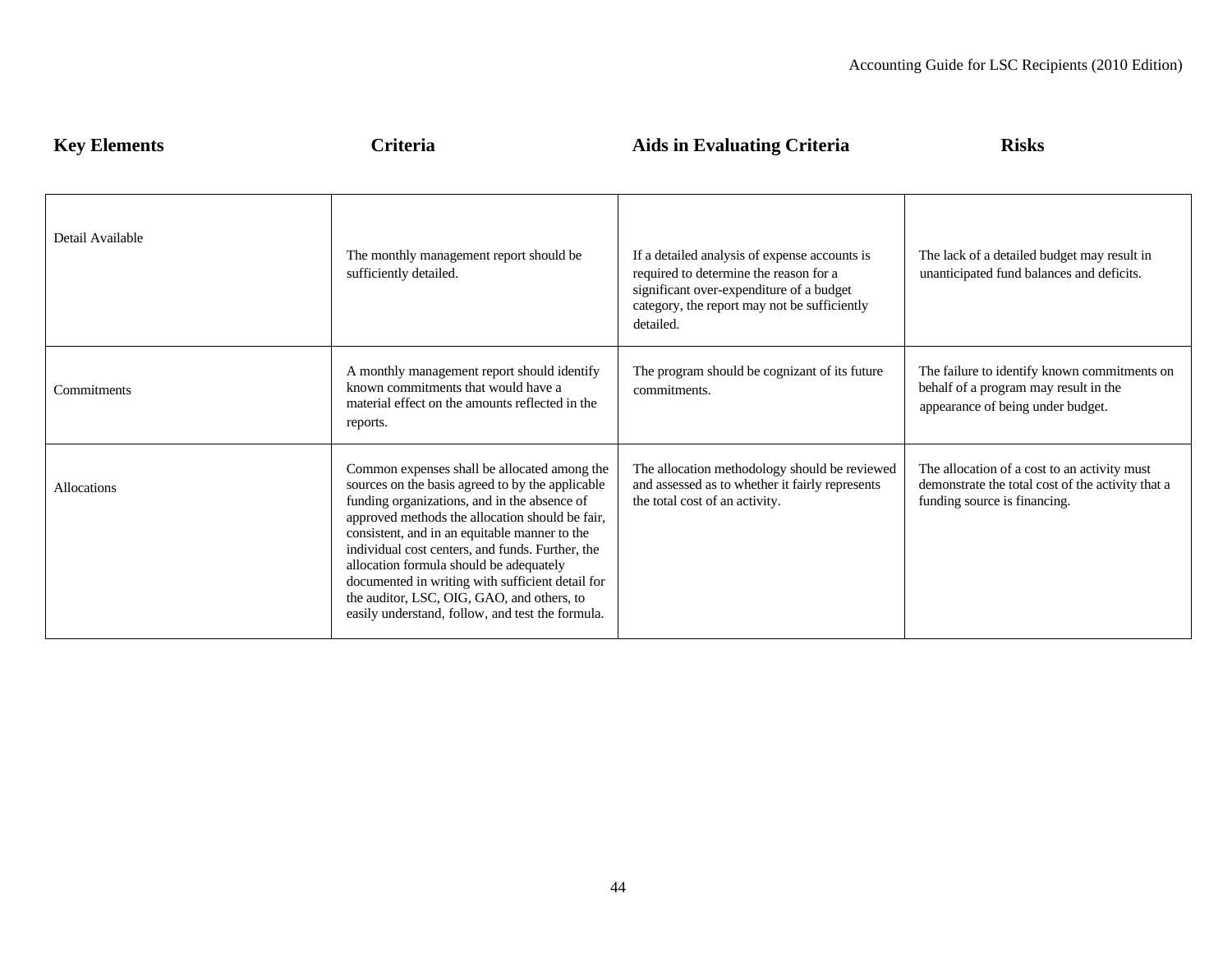| <b>Key Elements</b> | <b>Criteria</b>                                                                                                                                                                                                                                                                                                                                                                        | <b>Aids in Evaluating Criteria</b>                                                                                                                                                                                                                                                                                                                                                                                                                                                                                                                                                                                                                                                                                      | <b>Risks</b>                                                                                                                                              |
|---------------------|----------------------------------------------------------------------------------------------------------------------------------------------------------------------------------------------------------------------------------------------------------------------------------------------------------------------------------------------------------------------------------------|-------------------------------------------------------------------------------------------------------------------------------------------------------------------------------------------------------------------------------------------------------------------------------------------------------------------------------------------------------------------------------------------------------------------------------------------------------------------------------------------------------------------------------------------------------------------------------------------------------------------------------------------------------------------------------------------------------------------------|-----------------------------------------------------------------------------------------------------------------------------------------------------------|
| 3-5.10 BUDGETING    |                                                                                                                                                                                                                                                                                                                                                                                        |                                                                                                                                                                                                                                                                                                                                                                                                                                                                                                                                                                                                                                                                                                                         |                                                                                                                                                           |
| Process             | The budgeting process should be organized,<br>involve top management, and be closely tied to<br>the goals and priority setting process of the<br>recipient.<br>The budget should be built from cost<br>center/function and "rolled-up" to create the<br>total budget.<br>Schedules should document the assumptions<br>made in arriving at the final cost<br>center/functional budgets. | An overall evaluation of the budgeting area will<br>require a review of the budget "process" as it<br>relates to each of the criteria listed. The questions<br>which should be answered include the following:<br>-Did the budgeting process appear organized<br>and effective?<br>-Does the budget include carry-over funds or<br>carry-over deficits?<br>-Does the total "budget" or management report<br>reflect funds expected to be received from all<br>sources based upon the best information<br>available?<br>-Does the budget process and the accounting<br>records accommodate the preparation of a budget<br>by cost center, or does the recipient attempt to<br>prepare a budget on a total program basis? | Budgeting and projecting are the key tools that<br>should be utilized by management to adequately<br>control and plan the expenditures of the<br>program. |
|                     |                                                                                                                                                                                                                                                                                                                                                                                        | -What is contained in detailed schedules that<br>were used to develop the budget?                                                                                                                                                                                                                                                                                                                                                                                                                                                                                                                                                                                                                                       |                                                                                                                                                           |
| Format              | The budget should be formatted to coincide with<br>the format of the management reports. In<br>addition, for budgeting purposes the chart of<br>accounts should be sufficiently detailed to avoid<br>extensive references to other sources of<br>information or reclassification to determine the<br>content of an account for budgeting or other<br>management purposes.              | -Is the budget based on cost center data?<br>-Does the budget include all funds expected to<br>be received during the fiscal year?<br>-Are schedules available which identify the<br>assumptions upon which the budget is based?<br>-Are costs equitably allocated by source funds<br>within cost centers?<br>-Is the chart of accounts detailed enough to<br>facilitate the budgeting process or does preparing                                                                                                                                                                                                                                                                                                        |                                                                                                                                                           |
|                     |                                                                                                                                                                                                                                                                                                                                                                                        | a meaningful budget require extensive analysis of<br>the accounts and reference to many other<br>records?                                                                                                                                                                                                                                                                                                                                                                                                                                                                                                                                                                                                               |                                                                                                                                                           |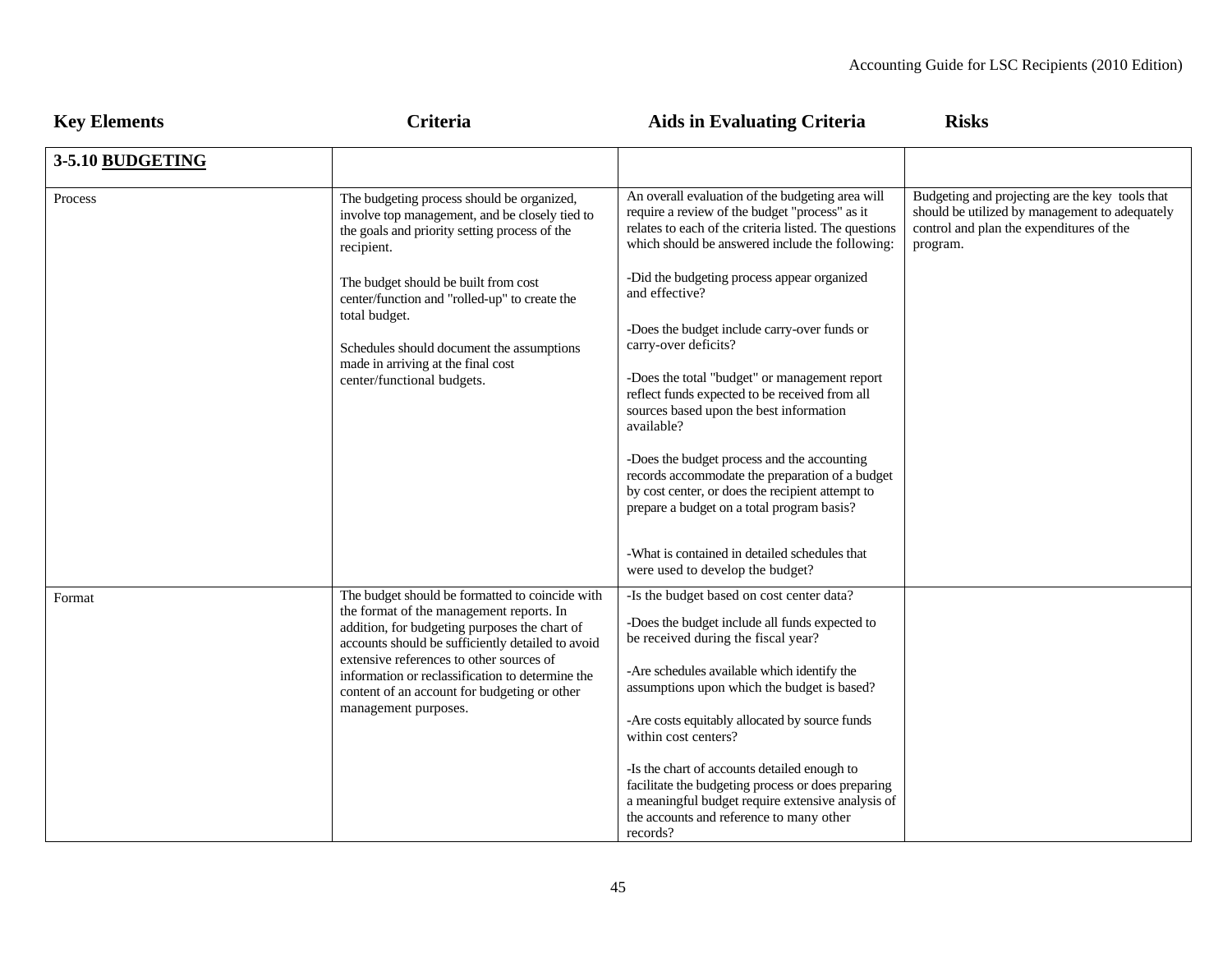| <b>Key Elements</b>                      | <b>Criteria</b>                                                                                                                                                                                                                                                                                                                                                                        | <b>Aids in Evaluating Criteria</b>                                                                                                                                                                                                               | <b>Risks</b>                                                                                                                                                                                            |
|------------------------------------------|----------------------------------------------------------------------------------------------------------------------------------------------------------------------------------------------------------------------------------------------------------------------------------------------------------------------------------------------------------------------------------------|--------------------------------------------------------------------------------------------------------------------------------------------------------------------------------------------------------------------------------------------------|---------------------------------------------------------------------------------------------------------------------------------------------------------------------------------------------------------|
| 3-5.11 PROJECTIONS                       | Budget projections shall be set and monitored<br>carefully.                                                                                                                                                                                                                                                                                                                            | The process of reviewing projections and<br>budgeting are the same. Review the program's<br>budget projections to assess the elements<br>identified below.                                                                                       |                                                                                                                                                                                                         |
| Quarterly                                | A report comparing actual expenses against<br>projected expenditures should be made at least<br>quarterly during the fiscal year. The report<br>should include the following for each line item:<br>(1) total budget; (2) actual expenditure to date;<br>(3) projected expenses remaining; (4) projected<br>total expenses for year (5) and projected<br>variance over (under) budget. | -Are projections prepared on a quarterly basis?<br>-If any of the management reports reveal a large<br>variation from budget, is there any evidence<br>that management has recognized and taken the<br>necessary steps to resolve the variation. | Infrequent projections can weaken control over<br>spending and result in budgetary problems.                                                                                                            |
| <b>Built from Cost Centers/Functions</b> | The projections should be built from cost<br>centers/functions.                                                                                                                                                                                                                                                                                                                        | -Are the projections built from cost<br>centers/functions?                                                                                                                                                                                       | Projections made centrally without adequate<br>input from the cost center manager may result<br>in incomplete information and a distortion of<br>the projected financial condition of the<br>recipient. |
| <b>Assumptions</b>                       | The projections should be supported by<br>schedules that document the assumptions used<br>to arrive at the projected amount.                                                                                                                                                                                                                                                           | -Are projections supported? If so, trace several<br>projected amounts back to the original<br>schedules.                                                                                                                                         | Inadequate support for assumptions increases<br>the possibility of errors. It also makes future<br>analysis and improvement of projection<br>techniques difficult.                                      |
| 3-5.12 ASSIGNED<br><b>RESPONSIBILITY</b> | The individual responsibility for the timeliness<br>and accuracy of each report, ledger, journal,<br>procedure, and form should be documented in<br>the recipient's accounting manual.                                                                                                                                                                                                 | Verify that responsibilities have been assigned<br>and are carried out.                                                                                                                                                                          | The failure to assign responsibilities may result<br>in increased errors, a reduction in<br>accountability, and in the untimely issuance of<br>fiscal reports.                                          |
| 3-5.13 <b>BONDING</b>                    | All individuals who handle cash, sign checks,<br>and/or have purchasing or other financial<br>responsibilities or access to financial records<br>and assets shall have fidelity insurance<br>coverage.                                                                                                                                                                                 | Verify that the governing body has approved or<br>ratified fidelity bond insurance coverage for all<br>appropriate individuals in conformance with 45<br>CFR § 1629.                                                                             | Failure to maintain fidelity coverage as required<br>by 45 CFR $\S$ 1629.1(a) may result in<br>unrecoverable losses.                                                                                    |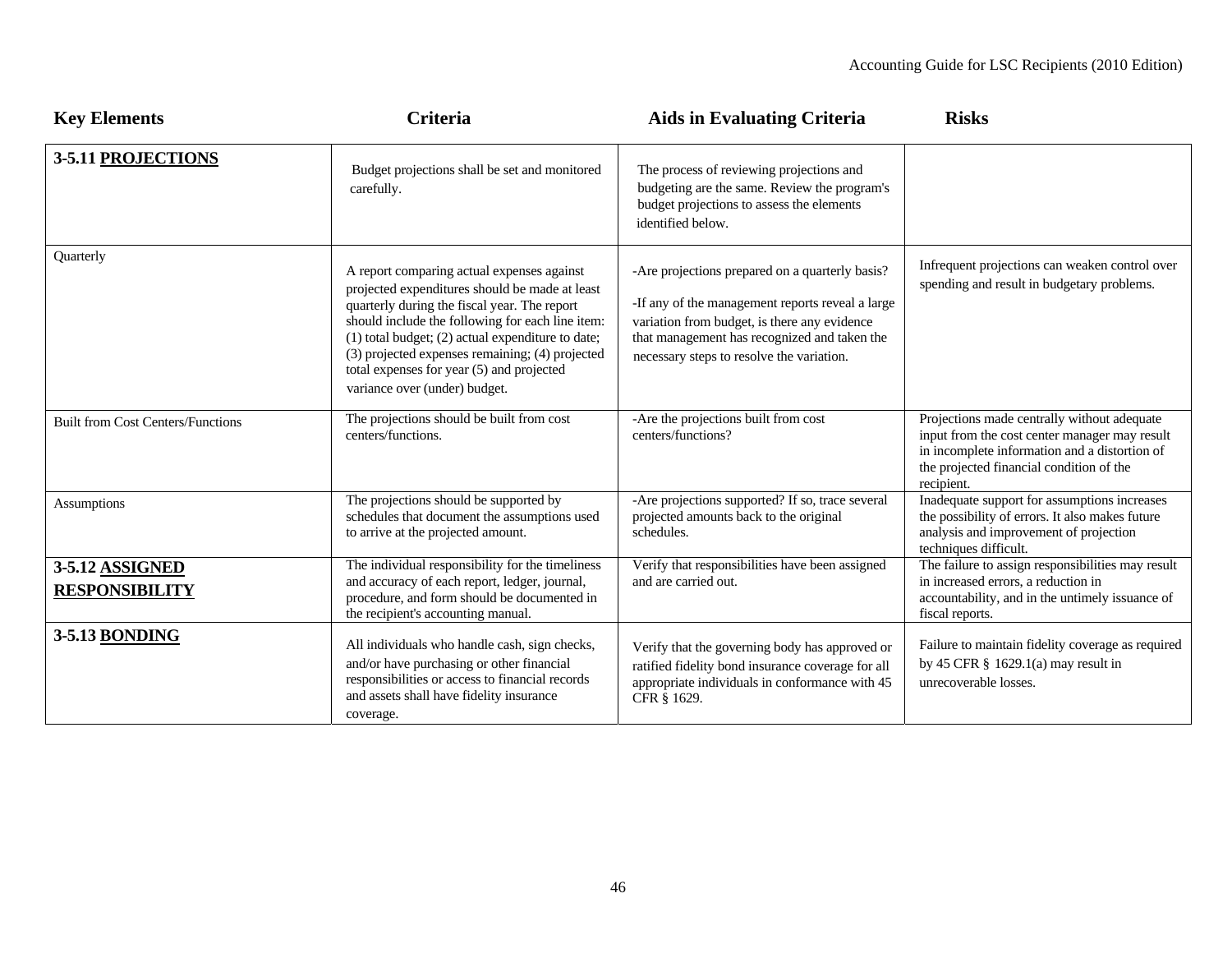| <b>Key Elements</b>                             | Criteria                                                                                                                                                                                                                        | <b>Aids in Evaluating Criteria</b>                                                                                                                                                                                                                                                                                                                                                                 | <b>Risks</b>                                                                                                                                                                                                             |
|-------------------------------------------------|---------------------------------------------------------------------------------------------------------------------------------------------------------------------------------------------------------------------------------|----------------------------------------------------------------------------------------------------------------------------------------------------------------------------------------------------------------------------------------------------------------------------------------------------------------------------------------------------------------------------------------------------|--------------------------------------------------------------------------------------------------------------------------------------------------------------------------------------------------------------------------|
| 3-5.14 EDP CONTROLS                             | General controls apply to all computer<br>processing carried out at a facility and are<br>independent of specific applications. They<br>relate to organization, system design,<br>development, and modifications, and security. |                                                                                                                                                                                                                                                                                                                                                                                                    |                                                                                                                                                                                                                          |
| Organization                                    | Management must take an active role in EDP<br>functions.                                                                                                                                                                        | Do EDP functions receive continuing audit<br>coverage?<br>Are past audit recommendations followed-up?<br>Are there adequate separation of duties within<br>the EDP operation?                                                                                                                                                                                                                      | Without management review and control over<br>EDP, functions and controls are readily subject<br>to misuse.                                                                                                              |
| System Design, Development, and<br>Modification | Controls in this category are intended to insure<br>that systems meet user needs, are developed<br>economically, are thoroughly documented and<br>tested, and contain appropriate internal controls.                            | Is there a formal approach for system<br>development?<br>Are users involved in the development of<br>system requirements?<br>Do standards exists for documenting different<br>EDP functions?<br>Are requests for modifications to existing<br>programs documented and approved by<br>appropriate management levels?                                                                                | The lack of proper procedures for system design,<br>development and modification will increase the<br>likelihood of irregular handling of EDP functions<br>and could prevent discovery of problems on a<br>timely basis. |
| Security                                        | These controls must provide assurances that<br>computers and the data they contain are<br>properly protected against theft, loss,<br>unauthorized access, and natural disaster.                                                 | Is a periodic risk analysis performed and<br>documented?<br>Have responsibilities for computer security<br>been formally assigned?<br>Is access to the computer room controlled<br>through the use of some physical device?<br>Is responsibility for storing magnetic data<br>clearly documented?<br>Is there an emergency disaster prevention and<br>recovery plan and is it tested periodically? | Without adequate security controls over the<br>computers and the data they contain the<br>organization could experience financial losses<br>because of theft, fire, unauthorized access and<br>natural disaster.         |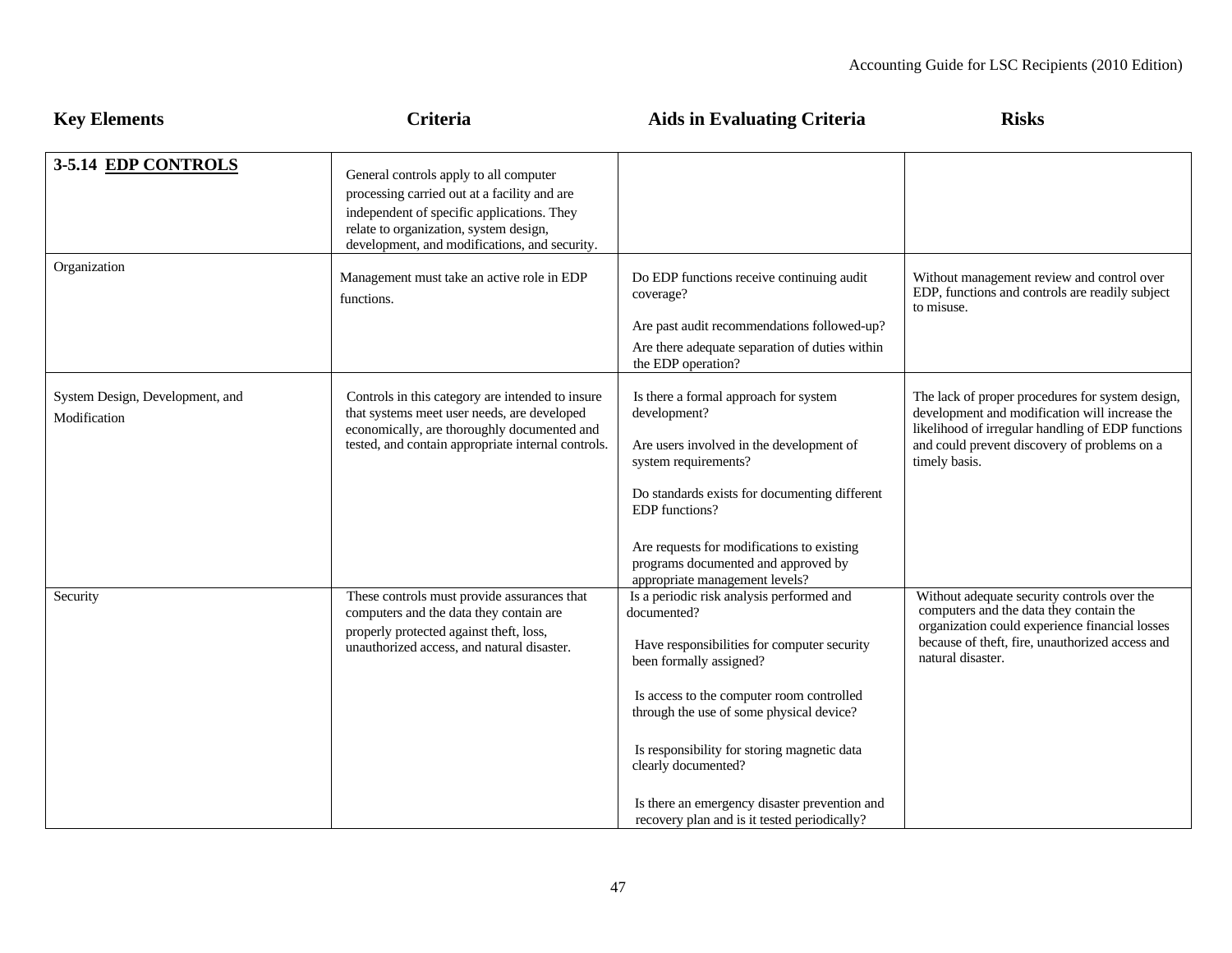| <b>Key Elements</b>                                                                       | Criteria                                                                                                                                                                                                                                                                                                                                                                                                                                                                                                                                                                                                                                                                                                                                                                                                                                                         | <b>Aids in Evaluating Criteria</b>                                                                                                                                                                                                                                                                                                                                                                                                                                                                                                                                                                                                                                                                                                                                                                                                                                                                                                                                                                                                                                        | <b>Risks</b>                                                                                                                                                                                                                                                                                                                                                                                                                                                                                                                                                                                                                                                                                   |  |  |
|-------------------------------------------------------------------------------------------|------------------------------------------------------------------------------------------------------------------------------------------------------------------------------------------------------------------------------------------------------------------------------------------------------------------------------------------------------------------------------------------------------------------------------------------------------------------------------------------------------------------------------------------------------------------------------------------------------------------------------------------------------------------------------------------------------------------------------------------------------------------------------------------------------------------------------------------------------------------|---------------------------------------------------------------------------------------------------------------------------------------------------------------------------------------------------------------------------------------------------------------------------------------------------------------------------------------------------------------------------------------------------------------------------------------------------------------------------------------------------------------------------------------------------------------------------------------------------------------------------------------------------------------------------------------------------------------------------------------------------------------------------------------------------------------------------------------------------------------------------------------------------------------------------------------------------------------------------------------------------------------------------------------------------------------------------|------------------------------------------------------------------------------------------------------------------------------------------------------------------------------------------------------------------------------------------------------------------------------------------------------------------------------------------------------------------------------------------------------------------------------------------------------------------------------------------------------------------------------------------------------------------------------------------------------------------------------------------------------------------------------------------------|--|--|
| 3.5.15 ELECTRONIC BANKING                                                                 |                                                                                                                                                                                                                                                                                                                                                                                                                                                                                                                                                                                                                                                                                                                                                                                                                                                                  |                                                                                                                                                                                                                                                                                                                                                                                                                                                                                                                                                                                                                                                                                                                                                                                                                                                                                                                                                                                                                                                                           |                                                                                                                                                                                                                                                                                                                                                                                                                                                                                                                                                                                                                                                                                                |  |  |
| Authorization Process for Electronic Banking<br>Activities                                | An authorized listing of the types of electronic<br>banking activities that the organization is<br>engaged in should be maintained along with<br>fully documented process and procedures. The<br>types of activities could include:<br>- Electronic receipts arrangements with<br>grantors.<br>- Electronic receipts arrangements with<br>contributors.<br>- Web based fundraising efforts and<br>applications.<br>- Other inbound electronic funds receipts<br>arrangements.<br>- Electronic vendors and payment<br>arrangements.<br>- Electronic payroll (Direct Deposit Payroll).<br>- Electronic employee expense payment<br>arrangements.<br>- Other outbound electronic disbursement<br>arrangements.<br>- Wire transfers, on-line transfers and<br>telephone transfers should also be authorized<br>and have fully documented policies and<br>procedures. | A detailed listing of the organization's regular<br>inbound EFT's should be maintained and<br>updated. Review the listing and determine that<br>the listing is complete and that each EFT<br>deposit arrangement is properly understood and<br>authorized by management.<br>Review any web-based or on-line fundraising<br>applications and determine that they are<br>authorized by management and documented<br>with adequate procedures and controls in place.<br>Review the organization's listing of regular<br>EFT vendors and transaction types and<br>determine that the listing is complete and that<br>the arrangements are understood and authorized<br>by management.<br>Review the organization's policies and<br>procedures for wire transfers, on-line account<br>transfers and telephone transfers to assure that<br>the activity is understood and authorized by<br>management.<br>Review the organization's direct deposit payroll<br>arrangements and procedures to determine that<br>the process is fully documented and authorized<br>by management. | Failure to authorize and document inbound<br>electronic receipts activities and arrangements<br>increases the risk that organizational funds<br>could be re-directed or misappropriated.<br>Failure to document and authorize regular EFT<br>activities for payments (vendors & employees)<br>increases the risks that purchases could be<br>made without the knowledge of management or<br>that funds could be improperly disbursed.<br>Failure to document and authorize wire and<br>transfer processes increases the risk that wires<br>or transfers could be made without the<br>knowledge of appropriate management and that<br>funds could be improperly moved, wired or<br>transferred. |  |  |
| Authorization Process for Employees that<br><b>Initiate and Transmit EFT Transactions</b> | Management should prudently control, review<br>and authorize employees that initiate and<br>transmit electronic banking activities.<br>The authorization should be documented and<br>limited to appropriate employees.                                                                                                                                                                                                                                                                                                                                                                                                                                                                                                                                                                                                                                           | Review the current listing of employees that<br>initiate and transmit electronic transactions and<br>determine that they are appropriate and are<br>formally authorized by management.<br>Determine that the access, privileges and<br>authorizations are commensurate with the<br>Employee's regularly assigned duties and that<br>the assignments include prudent segregation of<br>duties.                                                                                                                                                                                                                                                                                                                                                                                                                                                                                                                                                                                                                                                                             | Failure to systematically review, authorize and<br>monitor employees with electronic transaction<br>responsibilities and failure to consider<br>segregation of duties increases the risk that<br>transactions could be initiated by inappropriate<br>personnel without the knowledge of<br>management or improperly disbursed.                                                                                                                                                                                                                                                                                                                                                                 |  |  |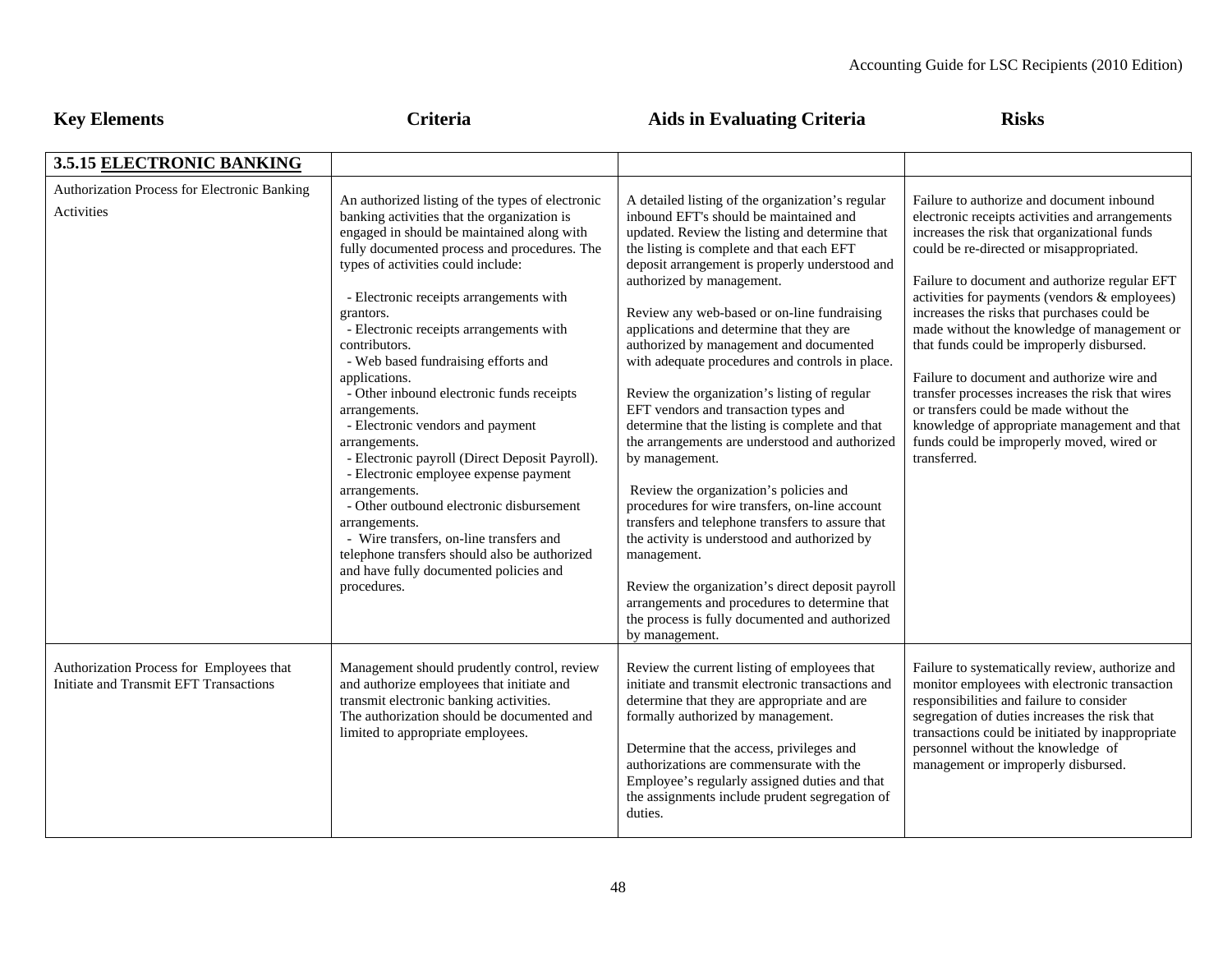| <b>Key Elements</b>                                                          | <b>Criteria</b>                                                                                                                                                                                                                                                                                       | <b>Aids in Evaluating Criteria</b>                                                                                                                                                                                                                                                                                                                                                                                                                                                             | <b>Risks</b>                                                                                                                                                                                                                                               |  |
|------------------------------------------------------------------------------|-------------------------------------------------------------------------------------------------------------------------------------------------------------------------------------------------------------------------------------------------------------------------------------------------------|------------------------------------------------------------------------------------------------------------------------------------------------------------------------------------------------------------------------------------------------------------------------------------------------------------------------------------------------------------------------------------------------------------------------------------------------------------------------------------------------|------------------------------------------------------------------------------------------------------------------------------------------------------------------------------------------------------------------------------------------------------------|--|
| Review and Approval Procedures for Electronic<br><b>Banking Transactions</b> | A timely process for review and approval of<br>electronic transactions should be in place to<br>assure that the transactions are reasonable,<br>appropriate and accurate.                                                                                                                             | The organization should have documented<br>review and approval procedures established for<br>electronic transactions.<br>Reasonable verification procedures to validate<br>completeness, accuracy and amounts paid<br>should be documented.                                                                                                                                                                                                                                                    | Failure to have documented and robust review<br>and approval processes for electronic<br>transactions may result in transactions without<br>the knowledge of management, payment errors<br>and improper disbursements.                                     |  |
| Supporting Documentation for Electronic<br><b>Banking Transactions</b>       | A documented process to collect and retain<br>relevant electronic transaction supporting<br>documentation and transmittal confirmations<br>should be in place.                                                                                                                                        | Review the system of printing and retaining<br>relevant supporting documentation for<br>electronic transactions.                                                                                                                                                                                                                                                                                                                                                                               | Inadequate supporting detail for electronic<br>transactions can result in unauthorized<br>disbursements, improper transactions,<br>misclassifications and/or duplicate payments.                                                                           |  |
| Recording Electronic Transactions to the<br>General Ledger                   | An effective method should be established to<br>collect, categorize and record electronic<br>transactions to the general ledger.<br>Electronic banking transactions should be<br>recorded to the general ledger by an individual<br>who does not initiate or transmit the electronic<br>transactions. | Review the system for collection and<br>categorizing electronic transactions for<br>recording to the general ledger.<br>- Is the activity sufficiently organized to allow<br>for accurate coding?<br>- Is the activity collected, recapped, reviewed<br>and posted on a timely basis?<br>- Can the postings be easily traced to the detail<br>documentation?<br>- Do the postings agree to electronic<br>transactions reported on the bank statements<br>and included in bank reconciliations. | Incomplete and ineffective methods for<br>collecting and recording electronic activity can<br>adversely affect the ability of the organization<br>to accurately code, reconcile, post and report<br>the activities.                                        |  |
| Bank Reconciliations and Electronic Banking<br><b>Activities</b>             | The bank statements should be timely<br>reconciled and reviewed by individuals who do<br>not initiate or transmit electronic transactions.                                                                                                                                                            | Review the bank reconciliation process to<br>assure that it is documented, that the employee<br>who reconciles the account is not initiating<br>electronic transactions and that the<br>reconciliation is performed timely and<br>accurately and that it is properly reviewed.                                                                                                                                                                                                                 | Independent and documented bank<br>reconciliation procedures can substantially<br>decrease the likelihood of irregular or improper<br>EFT disbursements and increase the likelihood<br>that errors will be discovered and corrected in a<br>timely manner. |  |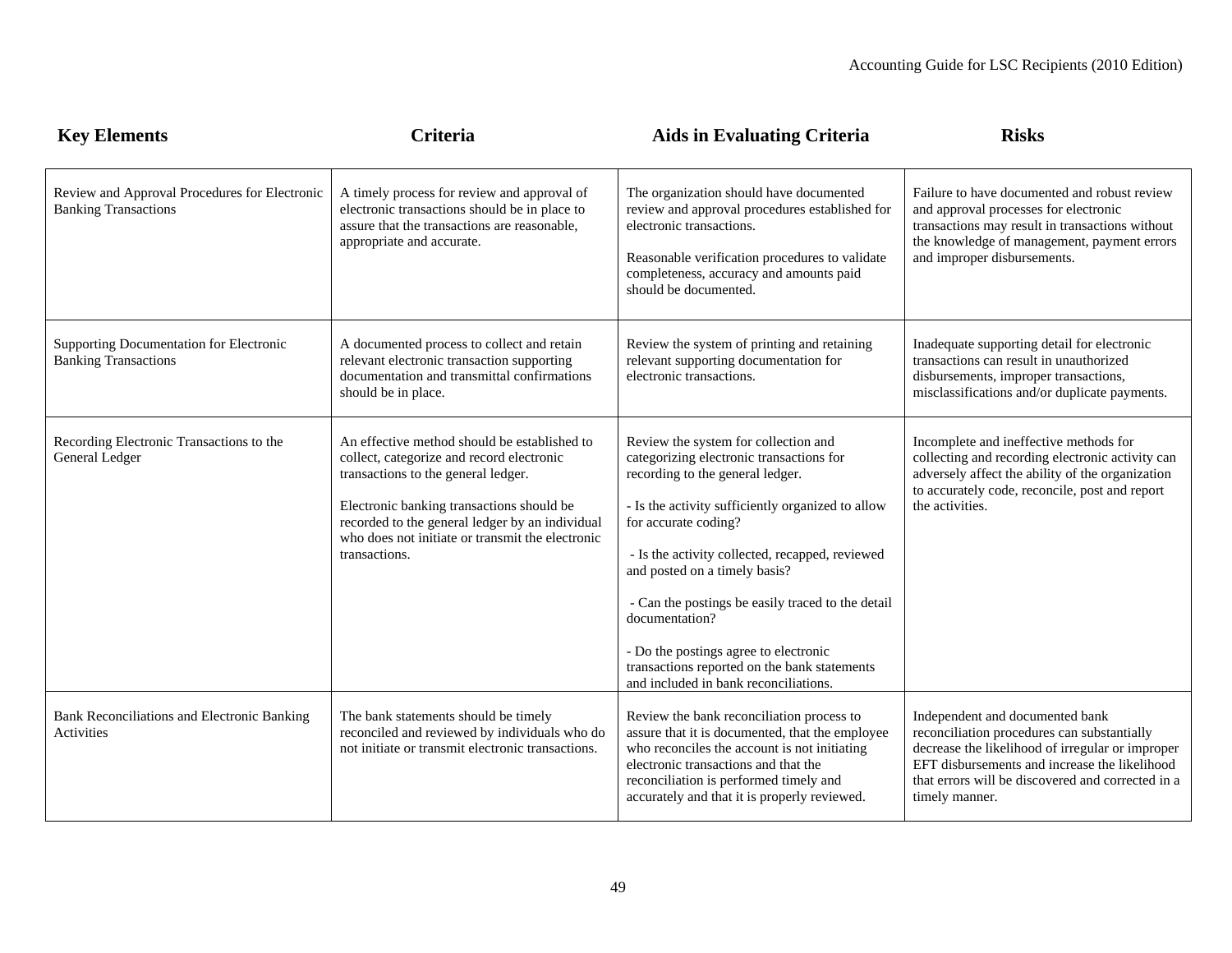| <b>Key Elements</b>                  | <b>Criteria</b>                                                                                                                                                                                            | <b>Aids in Evaluating Criteria</b>                                                                                                                                                                                                                                                                                                                                                                                                                                                                                                                                                                                                                                                                                                                                                                                                                                                                                                                                                                | <b>Risks</b>                                                                                                                                                                                                                                                                                                                                                                      |
|--------------------------------------|------------------------------------------------------------------------------------------------------------------------------------------------------------------------------------------------------------|---------------------------------------------------------------------------------------------------------------------------------------------------------------------------------------------------------------------------------------------------------------------------------------------------------------------------------------------------------------------------------------------------------------------------------------------------------------------------------------------------------------------------------------------------------------------------------------------------------------------------------------------------------------------------------------------------------------------------------------------------------------------------------------------------------------------------------------------------------------------------------------------------------------------------------------------------------------------------------------------------|-----------------------------------------------------------------------------------------------------------------------------------------------------------------------------------------------------------------------------------------------------------------------------------------------------------------------------------------------------------------------------------|
| <b>Electronic Banking Safeguards</b> | Electronic banking policies and procedures<br>should include careful documentation of the<br>organizations banking arrangements and the<br>safeguards that are established with the<br>organizations bank. | On-line banking software programs are.<br>available at many banks that allow the<br>organization to monitor daily bank transactions<br>and perform a range analysis and banking<br>activities on-line. While these programs can be<br>powerful tools to assist management with<br>monitoring and review of banking transactions<br>it is critical that access to the on-line programs<br>and features be documented, controlled,<br>authorized and monitored.<br>Many banks have systems that provide the<br>ability to safeguard banking activities by use of<br>authorization codes, positive pay verification,<br>pre-established transaction limits and activity<br>restrictions that prohibit certain defined<br>activities from being processed. These include<br>wire transfers outside the country, transactions<br>over a certain amount, transfers to other banks,<br>limiting transfers within a range of bank<br>accounts, etc.<br>Notification capabilities are also often available | Exploring, reviewing, implementing and<br>documenting banking safeguards, security<br>processes, password systems, verifications,<br>bank transaction notification and account<br>activity restrictions as part of the organization's<br>banking arrangements can greatly reduce the<br>risks of erroneous, fraudulent or improper<br>transactions occurring or going undetected. |
|                                      |                                                                                                                                                                                                            | that direct the bank to automatically generate an<br>e-mail or fax notification for certain<br>transactions such as deposits, transfers and EFT<br>transactions. Example: inbound EFT deposits,<br>EFT account transfers, or electronic payments<br>that exceed a pre-determined threshold might<br>be set-up with the bank to generate a timely<br>confirmation to the Finance Director, Executive<br>Director or Board Treasurer.                                                                                                                                                                                                                                                                                                                                                                                                                                                                                                                                                               |                                                                                                                                                                                                                                                                                                                                                                                   |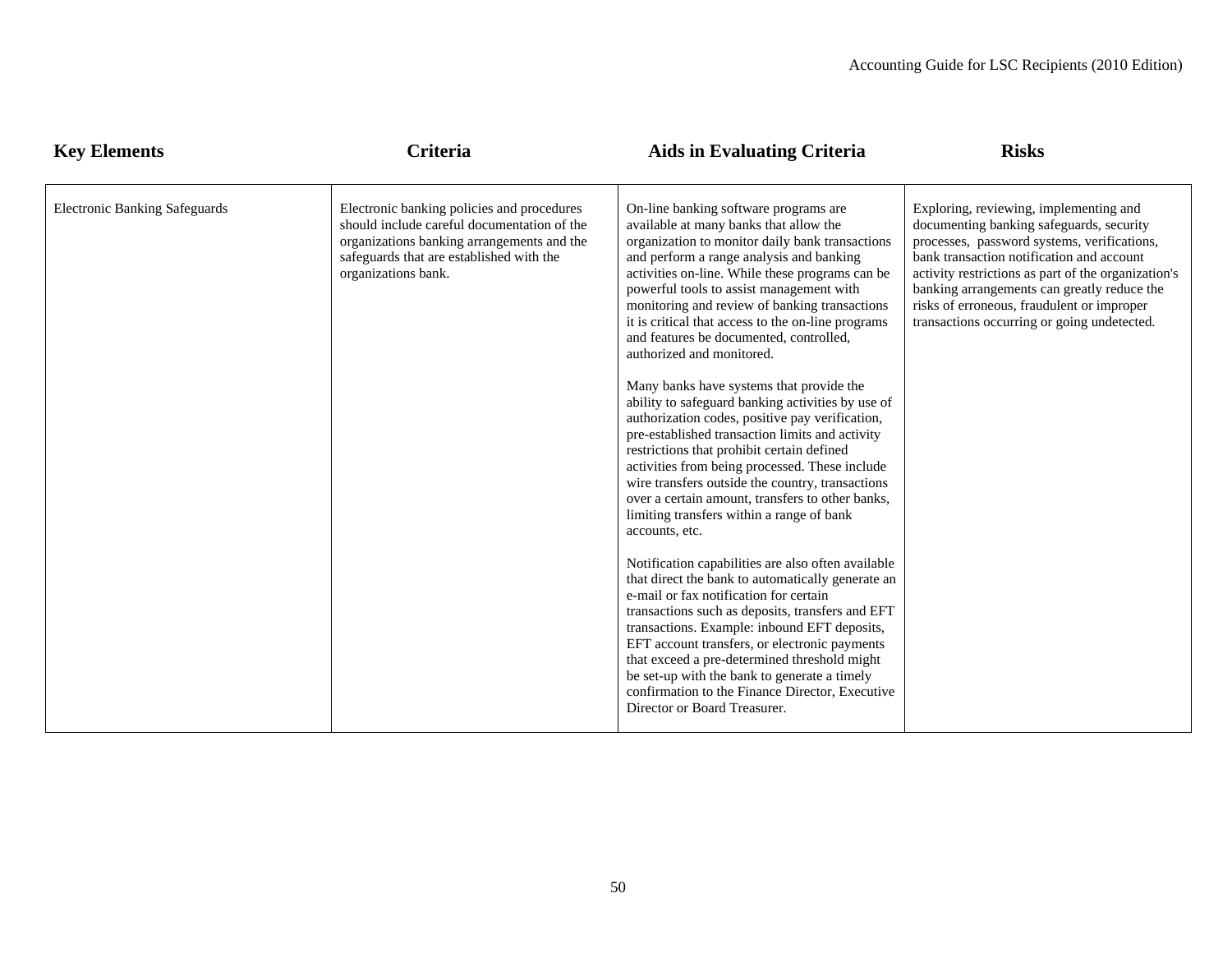| <b>Key Elements</b> | Criteria                                                                                                                                                                                                                                                                                                                                                                                                                                                           | <b>Aids in Evaluating Criteria</b>                                                        | <b>Risks</b>                                                                                                                                                                                                             |
|---------------------|--------------------------------------------------------------------------------------------------------------------------------------------------------------------------------------------------------------------------------------------------------------------------------------------------------------------------------------------------------------------------------------------------------------------------------------------------------------------|-------------------------------------------------------------------------------------------|--------------------------------------------------------------------------------------------------------------------------------------------------------------------------------------------------------------------------|
| 3-5.16 CONTRACTING  | LSC regulations, the PAMM, this guide, grant<br>assurances, good financial management<br>concepts, and Grantee ethics/conflict of interest<br>policies.                                                                                                                                                                                                                                                                                                            | Grantee policies that implement contracting and<br>documentation required by the policies | Contracting is a high-risk area for potential<br>abuse. Also, if not properly conducted, weak<br>contracting practices can result in waste of<br>scarce funds and subject the grantee to<br>questioned cost proceedings. |
| Types of Contracts  | Not all contracts are the same. Management<br>should identify the contracting procedures for<br>the various types of contracts, dollar thresholds,<br>and competition requirements. Contracts that<br>should receive additional oversight include<br>consulting, personal services, and sole-source.                                                                                                                                                               | Grantee's formal policies.                                                                | Contracts may be subject to fraud or waste.                                                                                                                                                                              |
| Documenting         | The process used for each contract action<br>should be fully documented and the<br>documentation maintained in a central file.<br>Any deviation from the approved contracting<br>process should be fully documented, approved,<br>and maintained in the contract file. In addition,<br>the statement of work should be sufficiently<br>detailed so that contract deliverables can be<br>identified and monitored to ensure that the<br>deliverables are completed. | Grantee's formal policies and the individual<br>contract files.                           | Proper documentation helps ensure that the<br>approved contract has followed all established<br>procedures.                                                                                                              |
| Competition         | The type and dollar value of contracts that<br>require competition should be included in<br>policies of the grantee. Documents to support<br>competition should be retained and kept with<br>the contract files.                                                                                                                                                                                                                                                   | Grantee's formal policies and the individual<br>contract files                            | For large contracts, competition helps ensure<br>the best value for the grantees.                                                                                                                                        |
| Approvals           | The required approval level (including items<br>that need to be approval by LSC) should be<br>established for each contract type and dollar<br>threshold, including when the board of directors<br>should be notified and/or give approval.                                                                                                                                                                                                                        | Grantee's formal policies and the individual<br>contract files.                           | Improper contracting actions could be entered<br>into without the proper approval and subject the<br>grantee to questioned cost proceedings.                                                                             |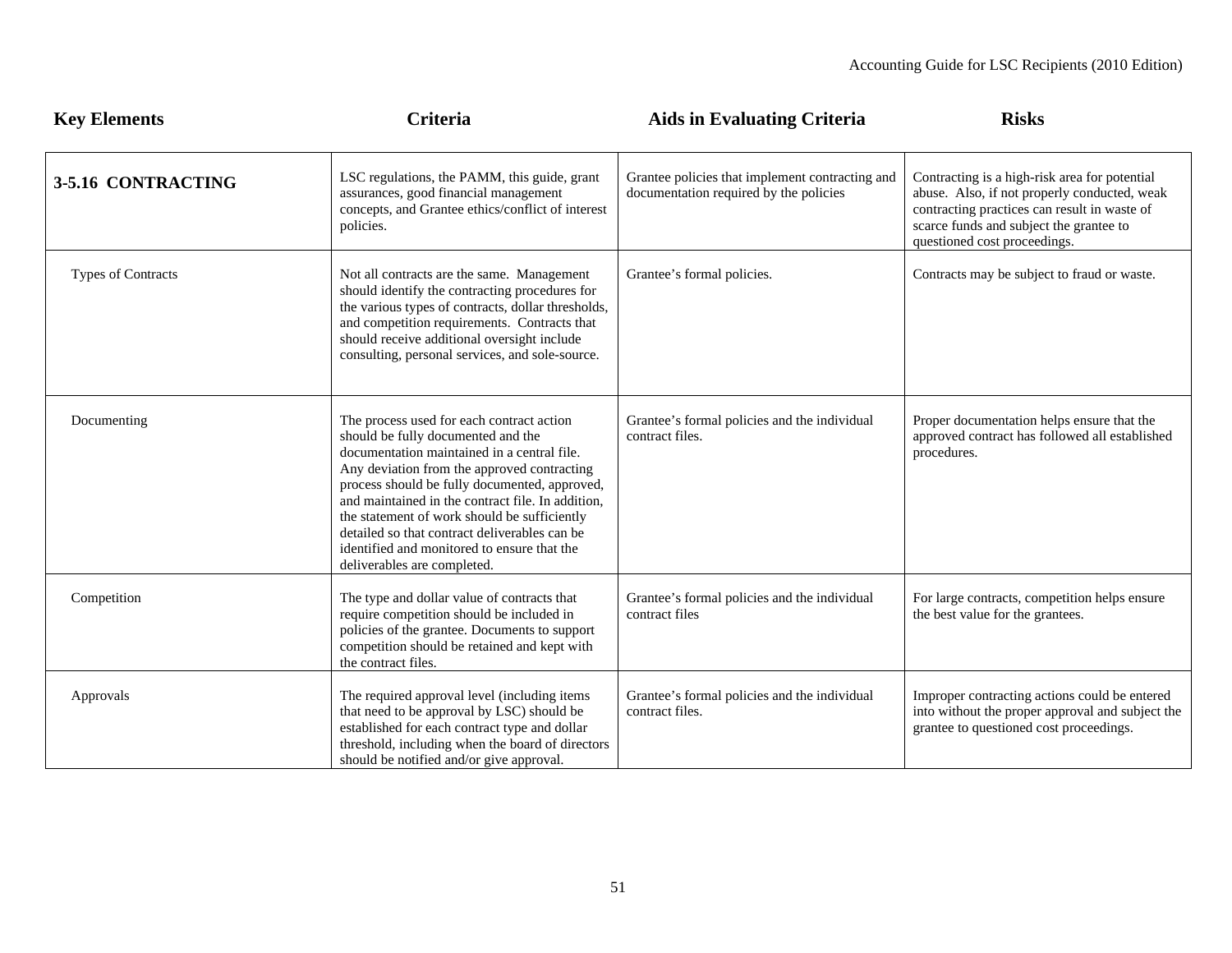# **Chapter 3-6 FRAUD PREVENTION**

 The following key practices can help prevent fraud upon a grantee. This is not intended to be a complete list, and grantees may develop other thoughtful fraud prevention approaches not mentioned below.

- 1. Practice reasonable segregation of duties.
- 2. Reconcile bank accounts promptly.
- 3. Reconcile GL accounts promptly.
- 4. Keep accounting and personnel policies and procedures current.
- 5. Provide adequate employee training.
- 6. Control access to check stock, on-line banking software, accounting software and payroll software.
- 7. Do not share passwords.
- 8. Do not allow unauthorized software to be installed on business computers.
- 9. Limit access to financial records.
- 10. Limit credit card users and set credit card spending limits.
- 11. Maintain limited balance bank accounts for certain activities.
- 12. Assign permissions and authorizations deliberately and only as needed.
- 13. Change passwords and access codes periodically.
- 14. Delete old passwords and users immediately.
- 15. Have thorough and well documented hiring practices and procedures.
- 16. Employ strict office security policies and procedures.
- 17. Take advantage of bank services such as e-mail notifications for certain transaction, positive pay services, ACH filters, blocks on certain transactions, on-line banking features and on-line credit card account review features.
- 18. Make sure your computer network has robust and updated security processes, firewalls, anti-virus protection, spyware protection and other intrusion detection software.
- 19. Have a "Whistleblower Policy" in place that provides assurances that retaliation will not occur when an employee, board member or volunteer reports suspected fraud.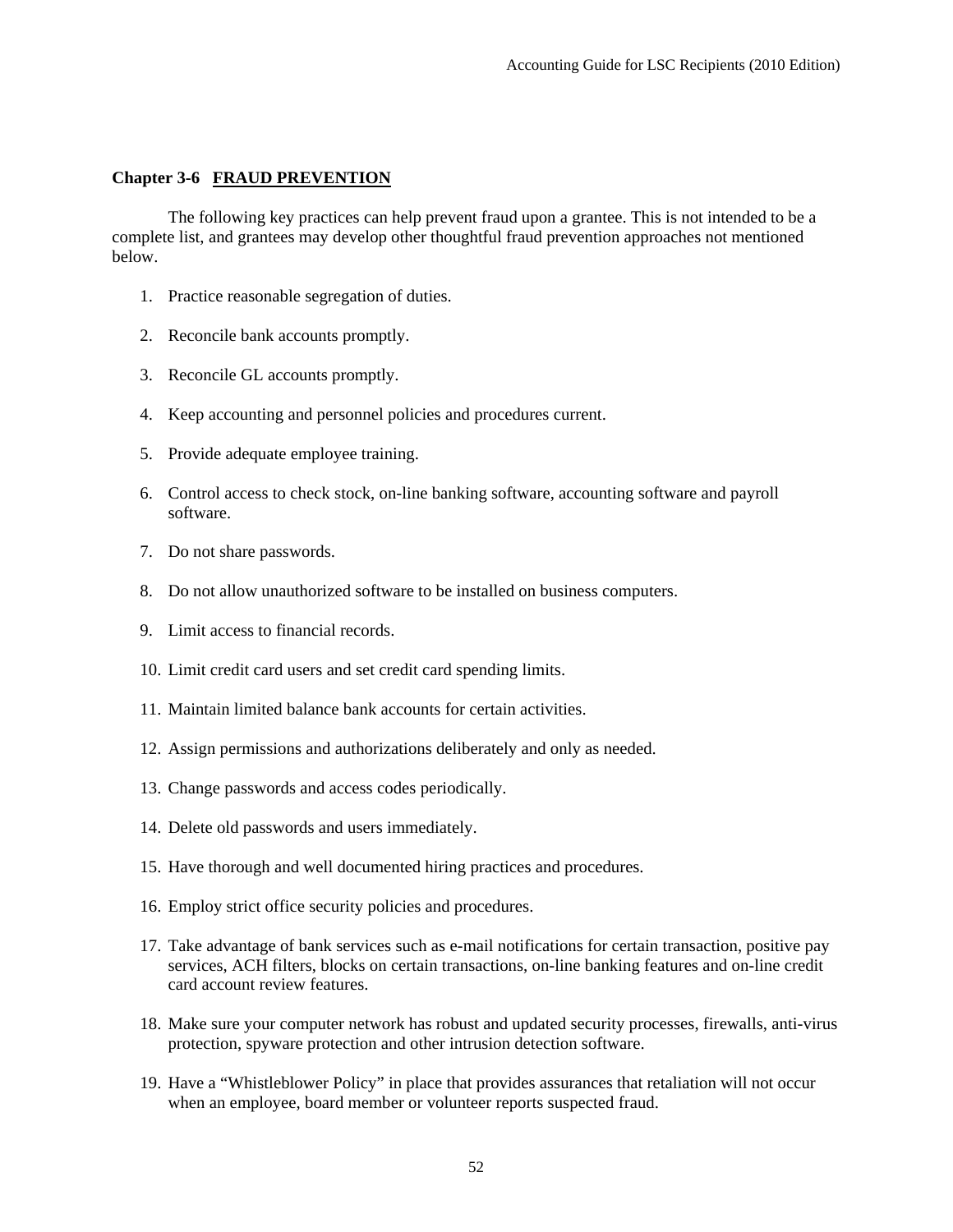- 20. Have a "Conflict of Interest Policy" in place for management and the board of directors.
- 21. Remind and refer employees to the state bar association's professional ethics requirements, applicable federal and state laws and the organization's code of conduct, at least once per year.
- 22. Remind board members that the applicable federal and state laws also apply to them. 45 CFR § 1640.3, "Contractual Agreement" requires the following:

As a condition of receiving LSC funds, a recipient must enter into a written contractual agreement with the Corporation that, with respect to its LSC funds, it will be subject to Federal laws listed in  $\S$  1640.2(a)(1). The agreement shall include a statement that all of the recipient's employees and board members have been informed of such Federal law and the consequences of a violation of such law, both to the recipient and to themselves as individuals.

- 23. Have well defined expense reimbursement policies and strict expense documentation requirements.
- 24. Involve the board and executive management in internal control policies and oversight efforts.
- 25. Promptly follow-up on any internal control findings, discrepancies, issues, weaknesses, comments or suggestions from internal auditors, external auditors, government agencies, employees, grantors or others.
- 26. Have a policy for what to do if you uncover fraud. When fraud is suspected or discovered a recipient is required to:

Notify the LSC Office of Inspector General (OIG) Hotline (Telephone: 800- 678-8868 or 202-295-1670; E-mail hotline@oig.lsc.gov; Fax 202-337- 7155) within two (2) work days of the discovery of any information that gives it reason to believe it has been the victim of a loss of \$200 or more as a result of any crime, fraud, misappropriation, embezzlement, or theft involving property, client funds, LSC funds, as well as non-LSC funds used for the provision of legal assistance; or when local, state, or federal law enforcement officials are contacted by the program about a crime. It also will notify the OIG if it has been the victim of a theft of items such as credit cards, check stock, passwords, or electronic access codes that could lead to a loss of \$200 or more. The required notice shall be provided regardless of whether the funds or property are recovered. Once it has determined that a reportable event has occurred, it agrees it will contact the OIG before conducting its own investigation into the occurrence. (Refer to the LSC Grant Assurances for any update to this requirement.)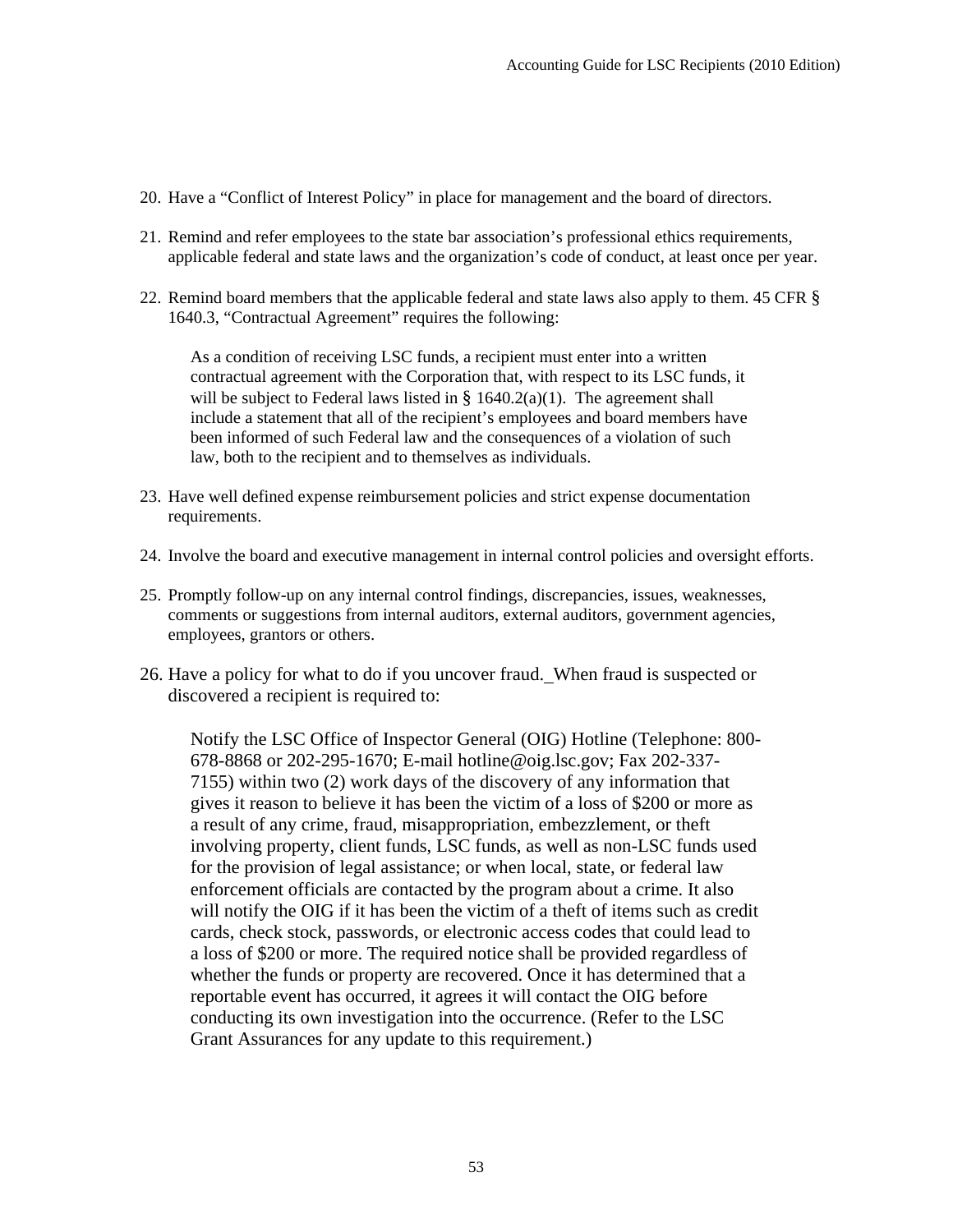# **APPENDIX IA ILLUSTRATIVE FINANCIAL STATEMENTS AND NOTES TO THE FINANCIAL STATEMENTS**

## **1. FINANCIAL STATEMENTS**

 The illustrative financial statements presented follow the accounting and reporting principles discussed in this Guide and are acceptable financial reporting formats for LSC recipients. Some variations from the illustrations may be appropriate, as long as the required disclosures elements are shown. LSC recommends a columnar, matrix format. The use of this format for the reporting of LSC support, revenue and expenses (grant activity) will allow the Corporation and the OIG to make comparisons with budgeted amounts as well as accumulate regional or national data for the legal services network.

 The following are required disclosures and/or presentations that must be shown on a recipient's financial statements in order to comply with this Guide and LSC financial reporting guidelines:

(1) Comparative financial statements with memorandum totals only for the prior year;

(2) Separate reporting of LSC net assets on the Statement of Financial Position (Balance Sheet); and

(3) Separate reporting of LSC grant activity on the Statement of Activity or in a supplemental schedule, which shows expenses charged to the LSC grant by natural expense classification along with separate reporting of PAI and other LSC grant or contract activity.

 Included as illustrative examples are LSC grant activity reported in a Statement of Activity and in a Supplemental Schedule of Support, Revenue and Expenses and Changes in Net Assets for Legal Services Corporation grants. LSC recommends consultation with the recipient's auditors on the proper financial statement reporting of LSC grant activity under this Guide and GAAP.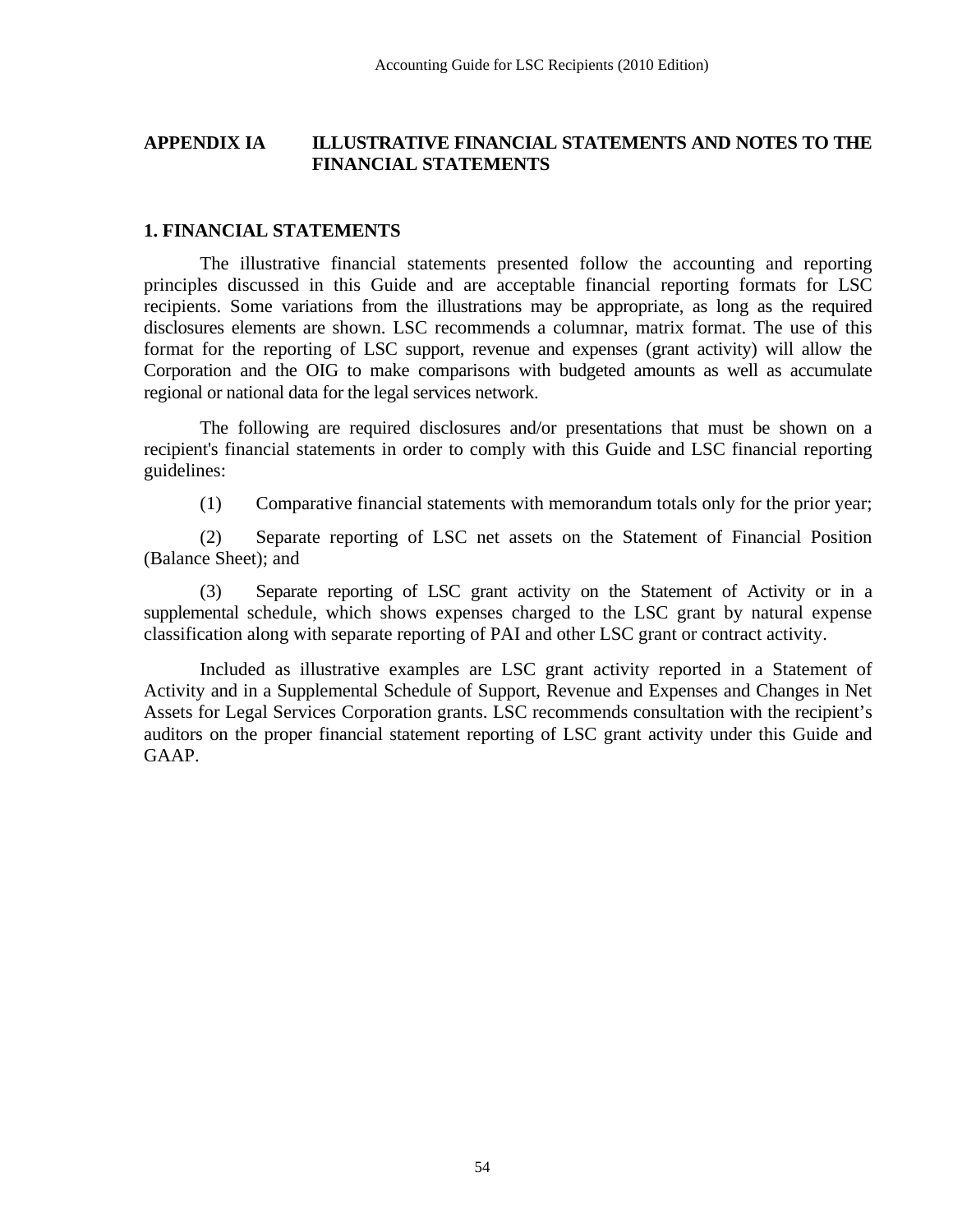Accounting Guide for LSC Recipients (2010 Edition)

APPENDIX IA

# (ILLUSTRATIVE) FINANCIAL STATEMENTS FOR THE YEAR ENDED DECEMBER 31, 20XX WITH COMPARATIVE TOTALS FOR 20X-1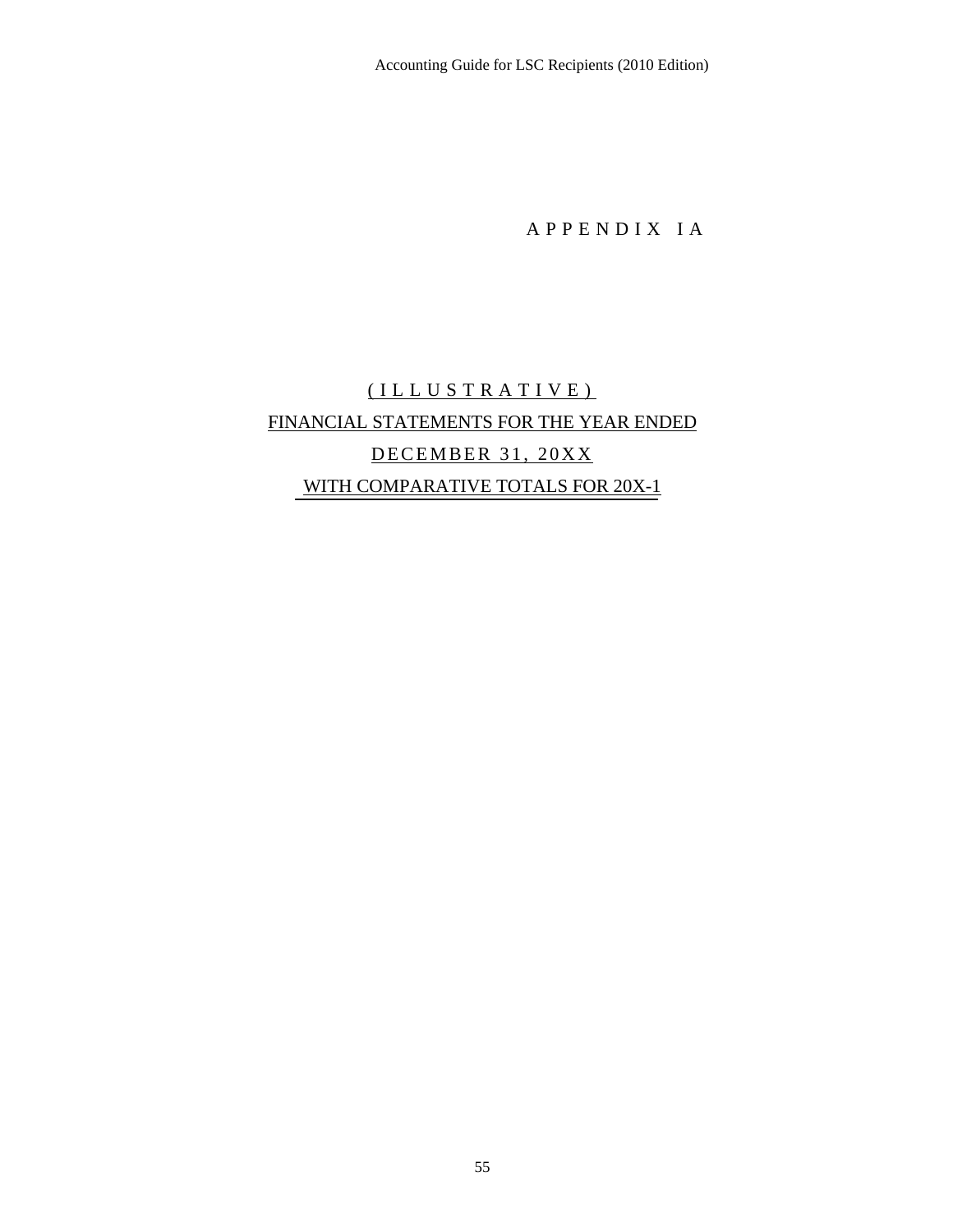# **LEGAL SERVICES PROGRAM, INC. STATEMENT OF FINANCIAL POSITION (BALANCE SHEET)**

#### **AS OF DECEMBER 31, 20XX, WITH COMPARATIVE TOTALS FOR 20X-1**

| <b>ASSETS</b>                                            | <b>19XX</b>       | $19X-1$           | <b>LIABILITIES</b>                                                          | <b>20XX</b>        | $20X-1$            |
|----------------------------------------------------------|-------------------|-------------------|-----------------------------------------------------------------------------|--------------------|--------------------|
| <b>CURRENT ASSETS</b>                                    |                   |                   | <b>CURRENT LIABILITIES</b>                                                  |                    |                    |
| Cash                                                     | \$36,290          | \$41,056          | <b>Accounts Payable</b>                                                     | \$40,180           | \$36,200           |
| <b>Certificate of Deposit</b>                            | 250,000           | 200,000           | <b>Accrued Expenses</b>                                                     | 37,200             | 32,100             |
| <b>Client Escrow funds</b>                               | 3,100             | 2,500             | <b>Employee Withholding Payable</b>                                         | 9,820              | 10,190             |
| Receivables                                              | 13,400            | 17,800            | <b>Client Trust Deposits</b>                                                | 3,100              | 2,500              |
| Prepaid Expenses                                         | 14,200            | 10,100            | Current Maturities -- Notes Payable                                         | 6,948              | 5,689              |
|                                                          |                   |                   | <b>Grants Payable</b>                                                       | 125,000            | 100,000            |
| <b>Total Current Assets</b><br><b>PROPERTY</b>           | 316,990           | 271,456           | <b>Total Current Liabilities</b><br><b>LONG-TERM LIABILITIES</b>            | 222,248            | 186,679            |
| Furniture, Fixtures & Equipment                          | 75,204            | 78,025            | Notes Payable                                                               | 14,311             | 20,000             |
| <b>Accumulated Depreciation</b>                          | (13,000)          | (12,500)          | Less current maturities                                                     | (6,948)            | (5,689)            |
| <b>Net</b>                                               | 62,204            | 65,525            | Total Long-term Liabilities                                                 | 7,363              | 14,311             |
| Leasehold Improvement<br><b>Accumulated Depreciation</b> | 20,000<br>(3,000) | 20,000<br>(2,500) | <b>COMMITMENTS AND CONTINGENCIES</b>                                        |                    |                    |
| Net                                                      | 17,000            | 17,500            |                                                                             |                    |                    |
|                                                          |                   |                   | <b>NET ASSETS</b>                                                           |                    |                    |
| Law Library<br><b>Accumulated Depreciation</b>           | 20,000<br>(4,000) | 18,000<br>(3,000) | Unrestricted<br><b>Temporarily Restricted</b>                               | 4,850              | 3,475              |
| Net                                                      | 16,000            | 15,000            | Legal Services Corporation - grant<br>Legal Services Corporation - property | 73,936<br>95,204   | 63,105<br>98,025   |
| <b>Total Property</b>                                    | 95,204            | 98,025            | Non-LSC                                                                     | 169,140<br>10,093  | 161,130<br>5,386   |
| <b>OTHER ASSETS</b><br><b>Security Deposits</b>          | 1,500             | 1,500             | <b>Total Temporarily Restricted</b><br><b>Total Net Assets</b>              | 179,233<br>184,083 | 166,516<br>169,991 |
| <b>TOTAL ASSETS</b>                                      | \$413,694         | \$370,981         | <b>TOTAL LIABILITIES AND NET ASSETS</b>                                     | \$413,694          | \$370,981          |

The accompanying notes are an integral part of these financial statements.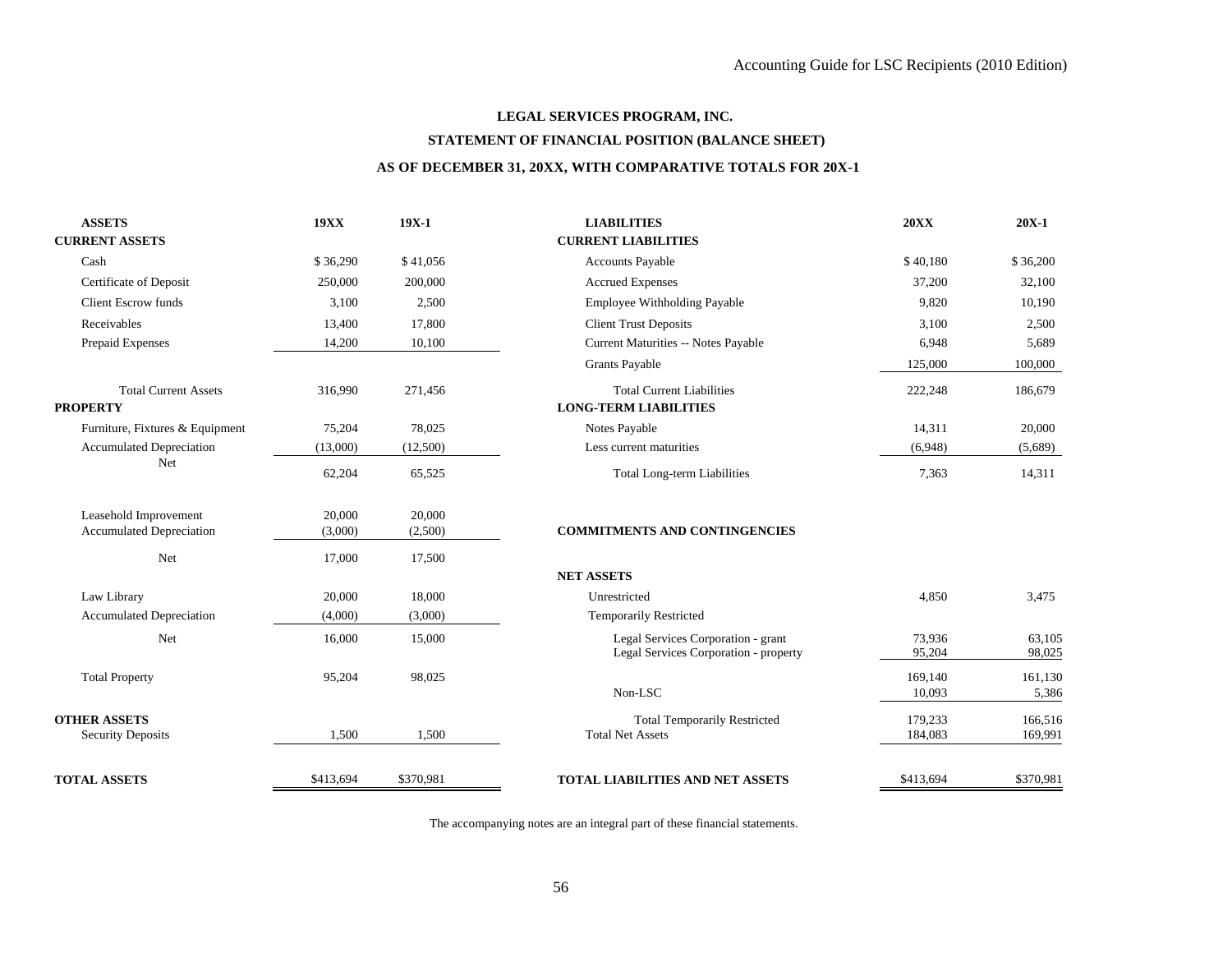#### **LEGAL SERVICES PROGRAM, INC. STATEMENT OF ACTIVITY YEAR ENDED DECEMBER 31, 20XX, WITH COMPARATIVE TOTALS FOR 20X-1**

|                                          |                     |             | <b>TEMPORARILY</b> |              |                             |                         |
|------------------------------------------|---------------------|-------------|--------------------|--------------|-----------------------------|-------------------------|
|                                          | <b>UNRESTRICTED</b> |             | <b>RESTRICTED</b>  |              |                             |                         |
|                                          |                     | <b>LSC</b>  | <b>NON-LSC</b>     | <b>TOTAL</b> | <b>20XX</b><br><b>TOTAL</b> | $20X-1$<br><b>TOTAL</b> |
| <b>REVENUES AND OTHER SUPPORT:</b>       |                     |             |                    |              |                             |                         |
| <b>Grants and Contracts</b>              |                     | \$1,575,000 | \$328,000          | \$1,903,000  | \$1,903,000                 | \$1,594.519             |
| <b>Donated Items</b>                     | \$50,000            | 125,000     |                    | 125,000      | 175,000                     | 135,000                 |
| Fees                                     |                     | 3,000       | 11,631             | 14,631       | 14,631                      | 7,500                   |
| <b>Interest Income</b>                   |                     | 3,488       | 714                | 4,202        | 4,202                       | 3,895                   |
| Gain on Sale of Equipment                |                     | 3,216       |                    | 3,216        | 3,216                       |                         |
| Other                                    | 1,375               |             |                    |              | 1,375                       |                         |
| Net assets released from:                |                     |             |                    |              |                             |                         |
|                                          |                     |             |                    |              |                             |                         |
| Satisfaction of program                  |                     |             |                    |              |                             |                         |
| Restrictions                             | 2,033,332           | (1,697,694) | (335, 638)         | (2,033,332)  |                             |                         |
| Total revenues, gains and other          |                     |             |                    |              |                             |                         |
| support:                                 | 2,084,707           | 12,010      | 4,707              | 16,717       | 2,101,424                   | 1,740,914               |
| <b>EXPENSES</b>                          |                     |             |                    |              |                             |                         |
| Program Services                         | 1,902,174           |             |                    |              | 1,902,174                   | 1,530,616               |
| Management and general                   | 181,158             |             |                    |              | 181,158                     | 170,068                 |
| <b>Total Expenses (Note</b><br>$\lambda$ | 2,083,332           |             |                    |              | 2,083,332                   | 1,700,684               |
| Return to LSC                            |                     | 4,000       |                    | 4,000        | 4,000                       |                         |
| Total Expenses and Other                 | 2,083,332           | 4,000       |                    | 4,000        | 4,000                       |                         |
| <b>CHANGES IN NET ASSETS</b>             | 1,375               | 8,010       | 4,707              | 12,717       | 14,092                      | 40,230                  |
| Net assets at beginning of year          | 3,475               | 161,130     | 5,386              | 166,516      | 169,991                     | 129,761                 |
| Net Assets at end of year                | \$4,850             | \$169,140   | \$10,093           | \$179,233    | \$184,083                   | \$169,991               |

The accompanying notes are an integral part of these financial statements.

 $\mathbf{r}$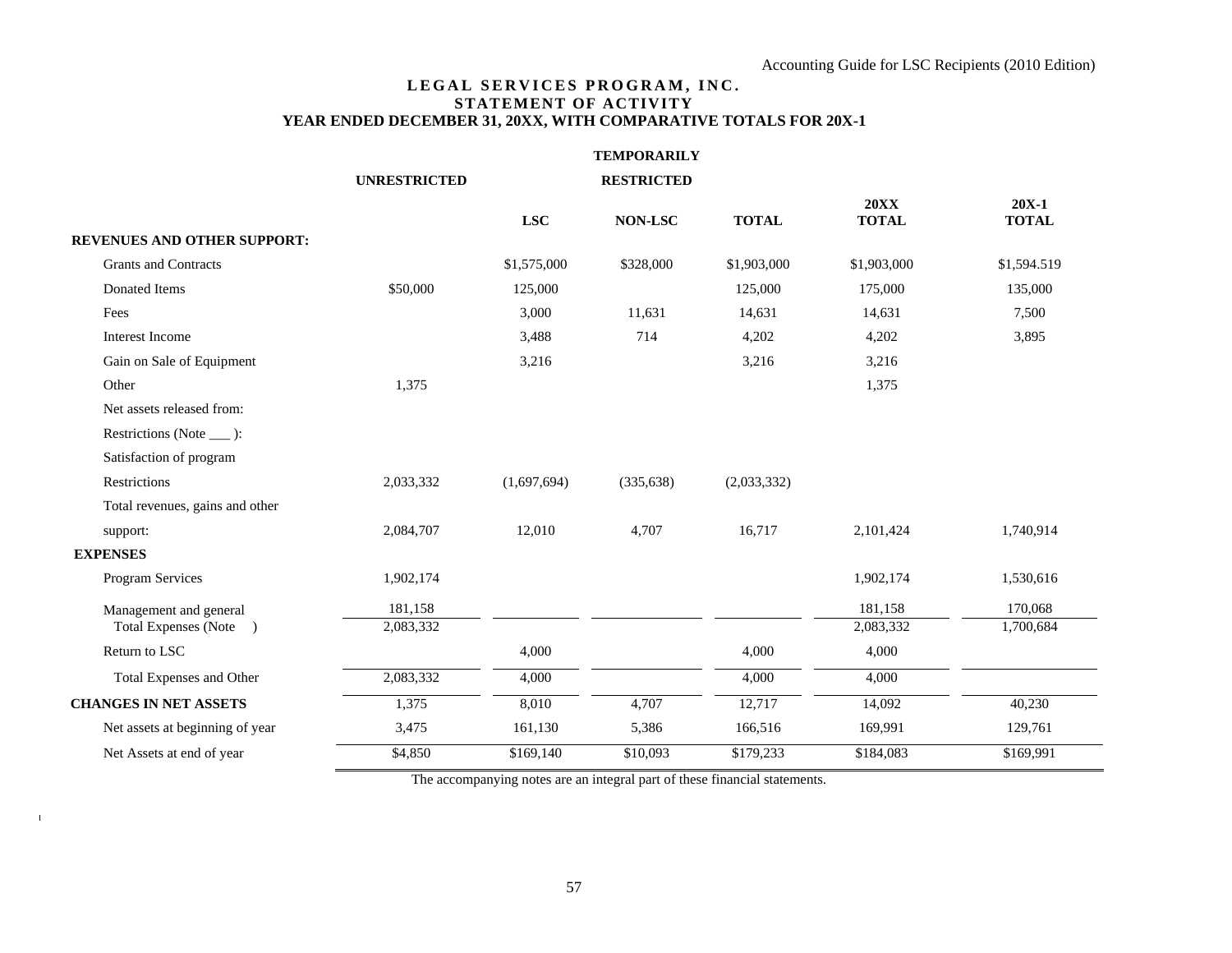#### **LEGAL SERVICES PROGRAM, INC. STATEMENT OF FUNCTIONAL EXPENSES YEAR ENDED DECEMBER 31, 20XX**

|                                     | <b>PROGRAM</b><br><b>SERVICES</b> | <b>MANAGEMENT</b><br>AND GENERAL | <b>TOTAL</b> |
|-------------------------------------|-----------------------------------|----------------------------------|--------------|
| PERSONNEL EXPENSES                  |                                   |                                  |              |
| Lawyers                             | \$628,958                         | \$69,884                         | \$698,842    |
| Paralegals                          | 298,145                           | 33,127                           | 331,272      |
| Other                               | 179,408                           | 19,934                           | 199,342      |
| <b>Employee Benefits</b>            | 150,403                           | 16,712                           | 167,115      |
| <b>Total Personnel Costs</b>        | 1,256,913                         | 139,657                          | 1,396,571    |
| <b>OTHER EXPENSES</b>               |                                   |                                  |              |
| Space and Occupancy                 | 230,478                           | 25,609                           | 256,087      |
| <b>Equipment Rental</b>             | 6,587                             | 732                              | 7,319        |
| Office Supplies and Expenses        | 26,829                            | 2,981                            | 29,810       |
| Telephone                           | 38,507                            | 4,279                            | 42,785       |
| Travel                              | 4,477                             | 497                              | 4,974        |
| Training                            | 9,272                             | 1,030                            | 10,302       |
| Library                             | 8,773                             | 975                              | 9,748        |
| Insurance                           | 23,306                            | 2,590                            | 25,896       |
| <b>Donated Services</b>             | 175,000                           |                                  | 175,000      |
| Dues and Fees                       | 1,391                             | 155                              | 1,546        |
| Audit                               | 8,172                             | 908                              | 9,080        |
| Litigation                          | 5,345                             | 594                              | 5,939        |
| <b>Contract Services to Clients</b> | 86,965                            |                                  | 86,965       |
| <b>Contract Services to Program</b> | 9,786                             |                                  | 9,786        |
| Depreciation and amortization       | 9,230                             | 1,026                            | 10,256       |
| Other                               | 1,141                             | 127                              | 1,268        |
| <b>Total Non-Personnel</b>          | 645,260                           | 41,501                           | 686,761      |
| <b>TOTAL EXPENSES</b>               | \$1,902,174                       | \$181,158                        | \$2,083,332  |

The accompanying notes are an integral part of these financial statements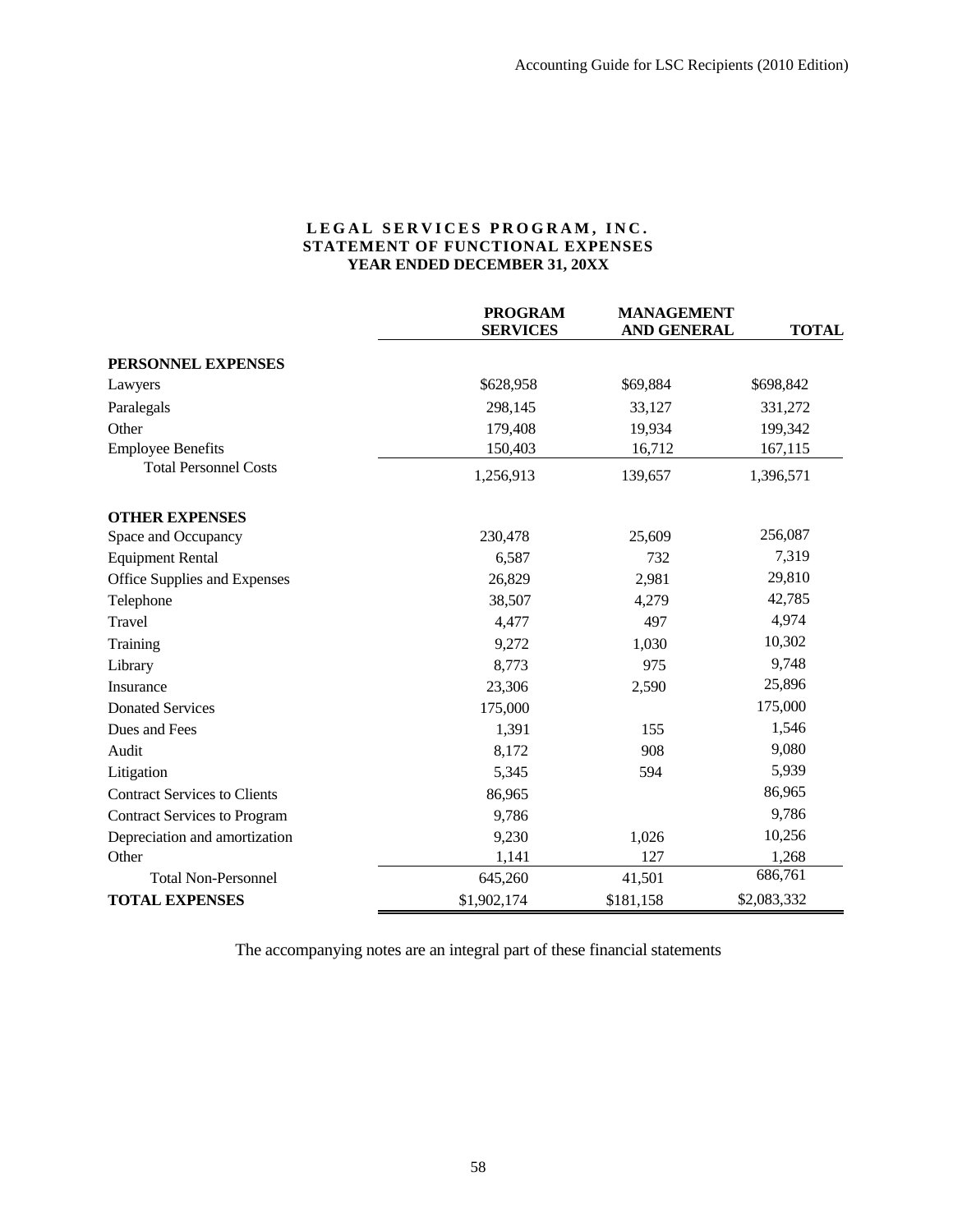#### **LEGAL SERVICES PROGRAM, INC. STATEMENT OF CASH FLOWS YEAR ENDED DECEMBER 31, 20XX, WITH COMPARATIVE TOTALS FOR 20X-1**

| <b>Direct Method</b>                                       | 20XX          | $20X-1$       |
|------------------------------------------------------------|---------------|---------------|
| Cash flows from operating activities:                      |               |               |
| Cash Received from grantors                                | XXXXXX        | XXXXXX        |
| Cash Collected on Receivables                              | <b>XXXXXX</b> | XXXXXX        |
| Interest Income                                            | XXXXXX        | XXXXXX        |
| Miscellaneous                                              | XXXXXX        | XXXXXX        |
| Cash paid to employees and suppliers                       | <b>XXXXXX</b> | <b>XXXXXX</b> |
| Subgrants                                                  | XXXXXX        | XXXXXX        |
| Net Cash used by operating activities                      | XXXXXX        | XXXXXX        |
| Cash flows from investing activities:                      |               |               |
| Purchase of equipment                                      | <b>XXXXXX</b> | <b>XXXXXX</b> |
| Proceeds from sale of equipment                            | XXXXXX        | XXXXXX        |
| Net Cash used by investing activities                      | XXXXXX        | XXXXXX        |
| Cash flows from financing activities:                      |               |               |
| Payment on notes payable                                   | XXXXXX        | XXXXXX        |
| Loan Proceeds                                              | XXXXXX        | XXXXXX        |
| Net Cash used by operating activities                      | XXXXXX        | XXXXXX        |
| Net Increase (Decrease) in cash and cash equivalents       | <b>XXXXXX</b> | <b>XXXXXX</b> |
| Cash and cash equivalents at beginning of year             | XXXXXX        | XXXXXX        |
| Cash and cash equivalents at end of year                   | XXXXXX        | <b>XXXXXX</b> |
| Reconciliation of change in net assets to net cash used by |               |               |
| operating activities:                                      |               |               |
| Changes in net assets                                      | <b>XXXXXX</b> | <b>XXXXXX</b> |
| Adjustments to reconcile change in net assets to net       |               |               |
| cash used by operating activities:                         |               |               |
| Depreciation                                               | XXXXXX        | XXXXXX        |
| (Increase) Decrease in Client Trust Funds                  | <b>XXXXXX</b> | XXXXXX        |
| (Increase) Decrease in Receivables                         | XXXXXX        | <b>XXXXXX</b> |
| (Increase) Decrease in Prepaid Expenses                    | XXXXXX        | <b>XXXXXX</b> |
| (Increase) Decrease in Other Assets                        | XXXXXX        | <b>XXXXXX</b> |
| Increase (Decrease) in Accounts payable                    | XXXXXX        | <b>XXXXXX</b> |
| Increase (Decrease) in Accrued Expenses                    | XXXXXX        | <b>XXXXXX</b> |
| Increase (Decrease) in Client Trust Deposits               | XXXXXX        | XXXXXX        |
| Increase (Decrease) in Grants Payable                      | XXXXXX        | XXXXXX        |
| Net Cash used by operating activities                      | XXXXXX        | XXXXXX        |

The accompanying notes are an integral part of these financial statements.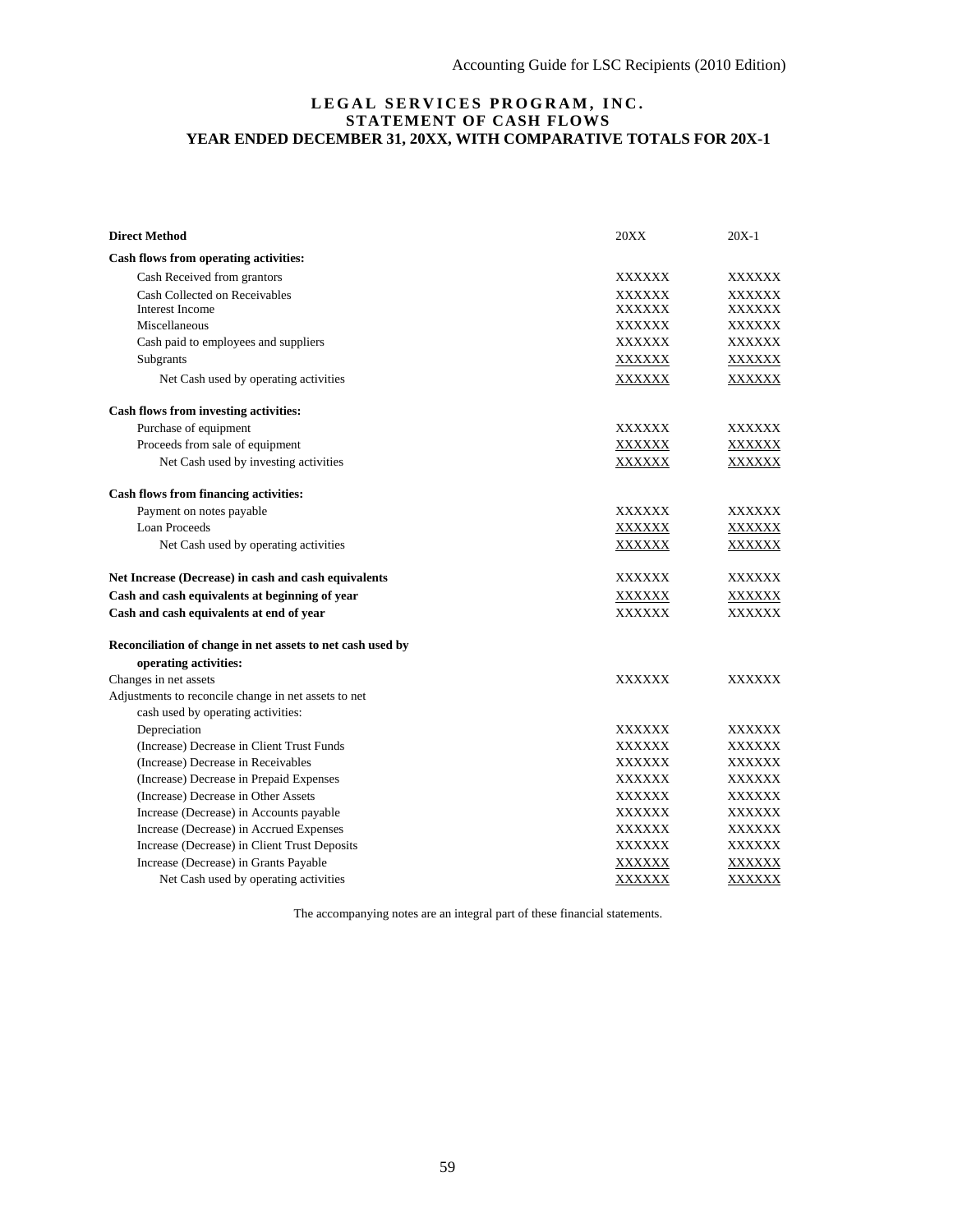# **LEGAL SERVICES PROGRAM, INC. STATEMENT OF CASH FLOWS YEAR ENDED DECEMBER 31, 20XX, WITH COMPARATIVE TOTALS FOR 20X-1**

| <b>Indirect Method</b>                               | 20XX      | $20X-1$           |
|------------------------------------------------------|-----------|-------------------|
| Cash flows from operating activities:                |           |                   |
| Change in assets                                     | \$14,092  | x, x              |
| Adjustments to reconcile change in Net Assets to Net |           |                   |
| Cash used by operating activities:                   |           |                   |
| Depreciation                                         | 10,256    | X, XXX            |
| Funds returned to LSC                                | (4,000)   |                   |
| (Increase) Decrease in Client Trust Funds            | (600)     | XXX               |
| (Increase) Decrease in Receivables                   | 3,600     | XXX               |
| (Increase) Decrease in Prepaid Expenses              | (4,100)   | (xxx)             |
| Increase (Decrease) in Accounts payable              | 3,980     | X,XXX             |
| Increase (Decrease) in Accrued Expenses              | 5,100     | XXX               |
| Increase (Decrease) in Client Trust Deposits         | 600       | (x, xxx)          |
| Increase (Decrease) in Grants Payable                | 25,000    | X, XXX            |
| Net Cash used by operating activities                | 53,928    | XX, XXX           |
| <b>Cash flows from investing activities:</b>         |           |                   |
| Purchase of equipment                                | (7, 486)  | (xx,xxxx)         |
| Proceeds from sale of equipment                      | 5,740     | X, XXX            |
| Net Cash used by investing activities                | (1,746)   | XX, XXX           |
| <b>Cash flows from financing activities:</b>         |           |                   |
| Payments on notes payable                            | (6,948)   | (X, XXX)          |
| Net Cash used by financing activities                | (6,948)   | (x,xxx)           |
| Net Increase (Decrease) in cash and cash equivalents | 45,234    | XX, XXX           |
| Cash and cash equivalents at beginning of year       | 244,156   | XX, XXX           |
| Cash and cash equivalents at the end of year         | \$289,390 | <u>\$ xx, xxx</u> |

The accompanying notes are an integral part of these financial statements.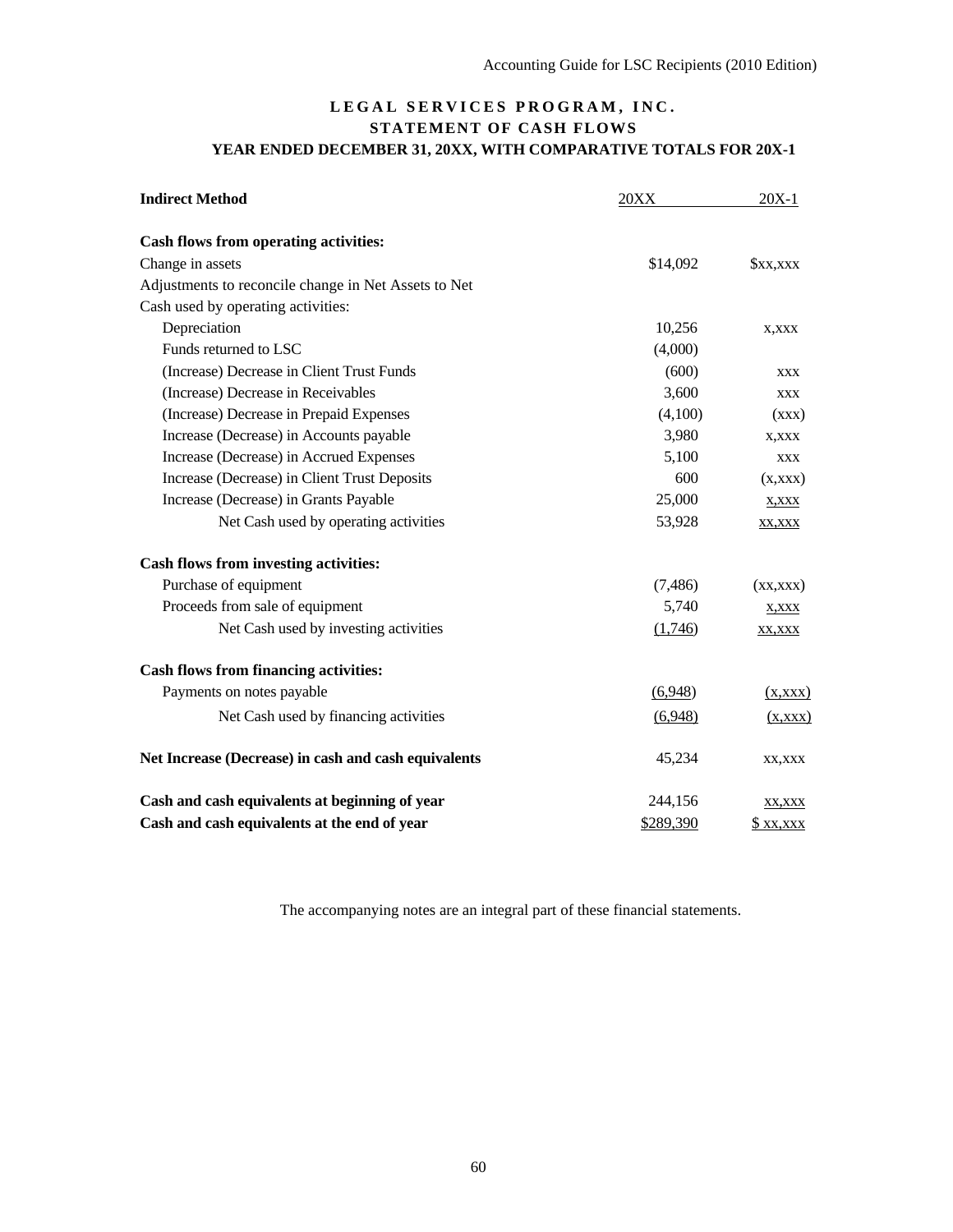Accounting Guide for LSC Recipients (2010 Edition)

# APPENDIX 1A

# (ILLUSTRATIVE) SUPPLEMENTAL SCHEDULE OF SUPPORT, REVENUE, EXPENSES AND CHANGES IN NET ASSETS FOR LEGAL SERVICES CORPORATION GRANTS FOR THE YEAR ENDED DECEMBER 31, 20XX, WITH COMPARATIVE TOTALS FOR 20X-1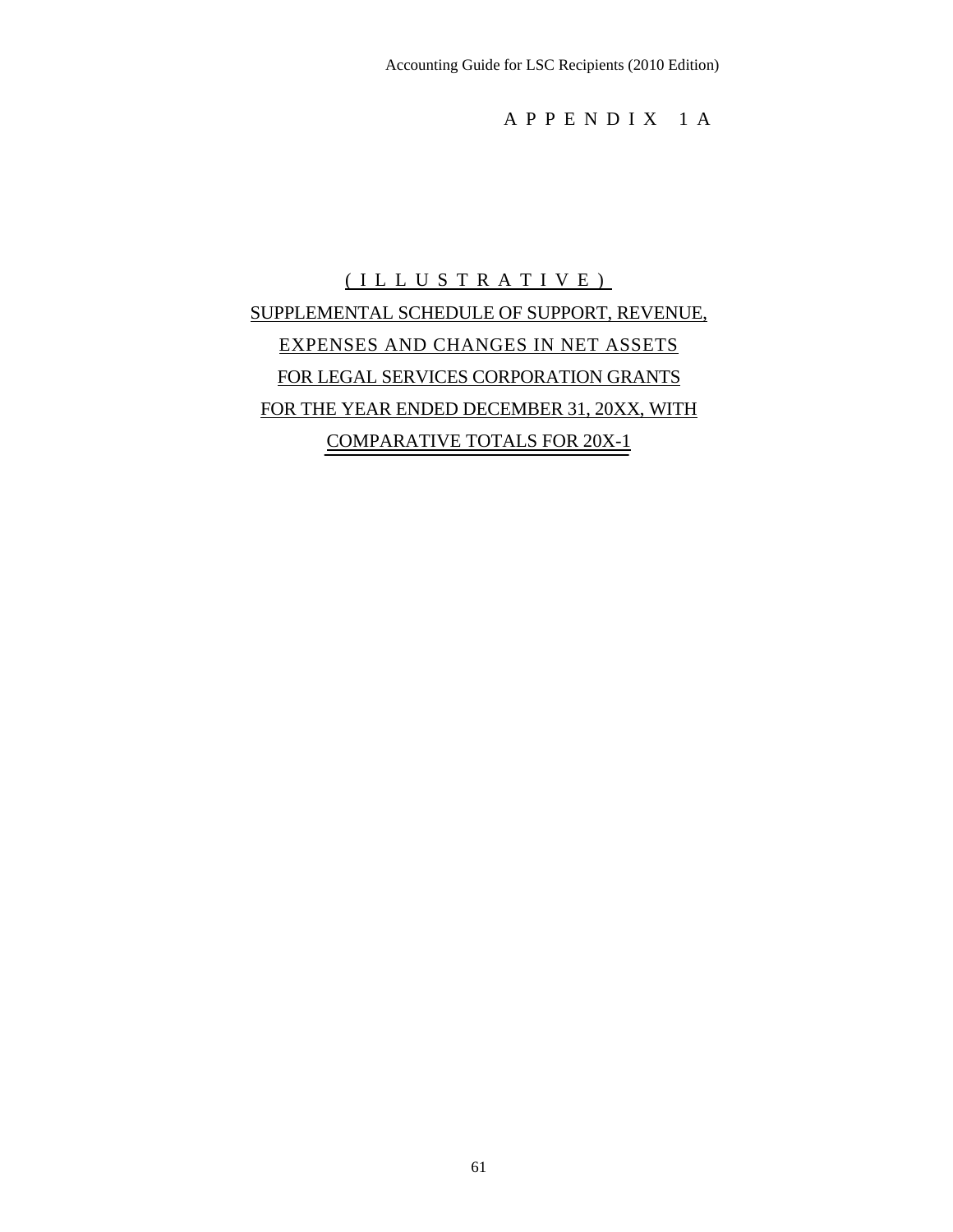# **LEGAL SERVICES PROGRAM, INC.**

# **STATEMENT OF SUPPORT, REVENUE AND EXPENSES AND CHANGES IN NET ASSETS FOR LSC FUNDS YEAR ENDED DECEMBER 3120XX, WITH COMPARATIVE TOTALS FOR 20X-1**

|                                     | <b>BASIC FIELD</b><br><b>GRANT</b> | <b>PRIVATE</b><br><b>ATTORNEY</b><br><b>INVOLVEMENT</b> | <b>OTHER</b><br>LSC<br><b>GRANTS</b> | <b>TOTAL</b> | <b>PROPERTY</b> | <b>GRAND</b><br><b>TOTAL</b> | $20X-1$<br><b>TOTAL</b> |
|-------------------------------------|------------------------------------|---------------------------------------------------------|--------------------------------------|--------------|-----------------|------------------------------|-------------------------|
| <b>SUPPORT AND REVENUE</b>          |                                    |                                                         |                                      |              |                 |                              |                         |
| <b>Grants and Contracts</b>         | \$1,312,500                        | \$187,500                                               | \$75,000                             | \$1,575,000  |                 | \$1,575,000                  | \$1,465,000             |
| Donated Items                       |                                    | 125,000                                                 |                                      | 125,000      |                 | 125,000                      | 100,000                 |
| Fees                                | 3,000                              |                                                         |                                      | 3,000        |                 | 3,000                        |                         |
| <b>Interest Income</b>              | 3,488                              |                                                         |                                      | 3,488        |                 | 3,488                        | 2,500                   |
| Gain on sale of equipment           |                                    |                                                         |                                      |              | \$3,216         | 3,216                        |                         |
| Other                               |                                    |                                                         |                                      |              |                 |                              |                         |
| Total                               | 1,318,988                          | 312,500                                                 | 75,000                               | 1,706,488    | 3,216           | 1,709,704                    | 1,567,500               |
| PERSONNEL EXPENSES                  |                                    |                                                         |                                      |              |                 |                              |                         |
| Lawyers                             | 512,169                            | 45,012                                                  | 42,911                               | 600,092      |                 | 600,092                      | 560,090                 |
| Paralegals                          | 253,286                            | 19,523                                                  | 2,063                                | 274,872      |                 | 274,872                      | 270,820                 |
| Other                               | 146,401                            | 10,235                                                  | 5,206                                | 161,842      |                 | 161,842                      | 151,000                 |
| <b>Employee Benefits</b>            | 126,401                            | 9,032                                                   | 8,236                                | 143,669      |                 | 143,669                      | 124,010                 |
| Total                               | 1,038,257                          | 83,802                                                  | 58,416                               | 1,180,475    |                 | 1,180,475                    | 1,105,920               |
| <b>OTHER EXPENSES:</b>              |                                    |                                                         |                                      |              |                 |                              |                         |
| Space and Occupancy                 | 155,783                            | 10,648                                                  | 2,156                                | 168,587      |                 | 168,587                      | 160,280                 |
| <b>Equipment Rental</b>             |                                    |                                                         | 6,069                                | 6,069        |                 | 6,069                        | 6,520                   |
| Office Supplies and Expenses        | 22,559                             | 1,502                                                   | 3,218                                | 27,279       |                 | 27,279                       | 28,020                  |
| Telephone                           | 35,004                             | 4,031                                                   |                                      | 39,035       |                 | 39,035                       | 35,010                  |
| Travel                              | 3,168                              | 56                                                      |                                      | 3,224        |                 | 3,224                        | 4,280                   |
| Training                            | 4,698                              | 893                                                     | 1,141                                | 6,732        |                 | 6,732                        | 6,280                   |
| Library                             | 8,963                              |                                                         |                                      | 8,963        |                 | 8,963                        | 7,403                   |
| Insurance                           | 15,023                             | 1,023                                                   |                                      | 16,046       |                 | 16,046                       | 15,050                  |
| <b>Donated Services</b>             |                                    | 125,000                                                 |                                      | 125,000      |                 | 125,000                      | 100,000                 |
| Dues and Fees                       |                                    |                                                         |                                      |              |                 |                              | 700                     |
| Audit                               | 6,000                              | 580                                                     |                                      | 6,580        |                 | 6,580                        | 6,860                   |
| Litigation                          | 4,589                              |                                                         |                                      | 4,589        |                 | 4,589                        | 3,210                   |
| <b>Contract Services to Client</b>  |                                    | 84,965                                                  |                                      | 84,965       |                 | 84,965                       | 81,430                  |
| <b>Contract Services to Program</b> | 9,001                              |                                                         |                                      | 9,001        |                 | 9,001                        | 7,180                   |
| Depreciation & Amortization         |                                    |                                                         |                                      |              | 10,256          | 10,256                       | 9,582                   |
| Other                               | 893                                |                                                         |                                      | 893          |                 | 893                          |                         |
| Total                               | 265,681                            | 228,698                                                 | 12,584                               | 506,963      | 10,256          | 517,219                      | 471,805                 |
| <b>TOTAL EXPENSES</b>               | 1,303,938                          | 312,500                                                 | 71,000                               | 1,687,438    | 10,256          | 1,697,694                    | 1,577,725               |
| SUPPORT AND REVENUE                 |                                    |                                                         |                                      |              |                 |                              |                         |
| <b>OVER (UNDER) EXPENSES</b>        | 15,050                             | $\boldsymbol{0}$                                        | 4,000                                | 19.050       | (7,040)         | 12,010                       | (10,225)                |
| <b>CHANGES IN NET ASSETS:</b>       |                                    |                                                         |                                      |              |                 |                              |                         |
| Acquisition of Property             | (7, 486)                           |                                                         |                                      | (7, 486)     | 7,486           |                              |                         |
| Note Payment                        | (5,689)                            |                                                         |                                      | (5,689)      | 5,689           |                              |                         |
| Transfer of proceeds from           | 8,956                              |                                                         |                                      | 8,956        | (8,956)         |                              |                         |
| Returned to LSC                     |                                    |                                                         | (4,000)                              | (4,000)      |                 | (4,000)                      |                         |
| Net Other changes                   | (4,219)                            |                                                         | (4,000)                              | (8,219)      | 4,219           | (4,000)                      |                         |
| <b>TOTAL CHANGES</b>                |                                    |                                                         |                                      |              |                 |                              |                         |
| IN NETS ASSETS                      | 10,831                             | $\boldsymbol{0}$                                        | $\boldsymbol{0}$                     | 10,831       | (2,821)         | 8,010                        | (10, 225)               |
| <b>NET ASSETS</b>                   |                                    |                                                         |                                      |              |                 |                              |                         |
| Beginning of Year                   | 63,105                             |                                                         |                                      | 63,105       | 98,025          | 161,130                      | 171,355                 |
| End of Year                         | \$73,936                           | \$0                                                     | $\$0$                                | \$73,936     | \$95,204        | \$169,140                    | \$161,130               |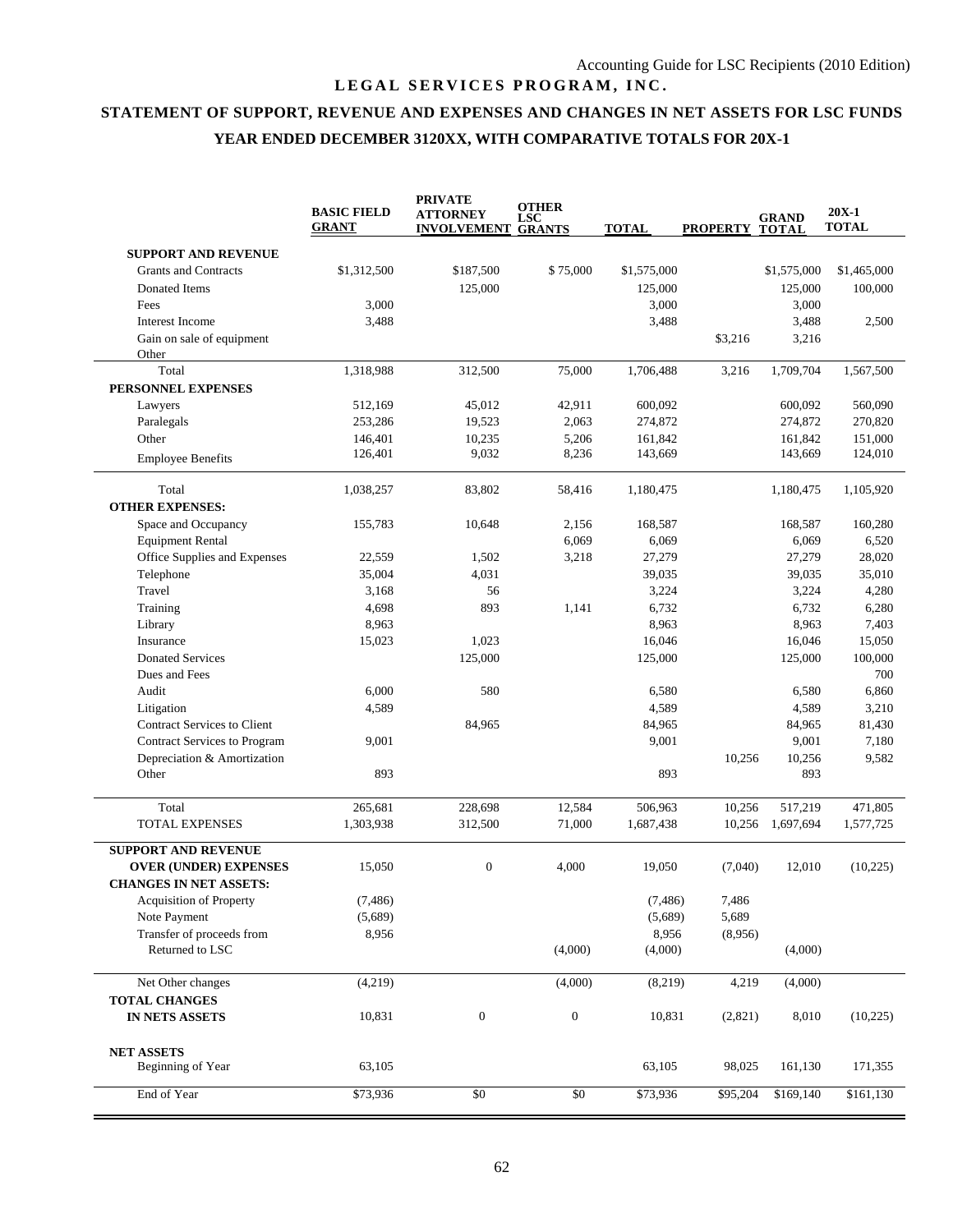#### **APPENDIX IA**

#### **2. NOTES TO THE FINANCIAL STATEMENTS**

GAAP sets forth certain disclosures that should be included in a not-for-profit organization's financial statements. These notes are written to reflect LSC policies as realistically as possible. The appropriate disclosures required by GAAP must be made for each program individually. LSC recommends consultation with the recipient's auditor in this area. However, substantial deviation from suggested formats and disclosures may not satisfy LSC's annual financial reporting requirements. A description of each Note follows:

#### **SUMMARY OF SIGNIFICANT ACCOUNTING POLICIES**

(Note should include explanations of all the significant accounting policies used by the recipient. This note may contain some or all of the following: purpose, operation and legal form of the entity, management estimates, basis of financial statement presentations, capitalization of fixed assets and depreciation methods, cost allocations, cash and cash equivalent and/or policies on contributed/donated items and services.)

#### **RESTRICTED NET ASSETS**

(Note should report information about the nature and amounts of the different types of permanent restrictions and temporary restrictions on net assets along with the purposes of temporarily restricted and permanently restricted net assets. For fiscal year ends other than December 31st, this note should also enable LSC to identify the LSC temporarily restricted net asset balance pursuant to 45 CFR § 1628 separately from LSC temporarily net assets designated for future periods.)

#### **RECLASSIFICATIONS**

(Note should include a schedule of those net assets (grant funds) released from grant and contract restrictions by incurring expenses satisfying the restricted purpose or by occurrence of other events specified by donors. This note should support the line item captioned "Net assets released from restrictions due to satisfaction of donorimposed restrictions or any other line item that reclassifies temporarily restricted net assets to unrestricted.)

#### **REVENUE RECOGNITION**

(Note should include a description of each material support source, any restrictions on use of assets provided (contributions, total amount of funds available from executed grants/contracts, periods of funding covered by such grants/contracts, and a summary of funds expected to be received in the future (contributions receivable), and components of any grants payable reflected on the statement of financial position. If the number of sources is large, this information can be shown in a supplemental schedule or schedule of awards.)

#### **EMPLOYEE BENEFIT PLANS**

(Note should include a description of any pension plan or material benefits to employees and should be presented in accordance with GAAP. The note should also state whether the plans are qualified as tax exempt by the Internal Revenue Service.)

#### **LEASES**

(Note should include a description of any capital lease arrangements included in Property and Equipment. A separate note should disclose any operating lease agreements including future minimum rental amounts for future periods.)

#### **INVESTMENTS**

(Note should describe how investments are valued and measured as well as a schedule of investment return shown in the Statement of Activities.)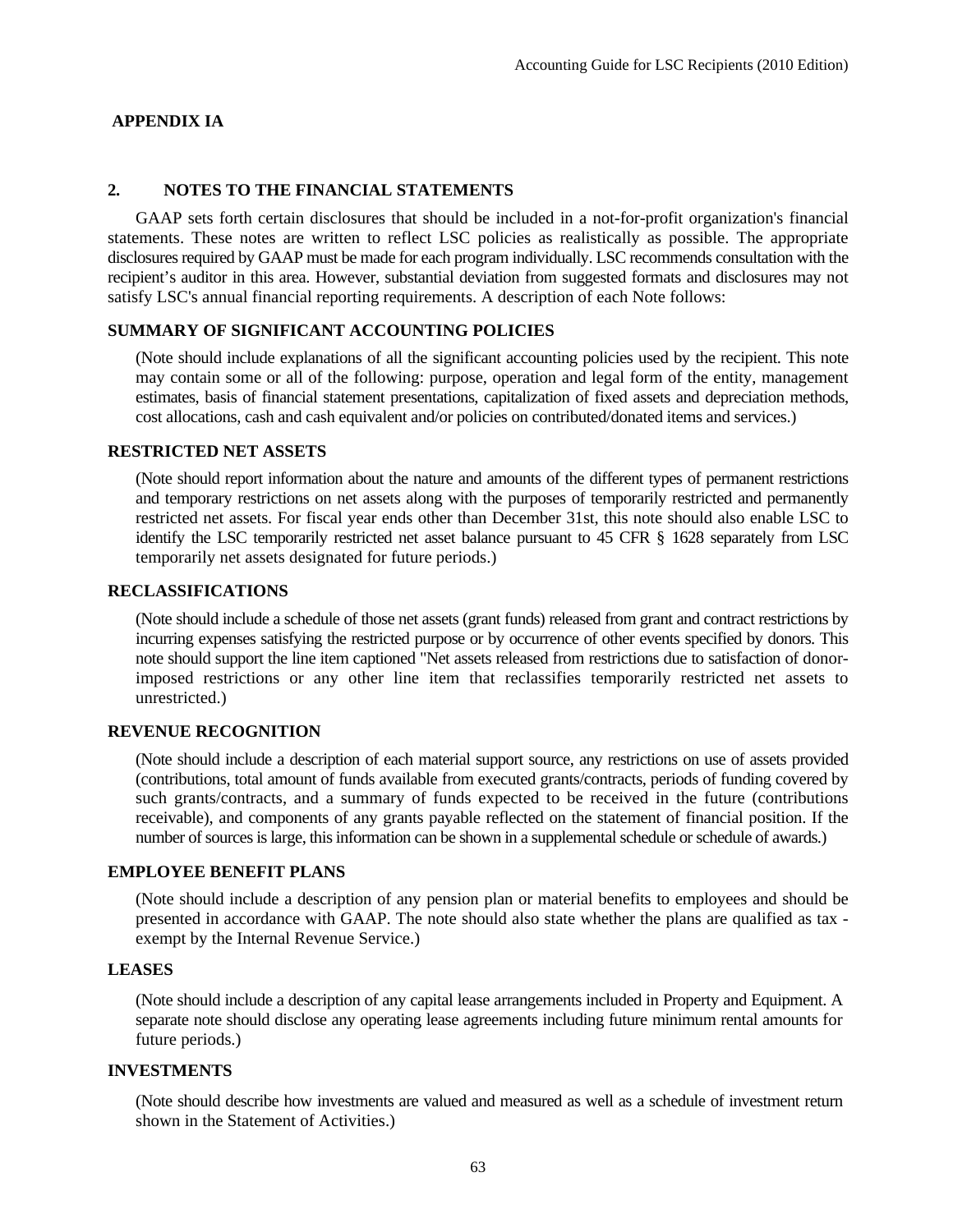# **COMMITMENTS AND/OR CONTINGENCIES**

(Note should include but need not be limited to a description of any lawsuits or claims which could result in a material liability or any potential loss, description of any material contract or lease commitments which the recipient has entered into, and other commitments or contingencies of the recipient which should be disclosed in order to ensure the financial statements are not misleading, e.g., encumbrances.)

#### **INCOME TAXES**

(Note should include, but need not be limited to, a description of Federal and state tax status of the recipient, including private foundation status.)

#### **PRIOR YEAR'S FINANCIAL INFORMATION**

(The comparative financial statement format recommended in this Guide reflects totals only for the previous year's operations. Since comparative financial statements are considered necessary by LSC and not required but encouraged by GAAP, the following comment should be included in this note: "The financial statements include certain prior-year summarized comparative information in total but not by net asset class. Such information does not include sufficient detail to constitute a presentation in conformity with generally accepted accounting principles. Accordingly, such information should be read in conjunction with the organization's financial statements for the year ended (prior year), from which the summarized information was derived.")

## **NONRECURRING ITEMS**

(Note should disclose any material item of support or expense which would not normally be expected to recur in the foreseeable future.)

## **RELATED PARTY TRANSACTIONS**

(Note should disclose all financial transactions of the recipient with related parties such as directors, officers, subrecipients, and other organizations. Disclosure of subrecipient relationships may be more appropriately included in a note related to grants and contracts made during the year by the recipient or in a separate note.)

#### **DONATED ITEMS/CONTRIBUTIONS**

(Note should disclose all donated items received during the reporting period and describe the valuation method used and donor-imposed restrictions.)

#### **DEBT**

(Note should disclose all details of a Note Payable including amount, purpose, security, if applicable , monthly payment, interest rate and future maturities of the debt.)

#### **PROPERTY AND EQUIPMENT**

(Note should show full detail by asset category, including depreciation, for the amount shown as Property and Equipment and detail property purchased with LSC funds as opposed to non-LSC funds.)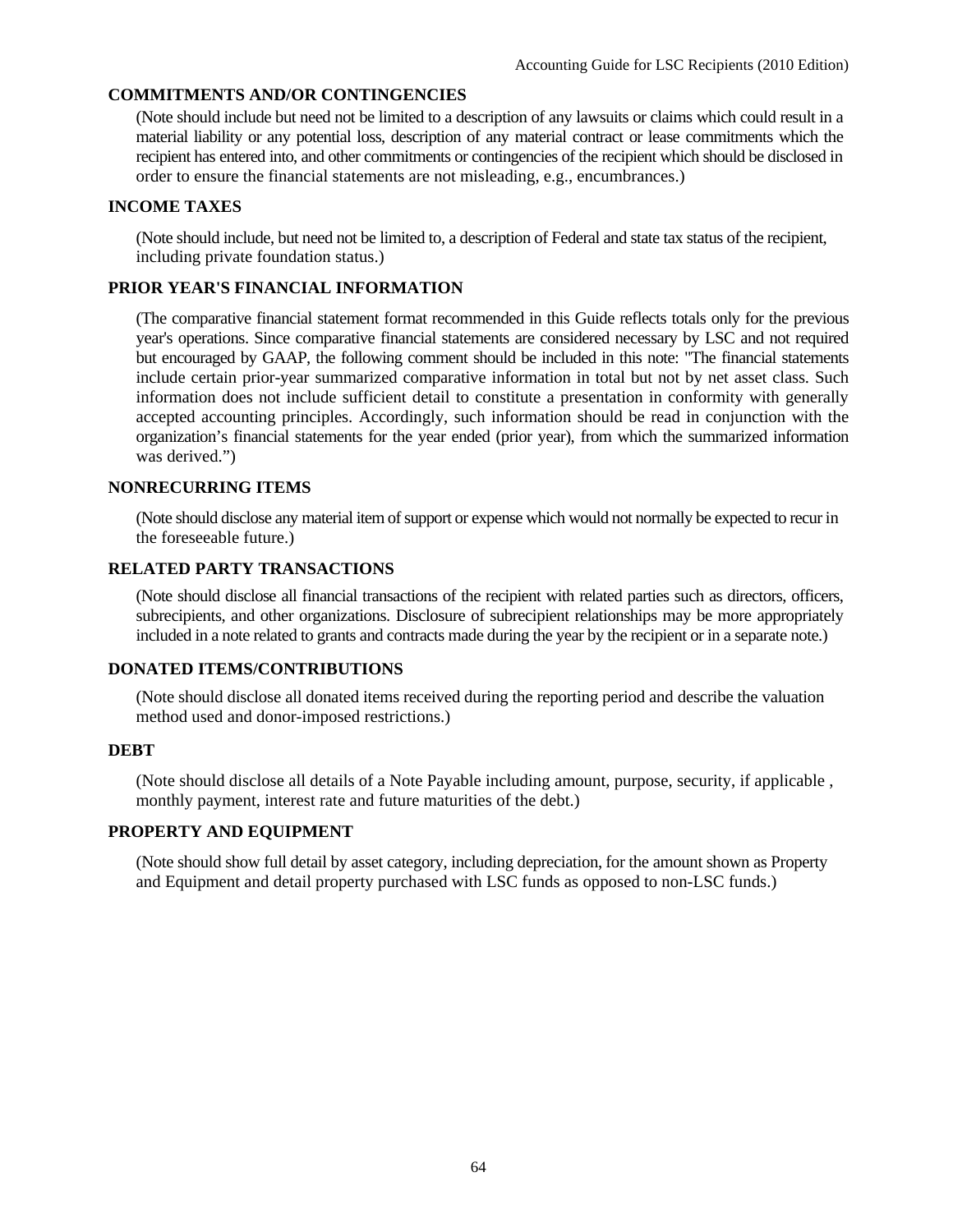# **APPENDIX IB ILLUSTRATIVE MANAGEMENT REPORTS**

The illustrative management reports presented follow the accounting and reporting principles discussed in this Guide. Some variations from the illustrations may be appropriate, as long as the required disclosures elements are shown. The management reports include budgeted and actual expenses and income, variances, and a statement of cash on hand. See also section 1-7, where the role of finance committee includes reviewing "monthly management reports (including budgeted and actual income and expenses, variances, and a statement of cash on hand; see section 3-5.9) with chief financial officer, controller, and/or CPA."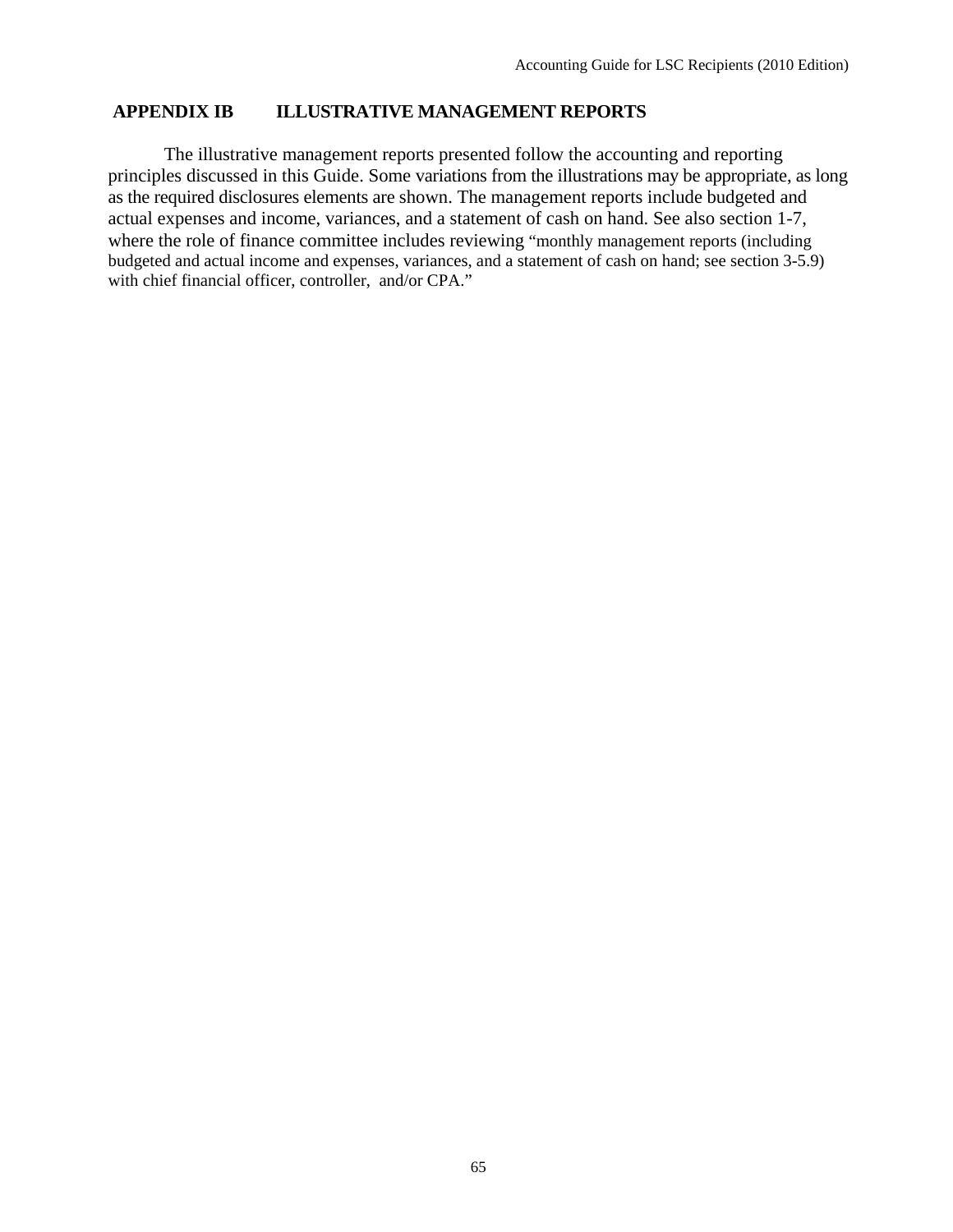#### **LEGAL SERVICES PROGRAM, INC**

#### **Budgeted vs. Actual Expense Report - From January 1, 20XX through May 31, 20XX**

|                                       |            | <b>Current Month MAY 20XX</b> |            |                | Year to Date ("YTD") |                                          |                |  |  |
|---------------------------------------|------------|-------------------------------|------------|----------------|----------------------|------------------------------------------|----------------|--|--|
|                                       |            | <b>Budget</b>                 | Variance   | Explanation of |                      | <b>Budget</b><br>Variance                | Explanation of |  |  |
|                                       | Actual     | (as of 05/31/20XX)            | (% or \$)  | Variance       | Actual               | (as of 05/31/20XX) $(\% \text{ or } \$)$ | Variance       |  |  |
| <b>SUPPORT AND REVENUE</b>            |            |                               |            |                |                      |                                          |                |  |  |
| <b>GRANTS &amp; CONTRACTS - GOV.</b>  | 364301.00  | 383831.00                     | (19530.00) |                | 2,025,025.00         | 1,919,155.00 105,870.00                  |                |  |  |
| <b>OTHER INCOME</b>                   | 48857.49   | 62916.33                      | (14058.84) |                | 223,392.27           | 314,581.67 (91,189.40)                   |                |  |  |
| <b>Total SUPPORT AND REVENUE</b>      | 413158.49  | 446747.33                     | (33588.84) |                | 2,248,417.27         | 2,233,736.67<br>14,680.60                |                |  |  |
| <b>EXPENDITURES</b>                   |            |                               |            |                |                      |                                          |                |  |  |
| SALARIES & WAGES                      |            |                               |            |                |                      |                                          |                |  |  |
| LAWYERS                               | 155112.44  | 120938.25                     | (34174.19) |                | 687,184.41           | 604,691.25 (82,493.16)                   |                |  |  |
| PARALEGALS                            | 117614.18  | 99947.58                      | (17666.60) |                | 554,566.15           | 499,737.90 (54,828.25)                   |                |  |  |
| <b>SEC. &amp; CLERICAL</b>            | 9592.74    | 12751.75                      | 3159.01    |                | 51,691.29            | 63,758.75<br>12,067.46                   |                |  |  |
| ADMIN.                                | 37061.08   | 42284.17                      | 5223.09    |                | 193,908.64           | 17,512.19<br>211,420.83                  |                |  |  |
| <b>EMPLOYEE BENEFITS</b>              | 59724.65   | 65781.75                      | 6057.10    |                | 290,829.65           | 328,908.75 38,079.10                     |                |  |  |
| <b>Total SALARIES &amp; WAGES</b>     | 379105.09  | 341703.50                     | (37401.59) |                | 1,778,180.14         | 1,708,517.48 (69,662.66)                 |                |  |  |
| OTHER EXPENDITURES                    |            |                               |            |                |                      |                                          |                |  |  |
| <b>CONSULTANT &amp; TEMP SERVICES</b> | 37736.60   | 26817.58                      | (10919.02) |                | 86,637.45            | 47,450.47<br>134,087.92                  |                |  |  |
| EQUIPMENT, FURNITURE & L.I.           | 9576.51    | 3083.33                       | (6493.18)  |                | 20,976.90            | (5,560.23)<br>15,416.67                  |                |  |  |
| <b>EQUIPMENT LEASES</b>               | 1178.16    | 5525.00                       | 4346.84    |                | 11,358.28            | 16,266.72<br>27,625.00                   |                |  |  |
| <b>SPACE &amp; UTILITIES</b>          | 22986.66   | 22094.17                      | (892.49)   |                | 115,665.09           | (5, 194.26)<br>110,470.83                |                |  |  |
| <b>SUPPLIES &amp; POSTAGE</b>         | 6969.49    | 8120.83                       | 1151.34    |                | 28,847.61            | 11,756.56<br>40,604.17                   |                |  |  |
| <b>INSURANCE &amp; BONDING</b>        | 4162.00    | 4500.75                       | 338.75     |                | 27,160.00            | (4,656.25)<br>22,503.75                  |                |  |  |
| TELEPHONE & COMMUNICATIONS            | 9156.49    | 12433.33                      | 3276.84    |                | 45,055.52            | 17,111.15<br>62,166.67                   |                |  |  |
| <b>LITIGATION - GENERAL</b>           | 1982.17    | 5250.00                       | 3267.83    |                | 20,340.19            | 26,250.00<br>5,909.81                    |                |  |  |
| <b>RETREAT EXPENSES</b>               | 2200.00    | 2000.00                       | (200.00)   |                | 25,794.00            | (1,794.00)<br>24,000.00                  |                |  |  |
| <b>BOARD TRAVEL</b>                   | (101.85)   | 750.00                        | 851.85     |                | 1,799.75             | 3,750.00<br>1,950.25                     |                |  |  |
| <b>ADMIN. TRAVEL</b>                  | 2202.92    | 8437.50                       | 6234.58    |                | 35,697.79            | 6,489.71<br>42,187.50                    |                |  |  |
| <b>SUBSCRIPTION &amp; BOOKS</b>       | 39.75      | 3508.33                       | 3468.58    |                | 6,898.18             | 17,541.67<br>10,643.49                   |                |  |  |
| <b>GENERAL EXCISE TAX</b>             | 253.69     | 500.00                        | 246.31     |                | 1,550.81             | 949.19<br>2,500.00                       |                |  |  |
| <b>LITIGATION</b>                     | 0.00       | 0.00                          | 0.00       |                | 0.00                 | 0.00<br>0.00                             |                |  |  |
| <b>MISCELLANEOUS</b>                  | 646.09     | 2016.67                       | 1370.58    |                | 4,371.80             | 10,083.33<br>5,711.53                    |                |  |  |
| <b>Total OTHER EXPENDITURES</b>       | 98988.68   | 105037.50                     | 6048.82    |                | 432,153.37           | 539,187.50 107,034.13                    |                |  |  |
| <b>Total EXPENDITURES</b>             | 478093.77  | 446741.00                     | (31352.77) |                | 2,210,333.51         | 2,247,704.98<br>37,371.47                |                |  |  |
| <b>UNEXPENDED FUNDS</b>               | (64935.28) | 6.34                          | (64941.62) |                | 38,083.76            | (13,968.32)<br>52,052.08                 |                |  |  |
| <b>CASH ON HAND AT END OF PERIOD</b>  |            |                               |            |                | 312,267.00           |                                          |                |  |  |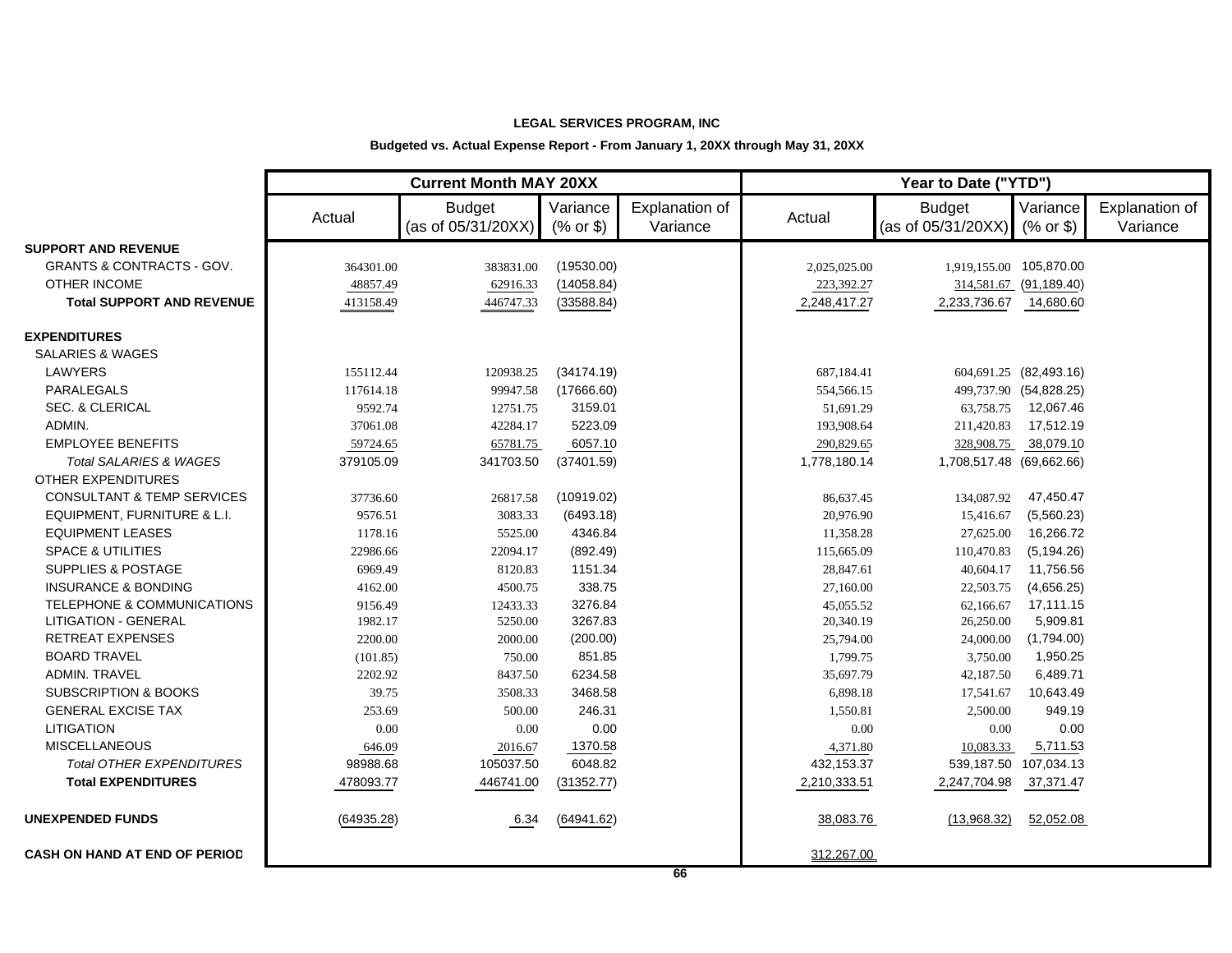#### **LEGAL SERVICES PROGRAM, INC Summary of Revenue and Support From January 1, 20XX through May 31, 20XX**

|                                                         | Α                                  |          | в                      |            | С                                  | D                            |      | E                                          |
|---------------------------------------------------------|------------------------------------|----------|------------------------|------------|------------------------------------|------------------------------|------|--------------------------------------------|
| <b>FEDERAL GRANTS</b>                                   | <b>Current Year Actual</b>         |          | <b>Current Budget</b>  |            | Income Over/(Under)<br>$(A) - (B)$ | <b>Current Year Budget</b>   |      | <b>Unspent Grant Amount</b><br>$(D) - (A)$ |
| SUPPORT AND REVENUE                                     |                                    |          |                        |            |                                    |                              |      |                                            |
| <b>GRANTS &amp; CONTRACTS</b>                           |                                    |          |                        |            |                                    |                              |      |                                            |
| <b>LSC - MIGRANT</b>                                    |                                    |          |                        |            |                                    |                              | \$   |                                            |
| <b>LSC - BASIC FIELD</b>                                | \$<br>498,505.00                   | \$       | 501,391.04             | - \$       | $(2,886.04)$ \$                    | 1,203,338.50                 | \$   | 704,833.50                                 |
| LSC-PBI                                                 | \$<br>71,215.00                    | \$       | 71,627.29              | \$         | $(412.29)$ \$                      | 171,905.50                   | \$   | 100,690.50                                 |
| LSC - TIG 2                                             | \$                                 | \$       | 4,166.67               | \$         | $(4, 166.67)$ \$                   | 10,000.00                    | \$   | 10,000.00                                  |
| SPECIAL KIDS GRANT                                      | \$<br>114,039.00                   | \$       | 125,000.00             | \$         | $(10,961.00)$ \$                   | 300,000.00 \$                |      | 185,961.00                                 |
| OFFICE OF AGING                                         | \$<br>30,584.00                    | \$       | 30,131.25              | \$         | 452.75                             | 72,315.00 \$<br>- \$         |      | 41,731.00                                  |
| COUNTY COMM. ON AGING                                   | \$<br>32,030.00                    | \$       | 23,833.33              | \$         | 8,196.67                           | \$<br>57,200.00 \$           |      | 25,170.00                                  |
| HUD-SUPPORTIVE HOUSING                                  | \$<br>28,365.00                    | \$       | 26,945.42              | \$         | 1,419.58                           | \$<br>64,669.00              | \$   | 36,304.00                                  |
| <b>HUD - FAIR HOUSING</b>                               | \$<br>82,500.00                    | \$       | 76,388.75              | \$         | 6,111.25                           | 183,333.00<br>\$             | \$   | 100,833.00                                 |
| HUD - COUNSELING GRANT                                  | \$<br>4,912.94                     | \$       | 17,123.75              | \$         | $(12,210.81)$ \$                   | 41,097.00                    | \$   | 36,184.06                                  |
| IRS (LITC) TAX PROJECT<br>DOMESTIC VIOLENCE -TANF       | \$<br>13,749.99<br>\$<br>10,894.00 | \$<br>\$ | 22,500.00<br>12,500.00 | \$<br>\$   | $(8,750.01)$ \$<br>$(1,606.00)$ \$ | 54,000.00 \$<br>30,000.00    | - \$ | 40,250.01<br>19,106.00                     |
| <b>AMERICORPS GRANT</b>                                 | \$<br>95,870.01                    | \$       | 121,745.83             | \$         | $(25,875.82)$ \$                   | 292,190.00 \$                |      | 196,319.99                                 |
| <b>CDBG</b>                                             | \$<br>11,600.00                    | \$       | 20,000.00              | \$         | $(8,400.00)$ \$                    | 48,000.00                    | - \$ | 36,400.00                                  |
|                                                         |                                    |          |                        |            |                                    |                              |      |                                            |
| <b>Total Federal Revenue and Support</b>                | 994.264.94                         |          | 1,053,353.33 \$        |            | (59,088.39)                        | 2.528.048.00                 |      | 1,533,783.06                               |
| <b>STATE GRANTS</b>                                     |                                    |          |                        |            |                                    |                              |      |                                            |
| <b>SUPPORT AND REVENUE</b>                              |                                    |          |                        |            |                                    |                              |      |                                            |
| <b>GRANTS &amp; CONTRACTS</b>                           |                                    |          |                        |            |                                    |                              |      |                                            |
| DHS GRANT                                               | 168,653.06                         |          |                        | \$         | 168,653.06                         | $0.00 \,$ \$                 |      | (168, 653.06)                              |
| <b>STATE</b>                                            | 333,330.00                         | \$       | 333,333.33             | \$         | (3.33)                             | 800,000.00 \$                |      | 466,670.00                                 |
| DHS-FOOD STAMP OUTREACH                                 |                                    | \$       |                        | \$         | ×.                                 |                              | \$   | $\sim$                                     |
| <b>STATE FILING FEE</b>                                 | 67,224.00                          | \$       | 59,760.00              | \$<br>\$   | 7,464.00                           | 143,424.00 \$                |      | 76,200.00                                  |
| <b>STATE - RURAL</b><br>STATE JUDICIARY GRANT No. 1     |                                    | \$<br>\$ | 2,291.67               | \$         | (2, 291.67)                        | 0.00~\$<br>5,500.00 \$       |      | 5,500.00                                   |
| STATE JUDICIARY GRANT No. 2                             | 11,603.00                          | \$       | 22,916.67              | \$         | (11, 313.67)                       | 55,000.00 \$                 |      | 43,397.00                                  |
| STATE JUDICIARY GRANT No. 3                             | 6,666.00                           | \$       | 8,333.33               | \$         | (1,667.33)                         | $20,000.00$ \$               |      | 13,334.00                                  |
| <b>GRANT - COUNTY No. 1</b>                             | 231,250.00                         | \$       | 196,250.00             | \$         | 35,000.00                          | 471,000.00 \$                |      | 239,750.00                                 |
| GA - SSI                                                | 166,700.00                         | \$       | 208,333.33             | \$         | (41, 633.33)                       | 500,000.00 \$                |      | 333,300.00                                 |
| <b>GRANT - COUNTY No. 2</b>                             | ٠                                  | \$       | 1,250.00               | \$         | (1,250.00)                         | 3,000.00 $$$                 |      | 3,000.00                                   |
| <b>GRANT - COUNTY No. 4</b>                             | 22,500.00                          | \$       | 16,666.67              | - \$       | 5,833.33                           | 40,000.00 \$                 |      | 17,500.00                                  |
|                                                         |                                    |          |                        |            |                                    |                              | \$   |                                            |
| <b>GRANT - COUNTY NO. 3</b><br>OTHER SMALL STATE GRANTS | 22,834.00                          | \$       | 16,666.67              | - \$<br>\$ | 6,167.33                           | 40,000.00 \$<br>0.00~\$      |      | 17,166.00                                  |
| Total Other Revenue and Support                         | 1,030,760.06                       |          | 865,801.67             |            | 164,958.39                         | <u>2,077,924.00</u>          |      | 1,047,163.94                               |
|                                                         |                                    |          |                        |            |                                    |                              |      |                                            |
| <b>ALL OTHER REVENUE</b>                                |                                    |          |                        |            |                                    |                              |      |                                            |
| SUPPORT AND REVENUE                                     |                                    |          |                        |            |                                    |                              |      |                                            |
| <b>DONATIONS</b>                                        | 80,335.00                          |          | 125,000.00 \$          |            | (44,665.00)                        | 300,000.00 \$                |      | 219,665.00                                 |
| UNITED WAY - COUNTY No. 1                               | 29,111.00                          | \$       | 31,666.67              | \$         | (2,555.67)                         | 76,000.00 \$                 |      | 46,889.00                                  |
| UNITED WAY - COUNTY No. 2                               | 7,500.00                           | \$       | 7,500.00               | \$         | $\blacksquare$                     | 18,000.00 \$                 |      | 10,500.00                                  |
| <b>UNITED WAY - COUNTY No. 3</b>                        | 1,712.00                           | -\$      | 1,665.00               | \$         | 47.00                              | 3,996.00 \$                  |      | 2,284.00                                   |
| CONTRACT WITH UNION                                     | 38,336.00                          | \$       | 29,166.67              | \$         | 9,169.33                           | 70,000.00 \$                 |      | 31,664.00                                  |
| STATE JUSTICE FOUNDATION                                | 41,665.00                          | \$       | 62,500.00              | \$         | (20, 835.00)                       | 150,000.00 \$                |      | 108,335.00                                 |
| COMMUNITY FOUNDATION                                    | (7,930.00)                         | -\$      |                        | \$         | (7,930.00)                         | 0.00~\$                      |      | 7,930.00                                   |
| <b>MISC. GRANTS</b>                                     | 3,100.00                           | S<br>\$  | 16,250.00              | \$<br>\$   | (13, 150.00)                       | $0.00 \,$ \$<br>39,000.00 \$ |      | 35,900.00                                  |
| <b>SSI REPRESENTATION</b>                               |                                    | \$       |                        | \$         |                                    | 0.00~\$                      |      |                                            |
| FEE FOR SERVICE - COUNTY NO. 1                          |                                    | \$       |                        | \$         |                                    | 0.00~\$                      |      |                                            |
| <b>CLINICS</b>                                          | 750.00                             | \$       | 6,250.00               | \$         | (5,500.00)                         | 15,000.00 \$                 |      | 14,250.00                                  |
| FEE FOR SERVICE - COUNTY No. 2                          | 750.00                             | \$       |                        | \$         | 750.00                             | 0.00~\$                      |      | (750.00)                                   |
| FEE FOR SERVICE - COUNTY No. 3                          | 27,184.00                          | -\$      | 33,333.33              | \$         | (6, 149.33)                        | $80,000.00$ \$               |      | 52,816.00                                  |
| FEE FOR SERVICE - COUNTY No. 4                          | 700.00                             |          |                        | \$         | 700.00                             | 0.00~\$                      |      | (700.00)                                   |
| <b>INTEREST</b>                                         | 179.27                             |          | 1,250.00               | \$         | (1,070.73)                         | 3,000.00 \$                  |      | 2,820.73                                   |
| <b>Total Other Revenue and Support</b>                  | 223,392.27                         |          | 314,581.67             |            | (91, 189.40)                       | 754,996.00                   |      | 531,603.73                                 |
|                                                         |                                    |          |                        |            |                                    |                              |      |                                            |

TOTAL REVENUE AND SUPPORT 2.248.417.27 2.233.736.67 14.680.60 5.360.968.00 3.112.550.73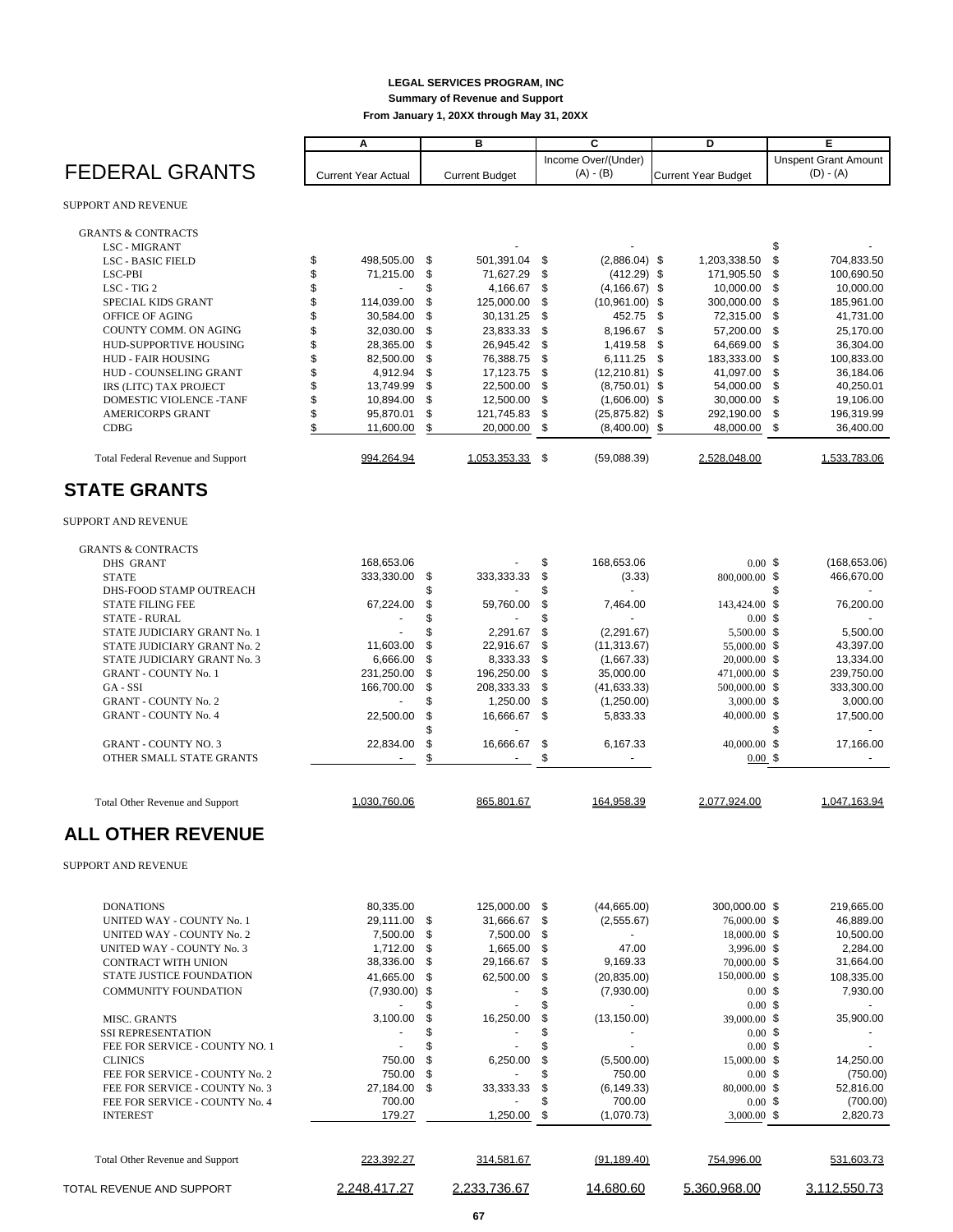# **APPENDIX II DESCRIPTION OF ACCOUNTING RECORDS**

This section describes the accounting records that shall be maintained by each recipient. In general, accounting records should be maintained on a double-entry method utilizing fund accounting. Each recipient should establish the system most appropriate to its needs. Each recipient shall retain original accounting records and supporting documentation per retention times for nonprofit records listed below, and make such records available for review when required.

**General Ledger** summarizes and classifies all financial transactions from data accumulated in the books of original entry. The general ledger is the final and permanent record of all of the recipient's financial transactions and basis for preparation of the financial statements.

**Cash Receipts Journal** records cash receipts (i.e., cash, checks, and money orders) in chronological sequence when received. Bank deposit slips must contain sufficient information so that all deposits can be traced to the original source and to the cash receipts journal.

**Cash Receipts Log** verifies the amount of cash receipts recorded in the general ledger and deposited in the bank. The log shall list the date the cash was received, payee, check number and amount.

**Cash Disbursements Journal** records disbursements in chronological sequence. All disbursements must be made by prenumbered checks (excluding petty cash funds) used in numerical sequence. Each check must be supported by appropriate documentation (e.g., payroll records, in voices, contracts, travel reports, etc.) as set forth in 45 CFR § 1630. The approval of a disbursement by an authorized individual shall also be documented.

General Journal records those transactions that are not recorded originally in the cash receipts journal, cash disbursements journal, payroll register, or other books of original entry. Each journal entry must be adequately supported and documented. Journal entries or journal vouchers shall be numbered consecutively and approved by an authorized individual, such approval being evidenced by the authorized individual's initials and the date of review.

**Payroll Records** accumulate payroll data as required by Federal, state, and local laws. Documentation must be maintained to support individual gross earnings. The following payroll data shall be included in each employee's payroll file:

- 1. Wage or salary authorization, employment contracts, if applicable;
- 2. Federal W-4 withholding form;
- 3. State withholding form;
- 4. Authorization for all other payroll deductions; and
- 5. Authorization for all wage/salary actions.

Additionally, each recipient is required to establish an adequate time-reporting system. This system must be able to demonstrate the number of hours worked by an employee, including overtime and compensatory time earned. Whether a sign-up sheet, a time report, or other method is utilized, a supervisor in a position to verify the information, or an individual delegated by the supervisor, shall approve all time sheets.

Vacation and sick leave records must be maintained for each employee. These records shall identify the amount of vacation and sick leave earned and used and the remaining balances. The total of the remaining balance should support the amount disclosed in the financial statements.

**Client Trust Records** document the receipt and disbursement of client funds. The total of the balances of these individual records must equal: (1) the cash in the escrow bank account designated solely for client trust funds; and (2) the corresponding client trust liability account. Both accounts are required to be maintained in the general ledger and disclosed in the financial statements or in a note to the financial statements. Client names should not appear in the general ledger and should be substituted with assigned numbers (e.g., case file number).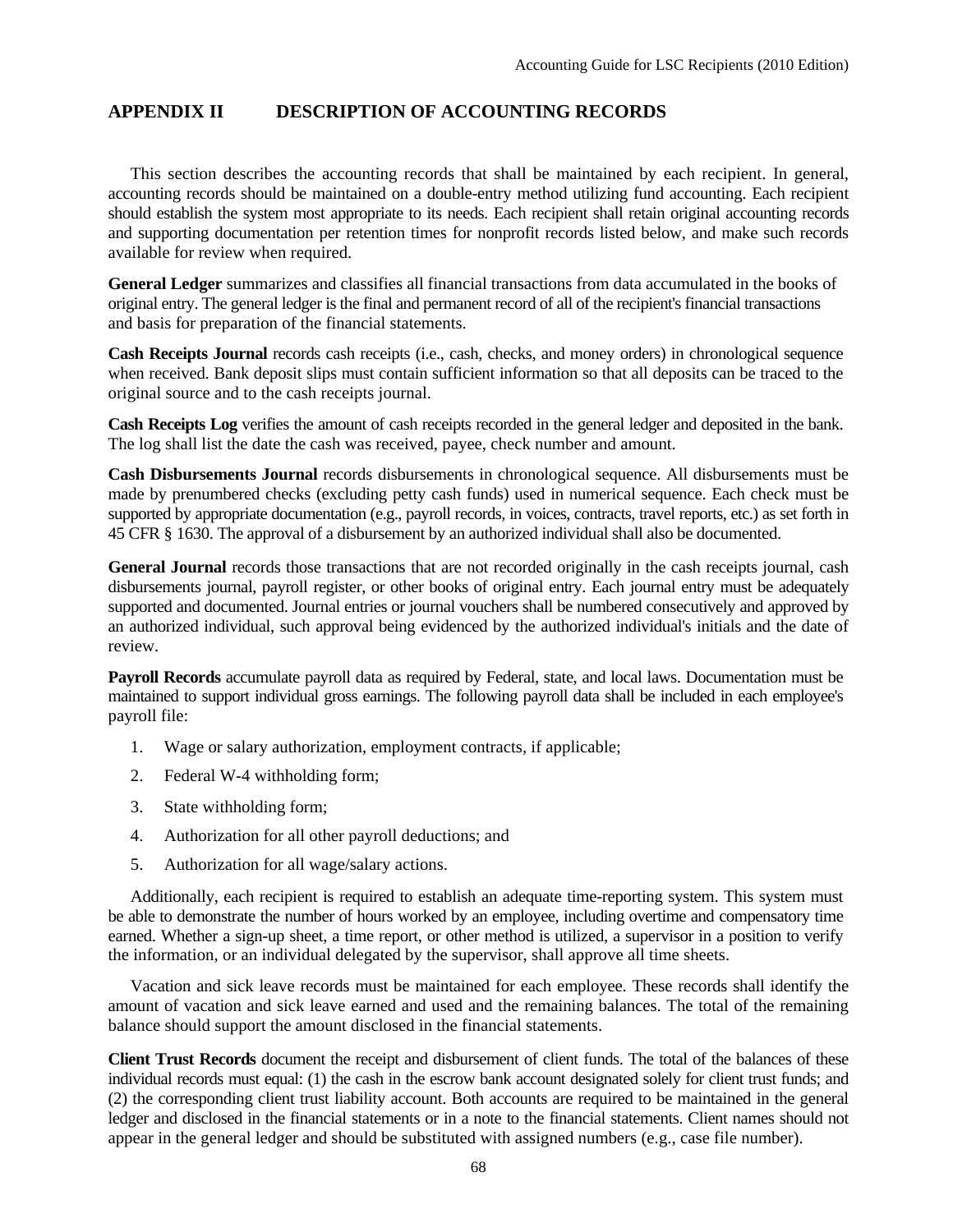**Property Records** account for fixed assets and equipment and should include, at a minimum, the following information:

- 1. A description of the property, including model and manufacturer's serial number or other identification number;
- 2. Date of acquisition;
- 3. Number of check used to pay for item;
- 4. Cost of the property and salvage value;
- 5. Useful life;
- 6. Depreciation method (i.e., recipient must either adopt a written policy on depreciation methods governing identifiable classes of property or show the actual depreciation method on each individual property record);
- 7. Source of funds used to acquire the property;
- 8. Description of how value was assigned if property was donated;
- 9. Location and condition of the property and the date the information was reported;
- 10. Inventory control number/tag;
- 11. The ultimate disposition data, including date and method of disposal and sales price if sold with the method used to determine the current fair value.

The total dollar value of individual items capitalized shall equal the property control account balance in the general ledger and support related amounts disclosed in the financial statements.

#### **RETENTION TIMES FOR NONPROFIT RECORDS**

A nonprofit organization should have a written, mandatory document retention and periodic destruction policy. Such a policy also helps limit accidental or innocent destruction. The document retention policy should include guidelines for handling electronic files and voicemail. Electronic documents and voicemail messages have the same status as paper files in litigation-related cases. The policy should also cover backup procedures, archiving of documents, and regular check-ups of the reliability of the system. If an official investigation is underway or even suspected, management must stop any document purging in order to avoid criminal obstruction charges.

Records should be kept for the following periods, unless state law requires retention for a longer period. LSC recommends consultation with the recipient's auditor or attorney to determine its record retention policies. Records that have continuing legal or tax significance should be retained.

#### **Accounting Records**

| General journal                     | PERMANENT        |
|-------------------------------------|------------------|
| General ledger                      | <b>PERMANENT</b> |
| Cash receipts ledger                | 7 years          |
| Cash receipts log                   | 7 years          |
| Cash receipts book                  | 7 years          |
| Cash disbursements ledger           | 7 years          |
| Bank statements and canceled checks | 7 years          |
| <b>Bank Reconciliations</b>         | 7 years          |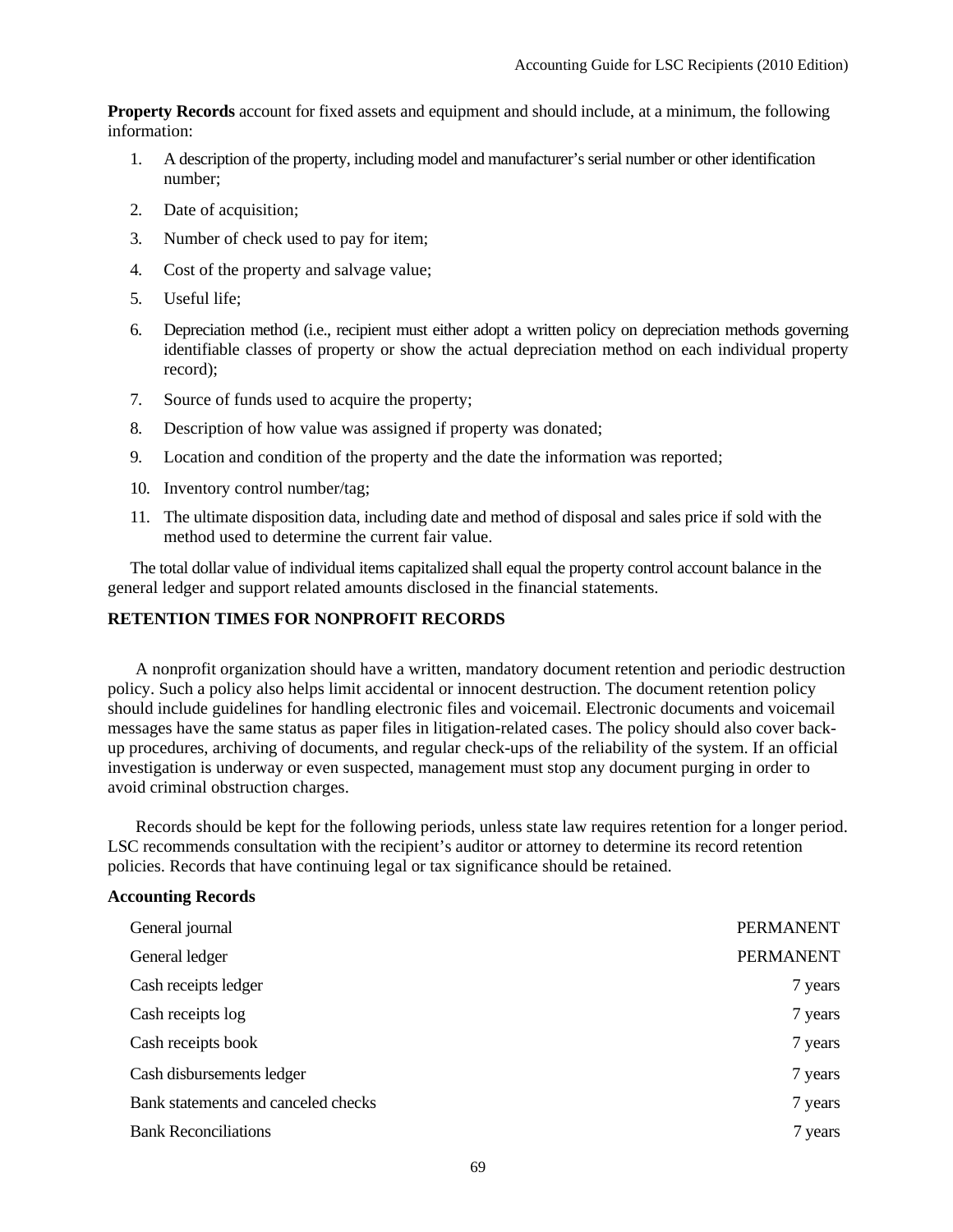|                                                                | Accounting Guide for LSC Recipients (2010 Edition) |
|----------------------------------------------------------------|----------------------------------------------------|
| <b>Billings</b> for services                                   | 7 years                                            |
| Employee travel and expense reports                            | 7 years                                            |
| Expense bills (source documents)                               | 7 years                                            |
| Petty cash records                                             | 7 years                                            |
| Financial statements -- annual                                 | <b>PERMANENT</b>                                   |
| Financial statements -- monthly or quarterly                   | 7 years                                            |
| <b>Audit Reports</b>                                           | <b>PERMANENT</b>                                   |
| Inventories                                                    | 7 years                                            |
| Indirect Cost Allocation Documentation (after fiscal year end) | 7 years                                            |
| <b>Fixed Assets</b>                                            |                                                    |
| Land and buildings                                             | <b>PERMANENT</b>                                   |
| <b>Equipment (After Disposition)</b>                           | 3 years                                            |
| Equipment traded in on similar asset (After Disposition)       | 3 years                                            |
| Equipment disposed of (no trade-in)                            | 3 years                                            |
| <b>Depreciation Schedules</b>                                  | <b>PERMANENT</b>                                   |
| <b>Contracts</b>                                               |                                                    |
| Leases (after termination)                                     | 7 years                                            |
| Grant agreements (after expiration of grant)                   | 6 years                                            |
| Restricted funds documentation (after use of funds)            | 7 years                                            |
| <b>Tax Returns</b>                                             |                                                    |
| Federal form 990 and working papers                            | <b>PERMANENT</b>                                   |
| State information returns and working papers                   | <b>PERMANENT</b>                                   |
| Payroll tax returns                                            | 4 years                                            |
| Withholding tax statements (W-2)                               | 4 years                                            |
| <b>Corporate Organization Records</b>                          |                                                    |
| Corporate charter and certificate of incorporation             | <b>PERMANENT</b>                                   |
| Minutes of Board of Directors meetings                         | <b>PERMANENT</b>                                   |
| Annual reports                                                 | <b>PERMANENT</b>                                   |
| <b>Personnel Records</b>                                       |                                                    |
| Individual employee records (after termination)                | 4 years                                            |
| Payroll Master Ledger (Annual)                                 | <b>PERMANENT</b>                                   |
| <b>Employment Applications</b>                                 | 2 years                                            |
| Timecards and Daily Reports (after termination)                | 4 years                                            |
| <b>Union Agreements</b>                                        | 4 years                                            |
| Employee pension and insurance records                         | <b>PERMANENT</b>                                   |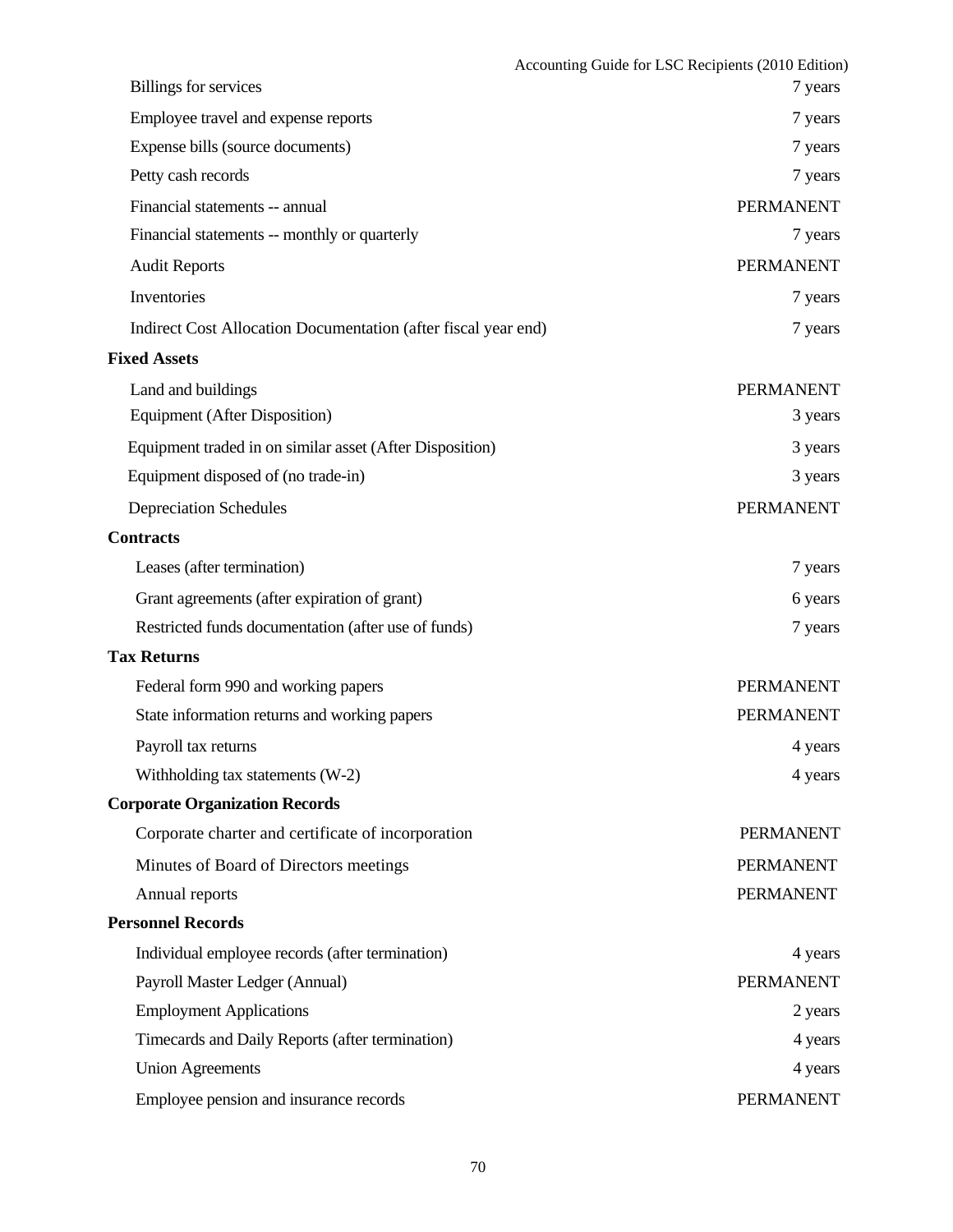## **Correspondence**

# **General Correspondence** 2 years 2 years

Legal Correspondence PERMANENT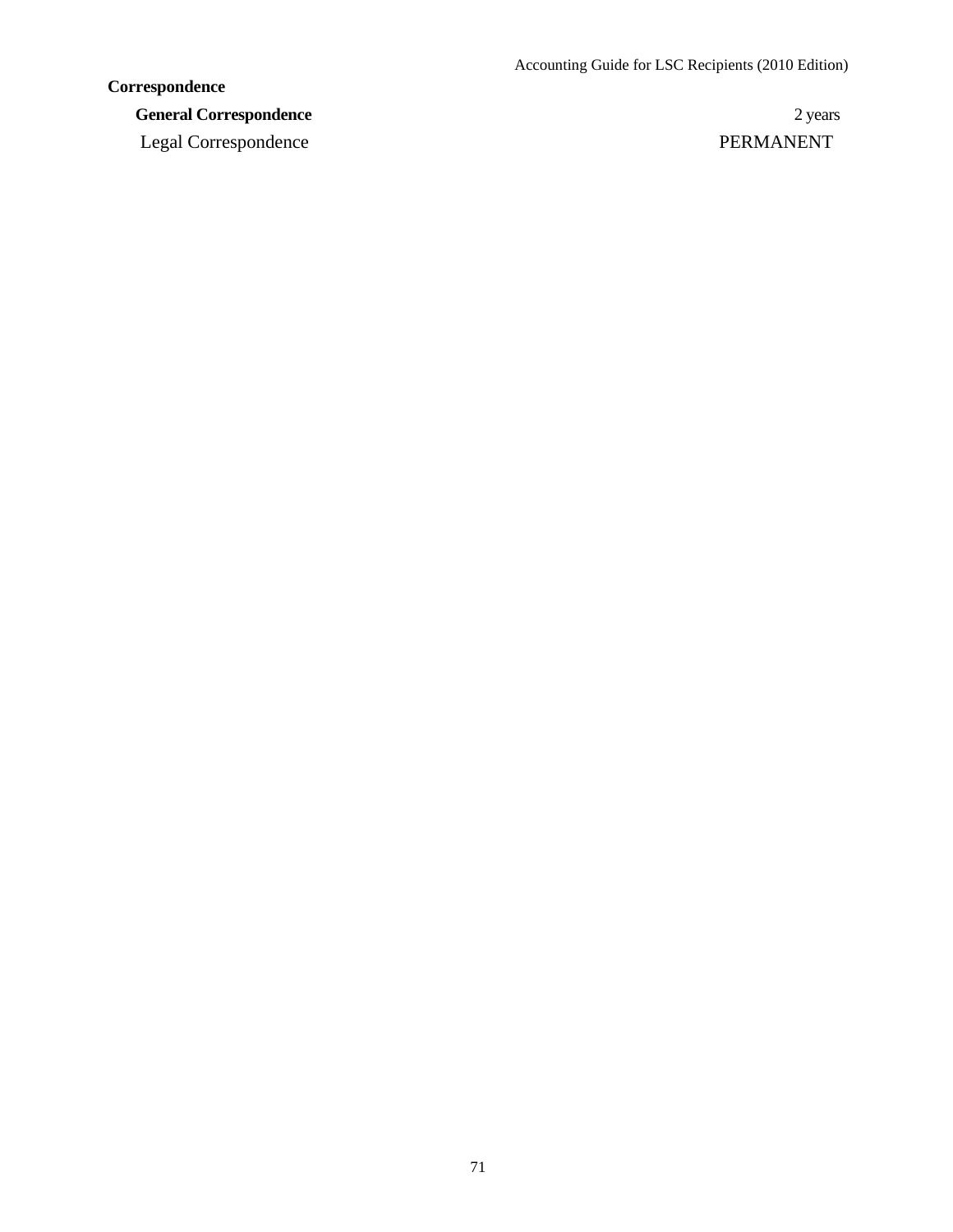### **APPENDIX III CHART OF ACCOUNTS**

#### **1. Overview**

The chart of accounts lists the accounts in the general ledger that can be used to accumulate financial information necessary for adequate grant reporting for both intern al and external purposes. The chart of accounts also demonstrates how fund or grant activity and cost center and/or functional activity can be accumulated for the various funding sources, cost centers and/or functions.

The following sample chart of accounts reflects an account structure for a medium-sized recipient. For an automated accounting system, the chart of accounts is the key element that drives the entire system.

This sample chart of accounts is for reference purposes only. It does not dictate the accounts and detail required of recipients, but is simply on e method of addressing the accounting requirements of this Guide. While the account numbering system, account descriptions, and level of detail utilized by recipients should be designed to provide management reporting and financial disclosures specifically related to individual recipients, the techniques selected must also accommodate the reporting requirements of LSC.

**2. Chart of Accounts Structure** The basic structure of this chart of accounts is diagramed below.

Fund

Natural Account Classification

Cost Center/Function (If required, this code can be expanded to accommodate both cost center and functional reporting.)

#### XX XXX XX/XX

The fund, natural account classification, and cost center/function coding logic is summarized as follows:

| <b>FUND</b>                  | <b>CLASSIFICATIONS</b> | <b>COST CENTERS</b> | <b>FUNCTION</b>                       |
|------------------------------|------------------------|---------------------|---------------------------------------|
| $01$ LSC                     | 100 Assets             | 11 Main Office      | 10 - Non Private Attorney Involvement |
| 02 IOLTA                     | 200 Liabilities        | 12 Downtown Office  | 20 - Private Attorney Involvement     |
| $03$ AAA                     | 300 Fund Balances      | 13 Rural Office     |                                       |
| 04 Miscellaneous Grants      | 400 Support            |                     |                                       |
| and Contracts                | 500 Expense            |                     |                                       |
| 05 Unrestricted/General Fund | 600 Expenses (Cont'd)  |                     |                                       |
| 06 Donated Items             | 700 Asset Activity     |                     |                                       |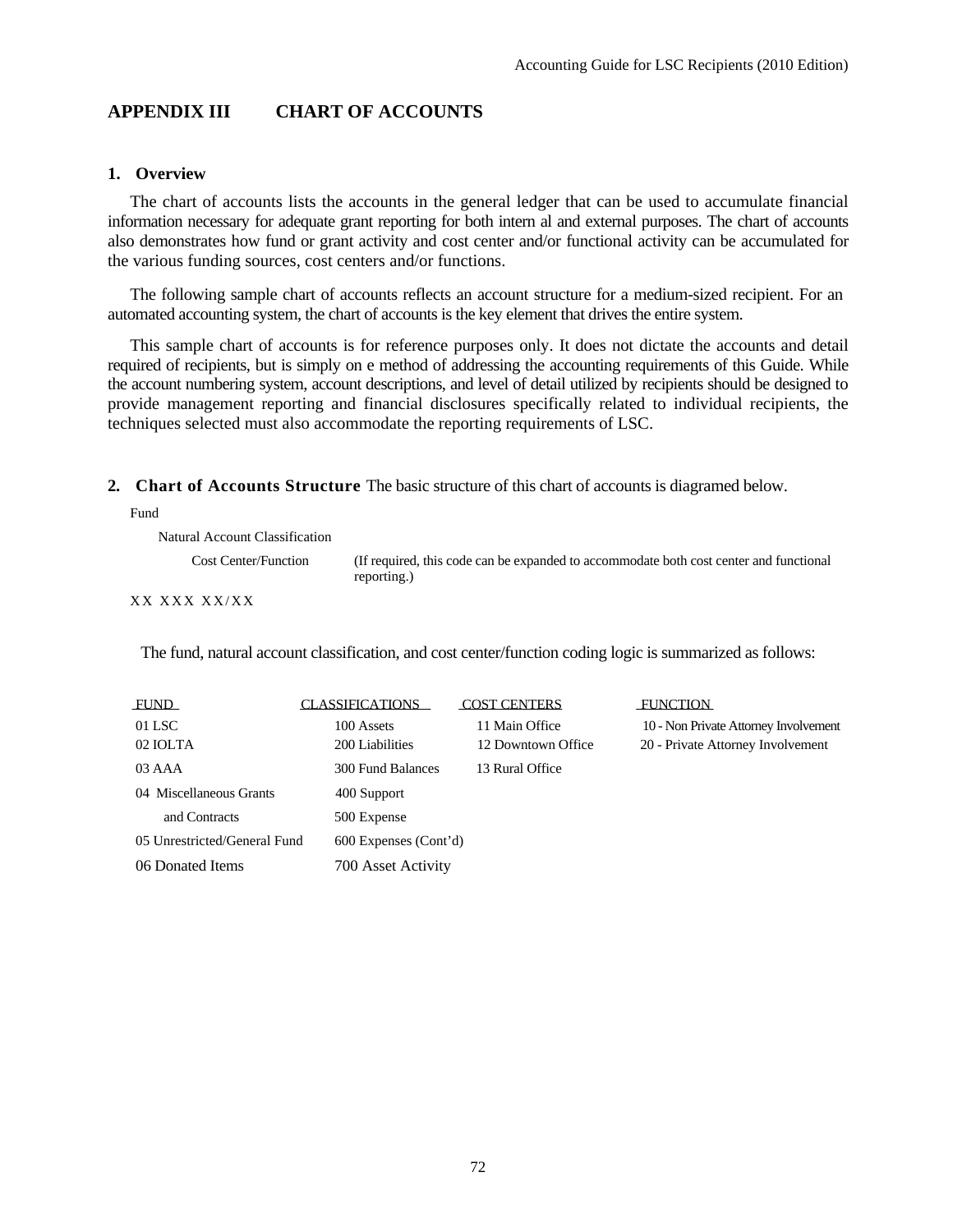$\sim$ 

### **3. Sample Chart of Accounts**

The coding logic described above, when used in conjunction with natural account classifications similar to those described below, provides extensive flexibility for accumulating financial information needs and requirements.

| <b>ASSETS</b>                          | <b>LIABILITIES</b>                   |
|----------------------------------------|--------------------------------------|
| 100 Cash Accounts                      | 200 Accounts Payable                 |
| 101 Operating                          | 201 Vendor                           |
| 102 Payroll - Imprest                  | 202 Employer FICA                    |
| 103 Petty Cash - Imprest               | 203 Unemployment Compensation        |
|                                        | 204 Group Health and Life            |
| 110 Client Trust Funds                 | 205 Worker's Compensation            |
| 111 Main Office                        | 210 Employees Withholdings Payable   |
| 112 Downtown Office                    | 211 Federal Income Tax               |
| 113 Rural Office                       | 212 State Income Tax                 |
| 120 Receivables:                       | 213 FICA                             |
| 121 LSC                                | 214 Group Health and Life            |
| 122 IOLTA                              | 220 Accrued Expenses                 |
| 123 AAA                                | 221 Payroll                          |
| 124 Other                              | 222 Other                            |
| 130 Investments                        | 225 Grants Payable                   |
| 131 Treasury Bills                     | 230 Client Trust Deposits            |
| 132 Certificate of Deposit             |                                      |
| 140 Travel Advances to Employees       | 235 Notes Payable                    |
| 150 Prepaid Expenses                   |                                      |
| 151 Prepaid Insurance                  | <b>FUND BALANCES (Net Assets)</b>    |
| 152 Deposits                           | 300 Restricted Grants and Contracts: |
| 160 Furniture, Fixtures,               | 301 LSC                              |
| and Equipment                          | 302 IOLTA                            |
| 170 Law Library                        | 303 AAA                              |
| 180 Leasehold Improvement              | 304 Miscellaneous Grants & Contracts |
| 190 Accumulated Depreciation           | 310 Unrestricted                     |
| and Amortization                       | 320 Property                         |
| 191 Furniture, fixtures, and Equipment |                                      |
| 192 Leasehold improvements             |                                      |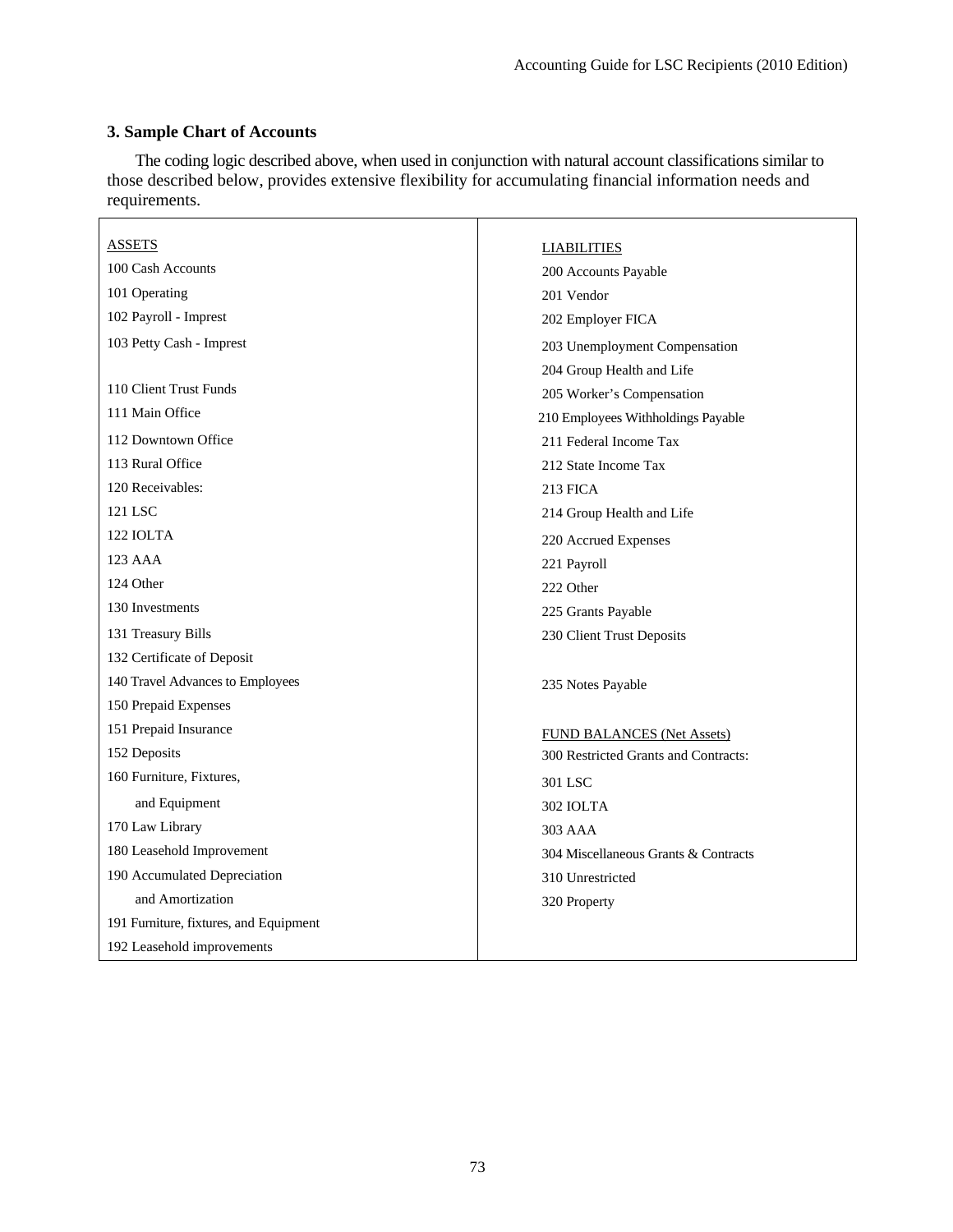#### SUPPORT AND REVENUE

400 Grant and Contract Support 410 Contributions - Cash 411 Bar Associations 412 Other 430 Interest Income 440 Court Awarded Attorney Fees 450 Miscellaneous and Other Revenue

#### **EXPENSES**

500 Lawyers' Salaries 510 Non-Lawyers' Salaries and Wages 520 Overtime wages 521 Overtime Lawyers 522 Overtime Non-Lawyers

530 Employee Benefits 531 Employees FICA 532 Group Benefit Insurance 533 Unemployment Insurance 534 Retirement Contributions 540 Legal Consultants/Judicare Payments 550 Other Consultants/Professional Services 551 Audit Expense 552 Other Accounting Services 553 Non-Legal Consultants 554 Membership Dues and Fees 560 Travel 561 Transportation 562 Lodging 563 Meals 564 Registration and Conference Fees 565 Local Travel

EXPENSES (Continued) 570 Space and Occupancy 571 Rent 572 Janitorial Service 573 Gas 574 Electric 575 Water 576 Hazard Insurance 580 Office Expenses 581 Supplies 582 Recruitment 583 Insurance 584 Postage 585 Reproduction 586 Telephone 587 Library 590 Litigation Costs 591 Depositions and Transcripts 592 Expert Witness 593 Filing, Docket and Service Fees 594 Printing of Briefs and Petitions 599 Interest Expense 600 Equipment Rental 610 Depreciation and Amortization 620 Subgrants Expense 700 Acquisition of Personal Property 705 Acquisition of Real Property 710 Acquisition of Library 720 Proceeds from Sale of Property

730 Gain or Loss on Sale of Property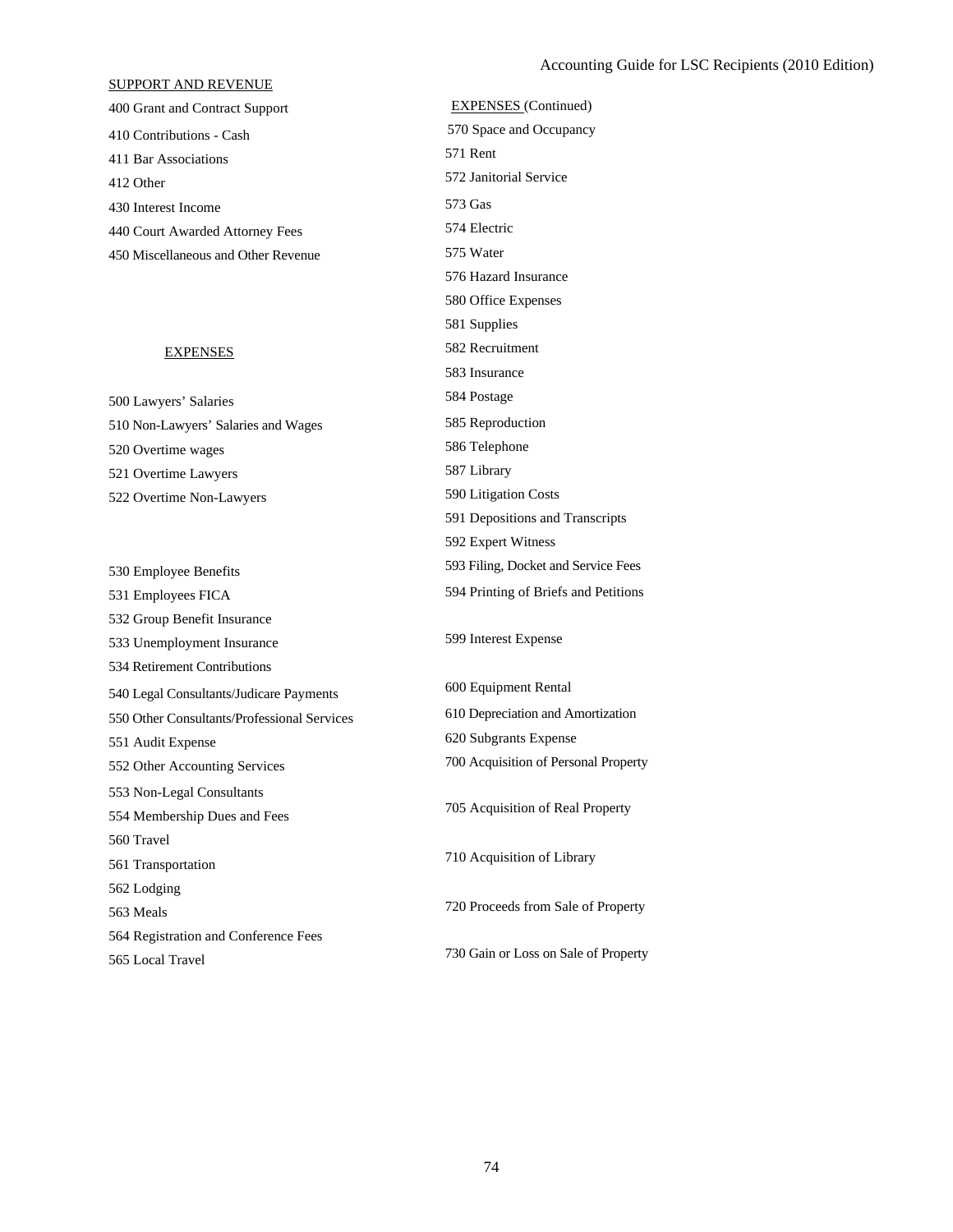### **4. Description of Accounts**

The chart of accounts provides a method of organizing a recipient's accounting records. While a recipient's accounting system must be designed to suit its particular needs, these basic accounts descriptions should be considered in the development of the recipient's accounting system.

### **ASSETS**

**Cash - Operating --** cash on deposit in bank account(s).

**Cash - Imprest Payroll Account --** used exclusively for the disbursement of payroll.

**Petty Cash --** funds held at the recipient's office for paying small and emergency expenditures.

**Client Trust Funds --** the receipt of funds on behalf of clients. The balance must agree with

the Client Trust bank account balance, and with the corresponding liability.

**Investments --** the carrying value of investments, e.g., certificates of deposit, and treasury bills. A subsidiary record should be maintained for each class of investment to account for the cost and income.

**Receivable(s) LSC or Other Grantors --** revenues earned but not received.

**Receivable(s) - Other --** miscellaneous receivables.

**Advances to Employees --** record the amount of travel advances outstanding. A subsidiary record or sub account must be maintained for each employee.

**Prepaid Expenses --** the amount of expenses paid which apply to future periods. A prepaid expense need not be recorded unless the expense applies to a period after the fiscal year ends.

**Deposits --** amount of refundable deposits made by the recipient.

**Furniture, Fixtures, and Equipment --** the cost (or fair value, if donated) of furniture, fixtures and equipment capitalized based on the recipient's policies.

**Law Library --** the cost of the law library. The costs capitalized in this account should reflect only those items with a useful life of more than one year.

**Leasehold Improvements --** the cost of all items valued in excess o f \$5,000, incurred in connection with making capital improvements to rental sp ace (e.g., carpets, new walls, etc.), which cannot be carried to another location.

**Accumulated Depreciation/Amortization --** the expiration of the service life of assets (i.e., periodic depreciation/amortization expense).

### **LIABILITIES**

**Accounts Payable** --the amount of unpaid vendor invoices on hand. If accounting records are maintained on the accrual basis.

**Other Accounts Payable** --liabilities arising from the employer's share of employee benefits such as employer FICA, Unemployment Compensation, Workmen's Compensation, and other liabilities.

**Employee Withholdings Payable** --funds withheld from employees' salaries (e.g., FICA, federal, state and local taxes, pension, health insurance, etc.). Separate accounts should be maintained for each type of withholding.

**Accrued Expenses --** the estimated cost of goods or services received for which an invoice has not yet been received. This account can be utilized at the close of an accounting period to accrue salaries, employer's share of FICA and other taxes, which are owed, but not yet paid. Separate accounts should be maintained for accrued salaries and other miscellaneous accruals such as utilities and consultant fees.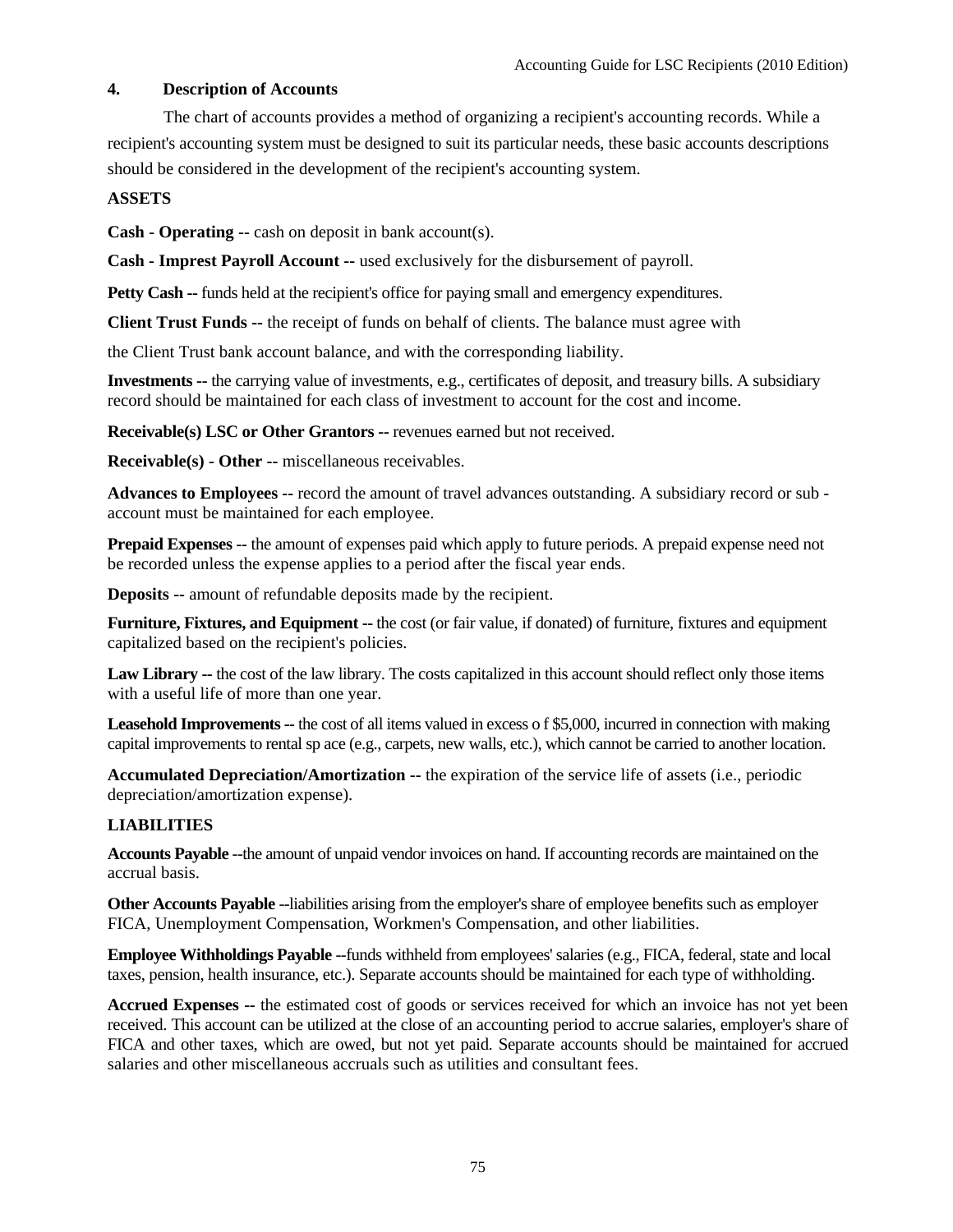Accounting Guide for LSC Recipients (2010 Edition)

**Unearned Grants Revenue --** support received in advance, but designated to be used in a future period, or to record support received but not earned as of the date of the balance sheet, but is expected to be recognized as revenue in subsequent periods.

**Client Trust Deposits** --the amount of cash received from or on behalf of clients for court costs or other purposes. The balance must agree with the Client Trust bank account balance and the corresponding asset.

**Net Assets (Fund Balance) --** an organization's net assets and are subject to review and approval by LSC. (45 CFR § 1628). In addition, if LSC funding of a recipient is terminated, all unexpended LSC funds are to be returned to LSC or disposed of in accordance with instructions from LSC. Fund balances may be classified as "temporarily restricted", "permanently restricted", or "unrestricted." Temporarily Restricted: These represent the balances of support over expenses for grants, contracts, and other awards which have restrictions. Each grant or contract or other award requiring separate reporting shall have a separate fund balance. Permanently Restricted: Those resources which are in the form of endowments, with the principal of the gift or bequest remaining intact and the income available for use as intended by the donor. Unrestricted: These represent the balances of support over expenses from unrestricted sources. Each contribution or other award requiring separate reporting shall have a separate account for its fund balance. Sound financial management practices should preclude deficit spending of unrestricted as well as other funds.

**Property --** the net equity in all land, buildings, leasehold improvements, furniture, fixtures, equipment, and law books purchased.

### **SUPPORT AND REVENUE**

**Grants and Contracts --** the amount of support earned during the accounting period.

**Contributions --** cash contributions received during the accounting period.

**Donated Property and Services --** the value of all donated assets, facilities, and services received during the accounting period.

**Interest Income --** interest earned during the accounting period.

**Attorney Fees --** fees award received during the accounting period.

**Miscellaneous and Other Revenue --** miscellaneous and other revenue earned during the accounting period which cannot be classified in any of the above accounts. Where amounts exceed \$5,000, separate accounts shall be established to accurately describe the nature of the income.

### **EXPENSES**

**Salaries and Wages --** the salaries of all the recipient personnel. At a minimum, salaries shall be broken down into four main categories: attorneys, paralegals, support staff and other staff.

**Employee Benefits --** the costs of items such as employer FICA taxes, unemployment taxes, employer retirement contributions, employer health and life insurance payments, workmen's compensation and other payroll-related benefit items offered by the recipient. Individual sub-accounts must be maintained for each of these items.

**Contract Services to Clients --** payments to private attorneys and other consultants for service provided to clients.

**Contract Services to Program --** the costs of contracted or purchased services. For financial statement purposes, other Consultant/Professional Services shall be described as to nature, amount and purpose.

**Travel --** travel costs (e.g., transportation, lodging, and meal expenses while on a business trip).

**Space and Occupancy --** the costs of rent, utilities (such as electricity, water, and gas), janitorial services, and hazard insurance.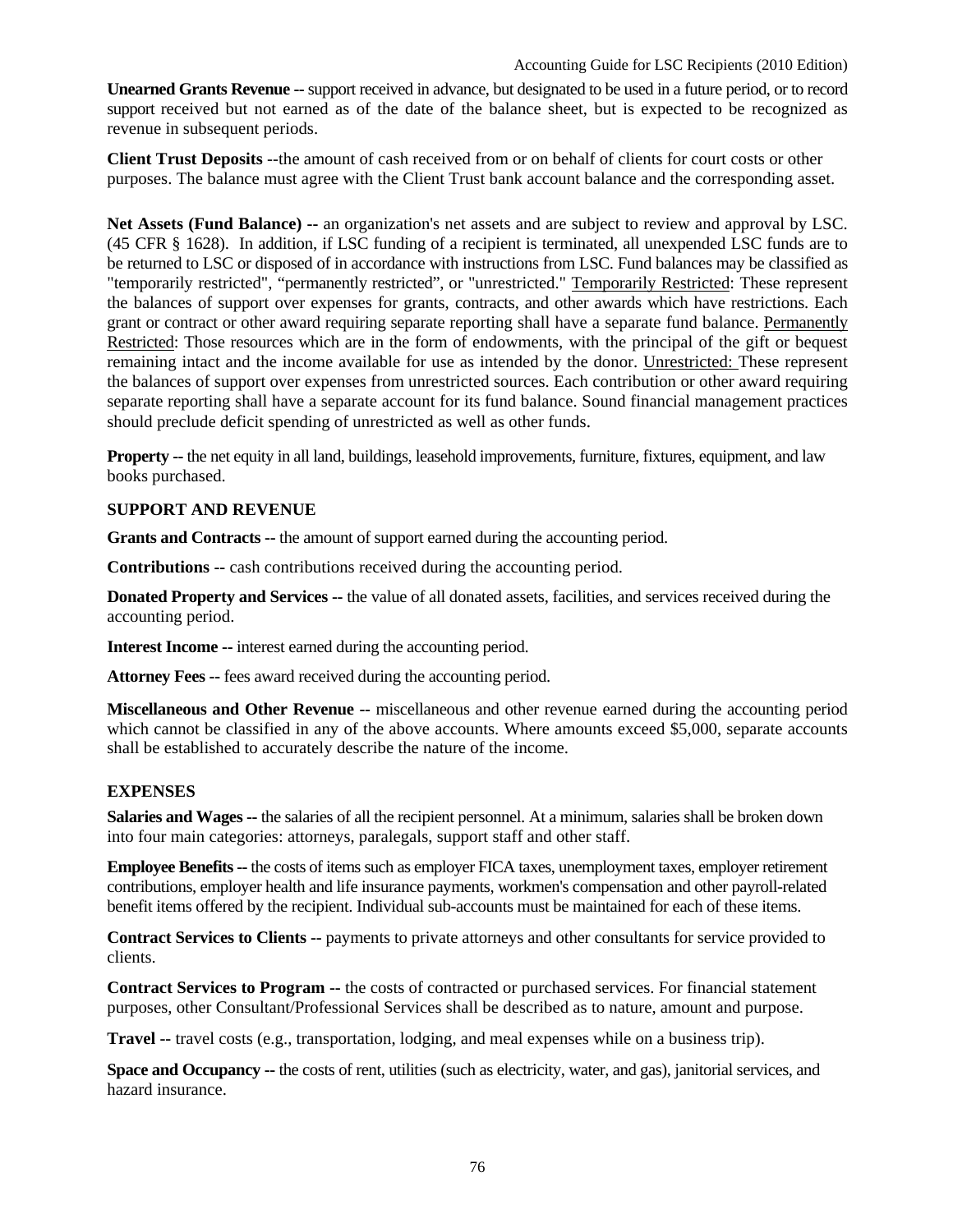Accounting Guide for LSC Recipients (2010 Edition)

**Office Expenses --** the costs of, among other things, office supplies, printing, reproduction supplies, recruitment, postage, telephone, and insurance other than hazard insurance and employee benefit insurance.

**Interest Expense --** interest paid pursuant to debt agreements.

Litigation Costs -- costs of depositions and transcripts, service of process, filing fees, expert witnesses, and any other litigation costs paid by the recipient and not by the client.

**Equipment Rental --** all costs related to renting or leasing furniture and equipment.

**Subgrant Expense --** all grants awarded to subrecipients by the recipient during the year.

**Depreciation and Amortization --** the depreciation expense of furniture, equipment, law library and leasehold improvements acquired by the recipient.

### **PROPERTY ACCOUNTS**

**Acquisition of Personal Property, Real Property, or Law Library** This account is used to record the costs of all land, buildings, furniture, equipment, leasehold improvements and other property or law books with a cost in excess of \$5,000 that were purchased during the accounting period. The account is closed to the applicable fund balance of the source of funds used to purchase the property. This amount is the source for the entry to capitalize as assets all capital property purchases at year-end.

**Proceeds from Sale of Property** This account is used to record (as a closing entry) the proceeds from the sale of property in the appropriate fund and relieves the property fund balance of the related remaining original cost and/or gain.

**Gain or Loss on Sale or Other Disposition of Property** This account is used to record any gains or losses pursuant to the sale or other disposition of property.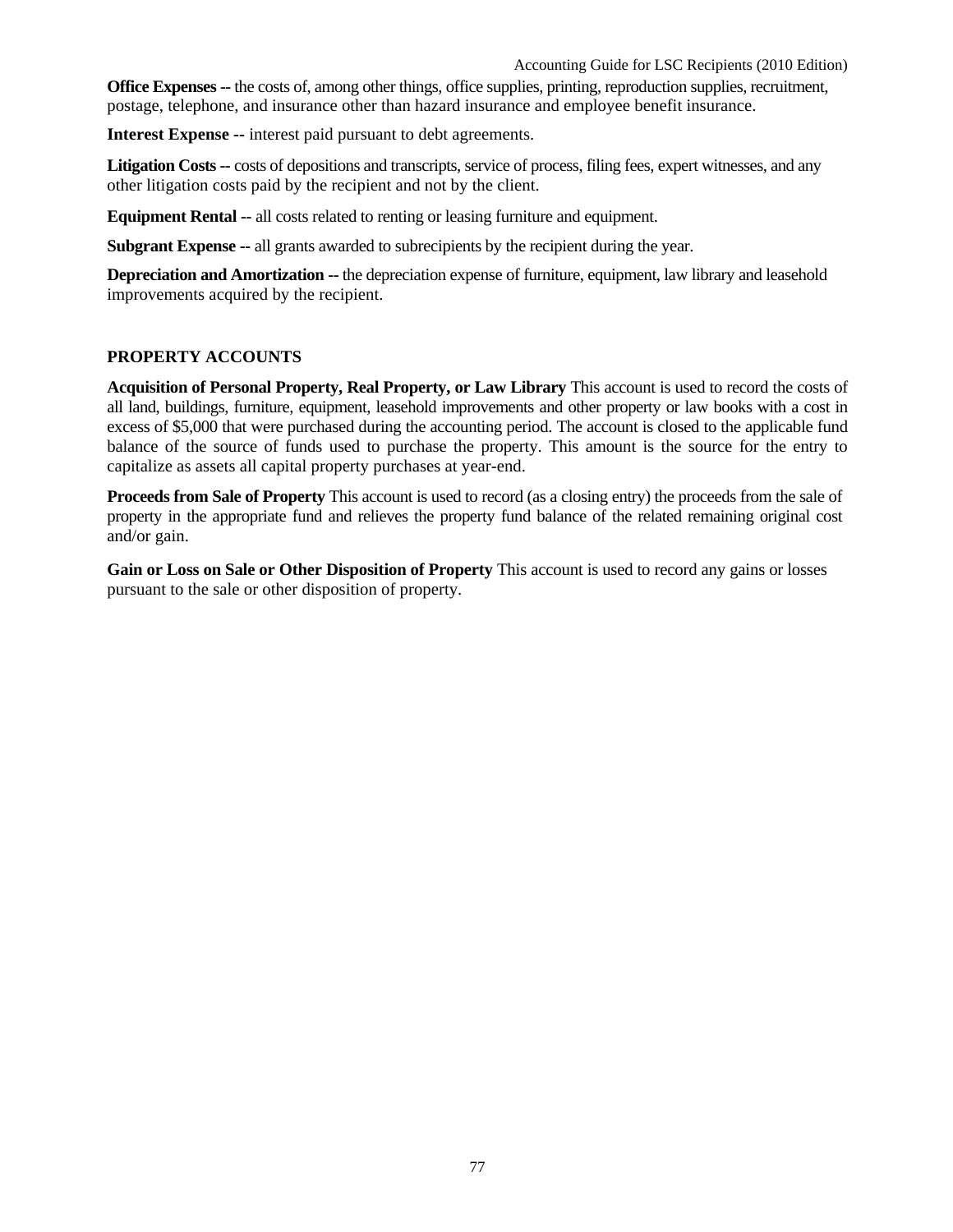### **APPENDIX IV ACCOUNTING FOR PROPERTY**

#### **1. OVERVIEW**

LSC requires capitalization and depreciation of property and equipment. Capitalization provides balance sheet control over the asset. Depreciation recognizes that capital assets a re a part of the ongoing cost of providing legal services.

Separate "asset acquisitions" accounts should be included in the chart of accounts to record property transactions. During the year, purchases are charged to this account based on the recipient's asset capitalization policy. LSC requires that purchases over \$5,000 with useful lives of more than one year be capitalized; however, recipients have the discretion of using lower values. Asset acquisitions are reflected in interim reports as expenses and at year-end the balance in the "asset acquisition" account is capitalized.

LSC does not require that the general ledger maintain property accounts balances by funding sources; accordingly the record of whose funds were used to purchase or finance particular items is included only in the property records. Recipient's property records can be individual cards or other documents that contain the information listed in Appendix II "Property Records."

Accounting for the law library, which is part of property and equipment, does not require that depreciation be recognized when the estimated salvage value will equal or exceed cost. A particular volume should be written off when it becomes obsolete. Major additions to the law library should be capitalized. The ordinary cost of maintaining a law library, such as updates, replacements, periodicals, loose leafs, etc., should be charged to expense.

Depreciating assets should be a procedure that is the easiest and most reasonable for the recipient. Depreciation by individual item is the easiest method. Either the vintage year method, discussed below at No. 5, or a lapsing schedule may be used. A lapsing schedule simply computes the asset's depreciation over its useful life when purchased. This depreciation is spread over the applicable years so that, for any one year, depreciation expense is taken directly from the schedule.

### **2. CAPITALIZATION**

Capitalization of property items is illustrated in the following accounting entries that record the property acquisition using LSC funds. For illustrative purposes, the cost of the equipment is assumed to be \$52,000 and the account names are from the chart of accounts illustrated in Appendix II.

Illustration 1.1 - To record equipment purchased with cash.

| Dr: Acquisition of property | \$52,000 |
|-----------------------------|----------|
| Cr: Cash                    | \$52,000 |

To record the cost of property in a property acquisition account which will be closed to the appropriate fund balance at year-end.

For management reporting purposes, fixed asset purchases are treated as expenses during the year and closed to the appropriate fund balance as a reclassification along with all support and expense account at yearend.

Illustration 1.2 - A second entry is required (normally made quarterly or at the end of the year) to record the asset in a balance sheet account:

| Dr: Furniture, Fixtures, Equipment | \$52,000 |
|------------------------------------|----------|
| Cr: Fund Balance                   | \$52,000 |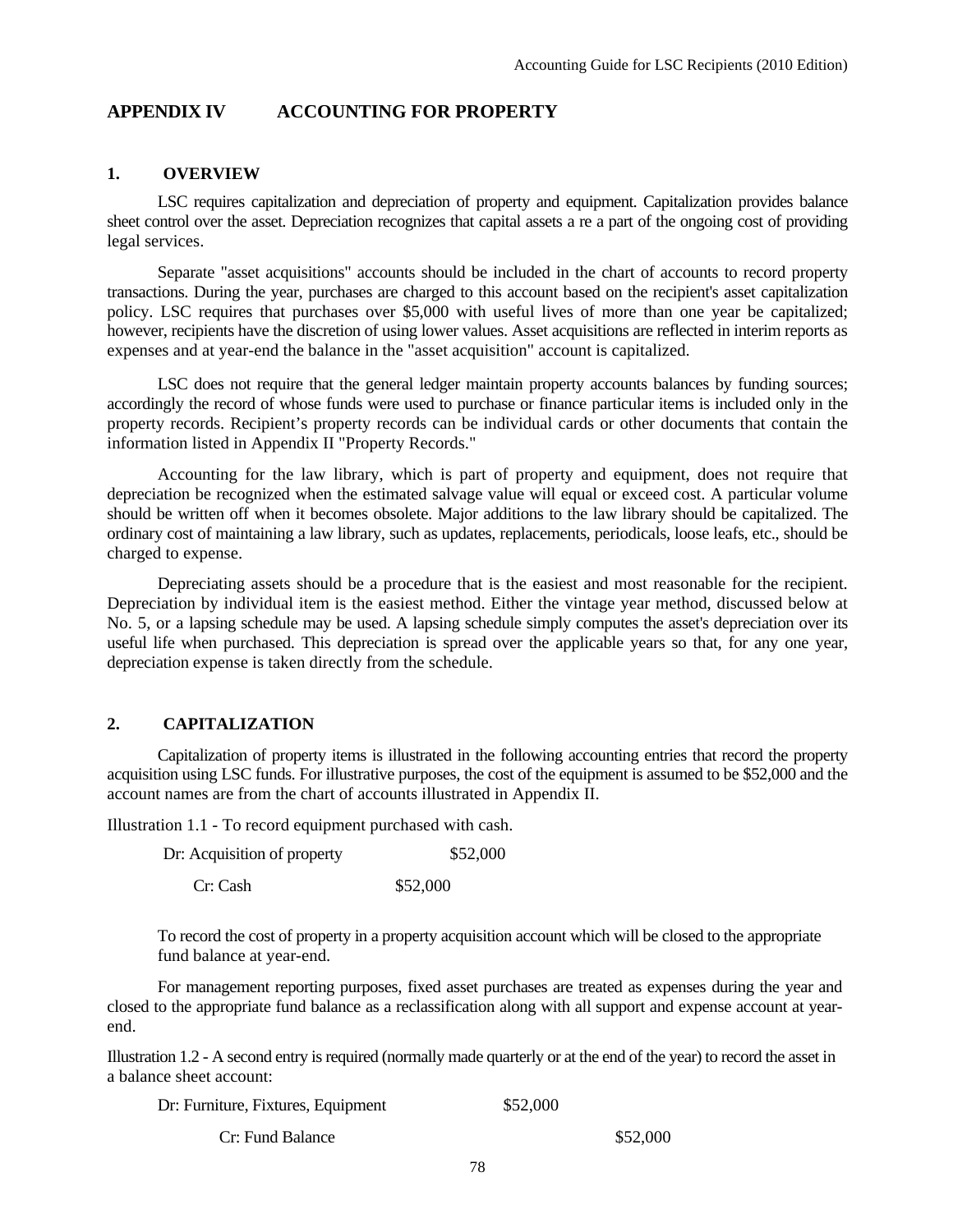Illustration 2.1 - To record equipment financed partially by debt.

| (a) | Dr: Acquisition of Property                    | \$2,000  |          |
|-----|------------------------------------------------|----------|----------|
|     | Dr: Furniture, Fixtures, Equipment<br>Cr: Cash | \$50,000 | \$2,000  |
|     | Cr: Notes Payable                              |          | \$50,000 |
| (b) | Dr: Furniture, Fixtures, Equipment             | \$2,000  |          |
|     | Cr: Fund Balance                               |          | \$2,000  |

To record (a) the purchase of equipment costing \$52,000 with a \$2,000 cash down payment with the balance financed by a \$50,000 note. A second entry (b) similar to the second entry in illustration 1.2 is necessary to record the cash portion of the asset cost in the balance sheet account - Furniture, Fixtures and Equipment.

Illustration 2.2 - To record periodic payments on the note payable.

| (a) Dr: Acquisition of Property | \$4,000 |         |
|---------------------------------|---------|---------|
| Dr: Interest Expense            | \$500   |         |
| Cr: Cash                        |         | \$4,500 |
| (b) Dr: Note Payable            | \$4,000 |         |
| Cr: Property Net Assets         |         | \$4,000 |

To record (a) payment of debt installment in the Acquisition of Property accounts (which will be closed to the applicable fund balance) and the related interest expense; and (b) to record the increase in equity in the property fund resulting from payment on the Note Payable.

When a recipient has historically expensed property and such property is still in use, an entry to capitalize these assets can be made by recording the furniture, fixtures, equipment or law library at its original cost less accumulated depreciation. In absence of accurate historical cost records, an appraisal or other estimate of the cost will be satisfactory. A cost-based appraisal contemplates recording property on the basis of catalog prices, vendor price lists, or another reasonable source. Each recipient should exercise judgment in using a reasonable method to determine an amount to be capitalized.

### **3. DEPRECIATION**

LSC suggests that the straight-line depreciation method with the following guidelines for estimated useful lives, or other criteria can be used if a recipient believes the criteria below are not appropriate for program's assets.

| <b>Buildings</b>                   | $30$ to 40 years                                               |
|------------------------------------|----------------------------------------------------------------|
| Furniture, fixtures, and equipment | 5 to 10 years                                                  |
| Law Library                        | 3 to 10 years                                                  |
| Leasehold Improvements             | Term of lease or life of improvements whichever<br>is shorter. |

Using the earlier example, assuming a useful life of ten years, a salvage of \$6,000 and depreciation computed on the straight-line method depreciation on the equipment for one year is \$4,600 (\$46,000 divided by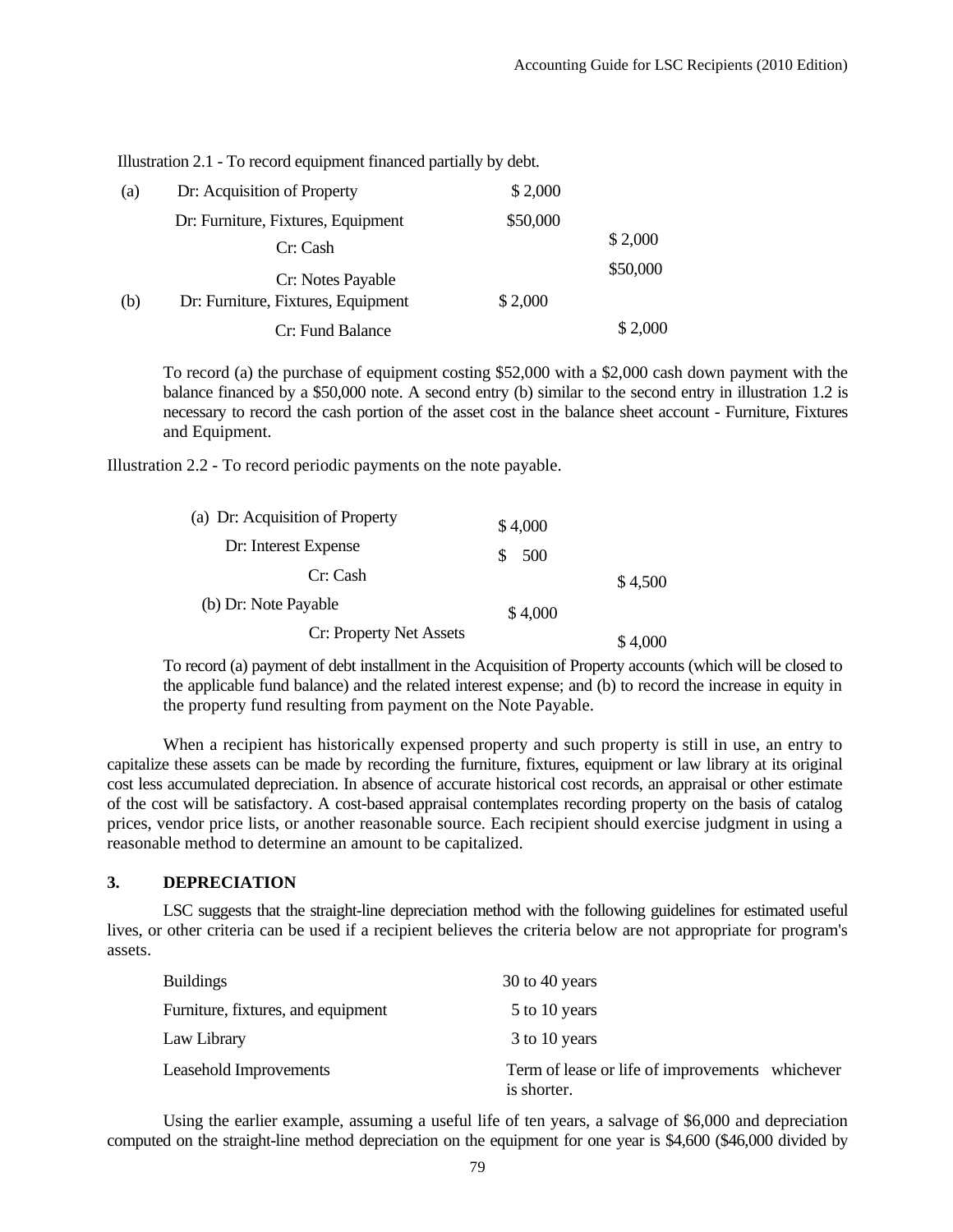10) and would be recorded in the property fund as follows:

Dr: Depreciation and Amortization Expense \$4,600

Cr: Accumulated Depreciation—Equipment \$4,600

During the year of acquisition or disposal, the recipient should record one-half year's depreciation expense for convenience.

Depreciation may be computed on an item-by-item or group basis. The item-by-item basis is the simplest method. The group basis consolidates similar type items (i.e., - all furniture, all office equipment, etc.) purchased during a year (vintage-year) and considers them as one group (i.e., furniture, equipment, etc.). Therefore, depreciation records are maintained for the group instead of each individual item group.

A record detailing original cost of each item within the group should be maintained by year to be used if particular items are sold or retired before they are fully depreciated (this subject will be discussed later) . Depreciation for groups of assets is computed in the same manner as depreciation for an individual item, which was illustrated in the previous paragraph.

#### **4. SALES**

The net gains or losses from the sale of property and equipment should be reported as revenue or expense in the class of net assets that purchased the property. Gain or loss on a transaction is defined as the difference between the sales proceeds and the net book value of the asset (original cost reduced by accumulated depreciation to the date of sale).

Proceeds from the sale of LSC property are not, as a general policy, required by LSC to be reinvested in property. Proceeds, if not reinvested in property, should be used for general program purposes. This will not result in a permanent increase in annualized funding requirements.

The following illustrates the recording of a sale when a gain (Illustration 1) is realized or a los s (Illustration 2) is incurred:

Illustration 1 - Sale of equipment at more than net book value.

- Assumptions: a. Equipment was originally purchased for \$52,000.
	- b. At time of sale, accumulated depreciation was \$46,000.
	- c. Asset was sold for \$20,000.

Sales of assets can be recorded most conveniently by utilizing the following two entries.

1. The first entry is necessary to record the transaction when it occurs.

| Dr: Cash                                 |                                                              | \$20,000 |          |
|------------------------------------------|--------------------------------------------------------------|----------|----------|
| \$46,000<br>Dr: Accumulated Depreciation |                                                              |          |          |
|                                          | Cr: Furniture, Fixtures, and Equipment                       |          | \$52,000 |
|                                          | Cr: Gain on Sale of Property of LSC Program Assets (Revenue) |          | \$14,000 |

To record the receipt of a cash payment for property sold, clear the related asset and accumulated depreciation accounts, and record the gain on the sale to the LSC Program.

2. The second entry can be made as a closing entry monthly, quarterly, or at year-end. At year end closing, the credit balance in Gain – LSC is closed to Temporarily Restricted LSC Net Assets. Balance in Temporarily Restricted LSC Property Assets: \$52,000 – \$46,000 = \$6,000

Dr: Temporarily Restricted LSC Property Net Assets \$6,000

Cr: Unrestricted Net Assets: \$6,000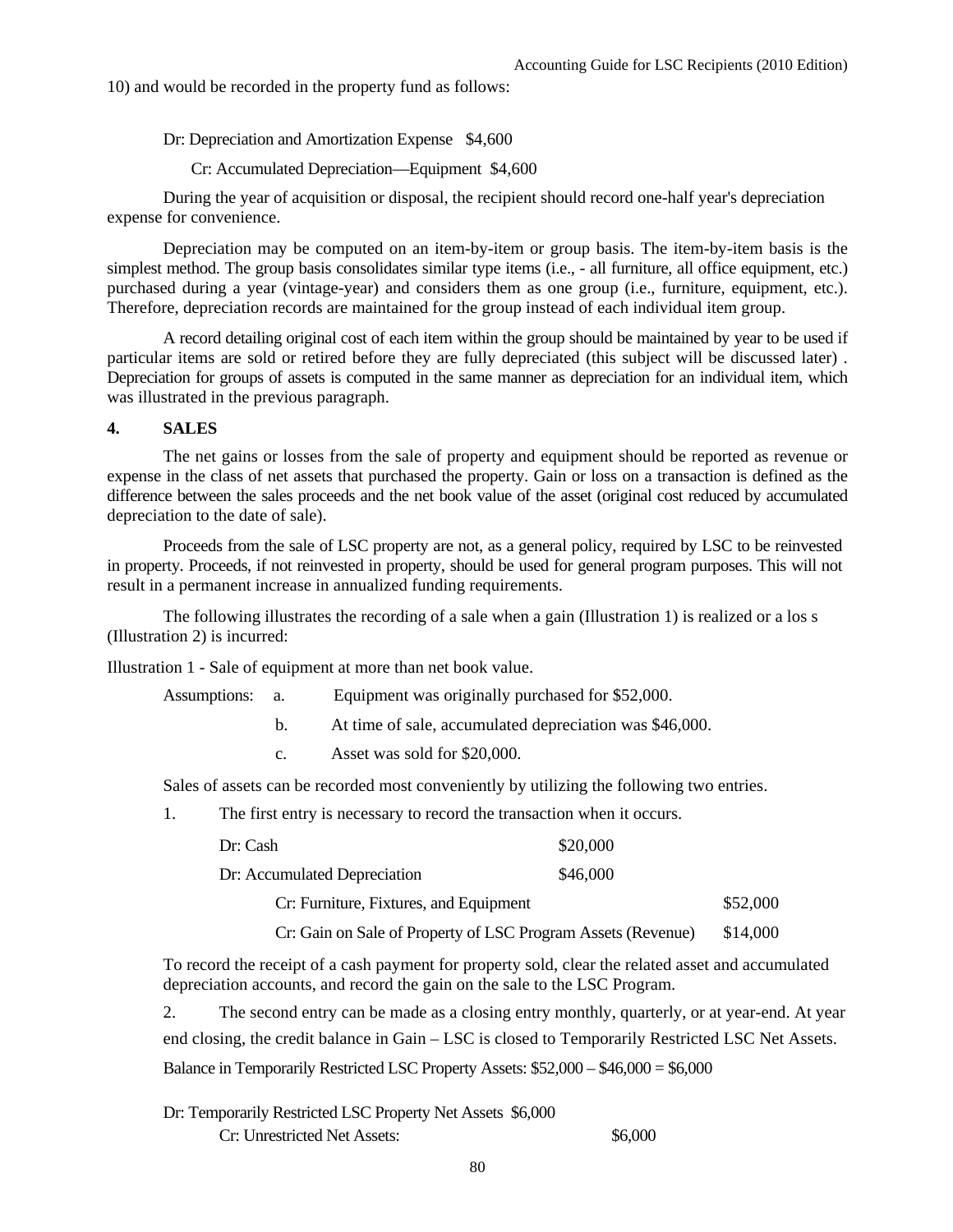To relieve the property fund balance for the unadjusted original cost (\$6,000).

Illustration 2 - Sale of equipment at less than net book value.

Assumptions: Same as illustration 1 except that the equipment was sold for only \$1,000.

1. Again, the first entry is necessary to record the transaction when it occurs.

| Dr: Cash                                                        | \$1,000  |          |
|-----------------------------------------------------------------|----------|----------|
| Dr: Accumulated Depreciation                                    | \$46,000 |          |
| Dr: Loss on Sale of Property of LSC<br>Program assets (Expense) | \$5,000  |          |
| Cr: Furniture, Fixtures, and Equipment                          |          | \$52,000 |

To record the receipt of a cash payment for property sold, clear the related asset and accumulated depreciation accounts, and record the loss on the sale.

2. The second entry again can be made as a closing entry monthly, quarterly, or at year-end. At year end closing, the debit balance in Loss – LSC is closed to Temporarily Restricted LSC Net Assets.

Dr: Temporarily Restricted LSC Property Net Assets \$6,000

Cr: Unrestricted Net Assets \$6,000

To relieve the property fund balance for the unadjusted original cost (\$6,000).

### **5. VINTAGE-YEAR ADJUSTMENT**

When the group (vintage-year) method is used, gains or losses are recorded similarly. If an item is included in a group being depreciated over ten years, and four years depreciation has been recorded at the time of the sale, then the basis (i.e., cost less accumulated depreciation) for the item is 6/10 of its historical cost.

It should be noted that when an item is removed from a "group" account, the annual depreciation of that group must be adjusted for the item deleted. For example, assume a group originally consisted of ten items costing \$5,000 in total and depreciated over ten years (depreciation expense is \$500 per year). If one item costing \$500 was sold after five years (50% of useful life) the computation of subsequent years' depreciation would be as follows:

Cost of remaining property  $(\$5,000 - \$500) = \$4,500$ 

Divided by useful life of 10 years  $= $450$  annual depreciation

### **6. WRITE-OFFS**

Amounts required to be written off through disposal or the loss should be recognized as expense in the property and equipment fund. The following illustrates the write-off of equipment originally costing \$52,000 with accumulated depreciation of \$46,000 at date of abandonment:

Dr: Loss on abandonment of equipment LSC Program Assets \$ 6,000

Dr: Accumulated Depreciation - Furniture, Fixtures,

and Equipment \$46,000

Cr: Furniture, Fixtures and Equipment  $$52,000$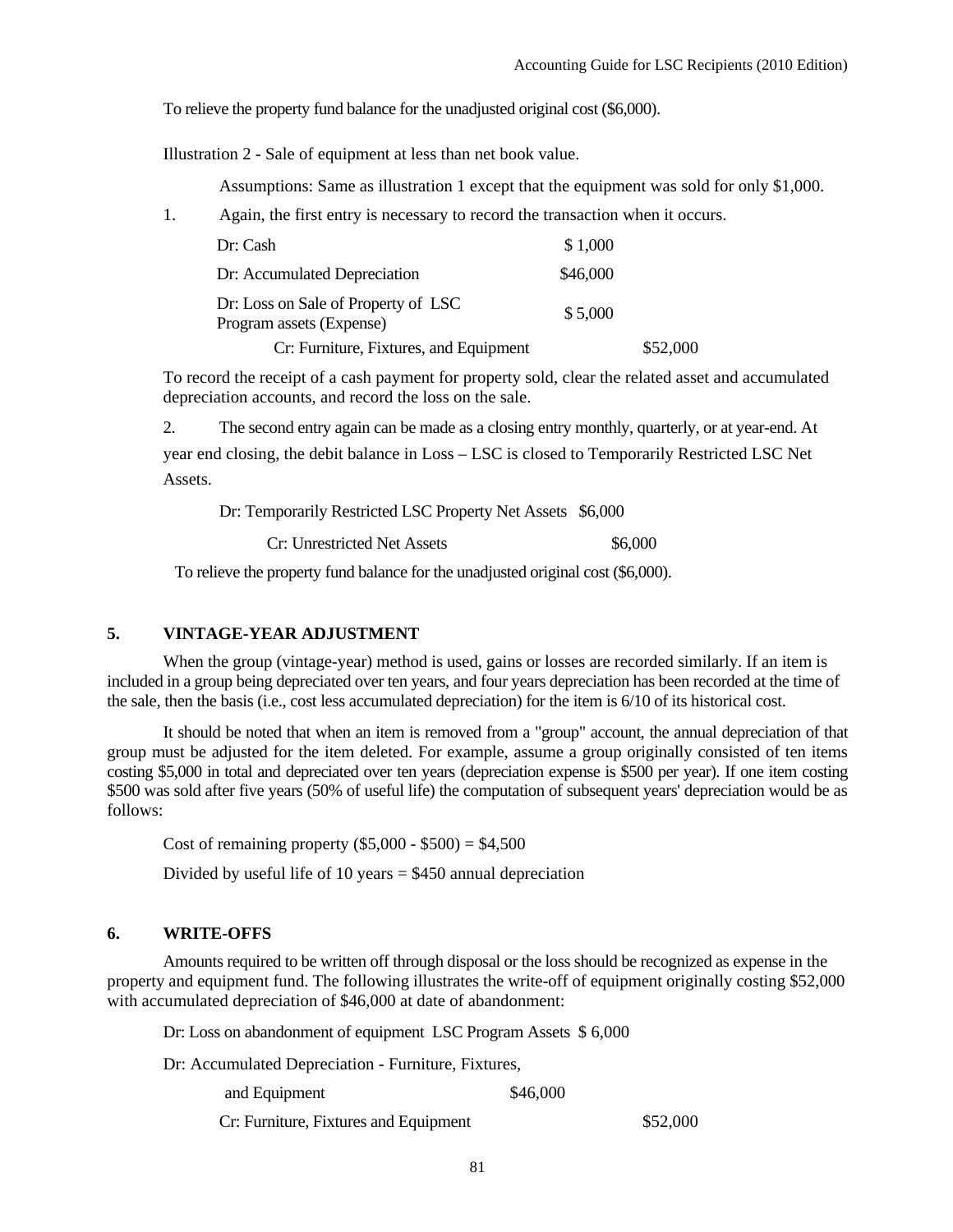### **APPENDIX V ACCOUNTING FOR CLIENT TRUST FUNDS**

#### **1. Overview**

The fiduciary responsibility that a program has for client funds requires that accounting procedures used result in timely and accurate accounting. Manual or automated record systems may be used, provided controls and data described below are available.

Client funds must be deposited in a separate bank account designated only for that purpose and not commingled with the program's operating funds. Additionally, a client trust accounting system must include procedures that allow for:

- 1. Documenting the receipt of a client's funds
- 2. Documenting the disbursement of a client's funds, and
- 3. Ascertaining at any time each client's balance held in trust

#### **2. Procedure**

Client trust accounting begins with the receipt of the client's funds at the receiving unit (i.e., local office) where a client trust receipt form is prepared. When properly prepared, this form contains all information applicable to the receipt (i.e., client name, case number, whether payment was cash, check or money order, amount received, and purpose for which the money is to be used.) The client is given a copy of the receipt as well as the case attorney. Funds are deposited at least weekly in the client trust checking account.

Disbursement of client funds involves the preparation of a check requisition and a three-part trust voucher. The check requisition is initiated by the case attorney and provides all information necessary to prepare a check and properly record the disbursement against the appropriate client's balance. The individual responsible for preparing the check must review the active client trust file to ascertain that sufficient funds have been collected previously from the client and have cleared through the bank before approving the disbursement. The original check will be disbursed to the payee, a copy should be given to the case attorney for the client file and the third copy will be maintained in accounting.

When a client's funds have been completely disbursed (i.e., the balance is zero) and the account marked "closed," it should be removed from the active file and placed in order in an inactive file. The recipient's Governing Body should establish a policy for the period the inactive file should be retained in accordance with guidelines established by the local or state bar association or state escheats laws. Normally, there is no need to retain this file more than five years.

At month's end, a reconciliation of client balances must be made. The total of client accounts must equal the reconciled cash balance in the checking account. The general ledger client trust cash account and client trust liability account should have monthly journal entries to account for any activity.

The client trust procedures should provide for periodically reporting on client trust balances which have been inactive for more than six months. Reports on inactive client trust balances should be completed at least once per year and carried out consistent with the requirements of state law. This report should be distributed to all program attorneys. The appropriate case attorneys should comment on the status and indicate if any follow-up is needed to return the funds to the client. If the funds should remain in the Client Trust Account, the client should be periodically notified of the existence of the funds. Where a case is closed and the client can not be located, programs should follow state escheat regulations to forward funds to the state.

Client trust accounts are not intended to be used when a program pays a client's court costs and expects to be reimbursed later. In this situation, a regular program check should be used instead of the Trust voucher check.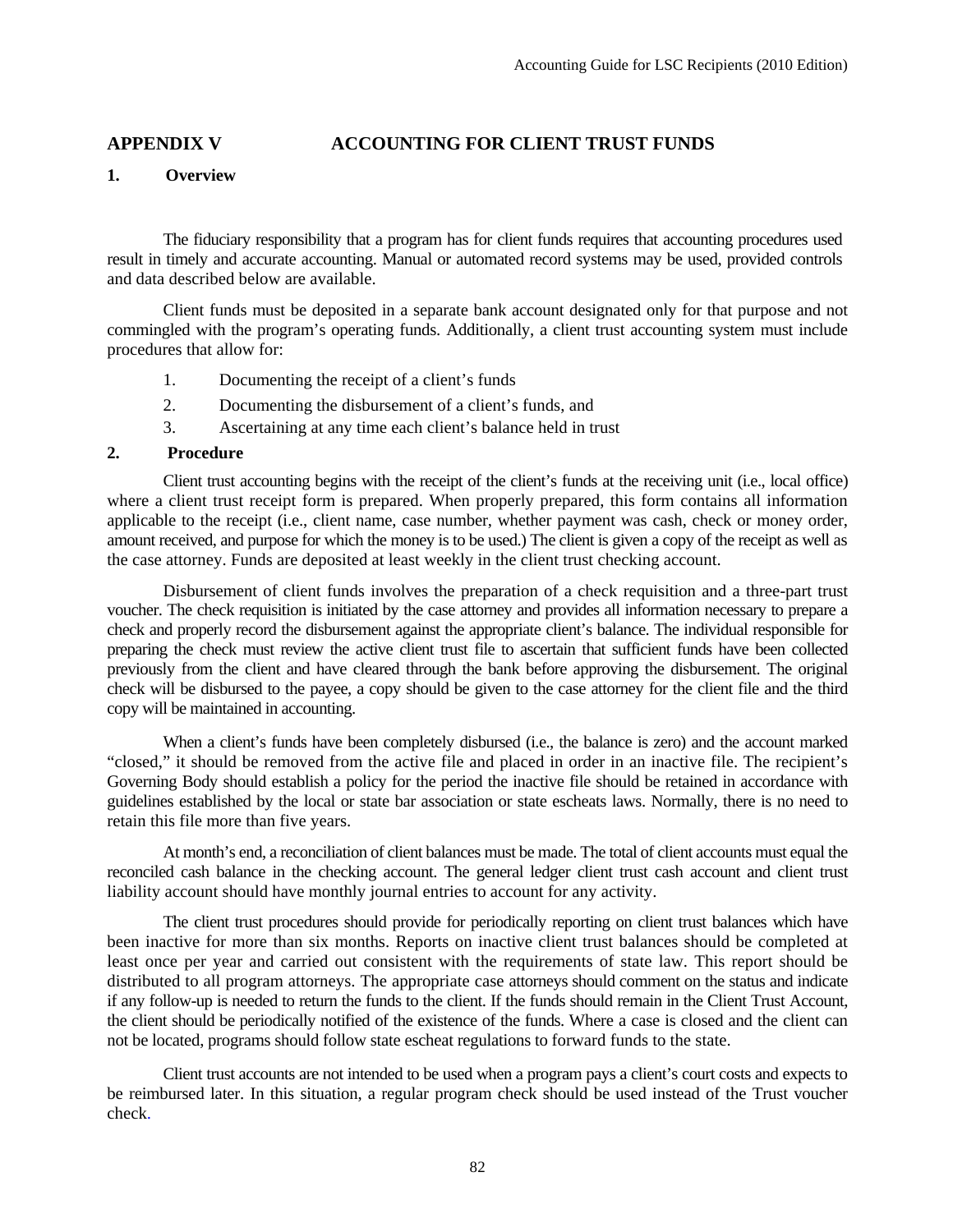### Accounting Guide for LSC Recipients (2010 Edition) **APPENDIX VI OTHER REGULATORY FINANCIAL REQUIREMENTS**

### **1. Tax Reporting**

Not-for-profit organizations, such as most LSC recipients, are exempted from various federal, state and local taxes. However, they are required to file a number of tax returns and provide information about their activities to governmental bodies. These informational returns substantiate the organization's right to exemption from the various taxes. They also are used to determine tax liability for unrelated business income and other purposes.

All organizations exempt from tax under Internal Revenue Code (IRC) are required to file certain tax and information returns. A tax-exempt organization's filing requirements vary depending on the nature of the organization, its purpose and its activities.

Below is a list of tax and information returns which are required or could be required. For specific details on applicable due dates and filing requirements, the IRC, applicable instructions for the form and/or related tax publications should be referenced. Consultation with the recipient's auditor will also be helpful.

Federal Forms:

| <b>Form 990</b> | Return of Organization Exempt from Income Tax and all applicable<br>schedules (Required to be filed under Pension Protection Act of 2006 (P.L.<br>109-280.) Under the terms of the mandatory filing requirement any tax-<br>exempt organization that fails to file a form 990 for three consecutive years<br>will automatically lose their tax-exempt status.) |
|-----------------|----------------------------------------------------------------------------------------------------------------------------------------------------------------------------------------------------------------------------------------------------------------------------------------------------------------------------------------------------------------|
| Form 8282       | Donee Information Return used by the original and successor                                                                                                                                                                                                                                                                                                    |

- donee organizations who sell, exchange, consume, or otherwise dispose of charitable property within two years after the original donee received the property.
- Form 990T Exempt Organization Business Income Tax Return for organizations with gross income of \$10,000 or more from an unrelated trade or business.
- State Forms: Most states require the filing of some tax form by tax exempt organizations. Recipients should determine what forms are required for their particular state and organization.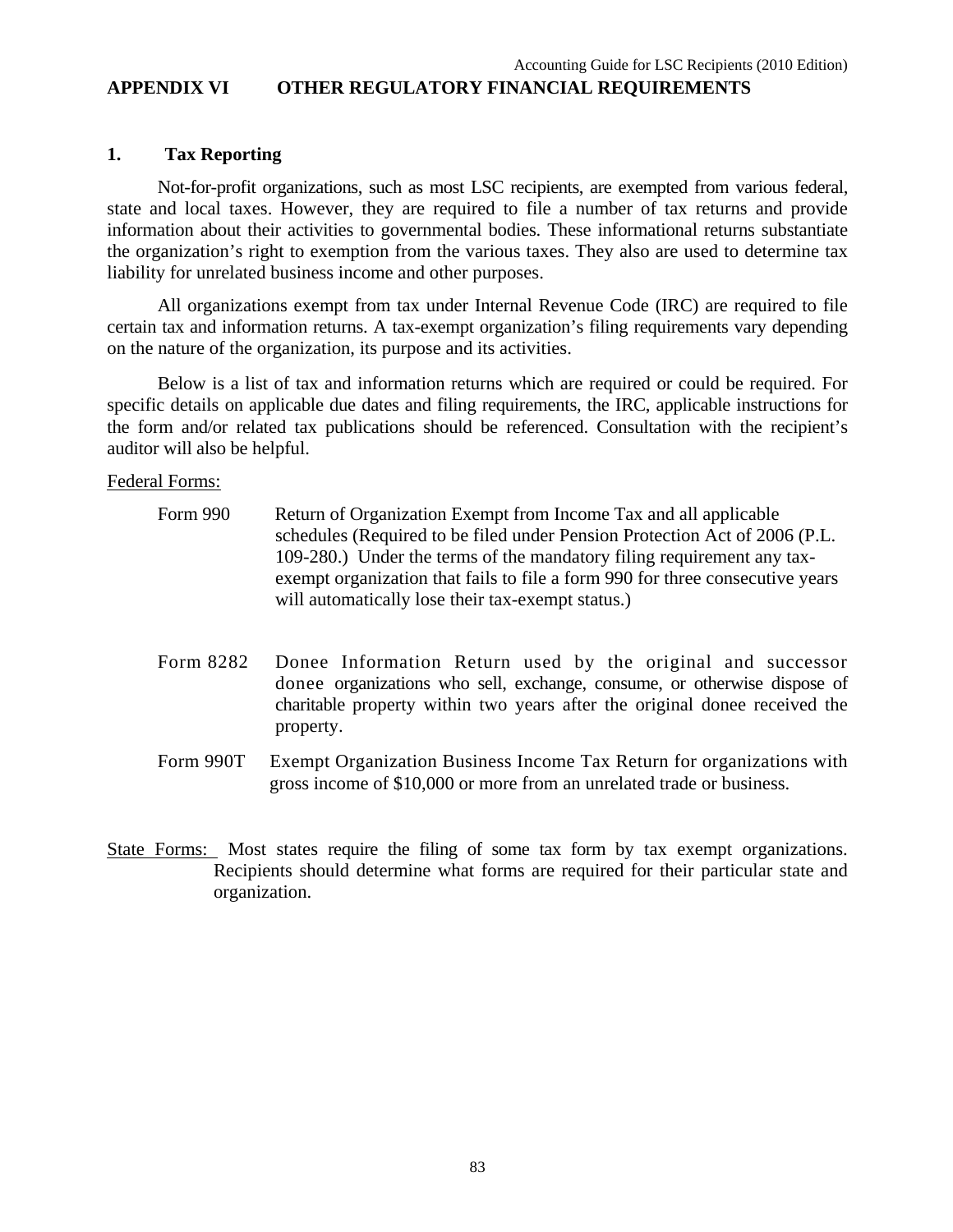### **2. Payroll and Miscellaneous Requirements**

All organizations are required to file government forms related to the employment of personnel and withholding of taxes. Specific reports and forms, some informational and others requiring the payment of taxes upon filing, must be timely filed with appropriate governmental federal and state agencies. In addition to federal requirements, state and local requirements may apply. Penalties may be associated with late filings. Pervasive noncompliance could result in criminal penalties being assessed, in addition to monetary fines and interest.

An employer is required to maintain, use and/or file some or allof the following Internal Revenue Service (IRS) employment forms and tax returns:

| $SS-4$     | Application for Employer Identification Number                                        |
|------------|---------------------------------------------------------------------------------------|
| $I-9$      | <b>Employment Eligibility Verification</b>                                            |
| $W-4$      | Employee Federal Withholding Allowance                                                |
| 8109       | Federal Tax Deposit Coupon                                                            |
| 941        | <b>Employer's Quarterly Federal Tax Return</b>                                        |
| 941M       | <b>Employer's Monthly Federal Tax Return</b>                                          |
| 945        | Annual Return of Withheld Income Tax                                                  |
| $945-A$    | Annual Record of Federal Tax Liability                                                |
| 940        | Employer's Annual Federal Unemployment Tax Return                                     |
| 941C       | Supporting Statement to Correct Information                                           |
| $W-2$      | Annual Wage and Tax Statement                                                         |
| $W-2C$     | <b>Statement of Corrected Income and Tax Amounts</b>                                  |
| 1099-MISC. | Statement for Recipients of Miscellaneous Income                                      |
| 1096       | Annual Summary and Transmittal of U.S. Information Returns                            |
| 843        | Claim for Refund and Request for Abatement                                            |
| $W-3$      | Transmittal of Wage and Tax Statement                                                 |
| $W-3C$     | Transmittal of Corrected Wage and Tax Statement                                       |
| 8809       | Request for Extension of Time to File                                                 |
| 1099R      | Distribution from Pension, Annuities, Retirement, IRA's, Insurance Contracts,<br>etc. |
| W-4P       | Withholding Certificate for Pension or Annuity Payments                               |

Miscellaneous filings related to charitable contributions and the disposition of donated property require the following forms be filed:

Written Substantiation acknowledging the contribution of \$250 or more for Donors wishing to claim charitable tax deductions; and

8282 Donee Information Return for Sale, Exchange, or Other Disposition of Donated Property.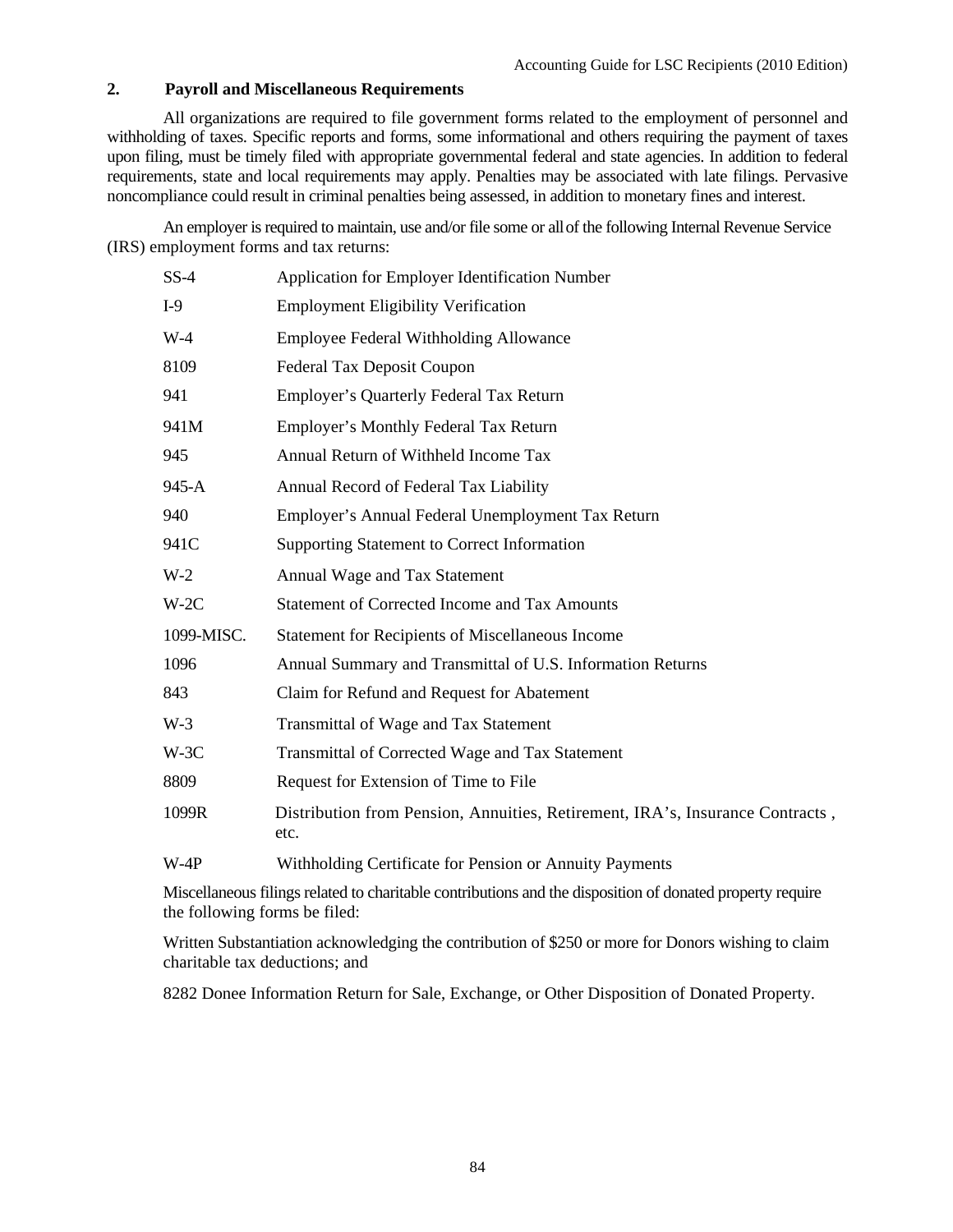## **3. Office of Management of Budget**

Not-for-Profit Organizations that receive Non-LSC federal financial assistance also must follow cost and administrative requirements created by the Office of Management and Budget, the Cost Accounting Standards Board, and the federal agencies from which the not-for-profit organization receives its funds. The requirement standards for entities receiving governmental financial assistance are contained in a variety of pronouncements. The following is a list of circulars issued by OMB that apply to not-for-profit organizations:

A-133 Audits of Institutions of Higher Education and Other Non-Profit Institutions A-

- A-122 Cost Principles for Non-Profit Organizations
- A-21 Cost Principles for Educational Institutions
- A-110 Uniform Administrative Requirements for Grants and Cooperative Agreements with Institutions of Higher Education, Hospitals and Other Non-Profit Organizations.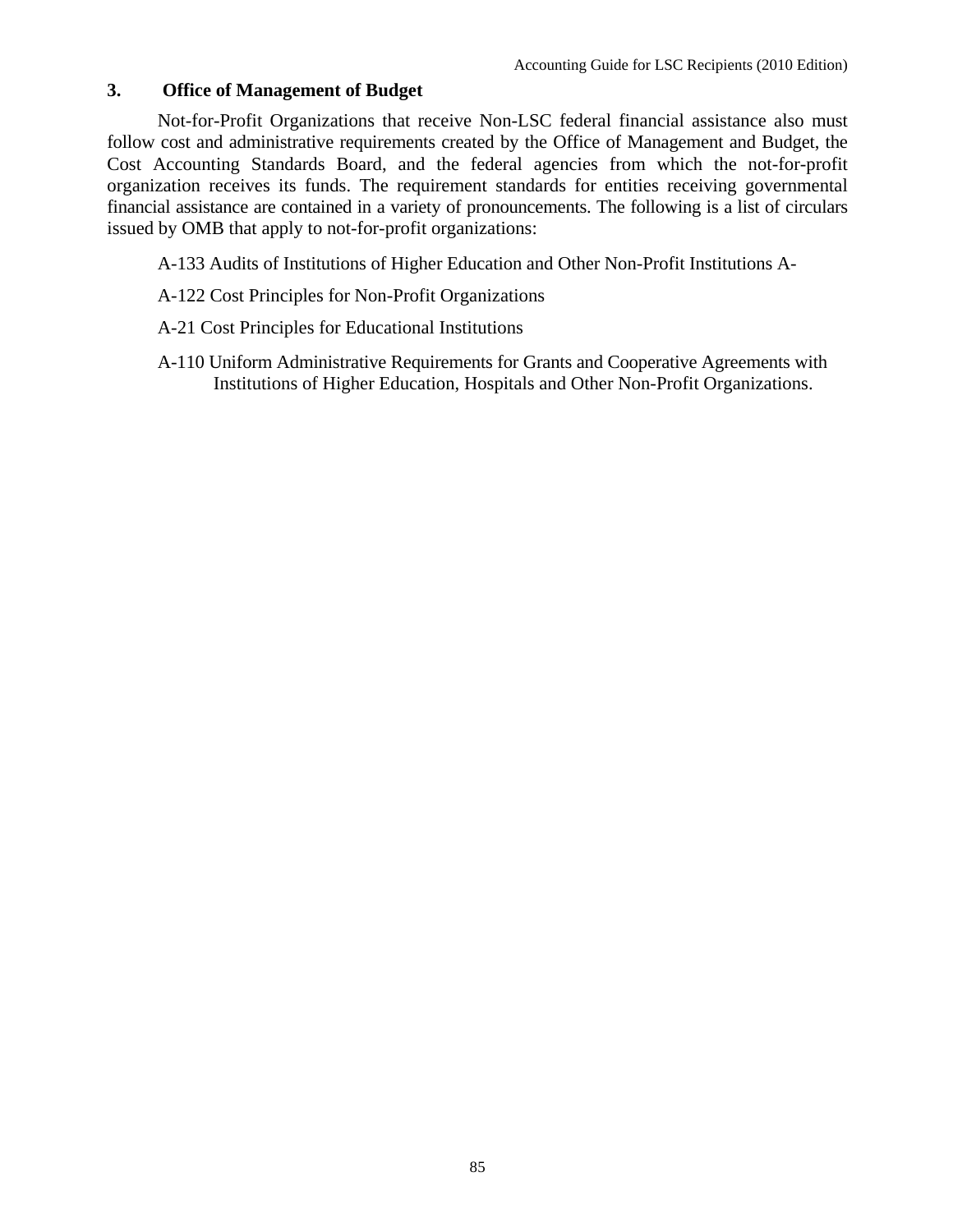## **APPENDIX VII ACCOUNTING PROCEDURES AND INTERNAL CONTROL CHECKLIST**

The essence of an effective system of internal control is the segregation of duties in such a way that the persons responsible for the custody of assets and conduct of operations have no part in the keeping of, and do not have access to, the records which establish accounting control over the assets and the operations. Duties of individuals should be so divided as to minimize the possibility of collusion, perpetration of irregularities, and falsification of the accounts. The objective is to provide the maximum safeguards practicable in the circumstances, giving due consideration to the risks involved and the cost of maintaining the controls.

The following checklist is provided as a guideline for recipient's management to direct attention to practicable revisions of accounting procedures or internal controls which can be made to strengthen, improve, or simplify the existing system. This checklist should not be considered all-inclusive nor are all items considered necessary for all recipients. This is an area where recipients should utilize the expertise of their auditors in a continuing relationship to maximize the services an auditor can provide.

## **A. GENERAL**

 $\overline{a}$ 

- 1. Has a system of authorizations and approval been established to require appropriate managerial approval for all significant actions or financial transactions of the organization?
- 2. Has a chart of accounts been established which reflects all revenue sources, all categories of expenses, as well as all assets, liabilities and any contra accounts<sup>3</sup> .i.e., accumulated depreciation, to be utilized in the accounting system?
- 3. Does the organization use a double-entry accounting system and a trial balance?
- 4. Are transactions in the accounting records properly authorized, as evidenced by supporting documentation containing the appropriate approving official's signature?
- 5. Are bank accounts and persons who sign checks authorized by the governing body?
- 6. Are employees and officers who handle assets or perform significant financial duties bonded as required by 45 CFR § 1629?
- 7. Does the recipient prepare and its Board approve an annual overall financial plan or operating budget to allocate its resources and provide a system of evaluation and control?

 $3 A$  "contra account" is a balance sheet account with a balance that is opposite (contra) to normal accounts in that category. For example, an Allowance for Doubtful Accounts within Accounts Receivable would be a contra account. Some other examples would be a Purchase Discounts or a Purchase Returns and Allowances account which would be contra accounts to Purchases; or an Accumulated Amortization account which would be a contra asset account crediting the Amortization account and off-setting the debit position.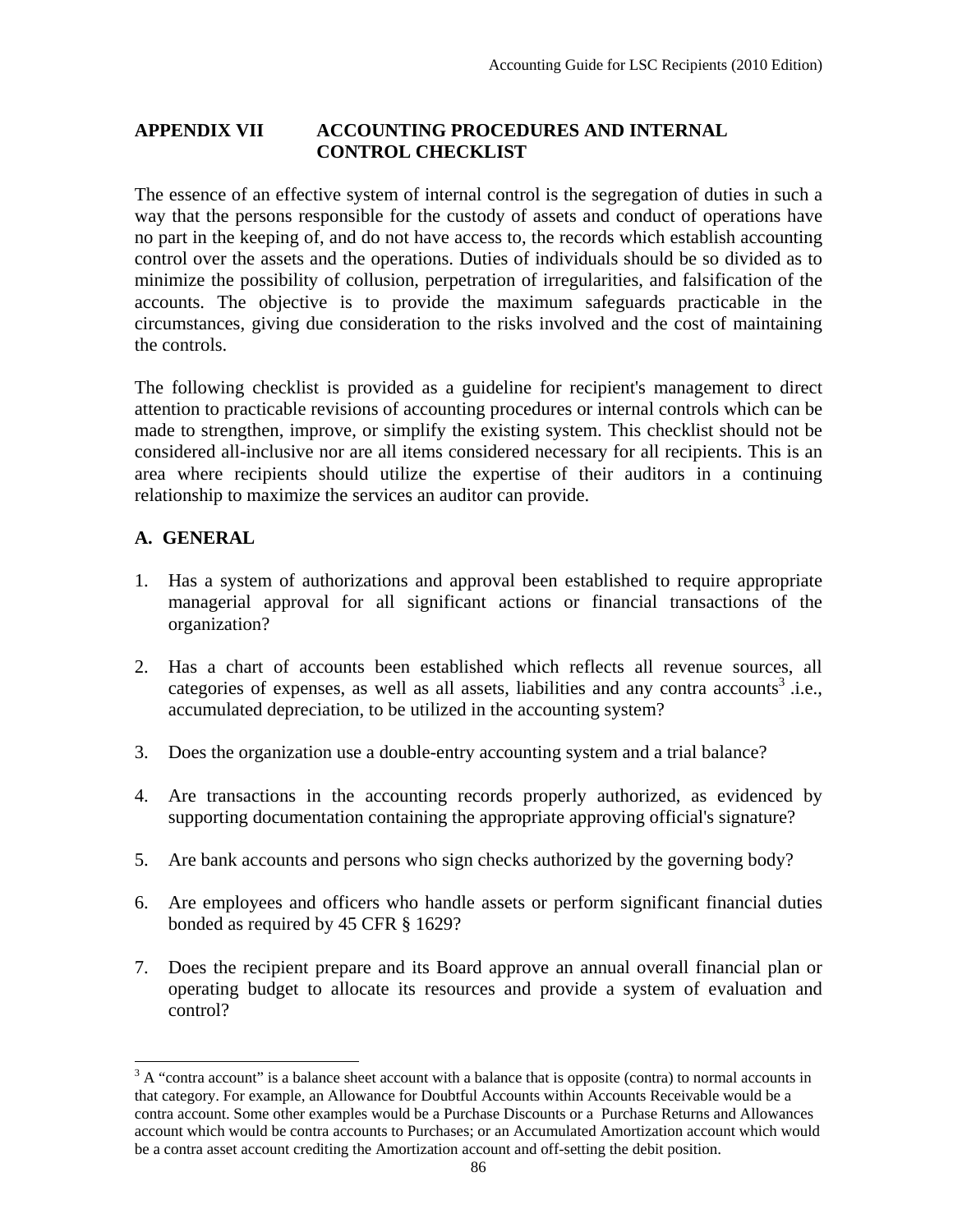- 8. Are budget controls established and regular periodic financial reports reflecting actual revenue and expense compared to the approved budget generated which would allow the program director to adequately control expenditures?
- 9. Are procedures established to provide a clean cutoff between accounting periods with respect to the recording of revenue and expenses?
- 10. Has a general policy with respect to insurance coverage been defined and procedures instituted to insure that all significant business risks have been covered? Is insurance coverage periodically reviewed with a competent insurance agent?
- 11. Are adjusting journal entries adequately explained, supported, and approved by a responsible officer or employee?
- 12. Does the recipient have an accounting and financial manual that defines current processes used to meet LSC and other grant requirements and Financial Accounting Standards Board (FASB) standards?
- 13. Is there an organization chart to show definite lines of responsibility and authority?
- 14. Are employees required to take annual vacations, and are duties assigned to others in the absence of an employee on vacation or otherwise absent?
- 15. Are the accounting policies followed by the organization in agreement with those stipulated by their grants and contracts?
- 16. Where feasible, are costs accumulated into cost pools for later allocation of costs to each project, contract, and grant?
- 17. Is the method used to allocate indirect or common cost pools equitable and approved by the various funding organizations if required?
- 18. Is there a Cash Flow Statement to assure that adequate cash is available for the program to operate? Is a statement of cash on hand or a Cash Flow Statement submitted monthly to the Finance Committee of the Board of Directors and quarterly to all Board members?
- 19. With limited exceptions as described in the LSC Accounting Manual, are all cash accounts held in financial institutions which are federally insured and are limited to the maximum insured limits or do bank institutions provide securities pledge for cash over the allowable FDIC amount?
- 20. Is there a board-approved policy that salary advances will be made in very limited, very specific circumstances or that no salary advances will be made under any circumstances?
- 21. Are two signatures required for all disbursements above a specific amount?
- 22. Are all funds received segregated by source and purpose into separate accounts in the general ledger to avoid any possibility of commingling grant funds? Are monthly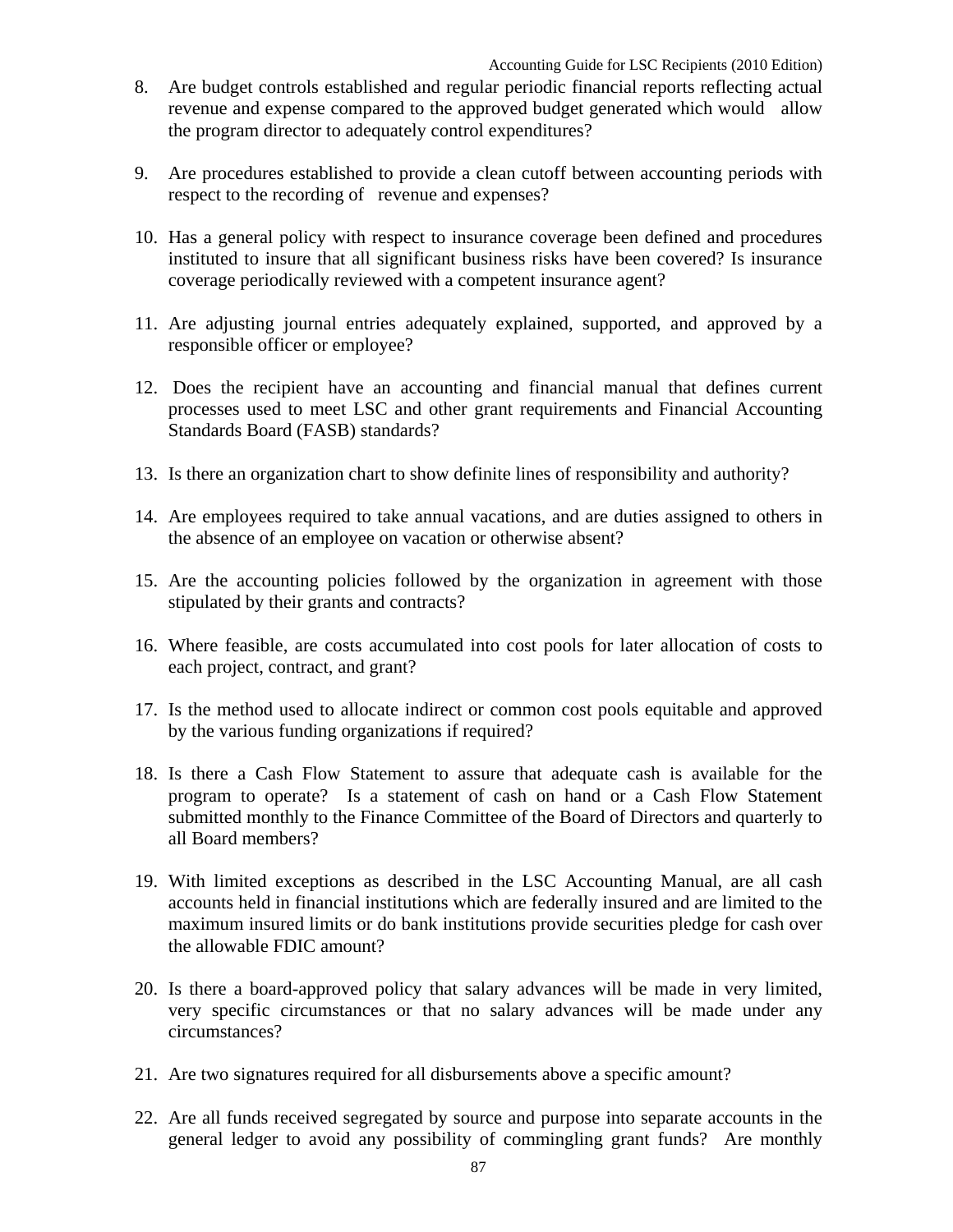financial statements including Balance Sheet and Statement of Revenues and Expenses being produced and submitted monthly to the Financial Committee; quarterly to Board of Directors?

- 23. Are the services of an Independent Certified Public Accountant engaged to conduct a formal financial audit for fiscal year-end?
- 24. Does fiscal staff receive periodic training?

### **B. PERSONNEL AND PAYROLL**

- 1. Are salary and wage rates approved by a responsible manager in writing and are procedures adequate to provide that employees are paid in accordance with approved budget, wage, or salary rates?
- 2. Do procedures provide for the proper withholding and payment of applicable federal, state, and local income and payroll taxes and other voluntary employee deductions?
- 3. Are employees furnished information as to their earnings, deductions from earnings, leave accrued, used and balance, etc.?
- 4. When employees are initially hired, do procedures provide for reference checks and employment data, and is documentation made of these procedures and maintained as part of the employees' files?
- 5. If direct deposit is not used, are payroll checks signed by persons having no part in preparing the payroll or if signed by machine, has management reviewed and initialed the payroll register?
- 6. Are there written personnel policies prohibiting employment of individuals which could result in nepotism or conflict of interest?
- 7. Are the payroll bank accounts reconciled by employees who have no other functions with respect to the payrolls?
- 8. Do procedures followed in reconciling payroll bank accounts include the checking of names on pay checks against payroll records and the examination of endorsements on checks?
- 9. Is the reconciliation reviewed each month and signed by an officer or responsible employee?
- 10. Is a review of each payroll done before processing to verify hours, rates, or other bases of payment by reference to attendance records, employment authorizations, approved rate changes, etc. by someone not connected with preparation or distribution of the payroll?
- 11. Are personnel policies established in writing?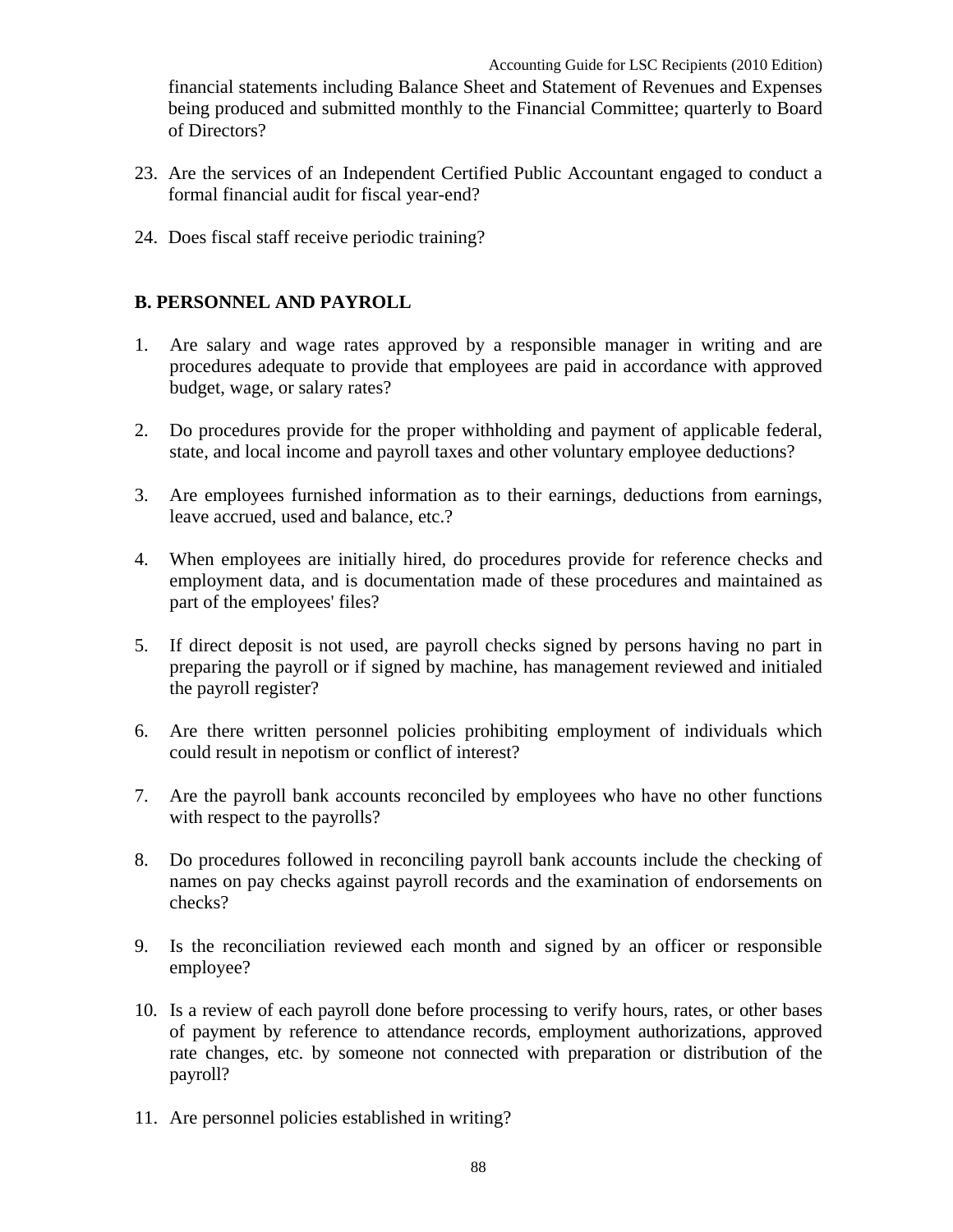- 12. Are employees' timesheets or reports of hours worked approved by the employees' supervisor for payroll purposes?
- 13. Are records kept on personnel actions including hiring, promotion, performance evaluation, dismissal, and resignation of both full-time and part-time employees?
- 14. Is there a copy of the organization's nondiscrimination policy, signed by the employee, in each personnel file?
- 15. Are labor hours charged (distributed) to projects, contracts, and grants based on time distribution records, which identify the total time actually spent by all individuals who charged time directly to projects, contracts, and grants?
- 16. Are payroll totals checked against labor distribution totals which are compiled from the original time records and are explanations provided for any variances where necessary?
- 17. Are payrolls disbursed from an imprest bank account restricted for that purpose and/or are the related bank transactions being reviewed periodically online?
- 18. Do the personnel and/or payroll records include the following or similar records:
	- a. An attendance record?
	- b. Vacation, sick and other excused leave records?
	- c. Individual payroll record form?
	- d. A payroll register?
	- e. Notification concerning appointments, terminations, position classifications, and salary rates?
	- f. A job description?
- 19. When employees work overtime, are there procedures to provide for (where applicable):
	- a. Authorizing and paying overtime only to employees entitled to receive overtime pay?
	- b. Recording earned and used compensatory time in lieu of overtime pay?
- 20. Where duties require employees to spend time away from their offices, do they disclose their weekly or monthly activities?
- 21. Are duties of those preparing the payroll rotated?
- 22. Is a "tax return calendar" or other method used to insure timely preparation and filing of various payroll tax returns and are the returns reviewed?
- 23. When payroll checks are not direct deposited, is the payroll delivered and checks reviewed by someone other than the payroll preparer? If in-house, is the person distributing the payroll checks different from the preparer?
- 24**.** Are the printed and computer Payroll and Personnel files (including benefits) locked or password protected and are the passwords in a secure location with limited access? Is the preparer's computer screen hidden from public view and does it automatically go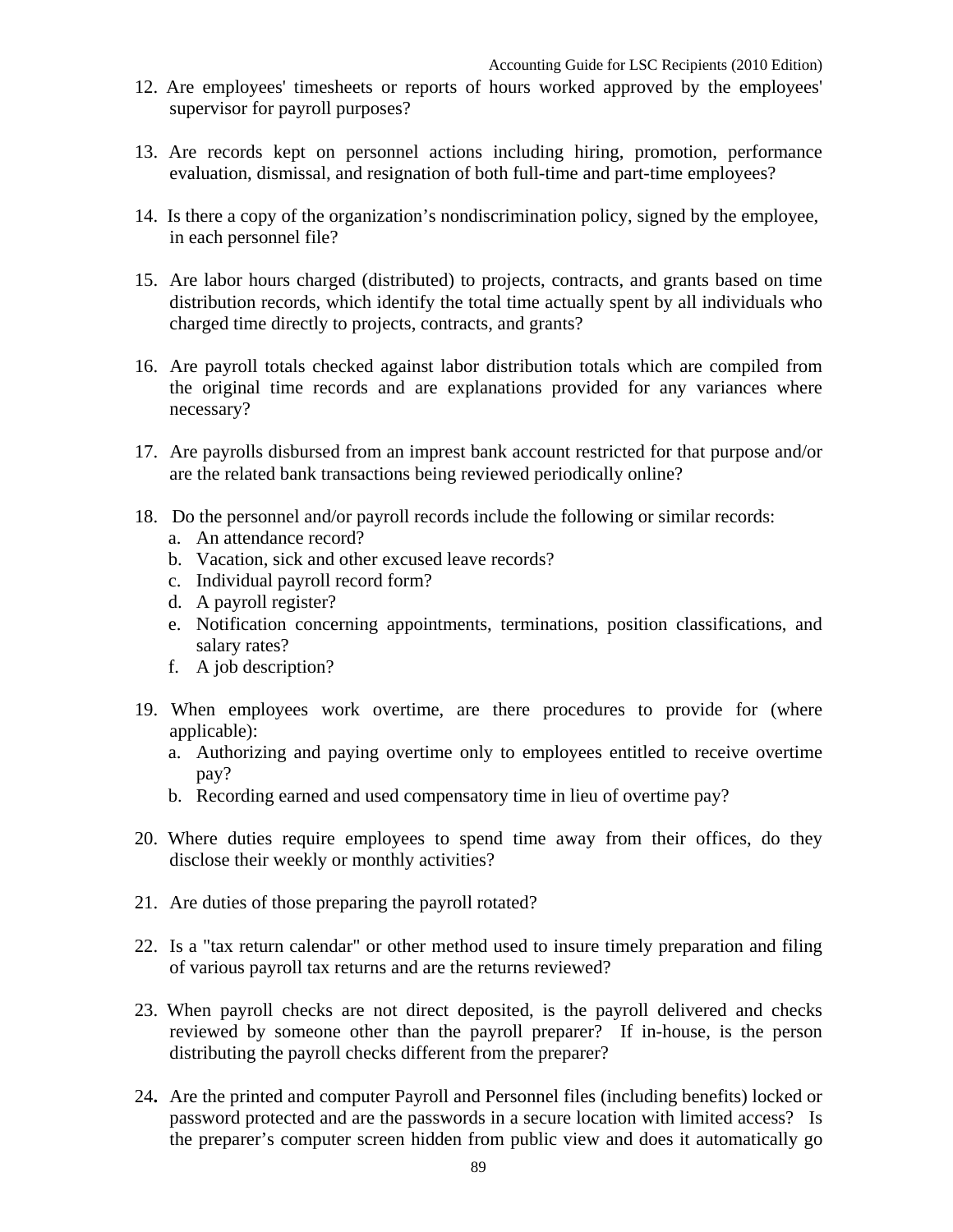to a password protected screen saver after a few minutes of inactivity?

- 25. If payroll is done in-house, are all checks pre-numbered and kept in a log listing any manual, spoiled or voided checks and is the log reviewed and initialed by management or other responsible party not related to the payroll process?
- 26. Are payroll processing procedures in writing and included in the Accounting Manual?

# **C. PROPERTY CONTROL**

- 1. Are records maintained for fixed assets purchased in excess of \$5000 which provide the following information:
	- a. Date of purchase?
	- b. Description of item, including model and serial number?
	- c. Cost and salvage value, if any, of item and check number of disbursement?
	- d. Identification of funds used to purchase assets?
	- e. Depreciation lives assigned to assets?
	- f. Identification number and location of asset?
- 2. Are fixed-asset records for items with a cost in excess of the capitalization limit balanced to the general ledger control accounts periodically?
- 3. Are fixed assets tagged for easy identification with fixed asset records?
- 4. Are physical inventories taken at least once every two years and compared to fixed asset records?
- 5. Are adjustments (including adjustments resulting from theft, retirement and sale of assets) to fixed-asset records and general ledger control accounts reviewed and approved by an appropriate organization employee or officer who does not have responsibility for maintaining fixed-asset records?

## **D. PROCUREMENT**

- 1. Are supplies in storage reasonably protected from theft, deterioration and damage?
- 2. Do procedures provide for the solicitation of prices for purchase, rent, and/or lease of fixed assets?
- 3. Do procedures provide that consideration will be given to the cost advantages of buying versus renting equipment and other nonexpendable property?
- 4. Are approved vendor lists used for recurring purchases?
- 5. Does the recipient have a systematic method for determining what supplies are needed and in what quantities?
- 6. Are prenumbered purchase orders used and appropriate authorization obtained prior to purchase, rent, or lease of equipment and supplies?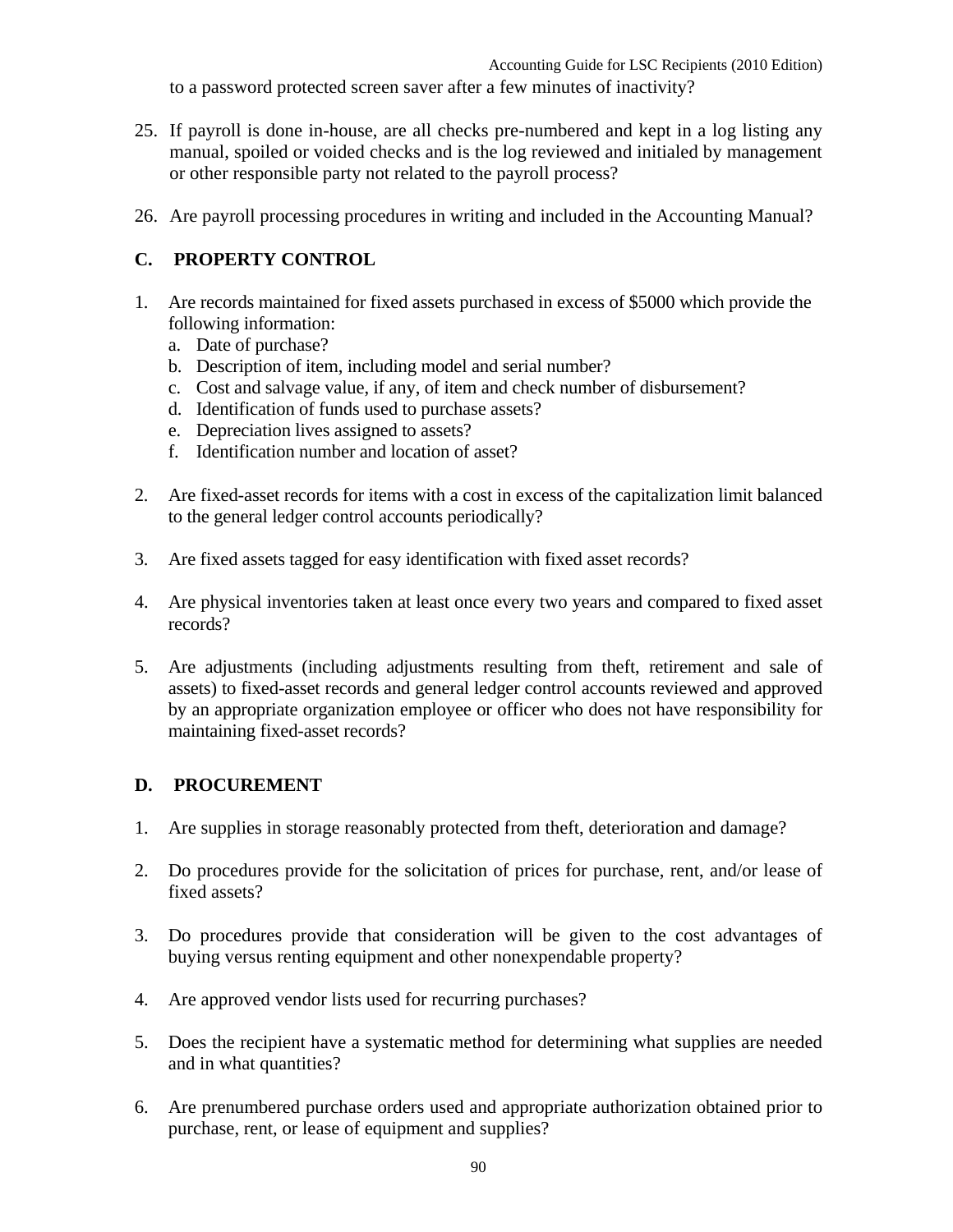- 7. Are receiving documents prepared (e.g., receiving log or ticket) and inspection of goods made without reference to purchase orders?
- 8. Are invoices, purchase orders and receiving documents compared and accounted for by a person not having any other purchase or receiving functions?
- 9. Are purchase orders outstanding for long periods of time investigated?
- 10. Has prior approval from LSC been requested for purchases with LSC funds of real property, purchases or leases of personal property with a value of over \$10,000 and capital expenditures of more than \$10,000 to improve real property?
- 11. Do procedures provide for the solicitation of proposals or bids prior to entering into a contract that exceeds a specified dollar amount? Are these procedures consistent with the LSC Property Acquisition and Management Manual (66 Fed. Reg. 47695) when LSC funds are used?
- 12. Is each purchase, above a reasonable level, fully documented by maintaining the bids received and the approvals given? In the event there is a sole source purchase above a specified dollar amount, is there written justification for such purchase?

## **E. LEGAL CONSULTANTS/CONTRACT SERVICES**

- 1. Are there adequate procedures to insure that the governing body (or other authority) and all necessary funding source approvals are obtained prior to entering into contracts?
- 2. Are contracts written so that the services to be rendered are clearly defined? Are contracts properly signed by authorized persons? Have all contract terms and modifications been complied with?
- 3. Are contract costs monitored to ensure that they are incurred within the appropriate fiscal year and do not exceed budget authority?
- 4. Are modifications to an existing contract made in writing and are future obligations adjusted to reflect the new contract?

## **F. TRAVEL**

- 1. Does the organization have formal written travel policies including policies regarding travel requiring prior approval?
- 2. Is adequate information and documentation (e.g., lodging receipts, air fare tickets) received from an employee and board member before reimbursement for travel expenses is made?
- 3. Are there adequate controls over the accounting for advances and reimbursements for travel expenses made to employees and board members?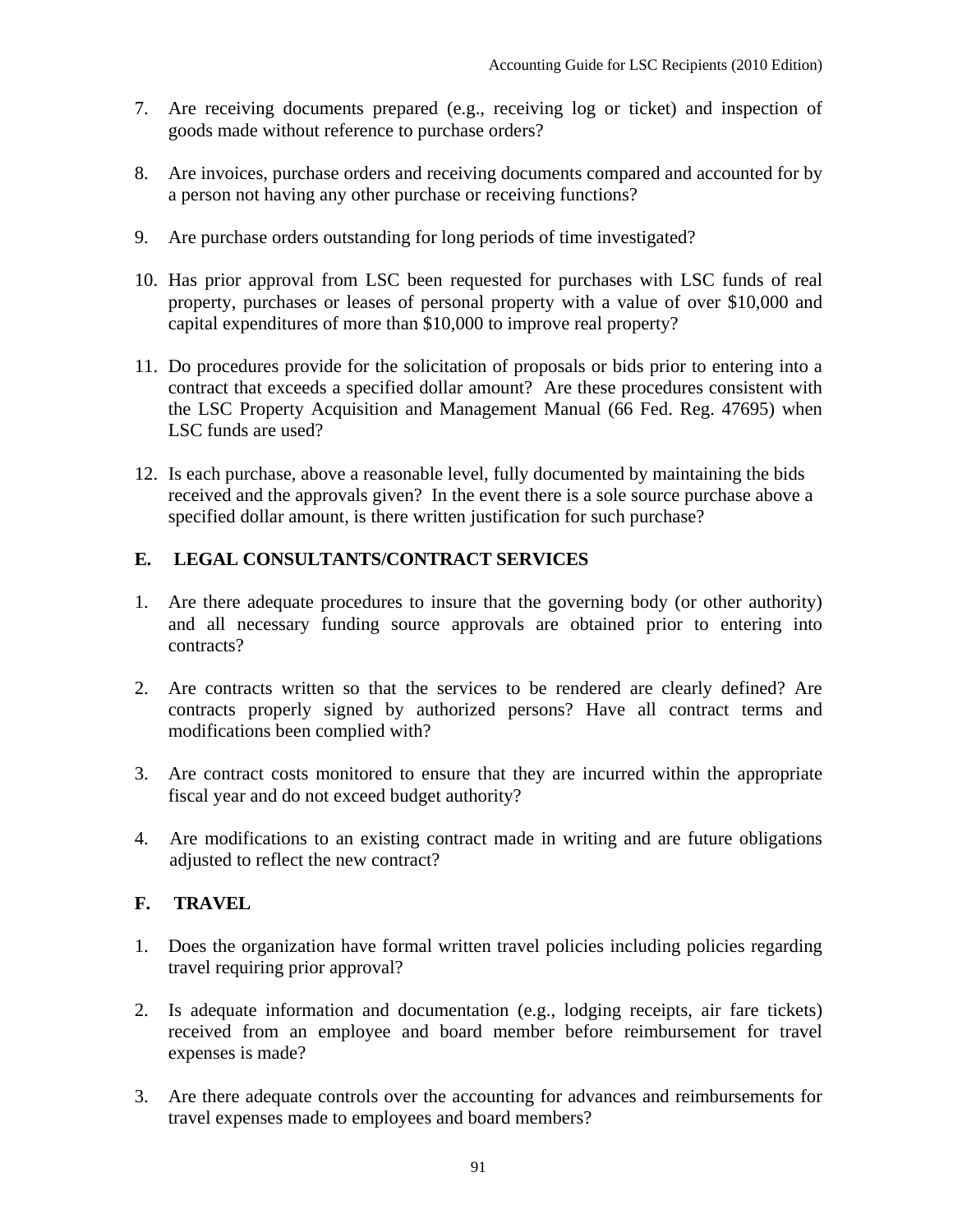- 4. For out-of-town travel, do employees and board members prepare trip reports documenting the reasons and/or the results of the trip?
- 5. Do travel reimbursement requests require documentation of the reason for the travel to ensure proper funding source accounting?
- 6. Before making travel reimbursement payments, does the accounting office review the prior payment to the employee or board member in order to avoid duplicate payments for the same expense?

## **G. CONTROLS OVER CASH DISBURSEMENTS – All Transactions**

In the past when discussing cash disbursements, the focus was almost exclusively on how checks were processed. With current technology, today's cash disbursements may occur in a variety of ways, and may include the following in addition to traditional checks:

- Automatic and recurring bank withdrawals
- Telephone transfers
- Online Bill Pay options
- Internet/Web-based initiated transactions
- Wire Transfers (such as inter account transfers)
- Credit/Debit Card Payments

Whatever the method used, the end result is the same as if a check were written, funds will be withdrawn from your program's bank account. While the above options can be more convenient and save your staff time in making payments, accounting for and maintaining proper internal control can be a challenge. Recommendations that apply to all methods of cash disbursements follow:

- 1. Has your program's governing body addressed the issues of what disbursement methods are allowed, who is authorized to initiate them, what documentation needs to accompany the disbursements, and most importantly, which INDEPENDENT persons will REGULARLY & CONSISTENTLY review the supporting documentation?
- *2.* Are independent, authorized signors logging into the program's bank account(s) on a regular basis, to review the variety of disbursement methods used to withdraw cash? *Logging in daily only takes 5 minutes, and goes a long way towards protecting program assets and strengthening internal control.*
- 3. When disbursements (except payroll) are presented to authorized signors for review, are the supporting vouchers and invoices also presented?
- 4. Are there appropriate controls to assure that payments are made only for allowable items of costs, as defined by the terms of the respective contracts and grants?
- 5. Are written accounting policies and procedures established to describe the accounting system and assure that similar transactions are processed consistently?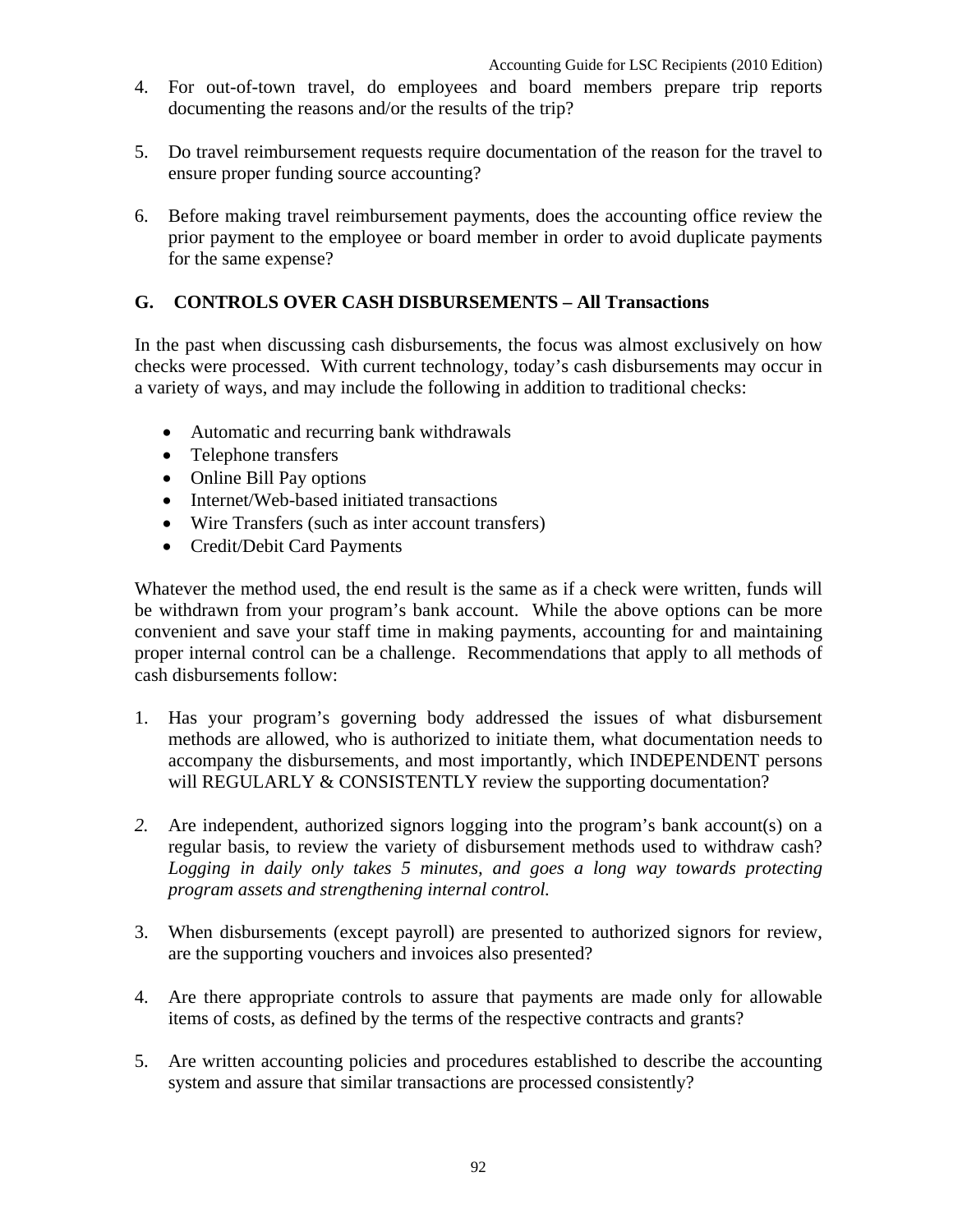- 6. Is there an appropriate system for filing checks, check copies, non-check disbursements, and supporting documents; and are supporting documents filed in such a manner so as to be readily located?
- 7. Are supporting documents marked paid or otherwise canceled and the check number, or other method of payment, and date of payment indicated to prevent duplicate payments?

## **G1. CONTROLS OVER CASH DISBURSEMENTS – Checks**

- 1. Are all checks pre-numbered?
- 2. Are there procedures to insure that checks are never drawn payable to:
	- a. Officers or employees with the understanding that the cash is to be used for organization purposes (other than for payroll, travel reimbursements, petty cash reimbursements, etc.)?
	- b. Cash, bearer, or similar payee which renders the check payable to bearer?
	- c. Other payee when the payee named is not intended as the party to retain the funds?
- 3. Are there procedures to insure that blank checks are never signed in advance?
- 4. Have there been procedures adopted to insure that the names of individuals once authorized as check signers are not retained in the signature lists on file with the banks after the individuals have left the employ of the recipient or have been transferred to duties incompatible with check signing?
- 5. Where a mechanical check signer is used, is the signature dye under adequate control?
- 6. Is a check protector used when necessary?
- 7. Are voided or damaged checks entered in the General Ledger as VOID, marked VOID or defaced in a manner that would prevent future use of the check, and are the checks retained and filed (in a void check file or in sequence with canceled checks)?
- 8. Do checks presented to a check signer for approval and signature include documentation supporting the expense?

## **G2. CONTROLS OVER CASH DISBURSEMENTS – Electronic Transactions**

- 1. Has a password protected file been created to store user names and passwords used to access accounts and websites where disbursements can be initiated, and is this file accessible to authorized users only?
- 2. Are on-line banking passwords required to be changed periodically?
- 3. Have procedures been adopted to ensure that the names of individuals who have left employment or have been transferred to incompatible duties, have been removed from access to on-line, web-based accounts where disbursements can be initiated, or have the usernames and passwords been changed so they no longer have access?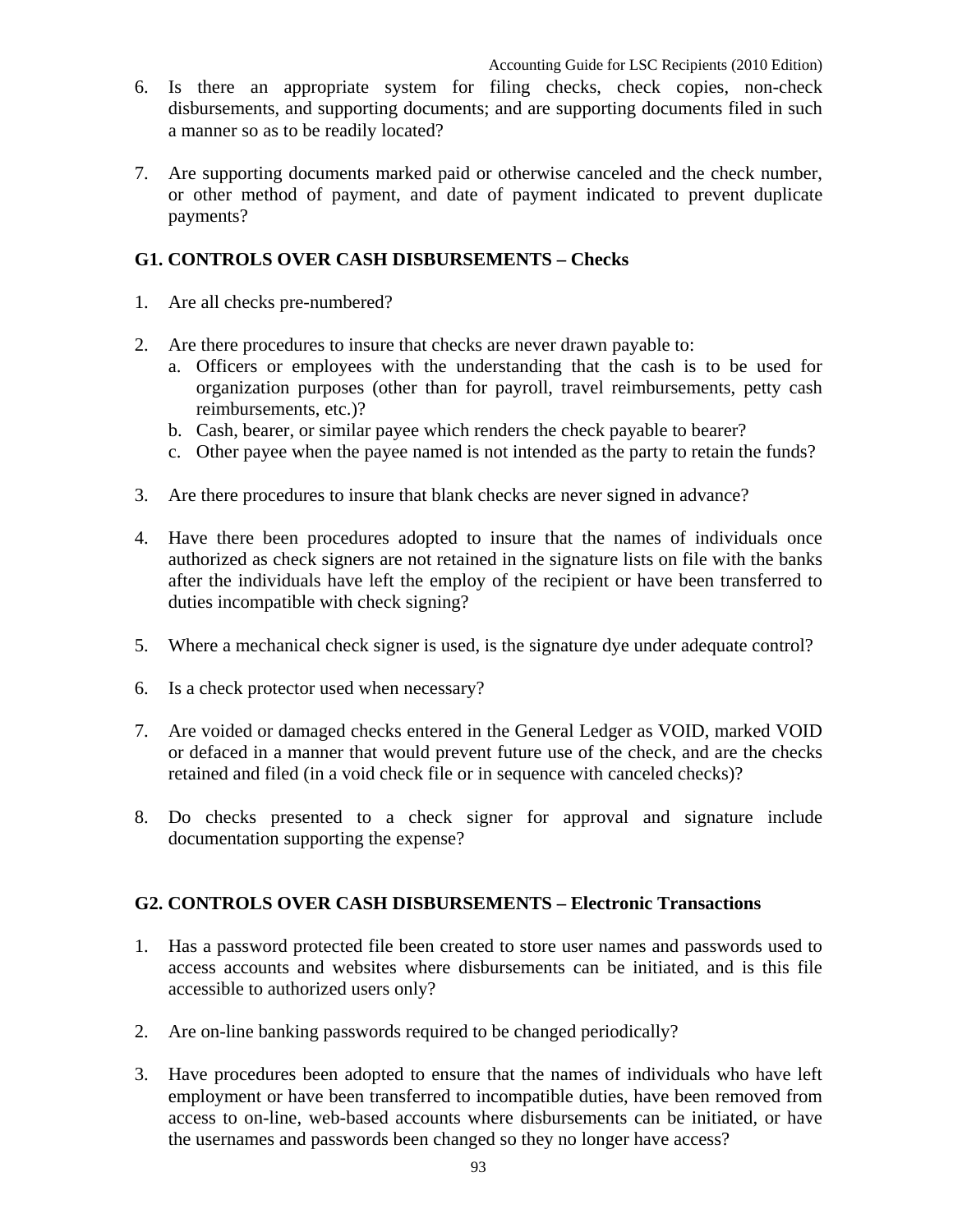- 4. Before initiating online transactions, has the balance of the bank account from which funds will be withdrawn been verified to contain sufficient funds?
- 5. If regular, recurring automatic bank account withdrawals are occurring, have you set up repeating batches in your accounting system, to anticipate cash flow needs, and to properly record the transaction in a timely manner?
- 6. Is a listing of the organization's regular online banking activities maintained for its regular electronic depositors and approved electronic vendors?

## **G3. CONTROLS OVER CASH DISBURSEMENTS – Credit/Debit Cards**

- 1. Is personal use prohibited regardless of the fact that the employee is an authorized user?
- 2. Has your program considered setting a maximum dollar amount that can be charged, before prior authorization from an independent manager must be approved?
- 3. Are all cash advances or ATM withdrawals disallowed as program policy?
- 4. Does your program have a written policy as to how soon receipts need to be turned in?
- 5. Are procedures in place to insure that access is denied and the credit/debit card is returned by terminating employees, or those employees who are transferred to positions incompatible with the use of the credit/debit card?
- 6. Is there timely review and payment of credit/debit/vendor charge account transactions & supporting documentation, to validate disbursements and to avoid finance charges and late fees?
- 7. Have you developed a policy, that any personal and/or disallowed charges may be deducted from the employee's paycheck?
- 8. Have you developed a form that contains the above policies for your employees to review and sign off on?

## **H. CONTROLS OVER CASH RECEIPTS**

- 1. Are cash receipts deposited currently and intact?
- 2. Does the accounting system identify the receipt and expenditure of program funds separately for each contract and grant requiring separate reporting?
- 3. Are bank-stamped duplicate deposit slips compared with the Cash Receipts Journal?
- 4. Does the employee who opens the mail list the receipts in detail in the cash receipts log and is this record used by someone independent of other accounting functions to verify the amount recorded in the general ledger and deposited in the bank?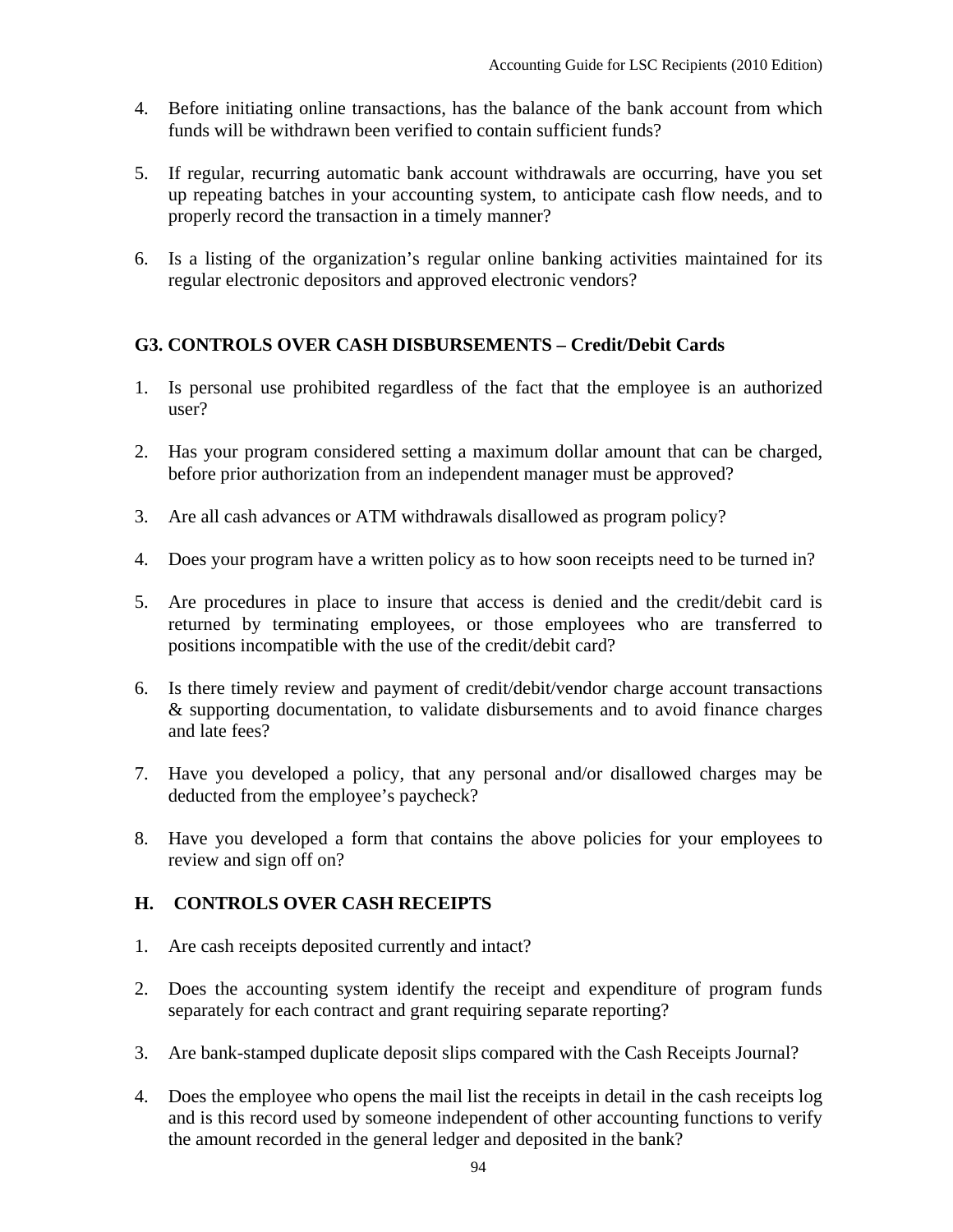- 5. Does the employee opening the mail, stamp "for deposit only payable to [program name]"on the back of checks received?
- 6. Is documentation which supports the funding source credited, saved with the deposit information?
- 7. In addition to manual deposits, automatic deposits, interest credited, and wired funds transactions may occur, are staff responsible for reviewing and recording these logging in with an authorized username and password, to regularly review and record these transactions?
- 8. Are there procedures to ensure that cash received in the office is properly handled?
- 9. Is there an employee(s) who is specifically authorized to receive cash?
- 10. Is a receipt provided to the person paying the cash, with a duplicate receipt maintained by the program?
- 11. Is a cash receipts log maintained?
- 12. Are there procedures to ensure that cash receipts are not commingled with the petty cash fund?
- 13. Are cash receipts promptly deposited in a program bank account?
- 14. Is there a procedure to reconcile cash receipts with the receipt log on a frequent basis?
- 15. Is there notice to clients about the program's cash receipts policy? Does the notice state that the client is entitled to a receipt for cash provided and if a receipt is not provided that the client should see a supervisor?
- 16. Is there a policy to require all checks and money orders received to be restrictively endorsed?

## **I. BANK RECONCILIATION PROCEDURES**

- 1. Are bank accounts reconciled monthly?
- 2. Does the reconciliation procedure include:
	- a. Comparison of checks with check register as to number, date, payee, and amount?
	- b. Examination of signatures and endorsements, and procedures for the return of inadequately endorsed checks, paid by banks, to the banks for proper endorsements?
	- c. Examination of voided checks?
	- d. Accounting for serial numbers of checks?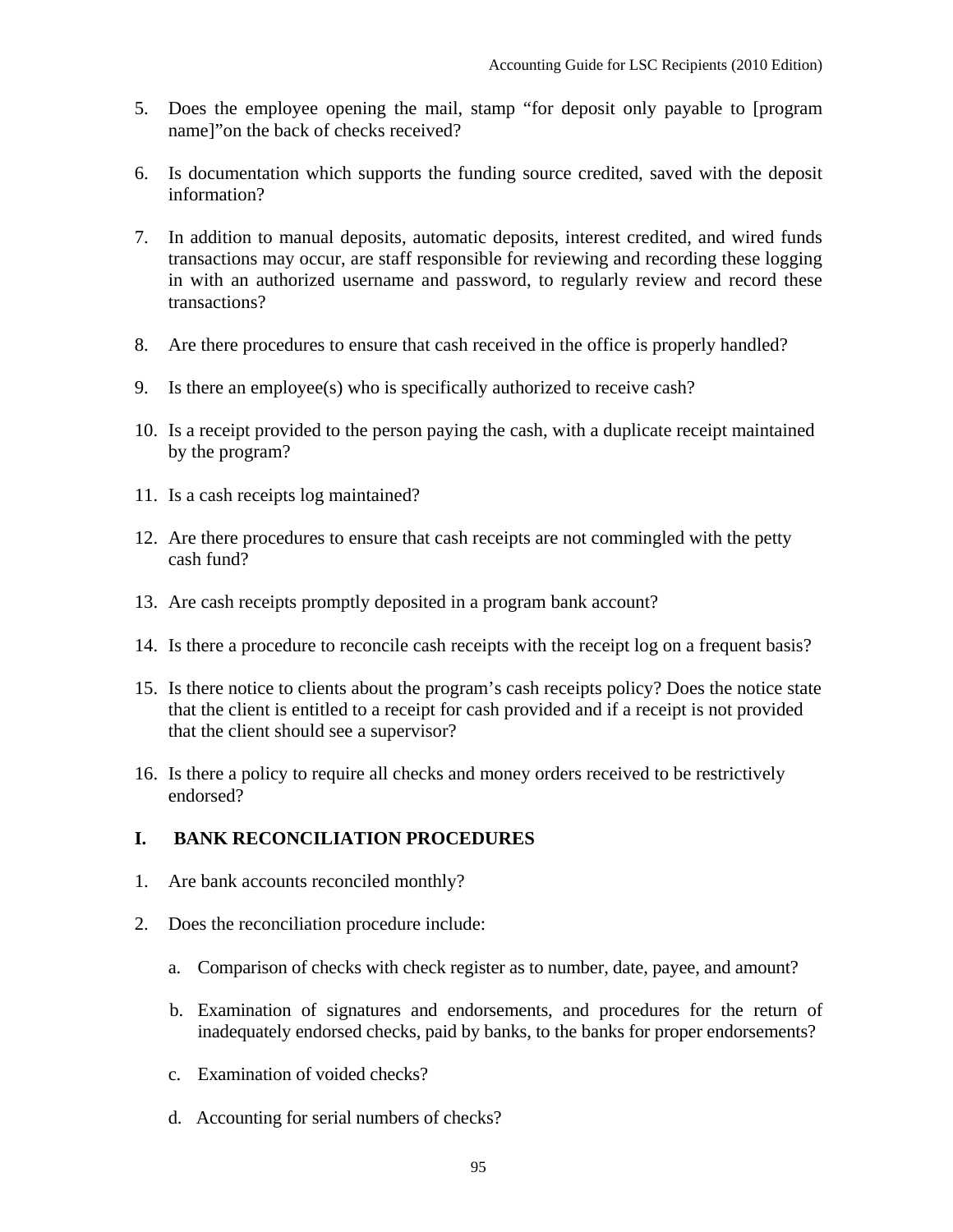- e. Comparison of dates and amounts of daily deposits as shown by the cash receipts records with the bank statements?
- f. Test-check of details shown on authenticated duplicate deposit slips obtained directly from the banks against the corresponding details in the cash receipts records?
- 3. Are proper journal entries made in the general ledger and check register for voided checks?
- 4. Are bank statements reconciled with the respective general ledger cash account?
- 5. Are bank accounts monitored during the month for wire transfers?
- 6. Are completed bank reconciliations reviewed by the Fiscal Manager and initialed?
- 7. Are checks which have been outstanding for more than six months investigated and resolved?
- 8. Are bank statements delivered unopened directly to the person preparing the reconciliation or management official for review prior to the reconciliation?

## **J. SEGREGATION OF DUTIES**

- 1. Do the bookkeeper's duties exclude the following functions:
	- a. Receive cash or checks?
	- b. Open the incoming mail?
	- c. Prepare bank deposits?
	- d. Sign checks?
- 2. Does an individual other than the person who prepares the bank deposit slip actually deposit the cash in the bank and are the bank-endorsed deposit slips reviewed upon return from the bank?
- 3. Is the mail opened by a person who does not prepare the bank deposit?
- 4. Do the duties of the person preparing the bank reconciliation exclude:
	- a. Posting to the books of account?
	- b. Handling cash?
	- c. Signing checks?
- 5. Are checks, after being signed, controlled and mailed out by an individual who does not have any other payables duties?

### **K. PETTY CASH CONTROLS**

- 1. Is there a board-approved petty cash policy?
- 2. Is responsibility for the petty cash fund vested in only one person per office/cash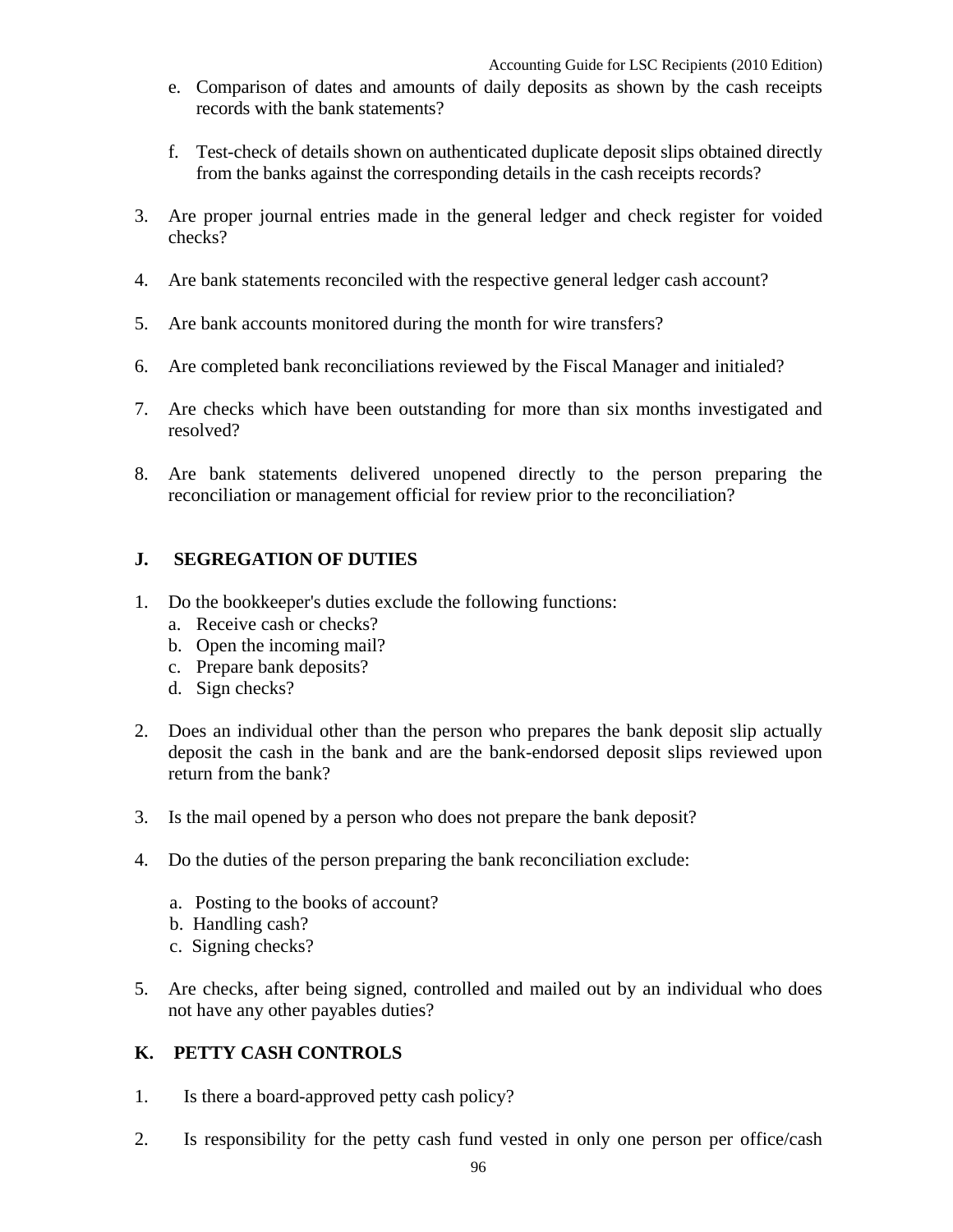box?

- 3. Are petty cash vouchers:
	- a. Required for each petty cash disbursement?
	- b. Signed by the recipient of the cash disbursed?
	- c. Executed in ink?
	- d. Approved by a responsible person?
- 4. Are there restrictions on petty cash (that is, what it can be use for and maximum amount for each disbursement)?
- 5. Are petty cash disbursements evidenced by properly approved supporting data?
- 6. Are supporting data for petty cash disbursements checked at time of reimbursement?
- 7. Are petty cash reimbursements made payable directly to the petty cash custodian by name rather than to cash, bearer, etc.?
- 8. Are petty cash funds maintained on an imprest basis?
- 9. Are there procedures to insure that the cash receipts are not commingled with the petty cash fund?
- 10. When the petty cash fund is reimbursed, is a notation of payment made on supporting data to prevent duplicate payment?
- 11. Is there a policy to deal with overages/shortages/losses?
- 12. Is the petty cash bank account reconciled by an employee independent of the petty cash custodian?
- 13. Are petty cash funds audited by surprise counts by an independent person to insure the fund does not include personal checks, IOU's, etc., and that the petty cash fund balances? Is this part of the program's annual audit?
- 14. Are there procedures regarding access to and physical control over the petty cash box during and after work hours?

## **L. CLIENT TRUST ACCOUNTS**

- 1. Are client funds deposited into a bank account used only for the client's intended purpose?
- 2. Was the client trust bank account approved by the governing body?
- 3. Are two signatures required on checks?
- 4. Is the account reconciled by an individual not involved with client deposit operations?
- 5. Are pre-numbered receipts given to clients for all checks and cash received?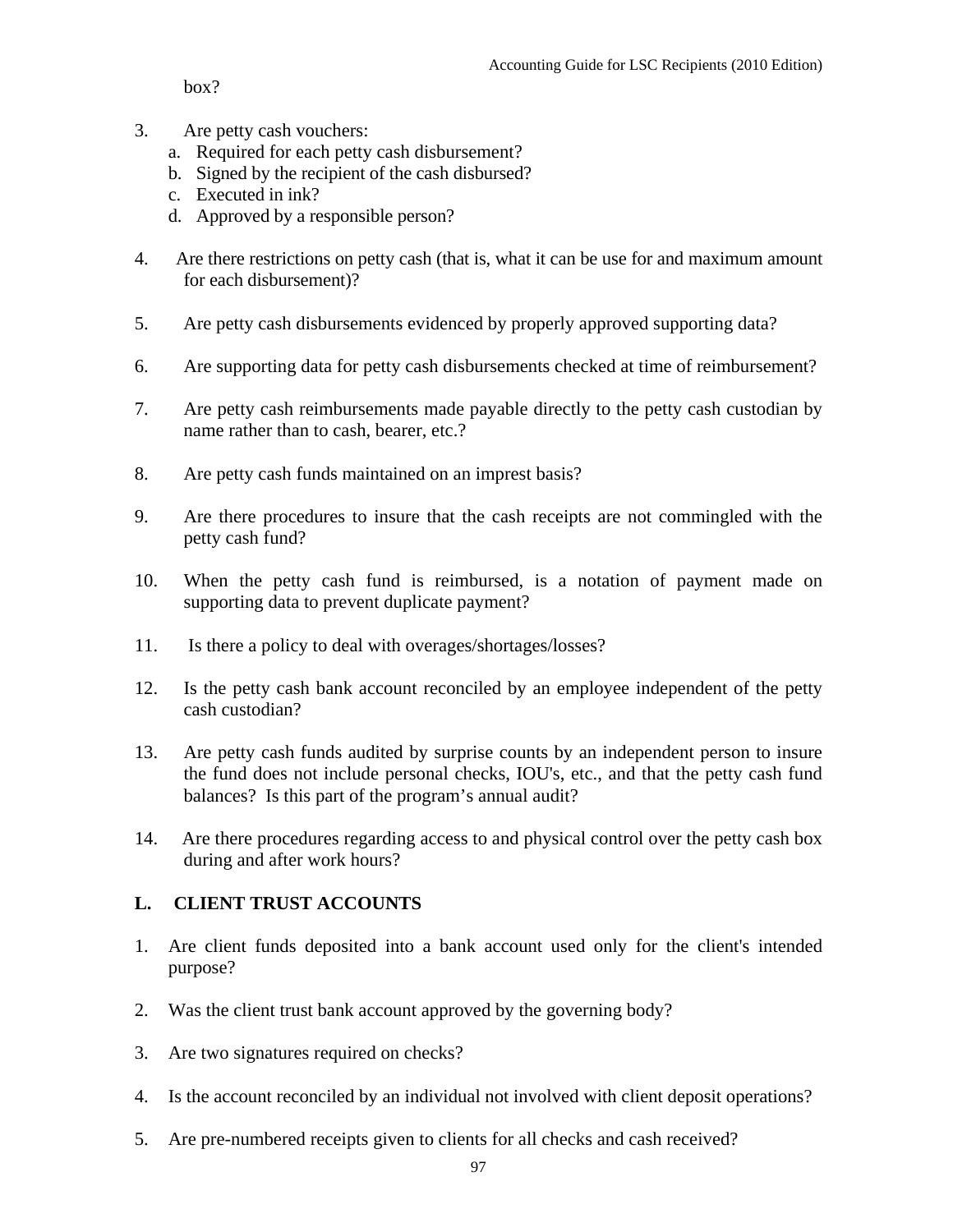- 6. Are the following records maintained for the accounts?
	- a. A receipts book with pre-numbered receipts.
	- b. A cash disbursements journal.
	- c. A detailed record of the activity for each client's deposit.
- 7. After several documented attempts to locate the client, are unclaimed client funds timely turned over to the state unclaimed funds account pursuant to state law?

### **M. ELECTRONIC BANKING**

- 1. Does the organization have documented processes and procedures for its electronic banking activities including policies for: electronic deposits, wire transfers, on-line transfers, telephone transfers and electronic disbursements?
- 2. Are electronic banking activities understood and authorized by management?
- 3. Is a listing of the organization's regular online banking activities maintained for its regular electronic depositors and approved electronic vendors?
- 4. Are employees that initiate and transmit electronic transactions appropriately and specifically authorized to do so by management or the board?
- 5. Are electronic transactions timely reviewed and approved by someone other than the person initiating the transactions?
- 6. Are the bank accounts reconciled by someone who does not initiate electronic transactions?
- 7. Is the electronic activity posted to the general ledger by someone who does not initiate the electronic transactions?
- 8. Are employees with access to on-line banking software appropriately authorized?
- 9. Are on-line banking software users and privileges reviewed periodically?
- 10. Is on-line banking software access secure and monitored?
- 11. Are on-line banking passwords required to be changed periodically?
- 12. Are electronic transactions supported by adequate supporting documentation?
- 13. Are procedures in place to assure that electronic transactions are recorded to the proper fund or account?
- 14. Is access to the organization's payroll software authorized, controlled and secure?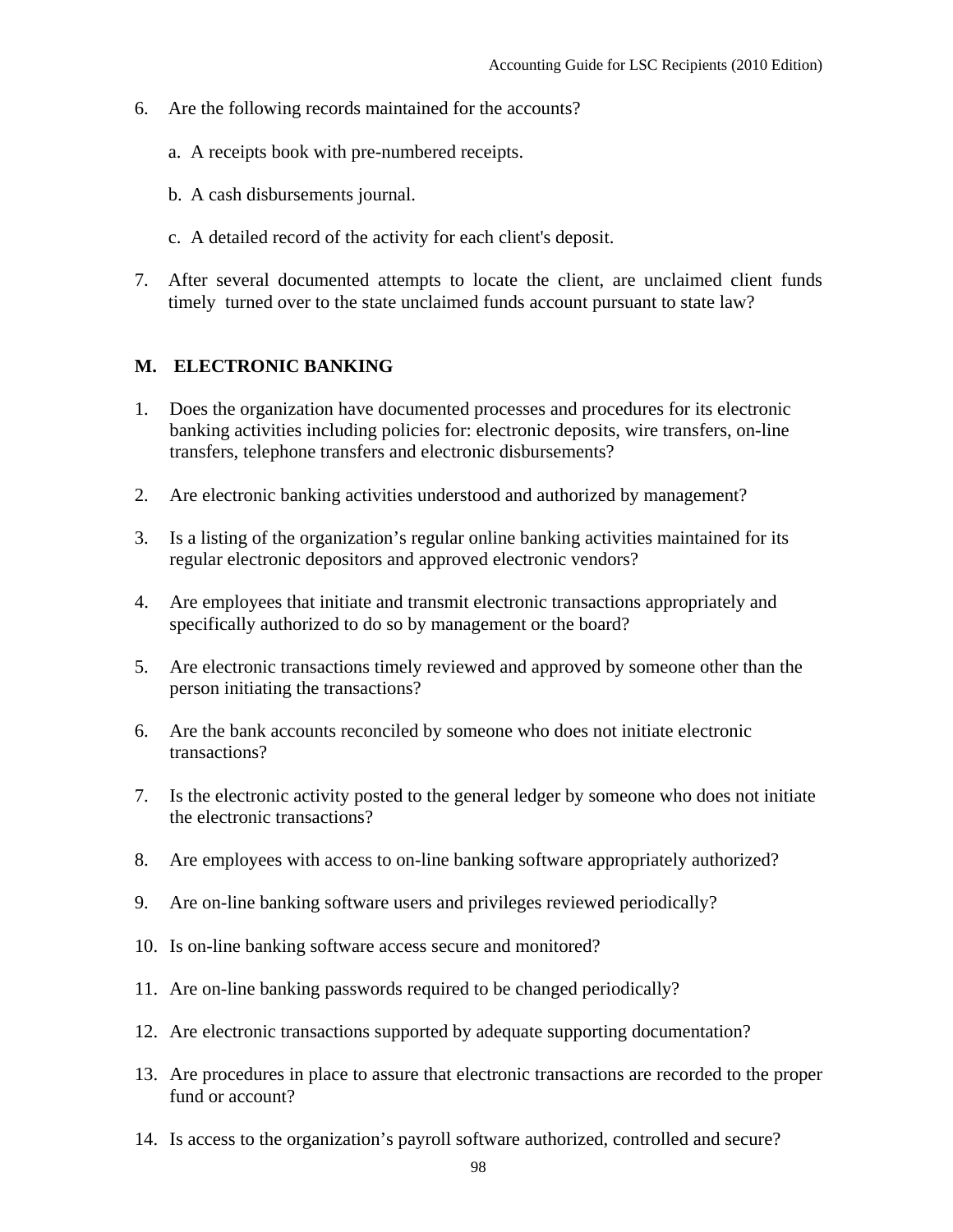- 15. Are payroll activities for electronic direct deposits regularly reviewed by an employee other than the person that prepares the payroll?
- 16. Are payroll activities including automatic electronic transactions processed using a designated payroll bank account that is separate from the organization's general bank account?
- 17. Has the organization researched and implemented banking safeguards and features that may be available with its banking institution?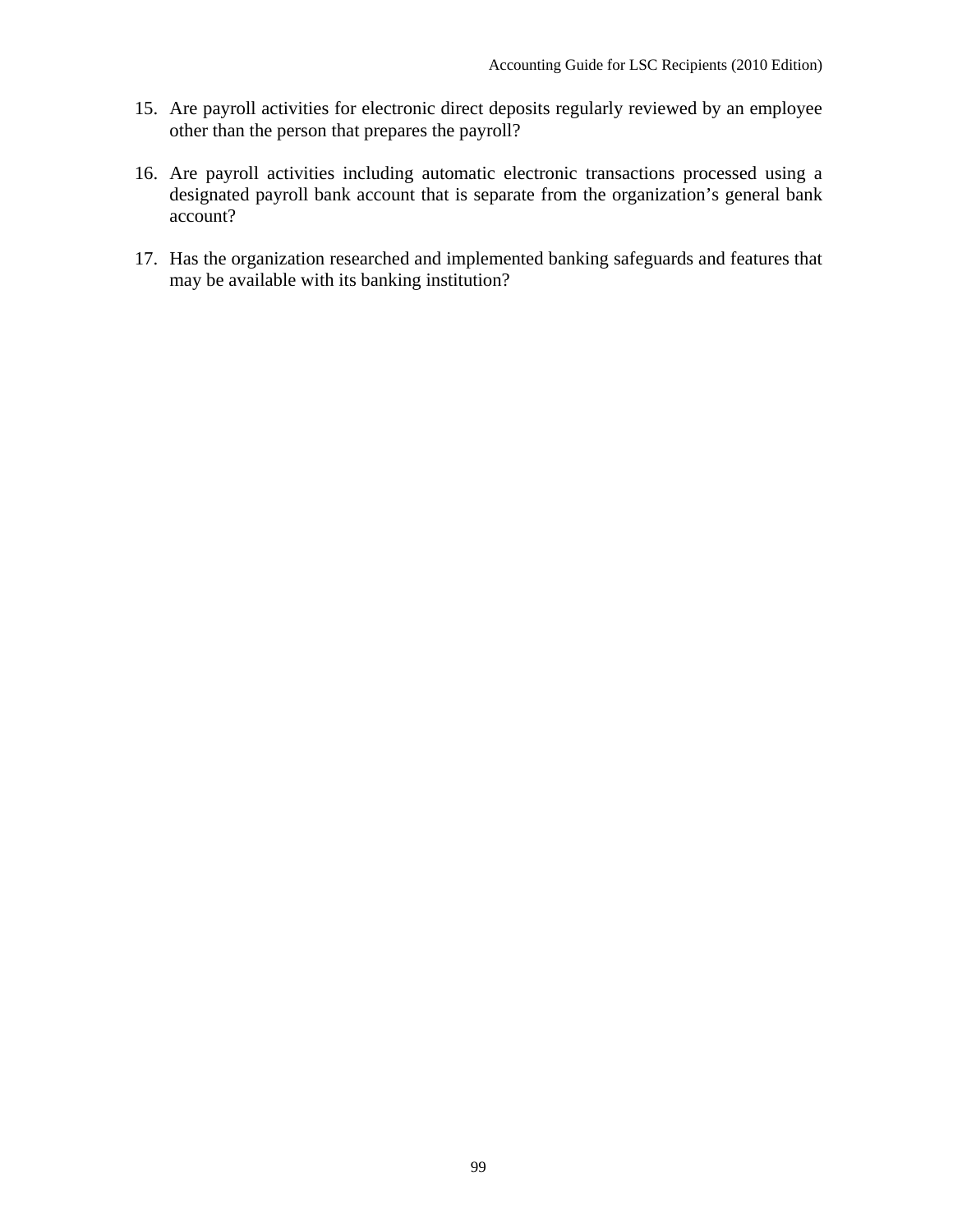### **APPENDIX VIII LIST OF LSC REGULATIONS**

The following is a list of the regulations of the Legal Services Corporation – CFR 45 § 1600 through 1644. Current versions can be found on LSC's website at [http://www.lsc.gov/laws/regulations.php.](http://www.lsc.gov/laws/regulations.php)

### **Table of Contents**

- **Part Title**
- [Definitions](http://www.lsc.gov/lscgov4/45cfr1600.PDF)
- **[Reserved]**
- [Procedures for disclosure of information under the Freedom of](http://www.lsc.gov/lscgov4/45cfr1602.PDF)  [Information Act](http://www.lsc.gov/lscgov4/45cfr1602.PDF)
- [State Advisory Councils](http://www.lsc.gov/lscgov4/45cfr1603.PDF)
- [Outside practice of law](http://www.lsc.gov/lscgov4/45cfr1604.PDF)
- [Appeals on behalf of clients](http://www.lsc.gov/lscgov4/45cfr1605.PDF)
- [Termination and Debarment Procedures; Recompetition; Denial of](http://www.lsc.gov/lscgov4/45cfr1606.PDF)  [Refunding](http://www.lsc.gov/lscgov4/45cfr1606.PDF)
- [Governing bodies](http://www.lsc.gov/lscgov4/45cfr1607.PDF)
- [Prohibited political activities](http://www.lsc.gov/lscgov4/45cfr1608.PDF)
- [Fee-generating cases](http://www.lsc.gov/lscgov4/45cfr1609.PDF)
- [Use of non-LSC funds, transfers of LSC funds, program integrity](http://www.lsc.gov/lscgov4/45cfr1610.PDF)
- [Financial Eligibility](http://www.lsc.gov/lscgov4/45cfr1611.PDF)
- [2009 Income Level for Individuals Eligible for Assistance](http://www.lsc.gov/lscgov4/2009Part1611IncomeGuidelines.pdf)
- [Restrictions on lobbying and certain other activities](http://www.lsc.gov/lscgov4/45cfr1612.PDF)
- 1613 Restrictions on legal assistance with respect to criminal [proceedings](http://www.lsc.gov/lscgov4/45cfr1613.PDF)
- [Private attorney involvement](http://www.lsc.gov/lscgov4/45cfr1614.PDF)
- [Restrictions on actions collaterally attacking criminal](http://www.lsc.gov/lscgov4/45cfr1615.PDF) convictions
- **[Attorney Hiring](http://www.lsc.gov/lscgov4/45cfr1616.PDF)**
- [Class Actions](http://www.lsc.gov/lscgov4/45cfr1617.PDF)
- [Enforcement procedures](http://www.lsc.gov/lscgov4/45cfr1618.PDF)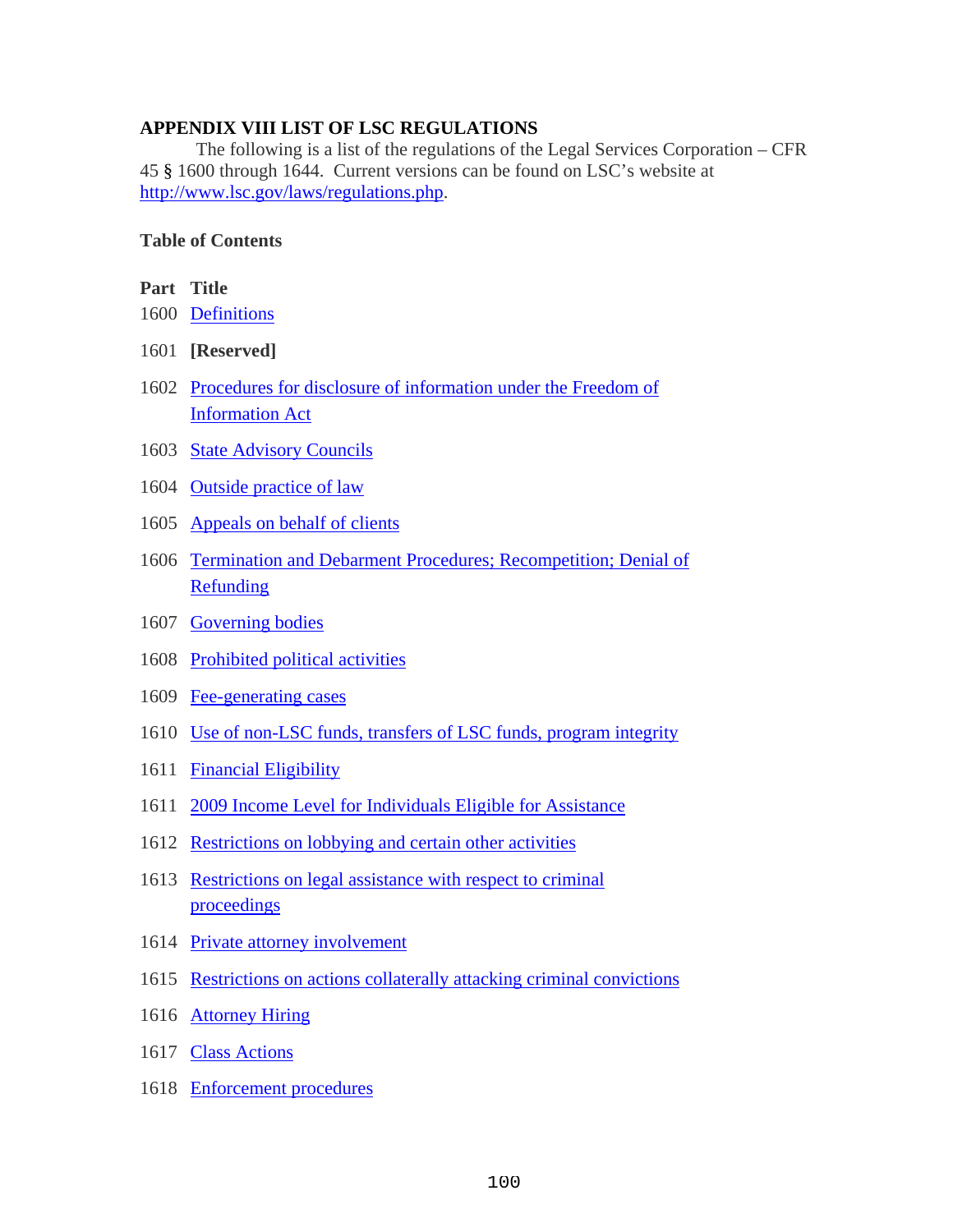- [Disclosure of information](http://www.lsc.gov/lscgov4/45cfr1619.PDF)
- [Priorities in use of resources](http://www.lsc.gov/lscgov4/45cfr1620.PDF)
- [Client grievance procedure](http://www.lsc.gov/lscgov4/45cfr1621.PDF)
- [Public access to meetings under the Government in the Sunshine](http://www.lsc.gov/lscgov4/45cfr1622.PDF)  [Act](http://www.lsc.gov/lscgov4/45cfr1622.PDF)
- [Suspension Procedures](http://www.lsc.gov/lscgov4/45cfr1623.PDF)
- [Prohibition against discrimination on the basis of handicap](http://www.lsc.gov/lscgov4/45cfr1624.PDF)
- **[Reserved]**
- [Restrictions on legal assistance to aliens](http://www.lsc.gov/lscgov4/45cfr1626.PDF)
- [Subgrants and membership fees or dues](http://www.lsc.gov/lscgov4/45cfr1627.PDF)
- [Recipient fund balances](http://www.lsc.gov/lscgov4/45cfr1628.PDF)
- [Bonding of recipients](http://www.lsc.gov/lscgov4/45cfr1629.PDF)
- [Cost standards and procedures](http://www.lsc.gov/lscgov4/45cfr1630.PDF)
- **[Reserved]**
- [Redistricting](http://www.lsc.gov/lscgov4/45cfr1632.PDF)
- [Restriction on representation in certain eviction proceedings](http://www.lsc.gov/lscgov4/45cfr1633.PDF)
- [Competitive bidding for grants and contracts](http://www.lsc.gov/lscgov4/45cfr1634.PDF)
- [Timekeeping requirement](http://www.lsc.gov/lscgov4/45cfr1635.PDF)
- [Client identity and statement of facts](http://www.lsc.gov/lscgov4/45cfr1636.PDF)
- [Representation of Prisoners](http://www.lsc.gov/lscgov4/45cfr1637.PDF)
- [Restriction on solicitation](http://www.lsc.gov/lscgov4/45cfr1638.PDF)
- [Welfare Reform](http://www.lsc.gov/lscgov4/45cfr1639.PDF)
- [Application of Federal Law to LSC recipients](http://www.lsc.gov/lscgov4/45cfr1640.PDF)
- [Debarment, Suspension, and Removal of Auditors](http://www.lsc.gov/lscgov4/45cfr1641.PDF)
- [Removed and Reserved]
- [Restrictions on Assisted Suicide, Euthanasia, and Mercy Killing](http://www.lsc.gov/lscgov4/45cfr1643.PDF)
- [Disclosure of case information](http://www.lsc.gov/lscgov4/45cfr1644.PDF)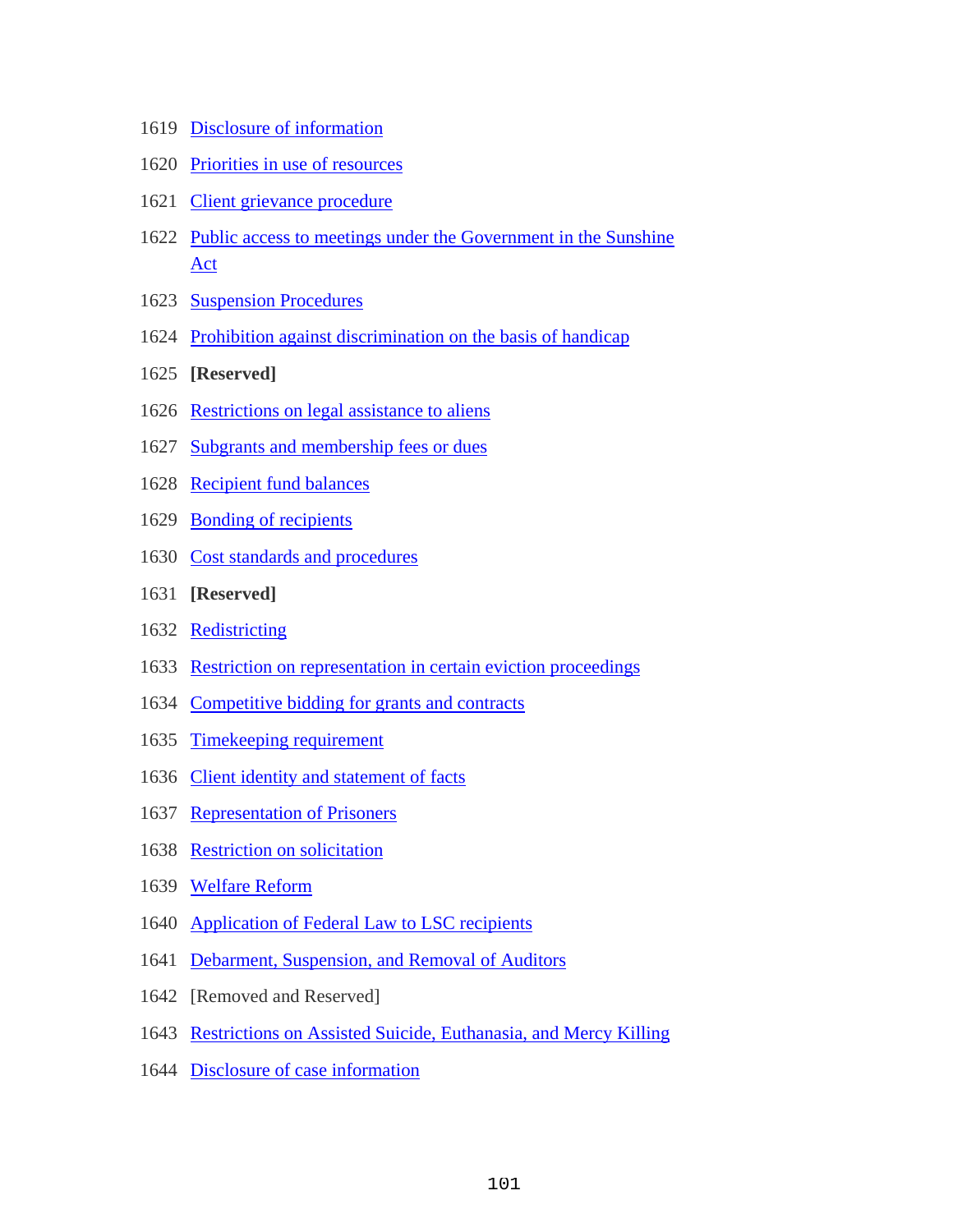# **APPENDIX IX GLOSSARY OF TERMS**

The following terms, some of which as defined by GAAP, are used throughout this Guide and are defined as follows:

| <b>Audit Committee</b>           | The audit committee, subject to the requirements of state law, is directly responsible for:<br>Hiring the auditor;<br>1.<br>2.<br>Setting the compensation of the auditor;<br>Overseeing the auditor's activities;<br>3.<br>Setting rules and processes for complaints concerning:<br>4.<br>a. Accounting practices<br>b. Internal control practices<br>Reviewing the annual IRS Form 990 for completeness,<br>5.<br>accuracy, and on-time filing and providing assurances of<br>compliance to the full board.<br>6.<br>Ensuring the recipient's operations are conducted and managed in a manner that<br>emphasizes ethical and honest behavior, compliance with applicable laws,<br>regulations and policies, effective management of the recipient's resources and<br>risks, and accountability of persons within the organization. |
|----------------------------------|----------------------------------------------------------------------------------------------------------------------------------------------------------------------------------------------------------------------------------------------------------------------------------------------------------------------------------------------------------------------------------------------------------------------------------------------------------------------------------------------------------------------------------------------------------------------------------------------------------------------------------------------------------------------------------------------------------------------------------------------------------------------------------------------------------------------------------------|
| <b>Board Designated Funds</b>    | An organization's governing board may earmark a portion of its unrestricted net assets as a<br>board-designated fund (sometimes called funds functioning as endowment or quasi-<br>endowment funds) to be invested to provide income for a long but unspecified period. The<br>principal of board-designated fund, which results from an internal designation, is not donor<br>restricted and is classified as unrestricted net assets.                                                                                                                                                                                                                                                                                                                                                                                                |
| Contribution                     | An unconditional transfer of cash or other assets to an entity or a settlement or cancellation<br>of its liabilities in a voluntary nonreciprocal transfer by another entity acting other than as<br>an owner.                                                                                                                                                                                                                                                                                                                                                                                                                                                                                                                                                                                                                         |
| <b>Designated Funds</b>          | Unrestricted funds set aside for specific purposes by actions of the governing body.                                                                                                                                                                                                                                                                                                                                                                                                                                                                                                                                                                                                                                                                                                                                                   |
| <b>Donor-imposed Restriction</b> | A donor stipulation that specifies a use for a contributed asset that is more specific than<br>broad limits resulting from the nature of the organization, the environment in which it<br>operates, and the purposes specified in its article of incorporation or bylaws or comparable<br>documents for an unincorporated association. A restriction on an organization's use of the<br>assets contributed may be temporary or permanent.                                                                                                                                                                                                                                                                                                                                                                                              |
| <b>Encumbrances</b>              | Commitments in the form of orders, contracts, and similar items that will become payable<br>when goods are delivered or services are rendered.                                                                                                                                                                                                                                                                                                                                                                                                                                                                                                                                                                                                                                                                                         |
| <b>Endowment Fund</b>            | An established fund of cash, securities, or other assets to provide income for the<br>maintenance of a not-for profit organization. The use of the assets of the fund may be<br>permanently or temporarily restricted endowment funds are generally established by<br>donor-restricted gifts and bequests to provide a permanent source of income, or a term<br>endowment, which is to provide income for a specified period. The principal of a<br>permanent endowment must be maintained permanently--not used up, expended, or<br>otherwise exhausted--and is classified as permanently restricted net assets. The principal of<br>a term endowment must be maintained for a specified term and is classified as temporarily<br>restricted net assets.                                                                              |
| <b>Expendable funds</b>          | Funds that are available to finance an organization's program and supporting services,<br>including both unrestricted and restricted amounts.                                                                                                                                                                                                                                                                                                                                                                                                                                                                                                                                                                                                                                                                                          |
| <b>Finance Committee</b>         | The finance committee's role, subject to any requirements of state law:<br>Revises budget and makes recommendations to the full board of directors;<br>1.                                                                                                                                                                                                                                                                                                                                                                                                                                                                                                                                                                                                                                                                              |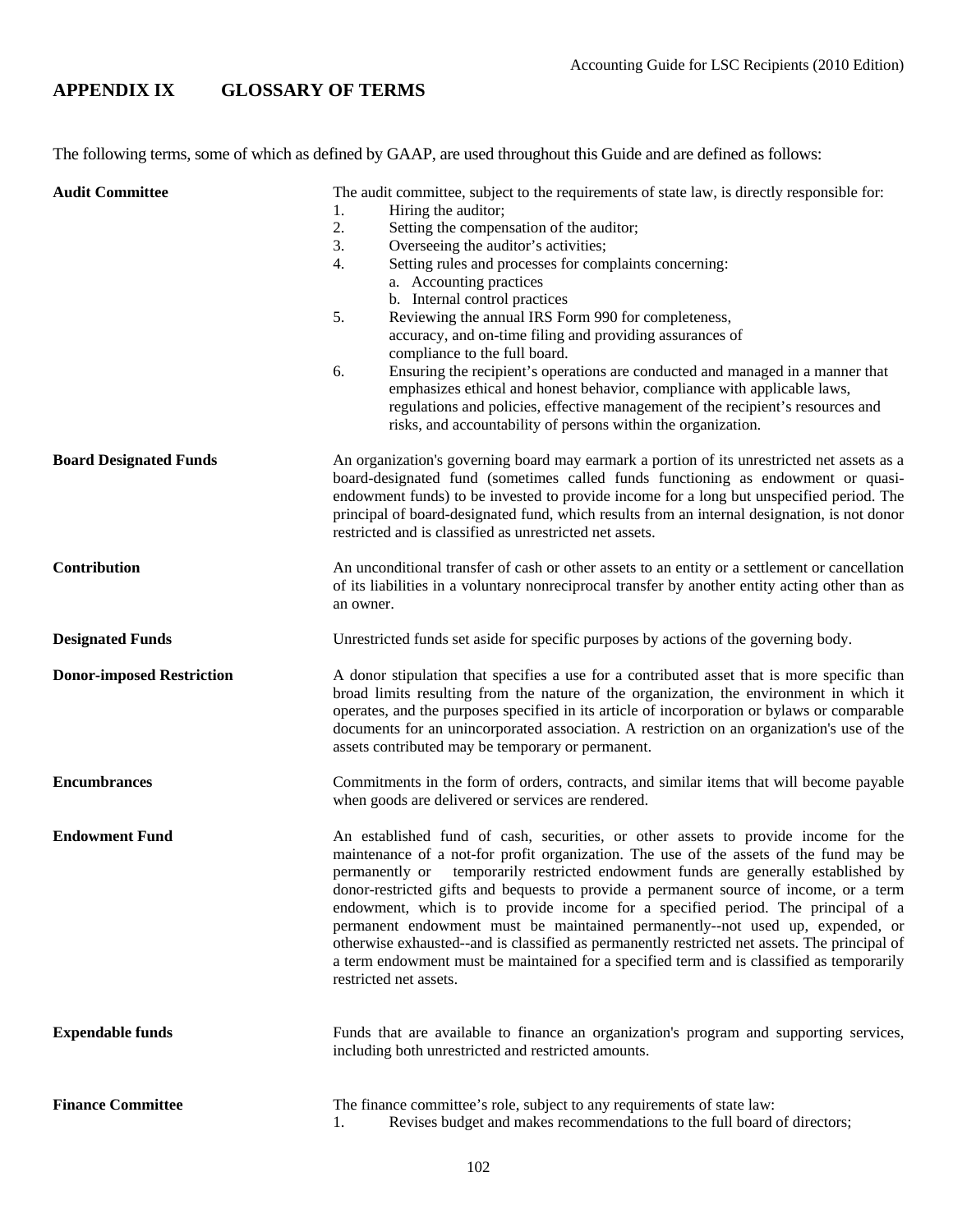|                                          | 2.<br>Reviews monthly management reports (including budgeted and actual income and<br>expenses, variances, and a statement of cash on hand; see section 3-5.9) with chief<br>financial officer, controller, and/or CPA;                                                                                                                                                                                                                                                                                                                              |
|------------------------------------------|------------------------------------------------------------------------------------------------------------------------------------------------------------------------------------------------------------------------------------------------------------------------------------------------------------------------------------------------------------------------------------------------------------------------------------------------------------------------------------------------------------------------------------------------------|
|                                          | 3.<br>Reviews accounting and control policies and makes recommendations for changes                                                                                                                                                                                                                                                                                                                                                                                                                                                                  |
|                                          | and improvements;<br>Reviews the audited financial statements, management letter, and senior staff's<br>4.                                                                                                                                                                                                                                                                                                                                                                                                                                           |
|                                          | response with staff and auditor;<br>5.<br>Regularly reviews and makes recommendations about investment policies;                                                                                                                                                                                                                                                                                                                                                                                                                                     |
|                                          | 6.<br>Coordinates board training on financial matters. Acts as liaison between full<br>board and staff on fiscal matters.                                                                                                                                                                                                                                                                                                                                                                                                                            |
| <b>Financial Oversight Committee</b>     | A group of board members appointed to provide assistance to the board of directors in<br>fulfilling its fiduciary responsibilities relating to accounting and reporting practices, and to<br>maintain a direct line of communication between the board and the independent<br>accountant.                                                                                                                                                                                                                                                            |
| <b>Functional Classification</b>         | A method of grouping expenses according to the purpose for which costs are incurred. The<br>primary functional classifications are program services and two types of supporting<br>activities: management and general, and fundraising.                                                                                                                                                                                                                                                                                                              |
| <b>Fund</b>                              | An accounting entity established for the purpose of accounting for resources used for<br>specific activities or objectives in accordance with special regulations, restrictions, or<br>limitations.                                                                                                                                                                                                                                                                                                                                                  |
| Natural expense classification           | A method of classifying expenditures according to their natural classification, such as<br>salaries and wages, employee benefits, supplies, purchased services, and so forth.                                                                                                                                                                                                                                                                                                                                                                        |
| <b>Net Assets</b>                        | The excess of assets over liabilities.                                                                                                                                                                                                                                                                                                                                                                                                                                                                                                               |
| <b>Non-reciprocal Transfer</b>           | A transaction in which an entity incurs a liability or transfers an assets to another entity (or<br>receives an asset or cancellation of a liability) without directly receiving (or giving) value<br>in exchange.                                                                                                                                                                                                                                                                                                                                   |
| <b>Not-for-Profit Organization</b>       | An entity that possesses the following characteristics that distinguish it from a business<br>enterprise: (a) contributions of significant amounts of resources from resource providers<br>who do not expect commensurate or proportionate pecuniary return, (b) operating purposes<br>other than to provide goods or services at a profit, and (c) absence of ownership interest<br>like those of business enterprises. Not-for-profit organizations have those characteristics in<br>varying degrees.                                              |
| <b>Permanent Restriction</b>             | A donor-imposed restriction that stipulates that resources be maintained permanently but<br>permits the organization to use up or expend part or all of the income (or other economic<br>benefits) derived from the donated assets.                                                                                                                                                                                                                                                                                                                  |
| <b>Permanently Restricted Net Assets</b> | The part of the net assets of a not-for-profit organization resulting (a) from contributions<br>and other inflows of assets whose use by the organization is limited by donor-imposed<br>stipulations that neither expire by passage of time nor can be fulfilled or otherwise<br>removed by actions of the organization, (b) from other assets enhancements and<br>diminishments subject to the same kinds of stipulations, and (c) from classification from<br>(or to) other classes of net assets as a consequence of donor-imposed stipulations. |
| <b>Reclassifications</b>                 | Transfers of amounts from one net asset class to another, usually as a result of the release<br>or lapsing of restrictions.                                                                                                                                                                                                                                                                                                                                                                                                                          |
| <b>Restricted funds</b>                  | Funds whose use is restricted by outside agencies or person as contrasted with funds over<br>which the organization has complete control and discretion.                                                                                                                                                                                                                                                                                                                                                                                             |
| <b>Restricted Support</b>                | Donor-restricted revenues or gains from contributions that increase either temporarily<br>restricted net assets or permanently restricted net assets.                                                                                                                                                                                                                                                                                                                                                                                                |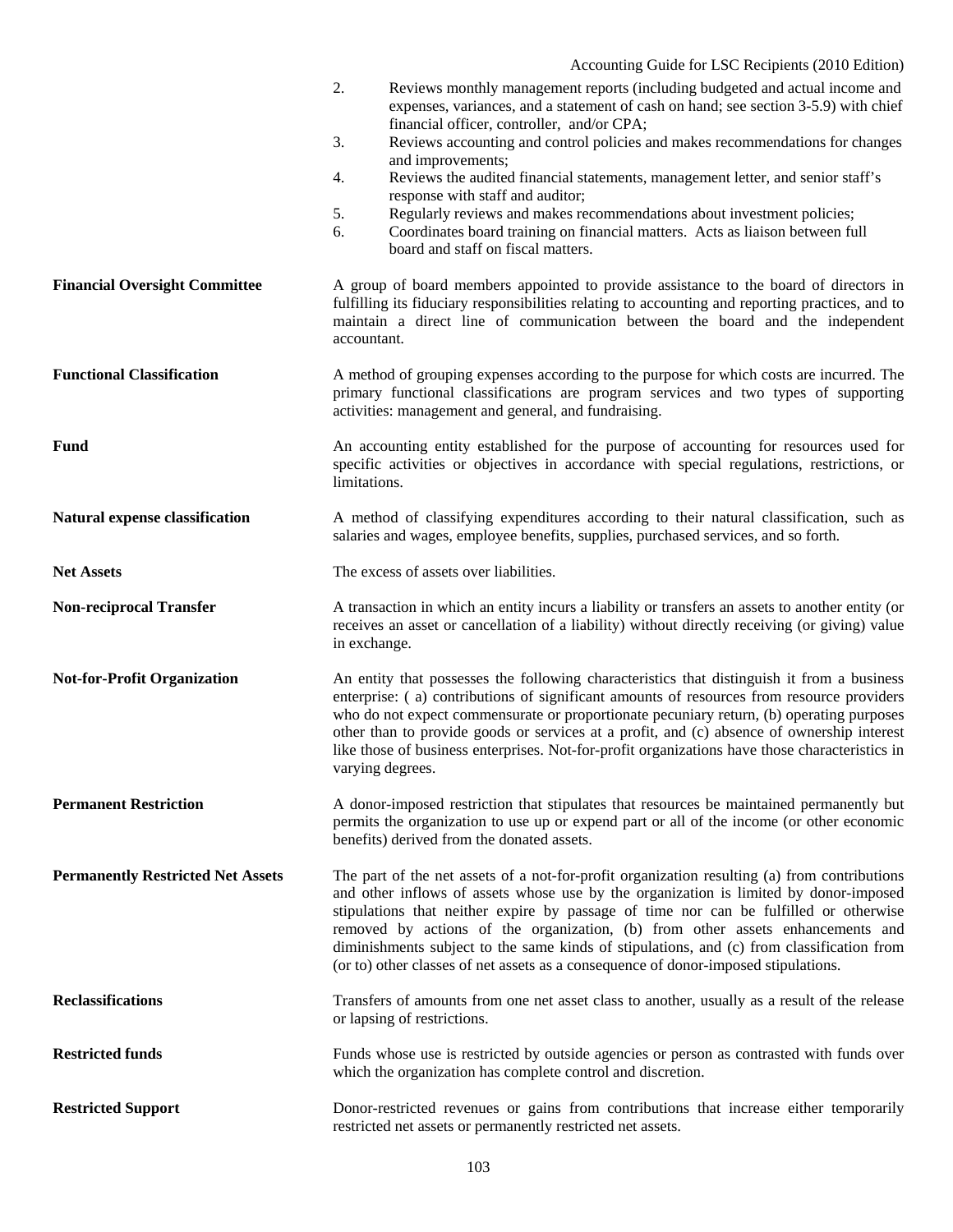|                                                             | Accounting Guide for LSC Recipients (2010 Edition)                                                                                                                                                                                                                                                                                                                                                                                                                                                                                                                                                                                                                                                                                                                                                                                                                                                                                                                        |
|-------------------------------------------------------------|---------------------------------------------------------------------------------------------------------------------------------------------------------------------------------------------------------------------------------------------------------------------------------------------------------------------------------------------------------------------------------------------------------------------------------------------------------------------------------------------------------------------------------------------------------------------------------------------------------------------------------------------------------------------------------------------------------------------------------------------------------------------------------------------------------------------------------------------------------------------------------------------------------------------------------------------------------------------------|
| <b>Revenues</b>                                             | Gross increases in assets, gross decreases in liabilities, or a combination of both from<br>delivering or producing goods, rendering services, or other earning activities of an<br>organization during a period, for example, dues, sale of services, ticket sales, fees, interest,<br>dividends, and rent.                                                                                                                                                                                                                                                                                                                                                                                                                                                                                                                                                                                                                                                              |
| <b>Segregation of Duties</b>                                | An internal control procedure which prohibits an individual from being placed in a position of<br>being able to both commit and conceal an irregularity.                                                                                                                                                                                                                                                                                                                                                                                                                                                                                                                                                                                                                                                                                                                                                                                                                  |
| <b>Stipulation</b>                                          | A statement by a donor that creates a condition or restriction on the use of transferred<br>resources.                                                                                                                                                                                                                                                                                                                                                                                                                                                                                                                                                                                                                                                                                                                                                                                                                                                                    |
| <b>Support</b>                                              | A statement by a donor that creates a condition or restriction on the use of transferred<br>resources.                                                                                                                                                                                                                                                                                                                                                                                                                                                                                                                                                                                                                                                                                                                                                                                                                                                                    |
| <b>Temporarily Restricted Net Assets</b>                    | The part of the net assets of a not-for-profit organization resulting (a) from contributions<br>and other inflows of assets whose use by the organization is limited by donor-imposed<br>stipulations that either expire by passage of time or can be fulfilled and removed by actions<br>of the organization pursuant to those stipulations, (b) from other assets enhancements and<br>diminishments subject to the same kinds of stipulations, and (c) from classification to (or<br>from) other classes of net assets as a consequence of donor-imposed stipulations, their<br>expiration by passage of time, or their fulfillment and removal by actions of the<br>organization pursuant to those stipulations.                                                                                                                                                                                                                                                       |
| <b>Temporary Restriction</b>                                | A donor-imposed restriction that permits the donee organization to use up or expend the<br>donated assets as specified and is satisfied either by the passage of time or by actions of<br>organization.                                                                                                                                                                                                                                                                                                                                                                                                                                                                                                                                                                                                                                                                                                                                                                   |
| <b>Unrestricted funds</b>                                   | Funds that have no external restriction on their use or purpose, that is, funds that can be used<br>for any purpose designated by the governing board as distinguished from funds restricted<br>externally for specific purposes (for example, for operations, plant, and endowments).                                                                                                                                                                                                                                                                                                                                                                                                                                                                                                                                                                                                                                                                                    |
| <b>Unrestricted Net Assets</b>                              | The part of net assets of a not-for-profit organization that is neither permanently restricted<br>nor temporarily restricted by donor-imposed stipulations.                                                                                                                                                                                                                                                                                                                                                                                                                                                                                                                                                                                                                                                                                                                                                                                                               |
| <b>Voluntary Health and Welfare</b><br><b>Organizations</b> | Organizations formed for the purpose of performing voluntary services for various segments<br>of society. They are tax exempt (organized for the benefit of the public), supported by the<br>public, and operated on a "not-for-profit" basis. Most voluntary health and welfare<br>organizations concentrate their efforts and expend their resources in an attempt to solve<br>health and welfare problems of our society and, in many cases, those of specific<br>individuals. As a group, voluntary health and welfare organizations include those not-for--<br>profit organizations that derive their revenue primarily from voluntary contributions from<br>the general public to be used for general or specific purposes connected with health,<br>welfare, or community services. (Receipt of an LSC grant is not a basis for determining<br>that an organization is a voluntary health and welfare organization for financial statement<br>reporting purposes.) |